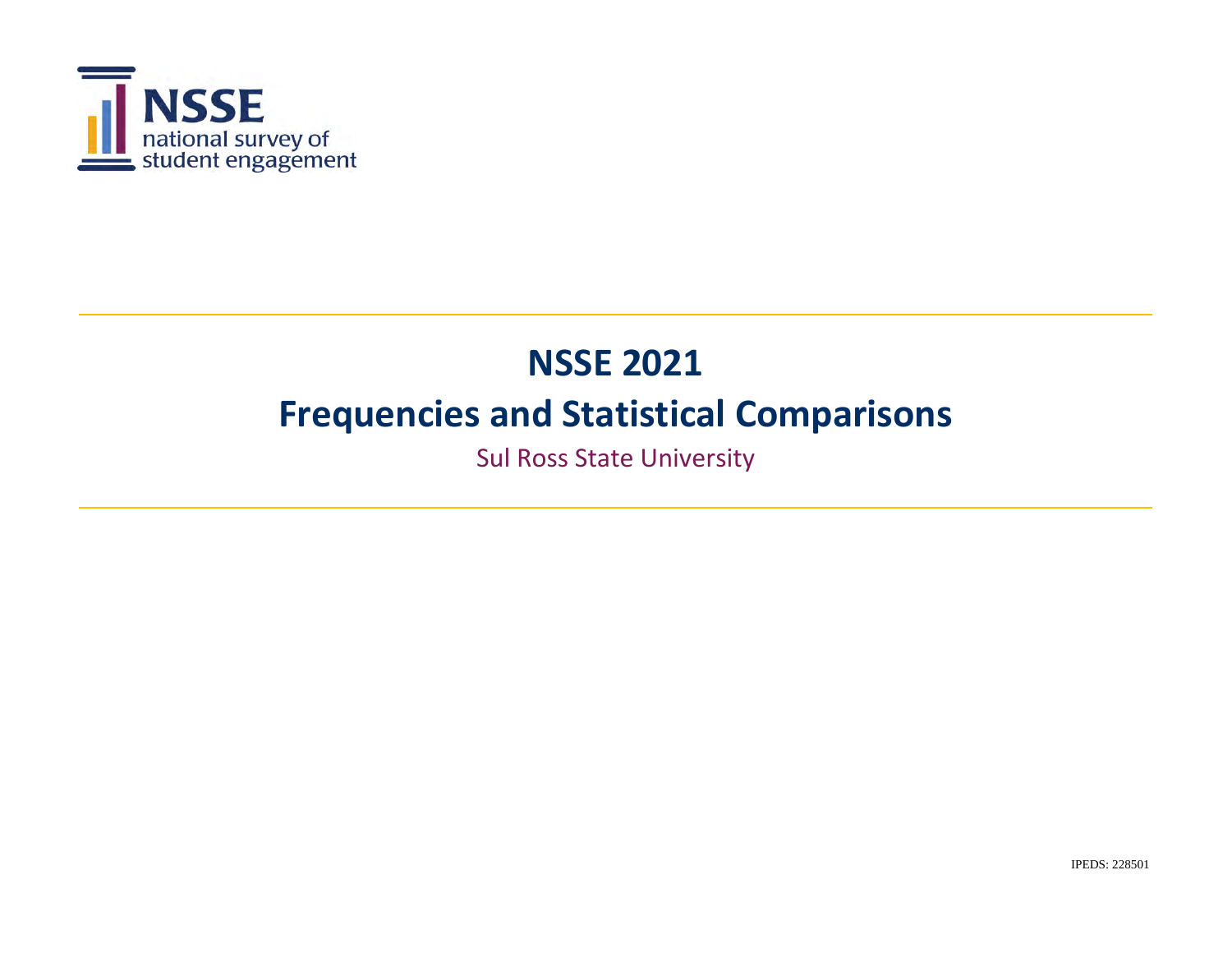

#### **About This Report**

The *Frequencies and Statistical Comparisons* report presents item-by-item student responses and statistical comparisons that allow you to examine patterns of similarity and difference between your students and those at your comparison group institutions. The report uses information from all randomly selected or census-administered students. The display below highlights important details in the report to keep in mind when interpreting your results. For more information please visit our website (**nsse.indiana.edu**) or contact a member of the NSSE team.

**NSSE** 

- 1. *Class level:* As reported by your institution.
- 2.*Item numbers:* Numbering corresponds to the survey available on the NSSE website.
- 3. *Item wording and variable names:* Survey items are in the same order and wording as they appear on the instrument. Variable names are included for easy reference to your data file and codebook.
- 4. *Values and response options:* Values are used to calculate means. Response options are worded as they appear on the instrument.
- 5. *Count and column percentage (%):* The Count column contains the number of students who selected the corresponding response option. The column percentage is the weighted percentage of students selecting the corresponding response option.

**Note:** Column percentages and statistics are weighted by institutionreported sex and enrollment status. Comparison group statistics are also weighted by institutional size. Counts are unweighted and cannot be used to replicate column percentages. For details visit: **go.iu.edu/NSSE-weights**

6. **Statistical comparisons:** Items with mean differences that are larger than would be expected by chance are noted with asterisks referring to three significance levels (\**p* < .05, \*\**p* < .01, \*\*\**p* < .001). Significance levels indicate the probability that an observed difference is due to chance. Statistical significance does not guarantee the result is substantive or important. Large sample sizes tend to generate more statistically significant results even though the magnitude of mean differences may be inconsequential. Consult effect sizes (see #7) to judge the practical meaning of differences. Unless otherwise noted, statistical comparisons are two-tailed independent *<sup>t</sup>* -tests. Exceptions are items 11 a-f which are compared using a *z*-test.



**NSSE Frequencies and Statistical Comparisons** 

- 7. *Effect size:* Effect size indicates practical significance. An effect size of .2 is often considered small, .5 moderate, and .8 large. A positive effect size indicates that your institution's mean was greater than that of the comparison group, thus showing a favorable result for your institution. A negative effect size indicates your institution lags behind the comparison group, suggesting that the student behavior or institutional practice represented by the item may warrant attention. Effect sizes for independent *<sup>t</sup>* -tests use Cohen's *d; <sup>z</sup>*-tests use Cohen's *h* . Cohen's *d* is calculated by dividing the mean difference by the pooled standard deviation. Cohen's *h*  is calculated by taking the difference in the proportion of students who responded "Done or in progress" after the proportion has been transformed using a non-linear (arcsine) transformation. See: Cohen, J. (1988). *Statistical power analysis for the behavioral sciences (2nd edition).* New York: Psychology Press.
- 8. *Key to symbols:* 
	- **▲ Your students' average** was significantly higher (*p* < .05) with an effect size at least .3 in magnitude.
	- $\triangle$  **Your students' average** was significantly higher ( $p < .05$ ) with an effect size less than .3 in magnitude.
	- **V** Your students' average was significantly lower  $(p < .05)$  with an effect size less than .3 in magnitude.
	- **▼ Your students' average** was significantly lower (*p* < .05) with an effect size at least .3 in magnitude.
	- Note: It is important to interpret the direction of differences relative to item wording and your institutional context.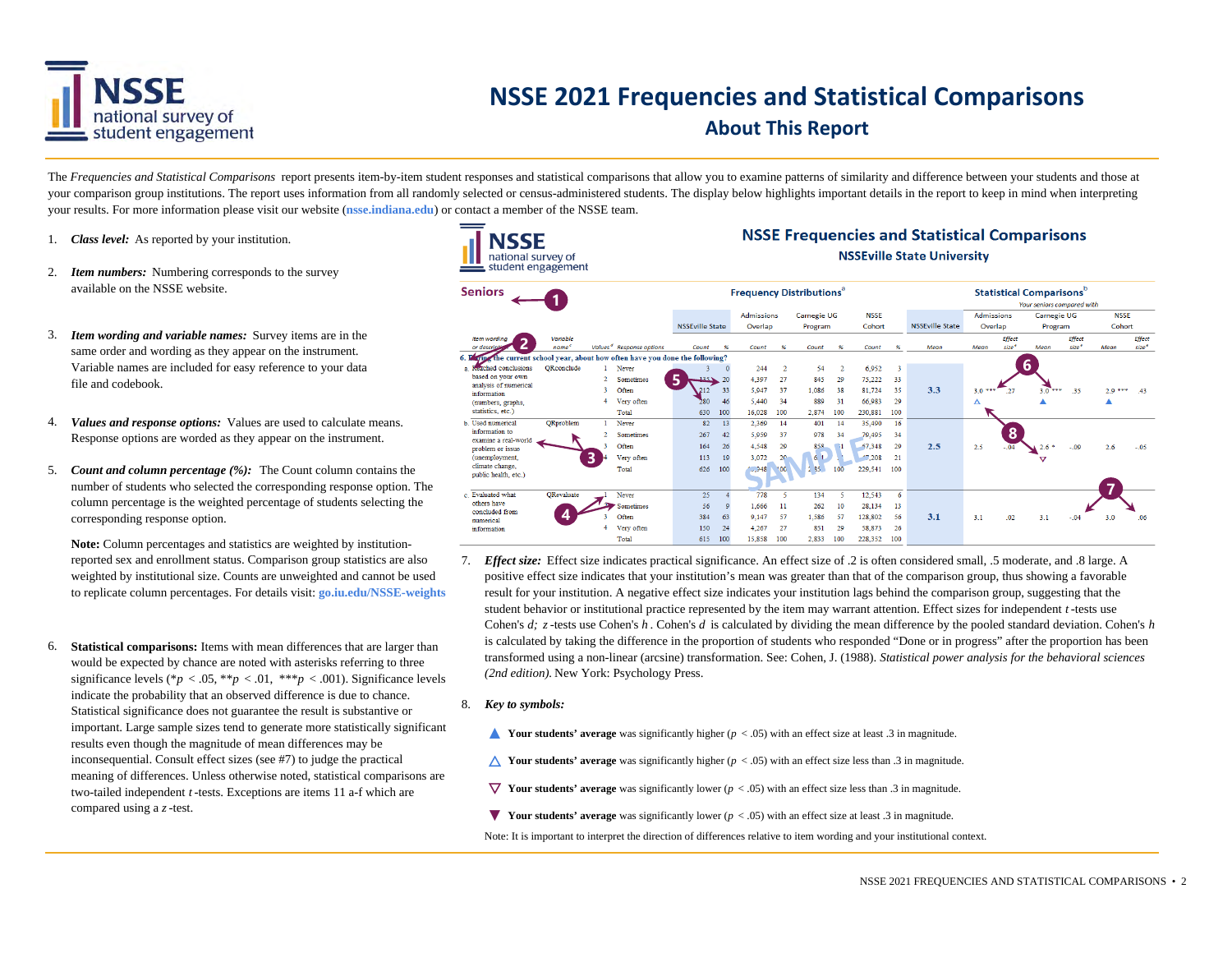

#### **First‐Year StudentsSRSU** *Item wording or description Variablenamec Values <sup>d</sup> Response options Count % Count % Count % Count % Mean Effect size <sup>e</sup> Effect size <sup>e</sup> Effect size <sup>e</sup>* **1. During the current school year, about how often have you done the following?** a.Asked questions or Asked questions or askquest 1 Never 1 1 3 740 5 2,409 5 7,977 4 2 Sometimes 29 41 6,439 40 21,014 38 82,197 37 3 Often <sup>18</sup> <sup>30</sup> 5,416 <sup>34</sup> 19,112 <sup>34</sup> 77,732 <sup>35</sup> **2.88** 2.7 .09 2.8 .04 2.8 .01 4 Very often 15 26 3,385 22 12,966 24 53,763 24 Total 63 100 15,980 100 55,501 100 221,669 100 b. Asked another student CLaskhelp 1 Never 10 14 2,205 16 9,837 21 29,847 15 2 Sometimes 27 42 6,391 40 21,226 39 86,614 40 <sup>3</sup> Often <sup>21</sup> <sup>34</sup> 4,723 <sup>28</sup> 16,299 <sup>28</sup> 68,678 <sup>30</sup> **2.4** 2.4 -.04 2.3 .08 2.4 -.05 4 Very often 5 10 2,537 16 7,817 13 35,159 15 Total 63 100 15,856 100 55,179 100 220,298 100 c. Explained course CLexplain 1 Never 3 5 1,747 12 7,911 17 22,281 11 2 Sometimes 36 56 6,579 41 21,712 40 87,721 40 <sup>3</sup> Often <sup>16</sup> <sup>24</sup> 5,114 <sup>31</sup> 17,866 <sup>31</sup> 75,825 <sup>33</sup> **2.55** 2.5 .01 2.4 .12 2.5 -.02 4 Very often 8 16 2,369 15 7,582 13 33,989 15 Total 63 100 15,809 100 55,071 100 219,816 100 d. Prepared for exams by CLstudy 1 Never 12 18 3,611 24 14,277 29 47,190 23 2 Sometimes 27 40 5,637 36 18,618 34 76,672 35 <sup>3</sup> Often <sup>16</sup> <sup>24</sup> 4,156 <sup>26</sup> 14,406 <sup>25</sup> 60,787 <sup>27</sup> **2.4** 2.3 .13 2.2 .22 2.3 .10 4 Very often 8 18 2,313 14 7,450 13 33,967 15 Total 63 100 15,717 100 54,751 100 218,616 100 e. Worked with other CLproject 1 Never 11 16 2,087 14 9,220 19 26,743 14 2 Sometimes 28 42 6,310 41 19,857 36 83,638 39 <sup>3</sup> Often <sup>16</sup> <sup>28</sup> 4,805 <sup>30</sup> 17,339 <sup>30</sup> 72,318 <sup>32</sup> **2.4** 2.5 -.06 2.4 .03 2.5 -.09 4 Very often 7 14 2,423 15 8,024 14 34,623 15 Total 62 100 15,625 100 54,440 100 217,322 100 f. Given a course **1** Never 1 2,608 25 49,416 24 2 Sometimes 33 54 6,495 43 22,200 40 96,872 44 <sup>3</sup> Often <sup>10</sup> <sup>16</sup> 3,092 <sup>18</sup> 13,794 <sup>24</sup> 50,418 <sup>22</sup> **2.3** $\mathbf{3}$  2.0 \*\* .34 2.2 .17 2.2 .20 <sup>4</sup> Very often <sup>8</sup> <sup>16</sup> 1,317 <sup>8</sup> 5,762 <sup>10</sup> 20,281 <sup>9</sup> **▲**Total 61 100 15,606 100 54,364 100 216,987 100 f. Given a course presentation to help you understand course material students on course projects or assignments discussing or working through course material with other studentsmaterial to one or more students *Mean Mean Mean* contributed to course discussions in other ways SRSU Southwest Public Carnegie Class NSSE 2020 &2021 SRSU Southwest Public Carnegie Class NSSE 2020 & 2021 **Frequency Distributions**<sup>a</sup> **Statistical Comparisons**b *Your first‐year students compared with*

\*p<.05, \*\*p<.01, \*\*\*p<.001 (2-tailed); Refer to p. 2 for key to triangle symbols. See the endnotes on the last page of this report. NSSE 2021 FREQUENCIES AND STATISTICAL COMPARISONS • 3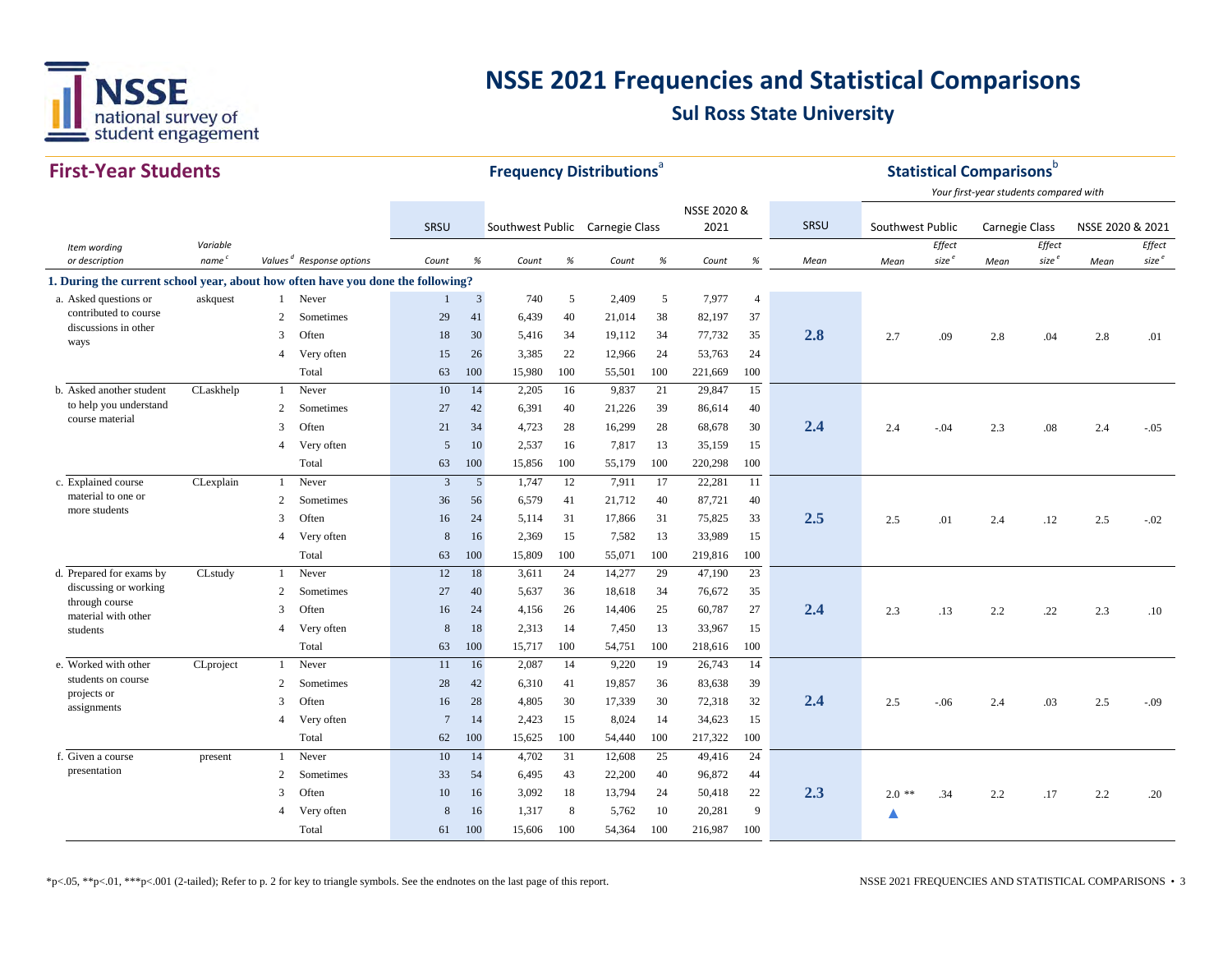

| <b>First-Year Students</b>                                                      |                               |                |                                      |                |        | <b>Frequency Distributions</b> <sup>®</sup> |                |        |                |             |                |      |                  |                                        | <b>Statistical Comparisons</b> b |                             |                  |                             |
|---------------------------------------------------------------------------------|-------------------------------|----------------|--------------------------------------|----------------|--------|---------------------------------------------|----------------|--------|----------------|-------------|----------------|------|------------------|----------------------------------------|----------------------------------|-----------------------------|------------------|-----------------------------|
|                                                                                 |                               |                |                                      |                |        |                                             |                |        |                |             |                |      |                  | Your first-year students compared with |                                  |                             |                  |                             |
|                                                                                 |                               |                |                                      |                |        |                                             |                |        |                | NSSE 2020 & |                | SRSU |                  |                                        |                                  |                             |                  |                             |
|                                                                                 |                               |                |                                      | SRSU           |        | Southwest Public Carnegie Class             |                |        |                | 2021        |                |      | Southwest Public |                                        | <b>Carnegie Class</b>            |                             | NSSE 2020 & 2021 |                             |
| Item wording<br>or description                                                  | Variable<br>name <sup>c</sup> |                | Values <sup>d</sup> Response options | Count          | %      | Count                                       | %              | Count  | $\%$           | Count       | %              | Mean | Mean             | Effect<br>size <sup>e</sup>            | Mean                             | Effect<br>size <sup>e</sup> | Mean             | Effect<br>size <sup>e</sup> |
| 2. During the current school year, about how often have you done the following? |                               |                |                                      |                |        |                                             |                |        |                |             |                |      |                  |                                        |                                  |                             |                  |                             |
| a. Combined ideas from                                                          | RIintegrate                   | $\mathbf{1}$   | Never                                | 9              | 12     | 1.911                                       | 13             | 5,866  | 12             | 20,922      | 11             |      |                  |                                        |                                  |                             |                  |                             |
| different courses when                                                          |                               | 2              | Sometimes                            | 29             | 47     | 6,256                                       | 40             | 21,365 | 40             | 85,174      | 40             |      |                  |                                        |                                  |                             |                  |                             |
| completing                                                                      |                               | 3              | Often                                | 14             | 25     | 5,082                                       | 33             | 18,844 | 35             | 77,011      | 35             | 2.4  | 2.5              | $-.03$                                 | 2.5                              | $-.06$                      | 2.5              | $-.09$                      |
| assignments                                                                     |                               | $\overline{4}$ | Very often                           | 8              | 16     | 2,097                                       | 14             | 7,448  | 14             | 30,487      | 14             |      |                  |                                        |                                  |                             |                  |                             |
|                                                                                 |                               |                | Total                                | 60             | 100    | 15,346                                      | 100            | 53,523 | 100            | 213,594     | 100            |      |                  |                                        |                                  |                             |                  |                             |
| b. Connected your                                                               | RIsocietal                    | $\mathbf{1}$   | Never                                | 6              | 9      | 1,863                                       | 13             | 5,504  | 11             | 20,823      | 11             |      |                  |                                        |                                  |                             |                  |                             |
| learning to societal                                                            |                               | 2              | Sometimes                            | 31             | 49     | 6,029                                       | 40             | 20,134 | 38             | 80,322      | 38             |      |                  |                                        |                                  |                             |                  |                             |
| problems or issues                                                              |                               | 3              | Often                                | 14             | 23     | 4,970                                       | 32             | 18,858 | 35             | 75,733      | 35             | 2.5  | 2.5              | .04                                    | 2.6                              | $-.03$                      | 2.6              | $-.04$                      |
|                                                                                 |                               | $\overline{4}$ | Very often                           | 9              | 19     | 2,334                                       | 15             | 8,571  | 16             | 34,794      | 16             |      |                  |                                        |                                  |                             |                  |                             |
|                                                                                 |                               |                | Total                                | 60             | 100    | 15,196                                      | 100            | 53,067 | 100            | 211,672     | 100            |      |                  |                                        |                                  |                             |                  |                             |
| c. Included diverse                                                             | RIdiverse                     | -1             | Never                                | 10             | 19     | 1,966                                       | 14             | 6,381  | 13             | 22,295      | 12             |      |                  |                                        |                                  |                             |                  |                             |
| perspectives (political,                                                        |                               | 2              | Sometimes                            | 21             | 31     | 5,591                                       | 37             | 19,362 | 37             | 76,574      | 37             |      |                  |                                        |                                  |                             |                  |                             |
| religious, racial/ethnic,                                                       |                               | 3              | Often                                | 16             | 27     | 4,917                                       | 32             | 17,753 | 33             | 73,085      | 34             | 2.5  | 2.5              | .03                                    | 2.5                              | .01                         | 2.6              | $-.03$                      |
| gender, etc.) in course<br>discussions or                                       |                               | $\overline{4}$ | Very often                           | 12             | 23     | 2,572                                       | 17             | 9,087  | 17             | 37,736      | 17             |      |                  |                                        |                                  |                             |                  |                             |
| assignments                                                                     |                               |                | Total                                | 59             | 100    | 15,046                                      | 100            | 52,583 | 100            | 209,690     | 100            |      |                  |                                        |                                  |                             |                  |                             |
| d. Examined the                                                                 | RIownview                     |                | Never                                | 6              | 12     | 817                                         | 6              | 2,649  | 5              | 10,178      | 5              |      |                  |                                        |                                  |                             |                  |                             |
| strengths and                                                                   |                               | 2              | Sometimes                            | 20             | 30     | 4,723                                       | 32             | 16,681 | 32             | 65,809      | 32             |      |                  |                                        |                                  |                             |                  |                             |
| weaknesses of your<br>own views on a topic                                      |                               | 3              | Often                                | 21             | 35     | 6.396                                       | 43             | 22,826 | 43             | 92,229      | 44             | 2.7  | 2.8              | $-.10$                                 | 2.8                              | $-.11$                      | 2.8              | $-.11$                      |
| or issue                                                                        |                               | $\overline{4}$ | Very often                           | 11             | 22     | 2.888                                       | 20             | 9,762  | 19             | 38,867      | 19             |      |                  |                                        |                                  |                             |                  |                             |
|                                                                                 |                               |                | Total                                | 58             | 100    | 14,824                                      | 100            | 51,918 | 100            | 207,083     | 100            |      |                  |                                        |                                  |                             |                  |                             |
| e. Tried to better                                                              | RIperspect                    | $\mathbf{1}$   | Never                                | 6              | $12\,$ | 498                                         | $\overline{4}$ | 1,691  | $\overline{4}$ | 6,206       | $\mathbf{3}$   |      |                  |                                        |                                  |                             |                  |                             |
| understand someone                                                              |                               | 2              | Sometimes                            | 17             | 27     | 3,901                                       | 27             | 13,312 | 26             | 53,043      | 26             |      |                  |                                        |                                  |                             |                  |                             |
| else's views by<br>imagining how an                                             |                               | 3              | Often                                | 23             | 36     | 6,473                                       | 44             | 23,587 | 46             | 94,803      | 46             | 2.7  | 2.9              | $-.21$                                 | 2.9                              | $-.21$                      | 2.9              | $-.21$                      |
| issue looks from their                                                          |                               | $\overline{4}$ | Very often                           | 12             | 25     | 3,710                                       | 25             | 12,458 | 24             | 49,647      | 24             |      |                  |                                        |                                  |                             |                  |                             |
| perspective                                                                     |                               |                | Total                                | 58             | 100    | 14,582                                      | 100            | 51,048 | 100            | 203,699     | 100            |      |                  |                                        |                                  |                             |                  |                             |
| f. Learned something                                                            | RInewview                     | $\mathbf{1}$   | Never                                | $\overline{4}$ | 6      | 530                                         | $\overline{4}$ | 1,604  | $\overline{4}$ | 6,379       | $\overline{4}$ |      |                  |                                        |                                  |                             |                  |                             |
| that changed the way                                                            |                               | $\overline{2}$ | Sometimes                            | 23             | 36     | 4,524                                       | 31             | 15,156 | 30             | 60,515      | 31             |      |                  |                                        |                                  |                             |                  |                             |
| you understand an<br>issue or concept                                           |                               | 3              | Often                                | 20             | 36     | 6,223                                       | 43             | 22,499 | 44             | 89,758      | 44             | 2.7  | 2.8              | $-.12$                                 | 2.8                              | $-.14$                      | 2.8              | $-.13$                      |
|                                                                                 |                               | $\overline{4}$ | Very often                           | 11             | 22     | 3,095                                       | 22             | 10,917 | 22             | 43,714      | 22             |      |                  |                                        |                                  |                             |                  |                             |
|                                                                                 |                               |                | Total                                | 58             | 100    | 14,372                                      | 100            | 50,176 | 100            | 200,366     | 100            |      |                  |                                        |                                  |                             |                  |                             |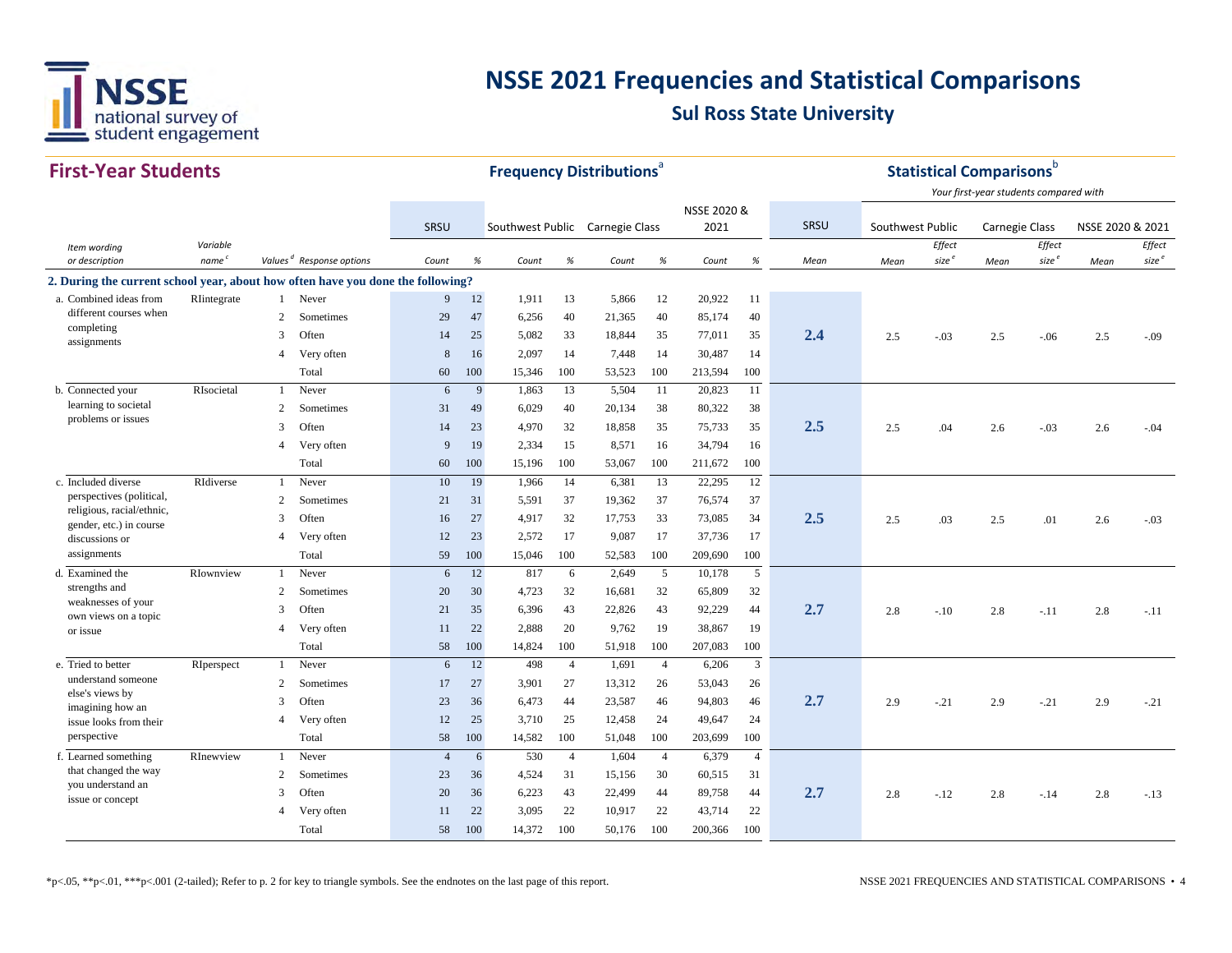

| <b>First-Year Students</b>                                                                |                                |                |                                               |                 |                        |                                 |                 | <b>Frequency Distributions<sup>®</sup></b> |                     |                |                     |      |                  |                   | <b>Statistical Comparisons</b> $b$     |                   |                      |                   |
|-------------------------------------------------------------------------------------------|--------------------------------|----------------|-----------------------------------------------|-----------------|------------------------|---------------------------------|-----------------|--------------------------------------------|---------------------|----------------|---------------------|------|------------------|-------------------|----------------------------------------|-------------------|----------------------|-------------------|
|                                                                                           |                                |                |                                               |                 |                        |                                 |                 |                                            |                     |                |                     |      |                  |                   | Your first-year students compared with |                   |                      |                   |
|                                                                                           |                                |                |                                               |                 |                        |                                 |                 |                                            |                     | NSSE 2020 &    |                     |      |                  |                   |                                        |                   |                      |                   |
|                                                                                           |                                |                |                                               | SRSU            |                        | Southwest Public Carnegie Class |                 |                                            |                     | 2021           |                     | SRSU | Southwest Public |                   | <b>Carnegie Class</b>                  |                   | NSSE 2020 & 2021     |                   |
| Item wording                                                                              | Variable                       |                |                                               |                 |                        |                                 |                 |                                            |                     |                |                     |      |                  | Effect            |                                        | Effect            |                      | Effect            |
| or description<br>g. Connected ideas from                                                 | name <sup>c</sup><br>RIconnect |                | Values <sup>d</sup> Response options<br>Never | Count<br>3      | $\%$<br>$\overline{5}$ | Count<br>300                    | $\%$<br>2       | Count<br>869                               | %<br>$\overline{2}$ | Count<br>3,075 | %<br>$\overline{2}$ | Mean | Mean             | size <sup>e</sup> | Mean                                   | size <sup>e</sup> | Mean                 | size <sup>e</sup> |
| your courses to your                                                                      |                                | 2              | Sometimes                                     | 22              | 33                     | 3,408                           | 24              | 10,938                                     | 22                  | 41,772         | 22                  |      |                  |                   |                                        |                   |                      |                   |
| prior experiences and                                                                     |                                | 3              | Often                                         | 19              | 38                     | 6,759                           | 48              | 24,315                                     | 49                  | 97,966         | 49                  | 2.8  | 3.0              | $-.24$            | 3.0                                    | $-.28$            | $3.0*$               | $-.30$            |
| knowledge                                                                                 |                                | $\overline{4}$ | Very often                                    | 13              | 23                     | 3,665                           | 26              | 13,369                                     | 27                  | 54,870         | 28                  |      |                  |                   |                                        |                   |                      |                   |
|                                                                                           |                                |                | Total                                         | 57              | 100                    | 14,132                          | 100             | 49,491                                     | 100                 | 197,683        | 100                 |      |                  |                   |                                        |                   | $\blacktriangledown$ |                   |
|                                                                                           |                                |                |                                               |                 |                        |                                 |                 |                                            |                     |                |                     |      |                  |                   |                                        |                   |                      |                   |
| 3. During the current school year, about how often have you done the following?           |                                |                |                                               |                 |                        |                                 |                 |                                            |                     |                |                     |      |                  |                   |                                        |                   |                      |                   |
| a. Talked about career<br>plans with a faculty                                            | SFcareer                       |                | Never                                         | 9               | 16                     | 3,395                           | 25              | 10,296                                     | 22                  | 40,658         | 22                  |      |                  |                   |                                        |                   |                      |                   |
| member                                                                                    |                                | 2              | Sometimes                                     | 19              | 32                     | 5,810                           | 41              | 20,807                                     | 42                  | 85,655         | 43                  |      |                  |                   |                                        |                   |                      |                   |
|                                                                                           |                                | 3              | Often                                         | 16              | 30                     | 3,162                           | 22              | 11,793                                     | 23                  | 46,324         | 23                  | 2.6  | $2.2$ **         | .40               | $2.3$ **                               | .34               | $2.3$ **             | .35               |
|                                                                                           |                                | $\overline{4}$ | Very often                                    | 13              | 22                     | 1.747                           | 12              | 6,531                                      | 13                  | 24,802         | 12                  |      |                  |                   | ▲                                      |                   | ▲                    |                   |
|                                                                                           |                                |                | Total                                         | 57              | 100                    | 14.114                          | 100             | 49,427                                     | 100                 | 197,439        | 100                 |      |                  |                   |                                        |                   |                      |                   |
| b. Worked with a faculty<br>member on activities                                          | SFotherwork                    | $\mathbf{1}$   | Never                                         | 20              | 34                     | 7,436                           | 54              | 25,810                                     | 54                  | 100,348        | 52                  |      |                  |                   |                                        |                   |                      |                   |
| other than coursework                                                                     |                                | 2              | Sometimes                                     | 17              | 28                     | 3,917                           | 28              | 13,921                                     | 28                  | 58,421         | 29                  |      |                  |                   |                                        |                   |                      |                   |
| (committees, student                                                                      |                                | 3              | Often                                         | 10              | 21                     | 1,795                           | 12              | 6,409                                      | 13                  | 25,623         | 13                  | 2.2  | $1.7$ **         | .56               | $1.7$ **                               | .56               | $1.7$ **             | .54               |
| groups, etc.)                                                                             |                                | $\overline{4}$ | Very often                                    | 8               | 17                     | 891                             | 6               | 3,028                                      | 6                   | 11,928         | 6                   |      | ▲                |                   | Δ                                      |                   | ▲                    |                   |
|                                                                                           |                                |                | Total                                         | 55              | 100                    | 14,039                          | 100             | 49,168                                     | 100                 | 196,320        | 100                 |      |                  |                   |                                        |                   |                      |                   |
| c. Discussed course<br>topics, ideas, or                                                  | SFdiscuss                      |                | Never                                         | 16              | 27                     | 5,901                           | 43              | 17,991                                     | 38                  | 68,716         | 37                  |      |                  |                   |                                        |                   |                      |                   |
| concepts with a faculty                                                                   |                                | 2              | Sometimes                                     | 21              | 40                     | 4,881                           | 35              | 18,953                                     | 38                  | 78,227         | 39                  |      |                  |                   |                                        |                   |                      |                   |
| member outside of                                                                         |                                | 3              | Often                                         | 10              | 15                     | 2,166                           | 16              | 8,274                                      | 17                  | 33,655         | 17                  | 2.3  | $1.9**$          | .43               | $1.9 *$                                | .37               | $1.9*$               | .35               |
| class                                                                                     |                                | $\overline{4}$ | Very often                                    | 8               | 19                     | 924                             | $7\phantom{.0}$ | 3,454                                      | $\tau$              | 13,687         | $7\phantom{.0}$     |      |                  |                   | ▲                                      |                   | ▲                    |                   |
|                                                                                           |                                |                | Total                                         | 55              | 100                    | 13,872                          | 100             | 48,672                                     | 100                 | 194,285        | 100                 |      |                  |                   |                                        |                   |                      |                   |
| d. Discussed your                                                                         | SFperform                      |                | Never                                         | 12              | 22                     | 4,440                           | 33              | 12,519                                     | 27                  | 51,504         | 27                  |      |                  |                   |                                        |                   |                      |                   |
| academic performance<br>with a faculty member                                             |                                | 2              | Sometimes                                     | 26              | 45                     | 5,831                           | 42              | 21,156                                     | 43                  | 87,370         | 45                  |      |                  |                   |                                        |                   |                      |                   |
|                                                                                           |                                | 3              | Often                                         | 10              | 19                     | 2,527                           | 18              | 10,502                                     | 21                  | 39,564         | 20                  | 2.3  | $2.0*$           | .28               | 2.1                                    | .14               | 2.1                  | .18               |
|                                                                                           |                                | $\overline{4}$ | Very often                                    | $7\phantom{.0}$ | 14                     | 1,062                           | 8               | 4,456                                      | 9                   | 15,786         | 8                   |      | △                |                   |                                        |                   |                      |                   |
|                                                                                           |                                |                | Total                                         | 55              | 100                    | 13,860                          | 100             | 48,633                                     | 100                 | 194,224        | 100                 |      |                  |                   |                                        |                   |                      |                   |
| 4. During the current school year, how much has your coursework emphasized the following? |                                |                |                                               |                 |                        |                                 |                 |                                            |                     |                |                     |      |                  |                   |                                        |                   |                      |                   |
| a. Memorizing course                                                                      | memorize                       |                | Very little                                   | $\mathfrak{Z}$  | 6                      | 533                             | $\overline{4}$  | 2,107                                      | $\mathfrak{S}$      | 8,720          | $\overline{5}$      |      |                  |                   |                                        |                   |                      |                   |
| material                                                                                  |                                | 2              | Some                                          | 19              | 36                     | 3,563                           | 27              | 13,212                                     | 28                  | 52,681         | 28                  |      |                  |                   |                                        |                   |                      |                   |
|                                                                                           |                                | 3              | Quite a bit                                   | 17              | 27                     | 6,141                           | 44              | 21,711                                     | 44                  | 85,765         | 44                  | 2.8  | 2.9              | $-.08$            | 2.8                                    | $-.01$            | 2.9                  | $-.04$            |
|                                                                                           |                                | $\overline{4}$ | Very much                                     | 14              | 31                     | 3,503                           | 25              | 11,200                                     | 22                  | 45,603         | 23                  |      |                  |                   |                                        |                   |                      |                   |
|                                                                                           |                                |                | Total                                         | 53              | 100                    | 13,740                          | 100             | 48,230                                     | 100                 | 192,769        | 100                 |      |                  |                   |                                        |                   |                      |                   |

\*p<.05, \*\*p<.01, \*\*\*p<.001 (2-tailed); Refer to p. 2 for key to triangle symbols. See the endnotes on the last page of this report. NSSE 2021 FREQUENCIES AND STATISTICAL COMPARISONS • 5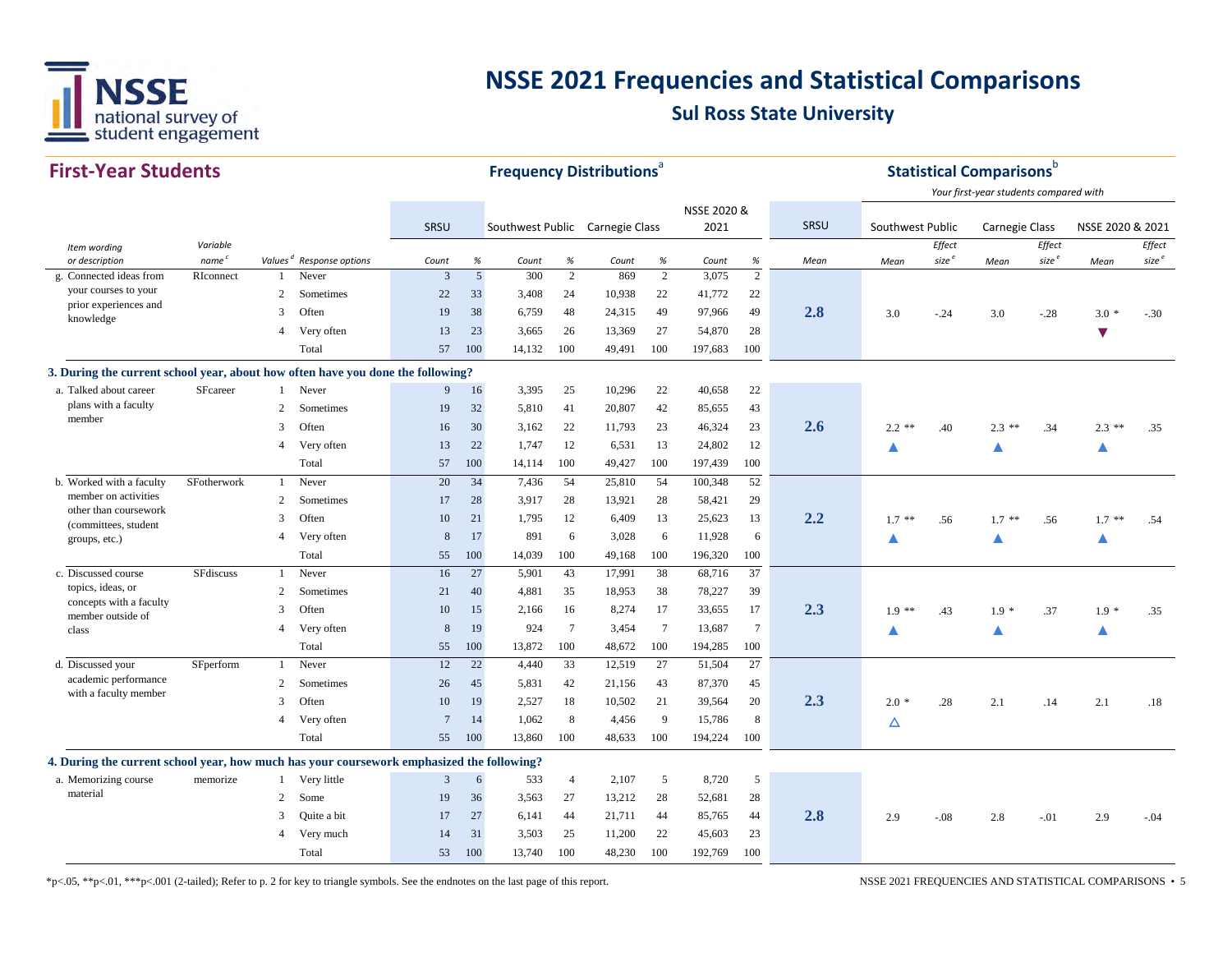

| <b>First-Year Students</b>                                                                  |                   |                |                                      |                 |              |                                 |                         | <b>Frequency Distributions</b> <sup>ª</sup> |                     |                |                        |      |                  |                   | <b>Statistical Comparisons</b> b       |                   |                  |                   |
|---------------------------------------------------------------------------------------------|-------------------|----------------|--------------------------------------|-----------------|--------------|---------------------------------|-------------------------|---------------------------------------------|---------------------|----------------|------------------------|------|------------------|-------------------|----------------------------------------|-------------------|------------------|-------------------|
|                                                                                             |                   |                |                                      |                 |              |                                 |                         |                                             |                     |                |                        |      |                  |                   | Your first-year students compared with |                   |                  |                   |
|                                                                                             |                   |                |                                      |                 |              |                                 |                         |                                             |                     | NSSE 2020 &    |                        |      |                  |                   |                                        |                   |                  |                   |
|                                                                                             |                   |                |                                      | SRSU            |              | Southwest Public Carnegie Class |                         |                                             |                     | 2021           |                        | SRSU | Southwest Public |                   | <b>Carnegie Class</b>                  |                   | NSSE 2020 & 2021 |                   |
| Item wording                                                                                | Variable          |                |                                      |                 |              |                                 |                         |                                             |                     |                |                        |      |                  | Effect            |                                        | Effect            |                  | Effect            |
| or description                                                                              | name <sup>c</sup> |                | Values <sup>d</sup> Response options | Count<br>5      | %<br>$\,8\,$ | Count<br>701                    | $\%$<br>5               | Count<br>1,956                              | %<br>$\overline{4}$ | Count<br>7,494 | $\%$<br>$\overline{4}$ | Mean | Mean             | size <sup>e</sup> | Mean                                   | size <sup>e</sup> | Mean             | size <sup>e</sup> |
| b. Applying facts,<br>theories, or methods to                                               | HOapply           | -1             | Very little                          |                 |              |                                 |                         |                                             |                     |                |                        |      |                  |                   |                                        |                   |                  |                   |
| practical problems or                                                                       |                   | 2              | Some                                 | 22              | 40           | 3,983                           | 29                      | 13,281                                      | 28                  | 50,115         | 26                     |      |                  |                   |                                        |                   |                  |                   |
| new situations                                                                              |                   | 3              | Quite a bit                          | 18              | 30           | 5,989                           | 44                      | 22,069                                      | 46                  | 88,965         | 46                     | 2.7  | 2.8              | $-.20$            | 2.9                                    | $-.24$            | 2.9              | $-.28$            |
|                                                                                             |                   | $\overline{4}$ | Very much                            | 9               | 22           | 2,962                           | 22                      | 10,589                                      | 22                  | 44,948         | 23                     |      |                  |                   |                                        |                   |                  |                   |
|                                                                                             |                   |                | Total                                | 54              | 100          | 13,635                          | 100                     | 47,895                                      | 100                 | 191,522        | 100                    |      |                  |                   |                                        |                   |                  |                   |
| c. Analyzing an idea,                                                                       | HOanalyze         | $\mathbf{1}$   | Very little                          | $\overline{4}$  | 9            | 657                             | 5                       | 1,946                                       | $\overline{4}$      | 7,458          | $\overline{4}$         |      |                  |                   |                                        |                   |                  |                   |
| experience, or line of<br>reasoning in depth by                                             |                   | 2              | Some                                 | 25              | 40           | 4,018                           | 30                      | 13,029                                      | 28                  | 50,675         | 27                     |      |                  |                   |                                        |                   |                  |                   |
| examining its parts                                                                         |                   | 3              | Quite a bit                          | 12              | 24           | 5,715                           | 42                      | 21,164                                      | 44                  | 84,623         | 44                     | 2.7  | 2.8              | $-.16$            | 2.9                                    | $-.20$            | 2.9              | $-.22$            |
|                                                                                             |                   | $\overline{4}$ | Very much                            | 13              | 28           | 3.081                           | 23                      | 11,165                                      | 23                  | 46,517         | 24                     |      |                  |                   |                                        |                   |                  |                   |
|                                                                                             |                   |                | Total                                | 54              | 100          | 13,471                          | 100                     | 47,304                                      | 100                 | 189,273        | 100                    |      |                  |                   |                                        |                   |                  |                   |
| d. Evaluating a point of                                                                    | HOevaluate        | -1             | Very little                          | 3               | 6            | 583                             | 5                       | 1,679                                       | $\overline{4}$      | 7,322          | $\overline{4}$         |      |                  |                   |                                        |                   |                  |                   |
| view, decision, or<br>information source                                                    |                   | 2              | Some                                 | 18              | 29           | 3,657                           | 27                      | 12,020                                      | 26                  | 48,849         | 26                     |      |                  |                   |                                        |                   |                  |                   |
|                                                                                             |                   | 3              | Quite a bit                          | 21              | 44           | 5,944                           | 43                      | 21,814                                      | 46                  | 85,915         | 45                     | 2.8  | 2.9              | $-.05$            | 2.9                                    | $-.11$            | 2.9              | $-.09$            |
|                                                                                             |                   | $\overline{4}$ | Very much                            | 11              | 22           | 3,225                           | 24                      | 11,541                                      | 24                  | 46,154         | 24                     |      |                  |                   |                                        |                   |                  |                   |
|                                                                                             |                   |                | Total                                | 53              | 100          | 13,409                          | 100                     | 47,054                                      | 100                 | 188,240        | 100                    |      |                  |                   |                                        |                   |                  |                   |
| e. Forming a new idea or                                                                    | HOform            | $\mathbf{1}$   | Very little                          | 3               | 6            | 585                             | 5                       | 1,720                                       | $\overline{4}$      | 6,994          | $\overline{4}$         |      |                  |                   |                                        |                   |                  |                   |
| understanding from                                                                          |                   | 2              | Some                                 | 20              | 38           | 3,600                           | 27                      | 12,291                                      | 27                  | 48,963         | 27                     |      |                  |                   |                                        |                   |                  |                   |
| various pieces of<br>information                                                            |                   | 3              | Quite a bit                          | 20              | 35           | 6,000                           | 44                      | 21,773                                      | 46                  | 86,693         | 46                     | 2.7  | 2.9              | $-.19$            | 2.9                                    | $-.22$            | 2.9              | $-.22$            |
|                                                                                             |                   | $\overline{4}$ | Very much                            | 9               | 21           | 3.154                           | 24                      | 11.010                                      | 23                  | 44,558         | 23                     |      |                  |                   |                                        |                   |                  |                   |
|                                                                                             |                   |                | Total                                | 52              | 100          | 13,339                          | 100                     | 46,794                                      | 100                 | 187,208        | 100                    |      |                  |                   |                                        |                   |                  |                   |
| 5. During the current school year, to what extent have your instructors done the following? |                   |                |                                      |                 |              |                                 |                         |                                             |                     |                |                        |      |                  |                   |                                        |                   |                  |                   |
| a. Clearly explained                                                                        | ETgoals           | -1             | Very little                          | $\overline{4}$  | 9            | 413                             | $\overline{\mathbf{3}}$ | 1,199                                       | 3                   | 4,539          | $\mathfrak{Z}$         |      |                  |                   |                                        |                   |                  |                   |
| course goals and                                                                            |                   | 2              | Some                                 | 13              | 22           | 3,095                           | 23                      | 9,826                                       | 21                  | 39,068         | 21                     |      |                  |                   |                                        |                   |                  |                   |
| requirements                                                                                |                   | 3              | Quite a bit                          | 18              | 28           | 5,726                           | 43                      | 20,548                                      | 44                  | 84,583         | 45                     | 3.0  | 3.0              | $-.01$            | 3.1                                    | $-.05$            | 3.0              | $-.04$            |
|                                                                                             |                   | $\overline{4}$ | Very much                            | 18              | 41           | 4,020                           | 31                      | 14,874                                      | 32                  | 57,620         | 31                     |      |                  |                   |                                        |                   |                  |                   |
|                                                                                             |                   |                | Total                                | 53              | 100          | 13,254                          | 100                     | 46,447                                      | 100                 | 185,810        | 100                    |      |                  |                   |                                        |                   |                  |                   |
| b. Taught course sessions                                                                   | ETorganize        | 1              | Very little                          | $7\phantom{.0}$ | 16           | 860                             | 6                       | 2,527                                       | 6                   | 8,611          | 5                      |      |                  |                   |                                        |                   |                  |                   |
| in an organized way                                                                         |                   | 2              | Some                                 | 13              | 23           | 3,227                           | 24                      | 10,493                                      | 23                  | 41,340         | 23                     |      |                  |                   |                                        |                   |                  |                   |
|                                                                                             |                   | 3              | Quite a bit                          | 16              | 29           | 5,383                           | 41                      | 19,775                                      | 42                  | 82,282         | 44                     | 2.8  | 2.9              | $-.15$            | 2.9                                    | $-.18$            | 3.0              | $-.20$            |
|                                                                                             |                   | $\overline{4}$ | Very much                            | 15              | 33           | 3,734                           | 29                      | 13,454                                      | 29                  | 52,928         | 29                     |      |                  |                   |                                        |                   |                  |                   |
|                                                                                             |                   |                | Total                                | 51              | 100          | 13,204                          | 100                     | 46,249                                      | 100                 | 185,161        | 100                    |      |                  |                   |                                        |                   |                  |                   |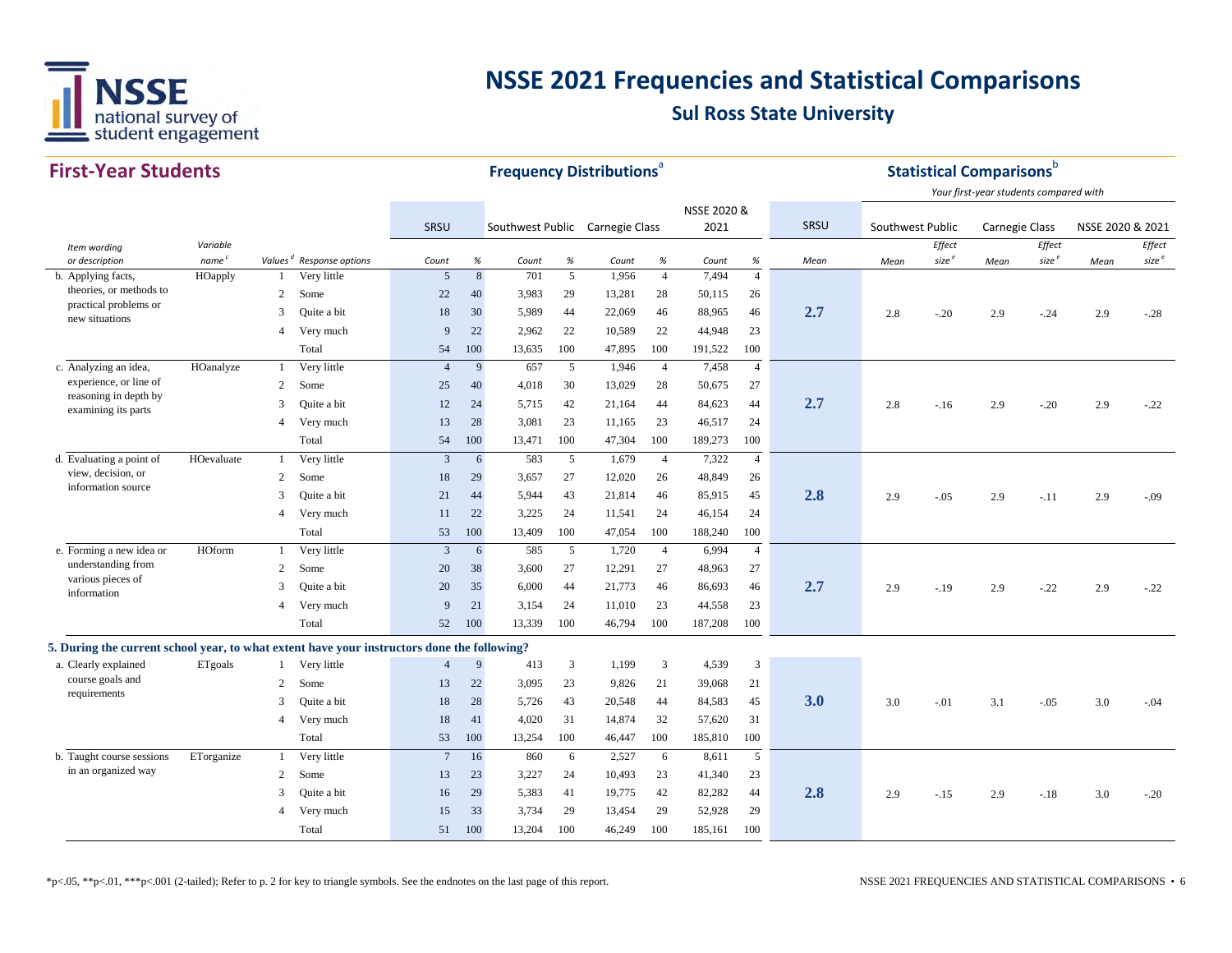

| <b>First-Year Students</b>                      |                   |                |                                      |                 |                      | <b>Frequency Distributions</b> <sup>a</sup> |           |        |                |                |                        |      |                  |                   | <b>Statistical Comparisons</b> b       |                   |                  |                   |
|-------------------------------------------------|-------------------|----------------|--------------------------------------|-----------------|----------------------|---------------------------------------------|-----------|--------|----------------|----------------|------------------------|------|------------------|-------------------|----------------------------------------|-------------------|------------------|-------------------|
|                                                 |                   |                |                                      |                 |                      |                                             |           |        |                |                |                        |      |                  |                   | Your first-year students compared with |                   |                  |                   |
|                                                 |                   |                |                                      |                 |                      |                                             |           |        |                | NSSE 2020 &    |                        |      |                  |                   |                                        |                   |                  |                   |
|                                                 |                   |                |                                      | SRSU            |                      | Southwest Public Carnegie Class             |           |        |                | 2021           |                        | SRSU | Southwest Public |                   | <b>Carnegie Class</b>                  |                   | NSSE 2020 & 2021 |                   |
| Item wording                                    | Variable          |                |                                      |                 |                      |                                             |           |        |                |                |                        |      |                  | Effect            |                                        | Effect            |                  | <b>Effect</b>     |
| or description                                  | name <sup>c</sup> |                | Values <sup>d</sup> Response options | Count           | %<br>$7\phantom{.0}$ | Count<br>682                                | $\%$<br>5 | Count  | %              | Count<br>7,285 | $\%$<br>$\overline{4}$ | Mean | Mean             | size <sup>e</sup> | Mean                                   | size <sup>e</sup> | Mean             | size <sup>e</sup> |
| c. Used examples or<br>illustrations to explain | ETexample         |                | Very little                          | $\overline{4}$  |                      |                                             |           | 2,063  | 5              |                |                        |      |                  |                   |                                        |                   |                  |                   |
| difficult points                                |                   | 2              | Some                                 | 18              | 32                   | 3,400                                       | 25        | 10,718 | 23             | 42,258         | 23                     |      |                  |                   |                                        |                   |                  |                   |
|                                                 |                   | 3              | Quite a bit                          | 12              | 22                   | 5,226                                       | 40        | 19,060 | 41             | 78,746         | 42                     | 2.9  | 2.9              | $-.02$            | 3.0                                    | $-.06$            | 3.0              | $-.07$            |
|                                                 |                   | $\overline{4}$ | Very much                            | 19              | 38                   | 3,863                                       | 30        | 14,315 | 31             | 56,511         | 30                     |      |                  |                   |                                        |                   |                  |                   |
|                                                 |                   |                | Total                                | 53              | 100                  | 13,171                                      | 100       | 46,156 | 100            | 184,800        | 100                    |      |                  |                   |                                        |                   |                  |                   |
| d. Provided feedback on                         | ETdraftfb         | $\mathbf{1}$   | Very little                          | 3               | 6                    | 1,281                                       | 10        | 3,355  | 8              | 14,382         | $\,8\,$                |      |                  |                   |                                        |                   |                  |                   |
| a draft or work in                              |                   | 2              | Some                                 | 21              | 36                   | 4,011                                       | 30        | 12,810 | 28             | 53,405         | 29                     |      |                  |                   |                                        |                   |                  |                   |
| progress                                        |                   | 3              | Quite a bit                          | 11              | 23                   | 4,554                                       | 34        | 16,926 | 36             | 68,075         | 36                     | 2.9  | 2.8              | .13               | 2.8                                    | .04               | 2.8              | .09               |
|                                                 |                   | $\overline{A}$ | Very much                            | 18              | 35                   | 3,294                                       | 26        | 12,953 | 28             | 48,564         | 26                     |      |                  |                   |                                        |                   |                  |                   |
|                                                 |                   |                | Total                                | 53              | 100                  | 13,140                                      | 100       | 46,044 | 100            | 184,426        | 100                    |      |                  |                   |                                        |                   |                  |                   |
| e. Provided prompt and                          | ETfeedback        | $\mathbf{1}$   | Very little                          | 8               | 16                   | 1,630                                       | 12        | 3,922  | 9              | 16,433         | 9                      |      |                  |                   |                                        |                   |                  |                   |
| detailed feedback on                            |                   | 2              | Some                                 | 17              | 27                   | 4,467                                       | 34        | 13,833 | 30             | 58,425         | 32                     |      |                  |                   |                                        |                   |                  |                   |
| tests or completed<br>assignments               |                   | $\mathbf{3}$   | Quite a bit                          | 12              | 26                   | 4,365                                       | 33        | 16,941 | 37             | 68,297         | 37                     | 2.7  | 2.6              | .08               | 2.8                                    | $-.08$            | 2.7              | $-.01$            |
|                                                 |                   | $\overline{A}$ | Very much                            | 15              | 30                   | 2,643                                       | 21        | 11,225 | 25             | 40,628         | $22\,$                 |      |                  |                   |                                        |                   |                  |                   |
|                                                 |                   |                | Total                                | 52              | 100                  | 13,105                                      | 100       | 45,921 | 100            | 183,783        | 100                    |      |                  |                   |                                        |                   |                  |                   |
| f. Explained in advance                         | etcriteria        | $\mathbf{1}$   | Very little                          | 2               | $\overline{4}$       | 361                                         | 5         | 876    | 5              | 3,389          | 5                      |      |                  |                   |                                        |                   |                  |                   |
| the criteria for                                |                   | 2              | Some                                 | 21              | 35                   | 1,856                                       | 24        | 3,996  | 21             | 18,269         | 23                     |      |                  |                   |                                        |                   |                  |                   |
| successfully                                    |                   | $\mathcal{R}$  | Quite a bit                          | 13              | 28                   | 3,093                                       | 40        | 7,424  | 39             | 32,988         | 41                     | 2.9  | 3.0              | $-.07$            | 3.0                                    | $-.16$            | 3.0              | $-.09$            |
| completing your<br>assignments                  |                   | $\overline{A}$ | Very much                            | 16              | 33                   | 2,221                                       | 30        | 6,300  | 35             | 23,375         | 30                     |      |                  |                   |                                        |                   |                  |                   |
|                                                 |                   |                | Total                                | 52              | 100                  | 7,531                                       | 100       | 18,596 | 100            | 78,021         | 100                    |      |                  |                   |                                        |                   |                  |                   |
| g. Reviewed and                                 | etreview          | -1             | Very little                          | $\overline{3}$  | 6                    | 330                                         | 5         | 751    | $\overline{4}$ | 2,925          | $\overline{4}$         |      |                  |                   |                                        |                   |                  |                   |
| summarized key ideas                            |                   | 2              | Some                                 | 18              | 32                   | 1,928                                       | 25        | 4,293  | 23             | 18,724         | 24                     |      |                  |                   |                                        |                   |                  |                   |
| or concepts                                     |                   | $\mathbf{3}$   | Quite a bit                          | 17              | 32                   | 3,282                                       | 43        | 7,856  | 42             | 34,648         | 44                     | 2.9  | 2.9              | $-.06$            | 3.0                                    | $-.14$            | 2.9              | $-.10$            |
|                                                 |                   | $\overline{4}$ | Very much                            | 15              | 30                   | 1,972                                       | 27        | 5,645  | 31             | 21,473         | 28                     |      |                  |                   |                                        |                   |                  |                   |
|                                                 |                   |                | Total                                | 53              | 100                  | 7,512                                       | 100       | 18,545 | 100            | 77,770         | 100                    |      |                  |                   |                                        |                   |                  |                   |
|                                                 |                   |                |                                      |                 | 9                    |                                             |           |        |                |                |                        |      |                  |                   |                                        |                   |                  |                   |
| h. Taught in a way that<br>aligns with how you  | etprefer          | $\mathbf{1}$   | Very little                          | $5\overline{)}$ |                      | 964                                         | 13        | 1,924  | 11             | 8,641          | 12                     |      |                  |                   |                                        |                   |                  |                   |
| prefer to learn                                 |                   | 2              | Some                                 | 15              | 24                   | 2,711                                       | 35        | 6,148  | 33             | 27,652         | 35                     |      |                  |                   |                                        |                   |                  |                   |
|                                                 |                   | 3              | Quite a bit                          | 17              | 32                   | 2,557                                       | 34        | 6,549  | 35             | 27,848         | 35                     | 2.9  | $2.6$ **         | .40               | $2.7*$                                 | .27               | $2.6$ **         | .38               |
|                                                 |                   |                | Very much                            | 16              | 35                   | 1,266                                       | 17        | 3,861  | 21             | 13,430         | 17                     |      |                  |                   | Δ                                      |                   |                  |                   |
|                                                 |                   |                | Total                                | 53              | 100                  | 7,498                                       | 100       | 18,482 | 100            | 77,571         | 100                    |      |                  |                   |                                        |                   |                  |                   |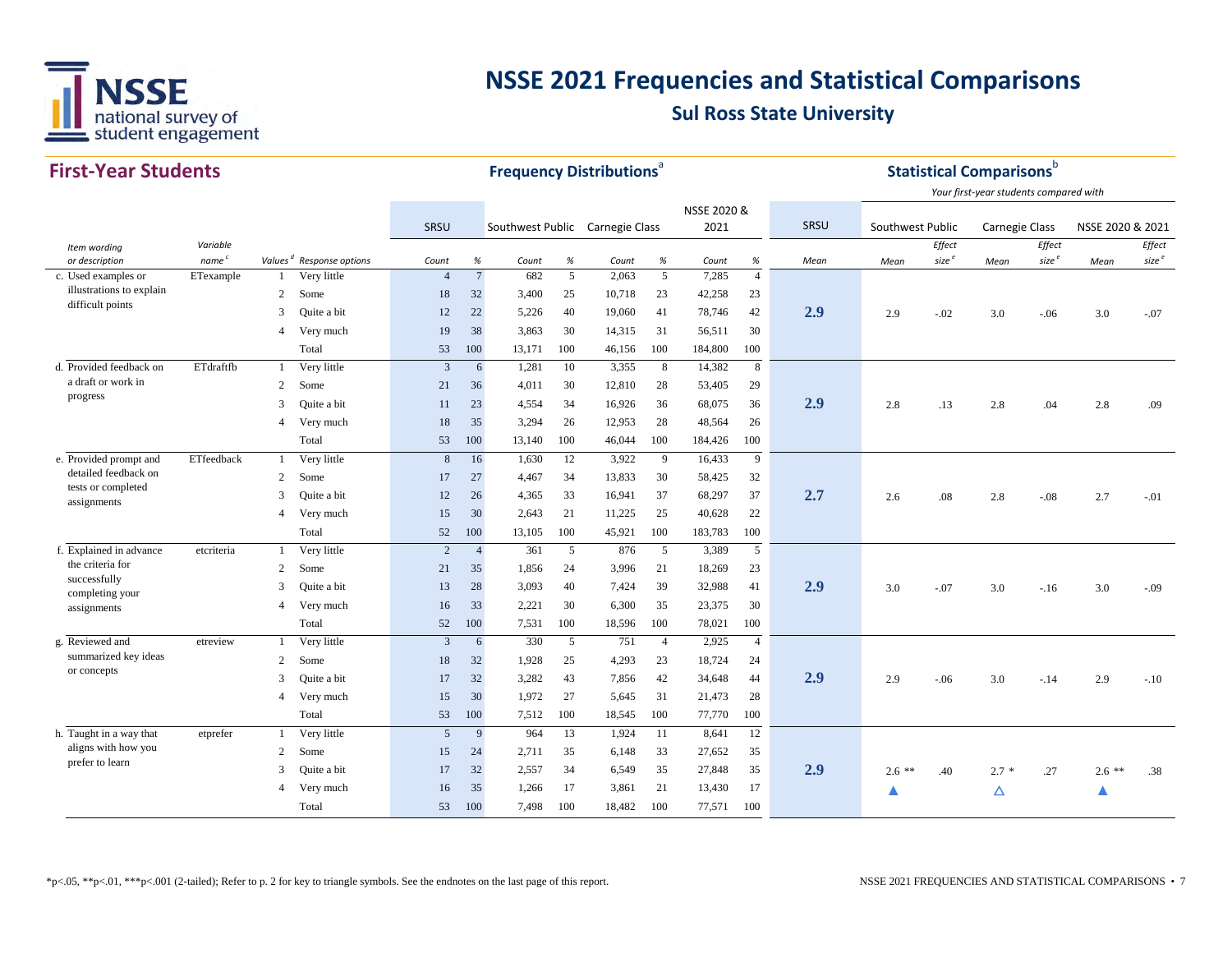

| <b>First-Year Students</b>                                                                                                                                                    |                                  |                |                                      |                 |                              | <b>Frequency Distributions</b> <sup>a</sup> |                |        |                |                     |                |      |                  |                                    | <b>Statistical Comparisons</b> <sup>b</sup>                     |                             |                  |                   |
|-------------------------------------------------------------------------------------------------------------------------------------------------------------------------------|----------------------------------|----------------|--------------------------------------|-----------------|------------------------------|---------------------------------------------|----------------|--------|----------------|---------------------|----------------|------|------------------|------------------------------------|-----------------------------------------------------------------|-----------------------------|------------------|-------------------|
|                                                                                                                                                                               |                                  |                |                                      | SRSU            |                              | Southwest Public Carnegie Class             |                |        |                | NSSE 2020 &<br>2021 |                | SRSU | Southwest Public |                                    | Your first-year students compared with<br><b>Carnegie Class</b> |                             | NSSE 2020 & 2021 |                   |
|                                                                                                                                                                               |                                  |                |                                      |                 |                              |                                             |                |        |                |                     |                |      |                  |                                    |                                                                 |                             |                  | Effect            |
| Item wording<br>or description                                                                                                                                                | Variable<br>name <sup>c</sup>    |                | Values <sup>d</sup> Response options | Count           | $% \mathcal{B}_{\mathrm{d}}$ | Count                                       | $\%$           | Count  | $\%$           | Count               | %              | Mean | Mean             | <b>Effect</b><br>size <sup>e</sup> | Mean                                                            | Effect<br>size <sup>e</sup> | Mean             | size <sup>e</sup> |
| i. Enabled you to                                                                                                                                                             | etdemonstrate                    |                | Very little                          | $\overline{2}$  | $\overline{A}$               | 250                                         | $\overline{4}$ | 690    | $\overline{4}$ | 2,461               | 3              |      |                  |                                    |                                                                 |                             |                  |                   |
| demonstrate your                                                                                                                                                              |                                  | 2              | Some                                 | 18              | 29                           | 1,488                                       | 20             | 3,453  | 19             | 14,441              | 19             |      |                  |                                    |                                                                 |                             |                  |                   |
| learning through<br>quizzes, assignments,                                                                                                                                     |                                  | 3              | Quite a bit                          | 19              | 38                           | 3,118                                       | 41             | 7,674  | 41             | 33,548              | 43             | 2.9  | 3.1              | $-.21$                             | 3.1                                                             | $-0.22$                     | 3.1              | $-.21$            |
| and other activities                                                                                                                                                          |                                  | $\overline{4}$ | Very much                            | 14              | 29                           | 2,626                                       | 35             | 6,628  | 36             | 26,939              | 35             |      |                  |                                    |                                                                 |                             |                  |                   |
|                                                                                                                                                                               |                                  |                | Total                                | 53              | 100                          | 7,482                                       | 100            | 18,445 | 100            | 77,389              | 100            |      |                  |                                    |                                                                 |                             |                  |                   |
| 6. During the current school year, about how often have you done the following?                                                                                               |                                  |                |                                      |                 |                              |                                             |                |        |                |                     |                |      |                  |                                    |                                                                 |                             |                  |                   |
| a. Reached conclusions                                                                                                                                                        | QRconclude                       |                | Never                                | 8               | 14                           | 1,261                                       | 10             | 4,826  | 11             | 19,418              | 10             |      |                  |                                    |                                                                 |                             |                  |                   |
| based on your own                                                                                                                                                             |                                  | $\overline{2}$ | Sometimes                            | 19              | 33                           | 4,829                                       | 37             | 17,170 | 38             | 67,696              | 37             |      |                  |                                    |                                                                 |                             |                  |                   |
| analysis of numerical<br>information (numbers,                                                                                                                                |                                  | 3              | Often                                | 18              | 34                           | 4,719                                       | 37             | 16,217 | 36             | 65,613              | 37             | 2.6  | 2.6              | $-.01$                             | 2.6                                                             | .02                         | 2.6              | .01               |
| graphs, statistics, etc.)                                                                                                                                                     |                                  | 4              | Very often                           | 8               | 19                           | 1,981                                       | 16             | 6,747  | 15             | 27,308              | 16             |      |                  |                                    |                                                                 |                             |                  |                   |
|                                                                                                                                                                               |                                  |                | Total                                | 53              | 100                          | 12,790                                      | 100            | 44,960 | 100            | 180,035             | 100            |      |                  |                                    |                                                                 |                             |                  |                   |
| b. Used numerical                                                                                                                                                             | QRproblem                        | -1             | Never                                | $\overline{4}$  | 9                            | 2,395                                       | 19             | 8,169  | 18             | 33,814              | 19             |      |                  |                                    |                                                                 |                             |                  |                   |
| information to                                                                                                                                                                |                                  | $\overline{c}$ | Sometimes                            | 23              | 41                           | 5,053                                       | 40             | 17,907 | 40             | 71,704              | 40             |      |                  |                                    |                                                                 |                             |                  |                   |
| examine a real-world<br>problem or issue                                                                                                                                      |                                  | 3              | Often                                | 13              | 28                           | 3,751                                       | 29             | 13,221 | 30             | 52,369              | 29             | 2.6  | $2.3*$           | .33                                | $2.4*$                                                          | .29                         | $2.3*$           | .31               |
| (unemployment,                                                                                                                                                                |                                  | $\overline{4}$ | Very often                           | 11              | 22                           | 1,507                                       | 12             | 5,398  | 12             | 21,139              | 12             |      | ▲                |                                    | Δ                                                               |                             | ▲                |                   |
| climate change, public                                                                                                                                                        |                                  |                | Total                                | 51              | 100                          | 12,706                                      | 100            | 44,695 | 100            | 179,026             | 100            |      |                  |                                    |                                                                 |                             |                  |                   |
| c. Evaluated what others                                                                                                                                                      | ORevaluate                       |                | Never                                | $7\phantom{.0}$ | 15                           | 2,402                                       | 19             | 8,447  | 19             | 32,408              | 18             |      |                  |                                    |                                                                 |                             |                  |                   |
| have concluded from                                                                                                                                                           |                                  | 2              | Sometimes                            | 21              | 37                           | 5,236                                       | 41             | 18,595 | 42             | 74,671              | 42             |      |                  |                                    |                                                                 |                             |                  |                   |
| numerical information                                                                                                                                                         |                                  | 3              | Often                                | 15              | 32                           | 3,670                                       | 29             | 12,874 | 29             | 52,673              | 30             | 2.5  | 2.3              | .21                                | 2.3                                                             | .22                         | 2.3              | .19               |
|                                                                                                                                                                               |                                  | $\overline{4}$ | Very often                           | $\overline{7}$  | 17                           | 1,331                                       | 11             | 4,569  | 10             | 18,476              | 11             |      |                  |                                    |                                                                 |                             |                  |                   |
|                                                                                                                                                                               |                                  |                | Total                                | 50              | 100                          | 12,639                                      | 100            | 44,485 | 100            | 178,228             | 100            |      |                  |                                    |                                                                 |                             |                  |                   |
| 7. During the current school year, about how many papers, reports, or other writing tasks of the following lengths have you been assigned? (Include those not yet completed.) |                                  |                |                                      |                 |                              |                                             |                |        |                |                     |                |      |                  |                                    |                                                                 |                             |                  |                   |
| a. Up to 5 pages                                                                                                                                                              | wrshortnum                       | $\mathbf{0}$   | None                                 | 3               | 8                            | 1,302                                       | 10             | 3,250  | 8              | 11,661              | $\tau$         |      |                  |                                    |                                                                 |                             |                  |                   |
|                                                                                                                                                                               | (Recoded version                 | 1.5            | $1 - 2$                              | 11              | 20                           | 3,094                                       | 24             | 9,121  | 21             | 35,209              | 20             |      |                  |                                    |                                                                 |                             |                  |                   |
|                                                                                                                                                                               | of wrshort created               | $\overline{4}$ | $3 - 5$                              | 16              | 36                           | 4,005                                       | 31             | 14,728 | 33             | 57,011              | 32             |      |                  |                                    |                                                                 |                             |                  |                   |
|                                                                                                                                                                               | by NSSE. Values<br>are estimated | 8              | $6 - 10$                             | 8               | 15                           | 2,343                                       | 19             | 9,666  | 21             | 39,844              | 22             | 6.9  | 5.8              | .21                                | 6.2                                                             | .13                         | 6.5              | .08               |
|                                                                                                                                                                               | number of papers,                | 13             | $11 - 15$                            | 6               | 10                           | 1,009                                       | 8              | 4,012  | 9              | 17,872              | 10             |      |                  |                                    |                                                                 |                             |                  |                   |
|                                                                                                                                                                               | reports, etc.)                   | 18             | $16-20$                              | $\overline{2}$  | 3                            | 366                                         | 3              | 1,676  | $\overline{4}$ | 7,446               | $\overline{4}$ |      |                  |                                    |                                                                 |                             |                  |                   |
|                                                                                                                                                                               |                                  | 23             | More than 20                         | $\overline{5}$  | 10                           | 496                                         | $\overline{4}$ | 1,962  | 5              | 8,826               | 5              |      |                  |                                    |                                                                 |                             |                  |                   |
|                                                                                                                                                                               |                                  |                | Total                                | 51              | 100                          | 12,615                                      | 100            | 44,415 | 100            | 177,869             | 100            |      |                  |                                    |                                                                 |                             |                  |                   |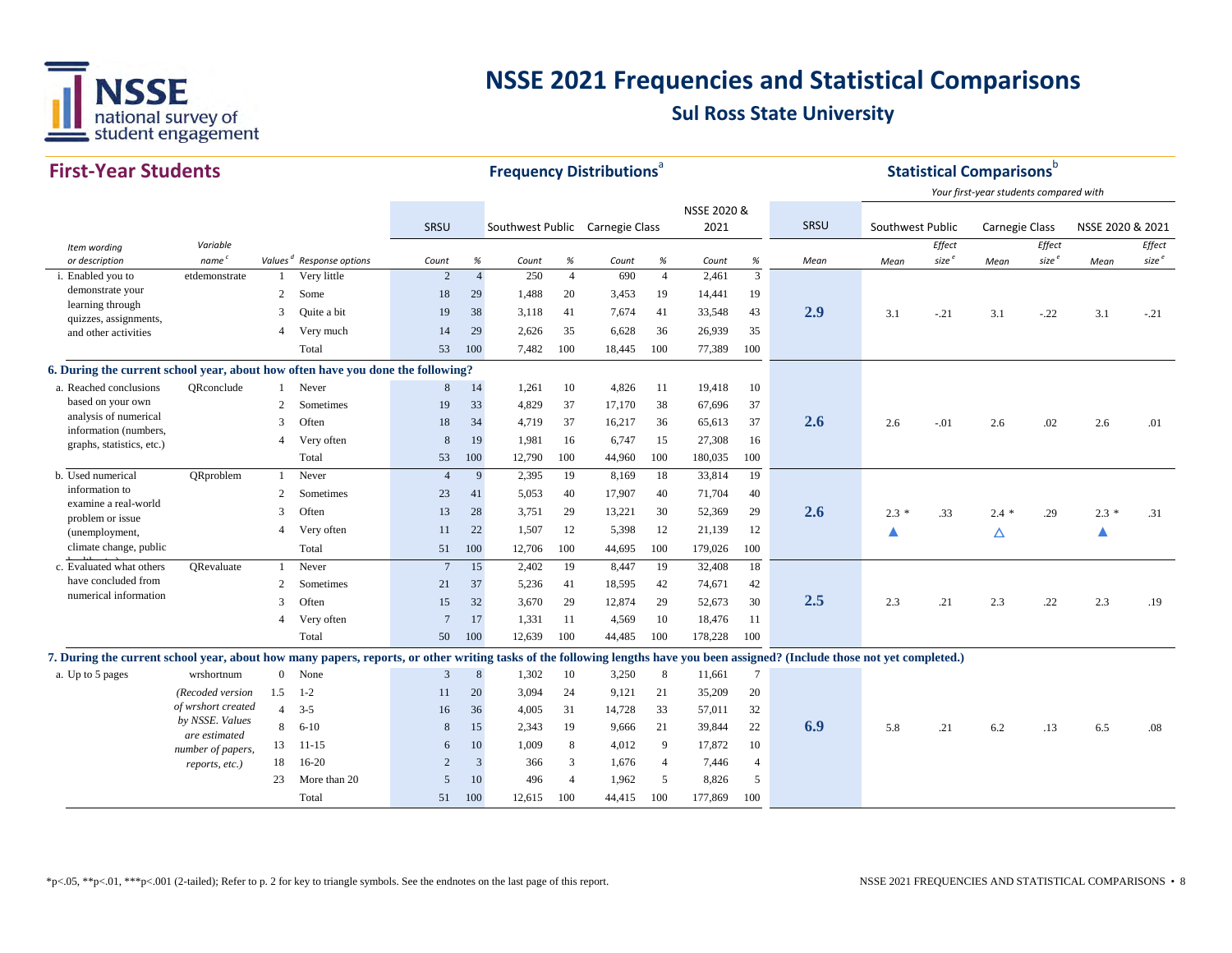

| <b>First-Year Students</b>                                                                                         |                                                                                              |                |                                             |                 |                |                                 |                | <b>Frequency Distributions<sup>ª</sup></b> |                |             |                 |      |                  |                   | <b>Statistical Comparisons</b> b       |                   |                  |                   |
|--------------------------------------------------------------------------------------------------------------------|----------------------------------------------------------------------------------------------|----------------|---------------------------------------------|-----------------|----------------|---------------------------------|----------------|--------------------------------------------|----------------|-------------|-----------------|------|------------------|-------------------|----------------------------------------|-------------------|------------------|-------------------|
|                                                                                                                    |                                                                                              |                |                                             |                 |                |                                 |                |                                            |                |             |                 |      |                  |                   | Your first-year students compared with |                   |                  |                   |
|                                                                                                                    |                                                                                              |                |                                             |                 |                |                                 |                |                                            |                | NSSE 2020 & |                 |      |                  |                   |                                        |                   |                  |                   |
|                                                                                                                    |                                                                                              |                |                                             | SRSU            |                | Southwest Public Carnegie Class |                |                                            |                | 2021        |                 | SRSU | Southwest Public |                   | Carnegie Class                         |                   | NSSE 2020 & 2021 |                   |
| Item wording                                                                                                       | Variable                                                                                     |                |                                             |                 |                |                                 |                |                                            |                |             |                 |      |                  | Effect            |                                        | Effect            |                  | Effect            |
| or description                                                                                                     | name <sup>c</sup>                                                                            |                | Values <sup>d</sup> Response options        | Count           | %              | Count                           | %              | Count                                      | %              | Count       | $\%$<br>39      | Mean | Mean             | size <sup>e</sup> | Mean                                   | size <sup>e</sup> | Mean             | size <sup>e</sup> |
| b. Between 6 and 10<br>pages                                                                                       | wrmednum                                                                                     | $\mathbf{0}$   | None                                        | 23              | 48             | 6,188                           | 48             | 17,525                                     | 40             | 66,324      |                 |      |                  |                   |                                        |                   |                  |                   |
|                                                                                                                    | (Recoded version<br>of wrmed created                                                         | 1.5            | $1 - 2$                                     | 9               | 17             | 3,499                           | 29             | 14,800                                     | 33             | 62,598      | 34              |      |                  |                   |                                        |                   |                  |                   |
|                                                                                                                    | by NSSE. Values                                                                              | $\overline{4}$ | $3 - 5$                                     | 10              | 23             | 1.627                           | 13             | 7,083                                      | 16             | 30,107      | 17              |      |                  |                   |                                        |                   |                  |                   |
|                                                                                                                    | are estimated                                                                                | 8              | $6 - 10$                                    | 3               | $\overline{4}$ | 810                             | $\overline{7}$ | 3,289                                      | 8              | 12,247      | $7\phantom{.0}$ | 2.9  | 2.1              | .22               | 2.4                                    | .14               | 2.3              | .16               |
|                                                                                                                    | number of papers,                                                                            | 13             | $11 - 15$                                   | $\overline{3}$  | $\overline{A}$ | 251                             | 2              | 930                                        | $\overline{2}$ | 3,725       | $\overline{c}$  |      |                  |                   |                                        |                   |                  |                   |
|                                                                                                                    | reports, etc.)                                                                               | 18             | $16 - 20$                                   | $\mathbf{0}$    | $\Omega$       | 83                              |                | 297                                        | $\mathbf{1}$   | 1,020       | $\mathbf{1}$    |      |                  |                   |                                        |                   |                  |                   |
|                                                                                                                    |                                                                                              | 23             | More than 20                                | $\mathbf{3}$    | $\overline{4}$ | 99                              | $\overline{1}$ | 341                                        | 1              | 1,272       | $\mathbf{1}$    |      |                  |                   |                                        |                   |                  |                   |
|                                                                                                                    |                                                                                              |                | Total                                       | 51              | 100            | 12,557                          | 100            | 44,265                                     | 100            | 177,293     | 100             |      |                  |                   |                                        |                   |                  |                   |
| c. 11 pages or more                                                                                                | wrlongnum                                                                                    | $\mathbf{0}$   | None                                        | 40              | 83             | 10,202                          | 80             | 34,440                                     | 77             | 136,049     | 77              |      |                  |                   |                                        |                   |                  |                   |
|                                                                                                                    | (Recoded version<br>of wrlong created                                                        | 1.5            | $1 - 2$                                     | $\mathbf{1}$    | $\overline{2}$ | 1,218                           | 10             | 5,603                                      | 13             | 25,984      | 14              |      |                  |                   |                                        |                   |                  |                   |
|                                                                                                                    | by NSSE. Values                                                                              | $\overline{4}$ | $3 - 5$                                     | $\mathfrak{Z}$  | 6              | 424                             | 3              | 1,776                                      | $\overline{4}$ | 6,708       | $\overline{4}$  |      |                  |                   |                                        |                   |                  |                   |
|                                                                                                                    | are estimated                                                                                | 8              | $6 - 10$                                    | $\mathbf{1}$    | $\overline{1}$ | 330                             | 3              | 1,129                                      | $\mathbf{3}$   | 3,950       | $\overline{c}$  | 1.6  | 1.0              | .18               | 1.1                                    | .16               | 1.0              | .19               |
|                                                                                                                    | number of papers,                                                                            | 13             | $11 - 15$                                   | $\overline{4}$  | 5              | 244                             | 2              | 783                                        | $\overline{2}$ | 2,821       | $\overline{c}$  |      |                  |                   |                                        |                   |                  |                   |
|                                                                                                                    | reports, etc.)                                                                               | 18             | $16-20$                                     | $\overline{0}$  | $\overline{0}$ | 68                              | -1             | 222                                        | $\mathbf{1}$   | 735         | $\mathbf{0}$    |      |                  |                   |                                        |                   |                  |                   |
|                                                                                                                    |                                                                                              | 23             | More than 20                                | $\overline{2}$  | $\mathfrak{Z}$ | 89                              | $\overline{1}$ | 321                                        | -1             | 1,171       | 1               |      |                  |                   |                                        |                   |                  |                   |
|                                                                                                                    |                                                                                              |                | Total                                       | 51              | 100            | 12,575                          | 100            | 44,274                                     | 100            | 177,418     | 100             |      |                  |                   |                                        |                   |                  |                   |
| Estimated number of                                                                                                | wrpages                                                                                      |                |                                             |                 |                |                                 |                |                                            |                |             |                 |      |                  |                   |                                        |                   |                  |                   |
| assigned pages of<br>student writing.                                                                              | NSSE from wrshort, wrmed, and wrlong.<br>Values are estimated pages of assigned<br>writing.) |                | (Continuous variable, recoded and summed by |                 |                |                                 |                |                                            |                |             |                 | 68.1 | 49.1             | .23               | 53.2                                   | .19               | 52.7             | .20               |
| 8. During the current school year, about how often have you had discussions with people from the following groups? |                                                                                              |                |                                             |                 |                |                                 |                |                                            |                |             |                 |      |                  |                   |                                        |                   |                  |                   |
| a. People of a race or                                                                                             | <b>DDrace</b>                                                                                | $\mathbf{1}$   | Never                                       | 6               | 13             | 968                             | 8              | 3,247                                      | 8              | 10,155      | 6               |      |                  |                   |                                        |                   |                  |                   |
| ethnicity other than                                                                                               |                                                                                              | $\overline{c}$ | Sometimes                                   | 19              | 32             | 3,237                           | 26             | 11,745                                     | 27             | 46,525      | 26              |      |                  |                   |                                        |                   |                  |                   |
| your own                                                                                                           |                                                                                              | 3              | Often                                       | 10              | 18             | 3,954                           | 31             | 14,049                                     | 32             | 56,632      | 32              | 2.8  | 2.9              | $-16$             | 2.9                                    | $-13$             | 3.0              | $-.20$            |
|                                                                                                                    |                                                                                              | 4              | Very often                                  | 16              | 36             | 4,389                           | 35             | 15,176                                     | 34             | 63,922      | 36              |      |                  |                   |                                        |                   |                  |                   |
|                                                                                                                    |                                                                                              |                | Total                                       | 51              | 100            | 12,548                          | 100            | 44,217                                     | 100            | 177,234     | 100             |      |                  |                   |                                        |                   |                  |                   |
| b. People from an                                                                                                  | DDeconomic                                                                                   | 1              | Never                                       | $7\phantom{.0}$ | 15             | 955                             | $\,8\,$        | 3,348                                      | 8              | 9,971       | 6               |      |                  |                   |                                        |                   |                  |                   |
| economic background                                                                                                |                                                                                              | 2              | Sometimes                                   | 18              | 31             | 3,282                           | 26             | 11,753                                     | 27             | 45,115      | 26              |      |                  |                   |                                        |                   |                  |                   |
| other than your own                                                                                                |                                                                                              | 3              | Often                                       | 11              | 22             | 4,365                           | 35             | 15,429                                     | 35             | 63,963      | 36              | 2.7  | 2.9              | $-.17$            | 2.9                                    | $-.14$            | 2.9              | $-.23$            |
|                                                                                                                    |                                                                                              | $\overline{4}$ | Very often                                  | 15              | 33             | 3,917                           | 31             | 13,541                                     | 30             | 57,724      | 32              |      |                  |                   |                                        |                   |                  |                   |
|                                                                                                                    |                                                                                              |                | Total                                       | 51              | 100            | 12,519                          | 100            | 44,071                                     | 100            | 176,773     | 100             |      |                  |                   |                                        |                   |                  |                   |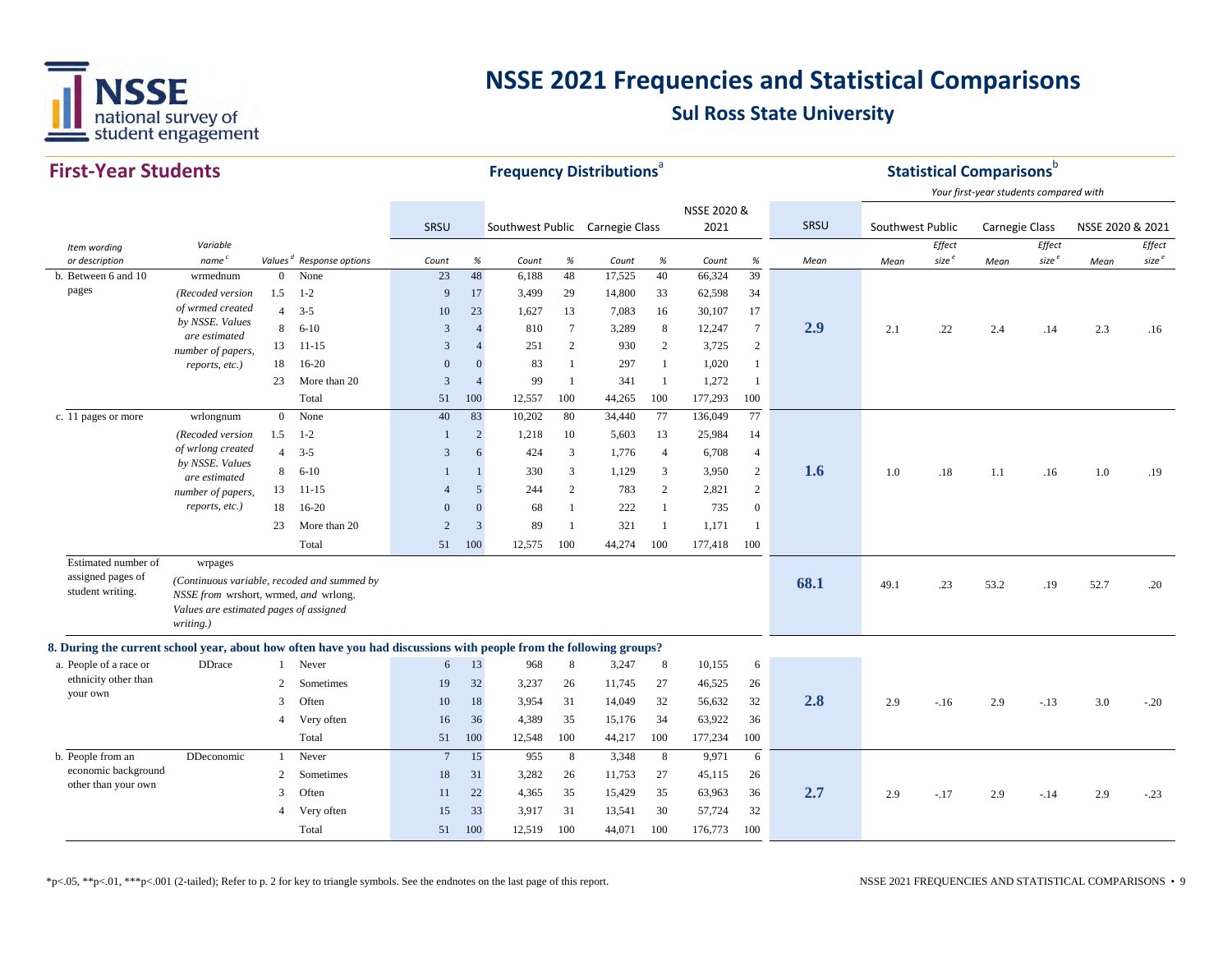

| <b>First-Year Students</b>                                                      |                               |                |                                      |              |                                                                    | <b>Frequency Distributions<sup>a</sup></b> |                 |        |      |                     |                |      |                  | <b>Statistical Comparisons</b> b |                                                          |                             |                  |                             |
|---------------------------------------------------------------------------------|-------------------------------|----------------|--------------------------------------|--------------|--------------------------------------------------------------------|--------------------------------------------|-----------------|--------|------|---------------------|----------------|------|------------------|----------------------------------|----------------------------------------------------------|-----------------------------|------------------|-----------------------------|
|                                                                                 |                               |                |                                      | SRSU         |                                                                    | Southwest Public Carnegie Class            |                 |        |      | NSSE 2020 &<br>2021 |                | SRSU | Southwest Public |                                  | Your first-year students compared with<br>Carnegie Class |                             | NSSE 2020 & 2021 |                             |
| Item wording<br>or description                                                  | Variable<br>name <sup>c</sup> |                | Values <sup>d</sup> Response options | Count        | $% \mathcal{B}_{\mathrm{d}}\left( \mathcal{B}_{\mathrm{d}}\right)$ | Count                                      | $\%$            | Count  | $\%$ | Count               | $\%$           | Mean | Mean             | Effect<br>size <sup>e</sup>      | Mean                                                     | Effect<br>size <sup>e</sup> | Mean             | Effect<br>size <sup>e</sup> |
| c. People with religious                                                        | DDreligion                    |                | Never                                | 8            | 16                                                                 | 1,264                                      | 10              | 4,555  | 11   | 14,961              | 9              |      |                  |                                  |                                                          |                             |                  |                             |
| beliefs other than your                                                         |                               | 2              | Sometimes                            | 17           | 29                                                                 | 3,569                                      | 28              | 12,874 | 29   | 50,346              | 28             |      |                  |                                  |                                                          |                             |                  |                             |
| own                                                                             |                               | 3              | Often                                | 10           | 18                                                                 | 3,931                                      | 31              | 13,801 | 31   | 56,291              | 32             | 2.7  | 2.8              | $-.06$                           | 2.8                                                      | $-.02$                      | 2.8              | $-.10$                      |
|                                                                                 |                               | $\overline{4}$ | Very often                           | 16           | 36                                                                 | 3,745                                      | 30              | 12,862 | 29   | 55,184              | 31             |      |                  |                                  |                                                          |                             |                  |                             |
|                                                                                 |                               |                | Total                                | 51           | 100                                                                | 12,509                                     | 100             | 44,092 | 100  | 176,782             | 100            |      |                  |                                  |                                                          |                             |                  |                             |
| d. People with political                                                        | DDpolitical                   |                | Never                                | 8            | 18                                                                 | 1,215                                      | 10              | 4,638  | -11  | 14,979              | 9              |      |                  |                                  |                                                          |                             |                  |                             |
| views other than your                                                           |                               | 2              | Sometimes                            | 17           | 27                                                                 | 3,790                                      | 30              | 13,423 | 31   | 54,421              | 30             |      |                  |                                  |                                                          |                             |                  |                             |
| own                                                                             |                               | 3              | Often                                | 12           | 21                                                                 | 3,884                                      | 31              | 13,619 | 30   | 55,333              | 31             | 2.7  | 2.8              | $-.08$                           | 2.7                                                      | $-.04$                      | 2.8              | $-.11$                      |
|                                                                                 |                               | $\overline{4}$ | Very often                           | 14           | 34                                                                 | 3,638                                      | 29              | 12,425 | 28   | 52,166              | 30             |      |                  |                                  |                                                          |                             |                  |                             |
|                                                                                 |                               |                | Total                                | 51           | 100                                                                | 12,527                                     | 100             | 44,105 | 100  | 176,899             | 100            |      |                  |                                  |                                                          |                             |                  |                             |
| 9. During the current school year, about how often have you done the following? |                               |                |                                      |              |                                                                    |                                            |                 |        |      |                     |                |      |                  |                                  |                                                          |                             |                  |                             |
| a. Identified key                                                               | LSreading                     |                | Never                                | $\mathbf{1}$ | $\overline{3}$                                                     | 345                                        | 3               | 986    | 2    | 3,827               | $\overline{c}$ |      |                  |                                  |                                                          |                             |                  |                             |
| information from                                                                |                               | 2              | Sometimes                            | 19           | 30                                                                 | 3,285                                      | 26              | 9,959  | 23   | 39,990              | 23             |      |                  |                                  |                                                          |                             |                  |                             |
| reading assignments                                                             |                               | 3              | Often                                | 20           | 45                                                                 | 5,744                                      | 46              | 20,571 | 46   | 82,798              | 47             | 2.9  | 2.9              | $-.10$                           | 3.0                                                      | $-.20$                      | 3.0              | $-.18$                      |
|                                                                                 |                               | $\overline{4}$ | Very often                           | 11           | 22                                                                 | 3,056                                      | 25              | 12,276 | 28   | 49,109              | 27             |      |                  |                                  |                                                          |                             |                  |                             |
|                                                                                 |                               |                | Total                                | 51           | 100                                                                | 12,430                                     | 100             | 43,792 | 100  | 175,724             | 100            |      |                  |                                  |                                                          |                             |                  |                             |
| b. Reviewed your notes                                                          | LSnotes                       |                | Never                                | $\mathbf{1}$ | 3                                                                  | 569                                        | 5               | 1,927  | 5    | 8,323               | 5              |      |                  |                                  |                                                          |                             |                  |                             |
| after class                                                                     |                               | 2              | Sometimes                            | 19           | 34                                                                 | 3,429                                      | 28              | 12,010 | 28   | 50,542              | 29             |      |                  |                                  |                                                          |                             |                  |                             |
|                                                                                 |                               | 3              | Often                                | 19           | 36                                                                 | 4,580                                      | 36              | 16,090 | 36   | 63,861              | 36             | 2.9  | 2.9              | $-.05$                           | 2.9                                                      | $-.06$                      | 2.9              | $-.03$                      |
|                                                                                 |                               | $\overline{4}$ | Very often                           | 12           | 27                                                                 | 3,825                                      | 30              | 13,694 | 30   | 52,783              | 29             |      |                  |                                  |                                                          |                             |                  |                             |
|                                                                                 |                               |                | Total                                | 51           | 100                                                                | 12,403                                     | 100             | 43,721 | 100  | 175,509             | 100            |      |                  |                                  |                                                          |                             |                  |                             |
| c. Summarized what you                                                          | LSsummary                     |                | Never                                | 3            | 8                                                                  | 789                                        | $7\phantom{.0}$ | 2,378  | 6    | 9,652               | 6              |      |                  |                                  |                                                          |                             |                  |                             |
| learned in class or                                                             |                               | 2              | Sometimes                            | 18           | 29                                                                 | 3,782                                      | 31              | 12,839 | 30   | 52,970              | 31             |      |                  |                                  |                                                          |                             |                  |                             |
| from course materials                                                           |                               | 3              | Often                                | 20           | 41                                                                 | 4,694                                      | 37              | 16,907 | 39   | 68,497              | 39             | 2.8  | 2.8              | $-.03$                           | 2.9                                                      | $-.08$                      | 2.8              | $-.05$                      |
|                                                                                 |                               | $\overline{4}$ | Very often                           | 10           | 23                                                                 | 3,159                                      | 25              | 11,594 | 26   | 44,433              | 25             |      |                  |                                  |                                                          |                             |                  |                             |
|                                                                                 |                               |                | Total                                | 51           | 100                                                                | 12,424                                     | 100             | 43,718 | 100  | 175.552             | 100            |      |                  |                                  |                                                          |                             |                  |                             |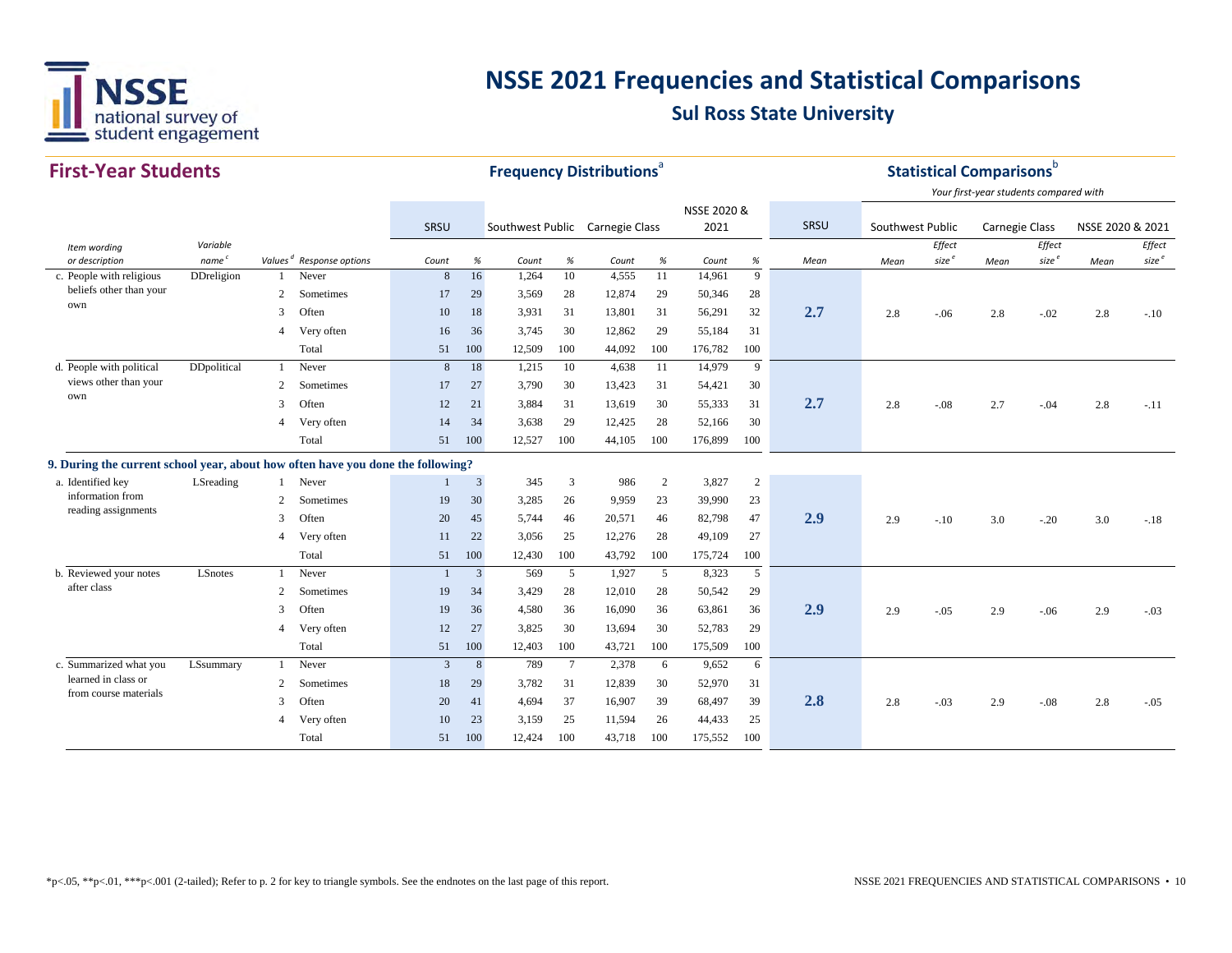

| <b>First-Year Students</b>                      |                                 |                                                                                                           |                |                                                                    | <b>Frequency Distributions</b> <sup>a</sup> |        |        |                 |                     |              |      |                  |                   | <b>Statistical Comparisons</b> <sup>b</sup> |                   |                  |                   |
|-------------------------------------------------|---------------------------------|-----------------------------------------------------------------------------------------------------------|----------------|--------------------------------------------------------------------|---------------------------------------------|--------|--------|-----------------|---------------------|--------------|------|------------------|-------------------|---------------------------------------------|-------------------|------------------|-------------------|
|                                                 |                                 |                                                                                                           |                |                                                                    |                                             |        |        |                 |                     |              |      |                  |                   | Your first-year students compared with      |                   |                  |                   |
|                                                 |                                 |                                                                                                           | SRSU           |                                                                    | Southwest Public Carnegie Class             |        |        |                 | NSSE 2020 &<br>2021 |              | SRSU | Southwest Public |                   | Carnegie Class                              |                   | NSSE 2020 & 2021 |                   |
|                                                 | Variable                        |                                                                                                           |                |                                                                    |                                             |        |        |                 |                     |              |      |                  | Effect            |                                             | Effect            |                  | Effect            |
| Item wording<br>or description                  | name <sup>c</sup>               | Values <sup>d</sup> Response options                                                                      | Count          | $% \mathcal{B}_{\mathrm{d}}\left( \mathcal{B}_{\mathrm{d}}\right)$ | Count                                       | $\%$   | Count  | $\%$            | Count               | $\%$         | Mean | Mean             | size <sup>e</sup> | Mean                                        | size <sup>e</sup> | Mean             | size <sup>e</sup> |
|                                                 |                                 | 10. During the current school year, to what extent have your courses challenged you to do your best work? |                |                                                                    |                                             |        |        |                 |                     |              |      |                  |                   |                                             |                   |                  |                   |
|                                                 | challenge                       | Not at all<br>$\mathbf{1}$                                                                                |                | $\overline{\mathbf{3}}$                                            | 146                                         |        | 350    | $\mathbf{1}$    | 1,443               | $\mathbf{1}$ |      |                  |                   |                                             |                   |                  |                   |
|                                                 |                                 | $\overline{2}$                                                                                            | $\sqrt{2}$     | $\overline{3}$                                                     | 159                                         |        | 545    | $\mathbf{1}$    | 2,207               | $\mathbf{1}$ |      |                  |                   |                                             |                   |                  |                   |
|                                                 |                                 | 3                                                                                                         | 3              | $\overline{4}$                                                     | 680                                         | 6      | 2,039  | 5               | 8,168               | 5            |      |                  |                   |                                             |                   |                  |                   |
|                                                 |                                 | $\overline{4}$                                                                                            | 5              | 6                                                                  | 1,757                                       | 14     | 5,542  | 13              | 21,551              | 13           | 5.4  | 5.3              | .03               | 5.4                                         | $-.04$            | 5.4              | $-.01$            |
|                                                 |                                 | 5                                                                                                         | 19             | 43                                                                 | 3,987                                       | 32     | 14,203 | 32              | 58,072              | 33           |      |                  |                   |                                             |                   |                  |                   |
|                                                 |                                 | 6                                                                                                         | 5              | 10                                                                 | 2,727                                       | 22     | 10,324 | 24              | 43,838              | 24           |      |                  |                   |                                             |                   |                  |                   |
|                                                 |                                 | $\tau$<br>Very much                                                                                       | 16             | 31                                                                 | 2,883                                       | 23     | 10,418 | 24              | 39,111              | 22           |      |                  |                   |                                             |                   |                  |                   |
|                                                 |                                 | Total                                                                                                     | 51             | 100                                                                | 12,339                                      | 100    | 43,421 | 100             | 174,390             | 100          |      |                  |                   |                                             |                   |                  |                   |
|                                                 |                                 | 11. Which of the following have you done or do you plan to do before you graduate?                        |                |                                                                    |                                             |        |        |                 |                     |              |      |                  |                   |                                             |                   |                  |                   |
| a. Participate in an                            | intern                          | Have not decided                                                                                          | 16             | 32                                                                 | 1,995                                       | 17     | 7,701  | 19              | 25,440              | 16           |      |                  |                   |                                             |                   |                  |                   |
| internship, co-op, field<br>experience, student | (Means indicate                 | Do not plan to do                                                                                         | $\overline{4}$ | $\overline{5}$                                                     | 824                                         | $\tau$ | 2,965  | 8               | 9,452               | 6            |      |                  |                   |                                             |                   |                  |                   |
| teaching, or clinical                           | the percentage<br>who responded | Plan to do                                                                                                | 27             | 52                                                                 | 8.796                                       | 71     | 30,046 | 67              | 127,878             | 72           | 11%  | 6%               | .19               | 6%                                          | .18               | 6%               | .16               |
| placement                                       | "Done or in                     | Done or in progress                                                                                       | $\overline{4}$ | 11                                                                 | 685                                         | 6      | 2,575  | 6               | 11,150              | 6            |      |                  |                   |                                             |                   |                  |                   |
|                                                 | <i>progress."</i> )             | Total                                                                                                     | 51             | 100                                                                | 12,300                                      | 100    | 43,287 | 100             | 173,920             | 100          |      |                  |                   |                                             |                   |                  |                   |
| b. Hold a formal                                | leader                          | Have not decided                                                                                          | 16             | 28                                                                 | 3,696                                       | 30     | 14,057 | 33              | 51,978              | 30           |      |                  |                   |                                             |                   |                  |                   |
| leadership role in a<br>student organization or | (Means indicate                 | Do not plan to do                                                                                         | 12             | 25                                                                 | 3,080                                       | 26     | 11,953 | 30              | 42,243              | 26           |      |                  |                   |                                             |                   |                  |                   |
| group                                           | the percentage<br>who responded | Plan to do                                                                                                | 14             | 24                                                                 | 4,486                                       | 36     | 13,984 | 30              | 63,772              | 36           | 23%  | 8%<br>***        | .43               | 7%<br>***                                   | .46               | 9% ***           | .40               |
|                                                 | "Done or in                     | Done or in progress                                                                                       | 9              | 23                                                                 | 984                                         | 8      | 3,181  | $7\phantom{.0}$ | 15,464              | 9            |      |                  |                   |                                             |                   |                  |                   |
|                                                 | <i>progress."</i> )             | Total                                                                                                     | 51             | 100                                                                | 12,246                                      | 100    | 43,175 | 100             | 173,457             | 100          |      |                  |                   |                                             |                   |                  |                   |
| c. Participate in a                             | learncom                        | Have not decided                                                                                          | 19             | 38                                                                 | 4,144                                       | 34     | 16,209 | 38              | 61,365              | 35           |      |                  |                   |                                             |                   |                  |                   |
| learning community or<br>some other formal      | (Means indicate                 | Do not plan to do                                                                                         | 12             | 22                                                                 | 2,808                                       | 25     | 10,768 | 26              | 44,119              | 26           |      |                  |                   |                                             |                   |                  |                   |
| program where groups                            | the percentage<br>who responded | Plan to do                                                                                                | 15             | 27                                                                 | 4,023                                       | 32     | 12,135 | 27              | 48,341              | 27           | 13%  | 9%               | .11               | 9%                                          | .13               | 11%              | .05               |
| of students take two or                         | "Done or in                     | Done or in progress                                                                                       | $\overline{4}$ | 13                                                                 | 1,242                                       | 9      | 3,880  | 9               | 19,032              | 11           |      |                  |                   |                                             |                   |                  |                   |
| more classes together                           | progress.")                     | Total                                                                                                     | 50             | 100                                                                | 12,217                                      | 100    | 42,992 | 100             | 172,857             | 100          |      |                  |                   |                                             |                   |                  |                   |
| d. Participate in a study                       | abroad                          | Have not decided                                                                                          | 18             | 42                                                                 | 3,779                                       | 31     | 13,435 | 31              | 50,685              | 30           |      |                  |                   |                                             |                   |                  |                   |
| abroad program                                  | (Means indicate                 | Do not plan to do                                                                                         | 17             | 30                                                                 | 3,786                                       | 32     | 14,285 | 35              | 49,952              | 31           |      |                  |                   |                                             |                   |                  |                   |
|                                                 | the percentage                  | Plan to do                                                                                                | 14             | 22                                                                 | 4,412                                       | 35     | 14,422 | 31              | 68,603              | 37           | 6%   | 2%               | .23               | $2\%$ *                                     | .23               | $2\%$ *          | .22               |
|                                                 | who responded<br>"Done or in    | Done or in progress                                                                                       | $\overline{2}$ | 6                                                                  | 231                                         | 2      | 838    | 2               | 3,592               | 2            |      | Δ                |                   | Δ                                           |                   | Δ                |                   |
|                                                 | <i>progress."</i> )             | Total                                                                                                     | 51             | 100                                                                | 12,208                                      | 100    | 42,980 | 100             | 172,832             | 100          |      |                  |                   |                                             |                   |                  |                   |

\*p<.05, \*\*p<.01, \*\*\*p<.001 (2-tailed); Refer to p. 2 for key to triangle symbols. See the endnotes on the last page of this report. NSSE 2021 FREQUENCIES AND STATISTICAL COMPARISONS • 11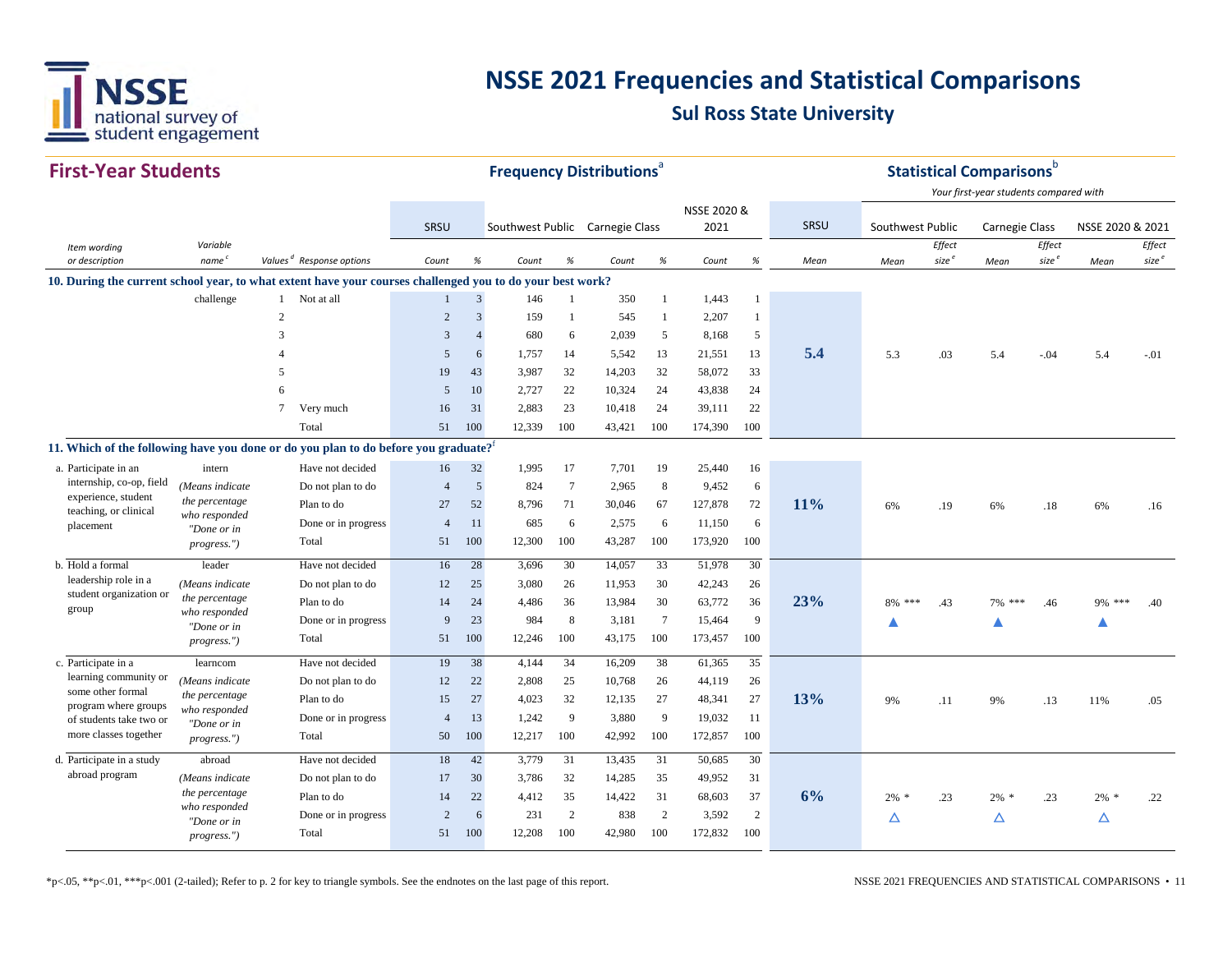

#### **First‐Year StudentsSRSU** *Item wording or description Variablenamec Values <sup>d</sup> Response options Count % Count % Count % Count % Mean Effect size <sup>e</sup> Effect size <sup>e</sup> Effect size*Mean size <sup>e</sup> Mean size <sup>e</sup> Mean size <sup>e</sup> *Mean Mean* SRSU Southwest Public Carnegie Class NSSE 2020 &2021 SRSU Southwest Public Carnegie Class NSSE 2020 & 2021 **Frequency Distributions**<sup>a</sup> **Statistical Comparisons**b *Your first‐year students compared with* e. Work with a faculty research research Have not decided 19 38 4,693 38 18,226 43 68,372 40 Do not plan to do 10 19 3,152 25 11,162 26 39,902 24 Plan to do <sup>19</sup> <sup>36</sup> 3,929 <sup>33</sup> 12,044 <sup>27</sup> 57,270 <sup>33</sup> **8%** $\frac{9}{9}$  4% .15 4% .18 4% .15 Done or in progress 3 8 446 4 1,567 4 7,291 4 Total 51 100 12,220 100 42,999 100 172,835 100 f. Complete a capstone Have not decided 24 48 4,801 39 16,320 39 60,325 36 Do not plan to do 8 15 1,721 14 5,072 13 18,334 11 Plan to do <sup>16</sup> <sup>30</sup> 5,445 <sup>45</sup> 20,784 <sup>47</sup> 90,980 <sup>51</sup> **8%** $\frac{9}{20}$  2% \*\* .28 2% \*\* .28 2% \*\* .28 Done or in progress and  $\begin{array}{cccccccccccc} 3 & 8 & 236 & 2 & 792 & 2 & 3,095 & 2 & \Delta & \Delta & \Delta & \Delta \end{array}$ Total 51 100 12,203 100 42,968 100 172,734 100 **12. About how many of your courses at this institution have included a community-based project (service-learning)?** servcourse 1 None 20 43 6,015 50 20,293 48 87,142 51 2 Some 22 40 4,938 40 18,132 42 69,687 40 3 Most <sup>5</sup> <sup>10</sup> <sup>974</sup> <sup>8</sup> 3,462 <sup>8</sup> 12,164 <sup>7</sup> **1.8** 1.6 \* .29 1.6 .24 1.6 .32 4 All 4 7 215 2 828 2 2,759 2 △ Total 51 100 12,142 100 42,715 100 171,752 100 **13. Indicate the quality of your interactions with the following people at your institution.** a. Students QIstudent 1 Poor 2 4 335 3 994 3 3,562 2  $\mathfrak{D}$  0 0 349 3 1,085 3 4,132 3 3 2 3 773 7 2,317 5 9,164 6 4 10 17 1,670 13 5,170 12 20,672 12 5 <sup>9</sup> <sup>16</sup> 3,014 <sup>24</sup> 10,615 <sup>24</sup> 44,177 <sup>25</sup> **5.6** 5.2 .23 5.3 .16 5.3 .16 6 8 20 2,874 23 10,195 23 44,959 25 7 Excellent 19 38 2,800 23 10,303 24 40,726 24 Not applicable 1 3 328 3 2,039 6 4,344 3 Total 51 100 12,143 100 42,718 100 171,736 100 member on a research project f. Complete a culminating senior experience (capstone course, senior project or thesis, portfolio, recital, comprehensive exam, etc.) *(Means indicate the percentage who responded "Done or in progress.") (Means indicate the percentage who responded "Done or in progress.")*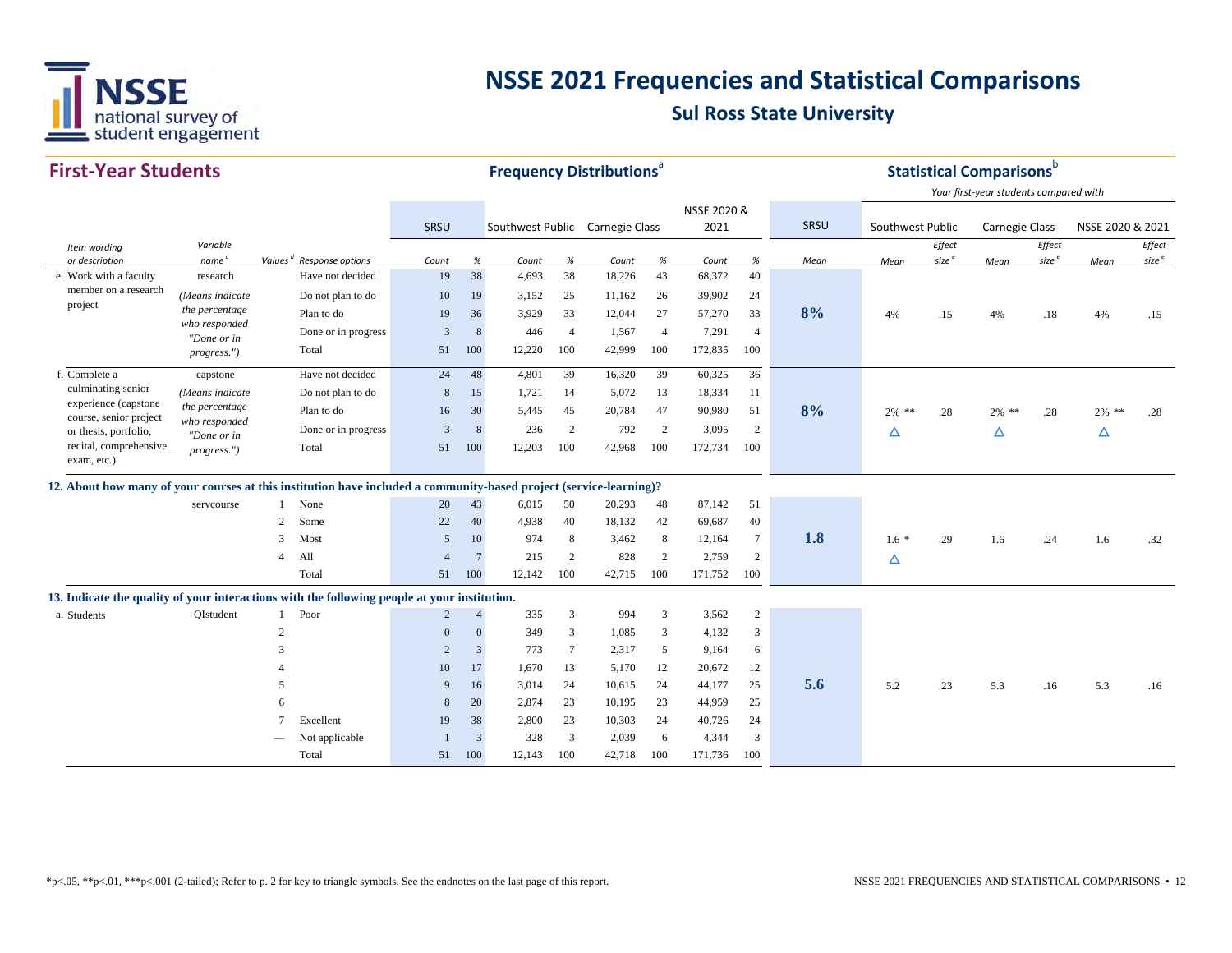

| <b>First-Year Students</b>            |                                                                             |                 |                                      |                | <b>Frequency Distributions</b> <sup>a</sup> |                                 |                         |                |                      |                |                        |      | <b>Statistical Comparisons</b> b |                   |                                        |                   |                  |                   |
|---------------------------------------|-----------------------------------------------------------------------------|-----------------|--------------------------------------|----------------|---------------------------------------------|---------------------------------|-------------------------|----------------|----------------------|----------------|------------------------|------|----------------------------------|-------------------|----------------------------------------|-------------------|------------------|-------------------|
|                                       |                                                                             |                 |                                      |                |                                             |                                 |                         |                |                      |                |                        |      |                                  |                   | Your first-year students compared with |                   |                  |                   |
|                                       |                                                                             |                 |                                      |                |                                             |                                 |                         |                |                      | NSSE 2020 &    |                        |      |                                  |                   |                                        |                   |                  |                   |
|                                       |                                                                             |                 |                                      | SRSU           |                                             | Southwest Public Carnegie Class |                         |                |                      | 2021           |                        | SRSU | Southwest Public                 |                   | <b>Carnegie Class</b>                  |                   | NSSE 2020 & 2021 |                   |
| Item wording                          | Variable<br>name <sup>c</sup>                                               |                 |                                      |                |                                             |                                 |                         |                |                      |                |                        |      |                                  | Effect            |                                        | Effect            |                  | Effect            |
| or description                        | QIadvisor<br>Poor<br>b. Academic advisors<br>$\mathbf{1}$<br>$\overline{2}$ |                 | Values <sup>d</sup> Response options | Count          | $\%$<br>$\mathfrak{Z}$                      | Count<br>434                    | $\%$<br>$\overline{4}$  | Count<br>1,197 | $\%$<br>$\mathbf{3}$ | Count<br>4,697 | $\%$<br>$\overline{3}$ | Mean | Mean                             | size <sup>e</sup> | Mean                                   | size <sup>e</sup> | Mean             | size <sup>e</sup> |
|                                       |                                                                             |                 |                                      | 1              |                                             | 519                             | $\overline{4}$          | 1,571          | $\overline{4}$       | 6,298          | $\overline{4}$         |      |                                  |                   |                                        |                   |                  |                   |
|                                       |                                                                             | 3               |                                      | $\overline{4}$ | 5                                           | 886                             | $7\phantom{.0}$         | 2,774          | 6                    | 11,205         | 6                      |      |                                  |                   |                                        |                   |                  |                   |
|                                       |                                                                             |                 |                                      | 8              | 17                                          | 1,675                           | 13                      | 4,988          | 11                   | 20,935         | 12                     |      |                                  |                   |                                        |                   |                  |                   |
|                                       |                                                                             | 5               |                                      | 8              | 14                                          | 2,356                           | 19                      | 8,140          | 19                   | 34,074         | 20                     | 5.5  | 5.3                              | .15               | 5.4                                    | .07               | 5.4              | .09               |
|                                       |                                                                             | 6               |                                      | 9              | 19                                          | 2,412                           | 21                      | 8,820          | 21                   | 37,400         | 22                     |      |                                  |                   |                                        |                   |                  |                   |
|                                       |                                                                             | $\tau$          | Excellent                            | 19             | 38                                          | 3,599                           | 30                      | 14,013         | 33                   | 53,116         | 31                     |      |                                  |                   |                                        |                   |                  |                   |
|                                       |                                                                             |                 | Not applicable                       | $\overline{1}$ | 3                                           | 241                             | 2                       | 1,149          | 3                    | 3,790          | $\sqrt{2}$             |      |                                  |                   |                                        |                   |                  |                   |
|                                       |                                                                             |                 | Total                                | 51             | 100                                         | 12,122                          | 100                     | 42,652         | 100                  | 171,515        | 100                    |      |                                  |                   |                                        |                   |                  |                   |
| c. Faculty                            | QIfaculty                                                                   | 1               | Poor                                 | $\mathbf{0}$   | $\mathbf{0}$                                | 318                             | $\overline{3}$          | 877            | $\overline{2}$       | 3,005          | $\overline{2}$         |      |                                  |                   |                                        |                   |                  |                   |
|                                       |                                                                             | $\overline{c}$  |                                      | 3              | 6                                           | 400                             | 3                       | 1,148          | 3                    | 4,173          | 3                      |      |                                  |                   |                                        |                   |                  |                   |
|                                       |                                                                             | $\mathcal{R}$   |                                      | $\overline{4}$ | 5                                           | 804                             | 6                       | 2,295          | 5                    | 9,061          | 5                      |      |                                  |                   |                                        |                   |                  |                   |
|                                       |                                                                             |                 |                                      | 5              | 11                                          | 1,723                           | 14                      | 5,193          | 12                   | 21,595         | 13                     |      |                                  |                   |                                        |                   |                  |                   |
|                                       |                                                                             | .5              |                                      | 13             | 24                                          | 2,826                           | 23                      | 10,095         | 23                   | 42,569         | 25                     | 5.5  | 5.3                              | .15               | 5.4                                    | .05               | 5.4              | .08               |
|                                       |                                                                             | 6               |                                      | 9              | 17                                          | 2,980                           | 24                      | 11,029         | 25                   | 47,871         | 27                     |      |                                  |                   |                                        |                   |                  |                   |
|                                       |                                                                             | $\tau$          | Excellent                            | 16             | 34                                          | 2,773                           | 24                      | 11,103         | 27                   | 40,264         | 24                     |      |                                  |                   |                                        |                   |                  |                   |
|                                       |                                                                             | $\qquad \qquad$ | Not applicable                       | $\mathbf{1}$   | 3                                           | 287                             | $\overline{\mathbf{3}}$ | 892            | $\overline{2}$       | 2,917          | $\overline{2}$         |      |                                  |                   |                                        |                   |                  |                   |
|                                       |                                                                             |                 | Total                                | 51             | 100                                         | 12,111                          | 100                     | 42,632         | 100                  | 171,455        | 100                    |      |                                  |                   |                                        |                   |                  |                   |
| d. Student services staff             | QIstaff                                                                     | $\mathbf{1}$    | Poor                                 | $\mathbf{3}$   | 8                                           | 492                             | $\overline{4}$          | 1,636          | $\overline{4}$       | 5,926          | $\overline{4}$         |      |                                  |                   |                                        |                   |                  |                   |
| (career services,                     |                                                                             | $\overline{2}$  |                                      | $\overline{4}$ | 9                                           | 494                             | $\overline{4}$          | 1,564          | $\overline{4}$       | 6,229          | $\overline{4}$         |      |                                  |                   |                                        |                   |                  |                   |
| student activities,<br>housing, etc.) |                                                                             | 3               |                                      | $\overline{2}$ | $\mathfrak{Z}$                              | 857                             | $7\phantom{.0}$         | 2,494          | 6                    | 10,772         | 6                      |      |                                  |                   |                                        |                   |                  |                   |
|                                       |                                                                             |                 |                                      | $\,8\,$        | 14                                          | 1,551                           | 13                      | 4,839          | 11                   | 21,506         | 12                     |      |                                  |                   |                                        |                   |                  |                   |
|                                       |                                                                             | .5              |                                      | 8              | 17                                          | 2,258                           | 18                      | 7,936          | 18                   | 34,986         | 20                     | 5.0  | 5.1                              | $-.03$            | 5.2                                    | $-.08$            | 5.1              | $-.05$            |
|                                       |                                                                             | 6               |                                      | 6              | 11                                          | 2,301                           | 19                      | 8,185          | 19                   | 35,432         | 20                     |      |                                  |                   |                                        |                   |                  |                   |
|                                       | 7                                                                           | Excellent       | 18                                   | 34             | 2,686                                       | 22                              | 9,641                   | 23             | 35,996               | 21             |                        |      |                                  |                   |                                        |                   |                  |                   |
|                                       | Not applicable                                                              |                 |                                      | $\overline{c}$ | $\overline{4}$                              | 1,470                           | 14                      | 6,328          | 17                   | 20,579         | 13                     |      |                                  |                   |                                        |                   |                  |                   |
|                                       |                                                                             |                 | Total                                | 51             | 100                                         | 12,109                          | 100                     | 42,623         | 100                  | 171,426        | 100                    |      |                                  |                   |                                        |                   |                  |                   |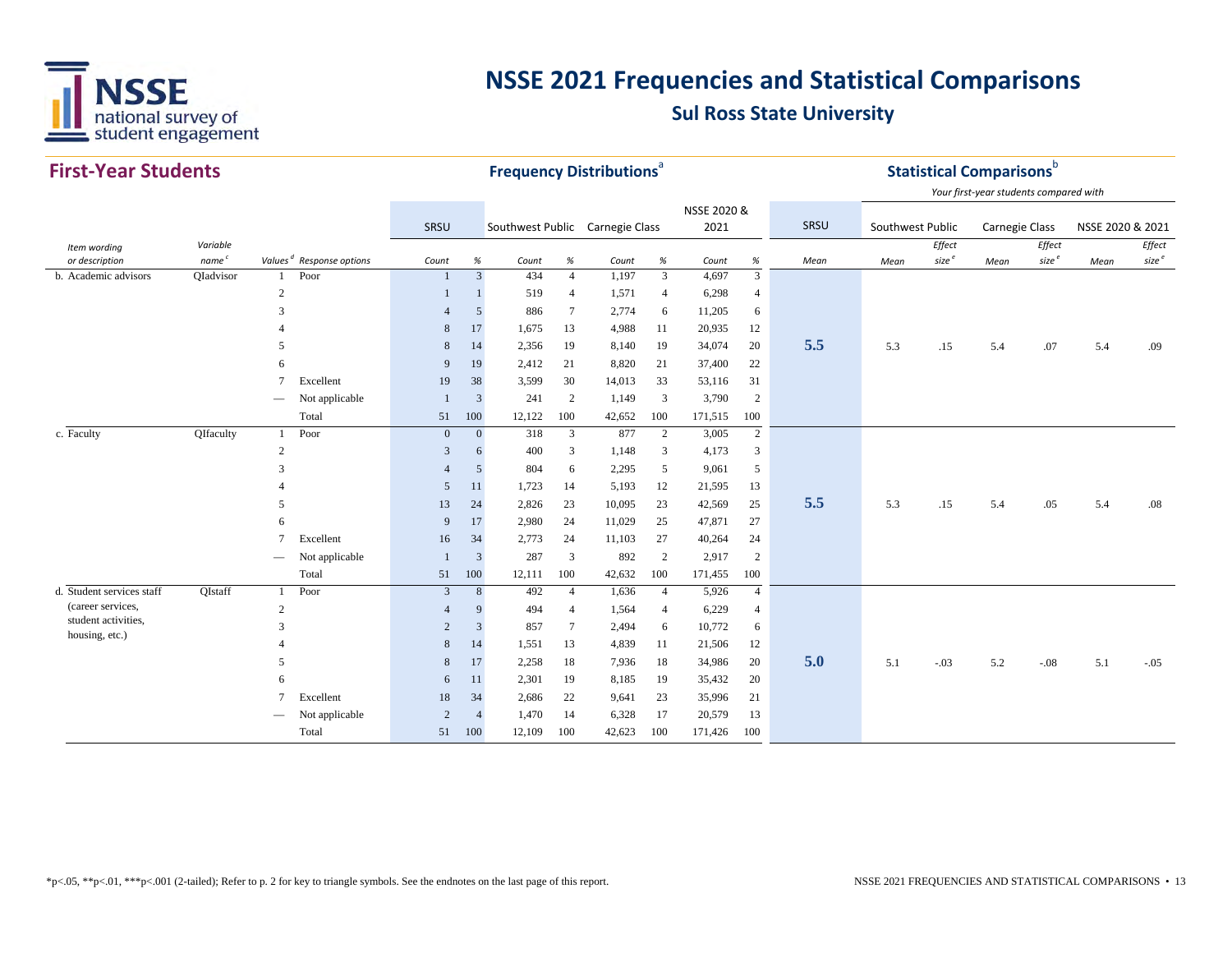

| <b>First-Year Students</b>                                  |                   |                 |                                      |                |                | <b>Frequency Distributions</b> <sup>®</sup> |                 |        |                |             |                 |      |                  |                   | <b>Statistical Comparisons</b> b       |                   |                  |                   |
|-------------------------------------------------------------|-------------------|-----------------|--------------------------------------|----------------|----------------|---------------------------------------------|-----------------|--------|----------------|-------------|-----------------|------|------------------|-------------------|----------------------------------------|-------------------|------------------|-------------------|
|                                                             |                   |                 |                                      |                |                |                                             |                 |        |                | NSSE 2020 & |                 |      |                  |                   | Your first-year students compared with |                   |                  |                   |
|                                                             |                   |                 |                                      | SRSU           |                | Southwest Public Carnegie Class             |                 |        |                | 2021        |                 | SRSU | Southwest Public |                   | <b>Carnegie Class</b>                  |                   | NSSE 2020 & 2021 |                   |
| Item wording                                                | Variable          |                 |                                      |                |                |                                             |                 |        |                |             |                 |      |                  | Effect            |                                        | Effect            |                  | Effect            |
| or description                                              | name <sup>c</sup> |                 | Values <sup>d</sup> Response options | Count          | $\%$           | Count                                       | %               | Count  | $\%$           | Count       | $\%$            | Mean | Mean             | size <sup>e</sup> | Mean                                   | size <sup>e</sup> | Mean             | size <sup>e</sup> |
| e. Other administrative<br>staff and offices                | QIadmin           | 1               | Poor                                 | $\mathbf{1}$   | $\overline{3}$ | 492                                         | $\overline{4}$  | 1,477  | $\overline{4}$ | 5,893       | $\overline{4}$  |      |                  |                   |                                        |                   |                  |                   |
| (registrar, financial                                       |                   | $\overline{c}$  |                                      | $\mathbf{1}$   | 1              | 531                                         | $\overline{4}$  | 1,687  | $\overline{4}$ | 6,890       | $\overline{4}$  |      |                  |                   |                                        |                   |                  |                   |
| aid, etc.)                                                  |                   | 3               |                                      | 3              | 8              | 960                                         | 8               | 2,827  | 6              | 11,810      | $7\phantom{.0}$ |      |                  |                   |                                        |                   |                  |                   |
|                                                             |                   | 4               |                                      | 9              | 13             | 1,738                                       | 14              | 5,384  | 12             | 23,303      | 14              |      |                  |                   |                                        |                   |                  |                   |
|                                                             |                   | 5               |                                      | 8              | 16             | 2,456                                       | 20              | 8,638  | 20             | 36,357      | 21              | 5.5  | 5.1              | .26               | 5.2                                    | .18               | 5.1              | .25               |
|                                                             |                   | 6               |                                      | 6              | 10             | 2,365                                       | 20              | 8,776  | 20             | 36,160      | 20              |      |                  |                   |                                        |                   |                  |                   |
|                                                             |                   | $7\phantom{.0}$ | Excellent                            | 20             | 41             | 2,699                                       | 22              | 10,460 | 25             | 36,640      | 22              |      |                  |                   |                                        |                   |                  |                   |
|                                                             |                   |                 | Not applicable                       | 3              | 8              | 883                                         | 8               | 3,413  | 9              | 14,464      | 9               |      |                  |                   |                                        |                   |                  |                   |
|                                                             |                   |                 | Total                                | 51             | 100            | 12,124                                      | 100             | 42,662 | 100            | 171,517     | 100             |      |                  |                   |                                        |                   |                  |                   |
| 14. How much does your institution emphasize the following? |                   |                 |                                      |                |                |                                             |                 |        |                |             |                 |      |                  |                   |                                        |                   |                  |                   |
| a. Spending significant                                     | empstudy          | 1               | Very little                          | $\overline{1}$ | $\overline{1}$ | 249                                         | 2               | 774    | 2              | 2,873       | 2               |      |                  |                   |                                        |                   |                  |                   |
| amounts of time                                             |                   | 2               | Some                                 | 13             | 23             | 2,588                                       | 21              | 8,419  | 20             | 32,196      | 20              |      |                  |                   |                                        |                   |                  |                   |
| studying and on                                             |                   | 3               | Quite a bit                          | 22             | 45             | 5,696                                       | 46              | 20,433 | 48             | 81,778      | 48              | 3.0  | 3.0              | .00.              | 3.1                                    | $-.01$            | 3.1              | $-.04$            |
| academic work                                               |                   | $\overline{4}$  | Very much                            | 14             | 30             | 3,525                                       | 30              | 12,808 | 30             | 53,921      | 31              |      |                  |                   |                                        |                   |                  |                   |
|                                                             |                   |                 | Total                                | 50             | 100            | 12,058                                      | 100             | 42,434 | 100            | 170,768     | 100             |      |                  |                   |                                        |                   |                  |                   |
| b. Providing support to                                     | SEacademic        | $\overline{1}$  | Very little                          | 3              | 8              | 617                                         | 5               | 1,941  | 5              | 7,167       | 5               |      |                  |                   |                                        |                   |                  |                   |
| help students succeed                                       |                   | 2               | Some                                 | 12             | 22             | 2,956                                       | 24              | 9,015  | 22             | 37,562      | 23              |      |                  |                   |                                        |                   |                  |                   |
| academically                                                |                   | 3               | Quite a bit                          | 19             | 36             | 5,023                                       | 41              | 17,538 | 41             | 72,717      | 42              | 3.0  | 2.9              | .03               | 3.0                                    | $-.03$            | 3.0              | $-.01$            |
|                                                             |                   | 4               | Very much                            | 16             | 35             | 3,429                                       | 29              | 13,833 | 32             | 52,890      | 30              |      |                  |                   |                                        |                   |                  |                   |
|                                                             |                   |                 | Total                                | 50             | 100            | 12,025                                      | 100             | 42,327 | 100            | 170,336     | 100             |      |                  |                   |                                        |                   |                  |                   |
| c. Using learning support                                   | SElearnsup        | -1              | Very little                          | 3              | 8              | 819                                         | $7\phantom{.0}$ | 2,931  | $\tau$         | 10,944      | $7\phantom{.0}$ |      |                  |                   |                                        |                   |                  |                   |
| services (tutoring                                          |                   | 2               | Some                                 | 14             | 28             | 2,434                                       | 20              | 7,666  | 19             | 32,346      | 20              |      |                  |                   |                                        |                   |                  |                   |
| services, writing                                           |                   | 3               | Quite a bit                          | 14             | 25             | 4,430                                       | 36              | 15,409 | 36             | 64,563      | 38              | 2.9  | 3.0              | $-0.08$           | 3.0                                    | $-.10$            | 3.0              | $-0.08$           |
| center, etc.)                                               |                   | 4               | Very much                            | 19             | 39             | 4,329                                       | 37              | 16,291 | 38             | 62,309      | 36              |      |                  |                   |                                        |                   |                  |                   |
|                                                             |                   |                 | Total                                | 50             | 100            | 12,012                                      | 100             | 42,297 | 100            | 170,162     | 100             |      |                  |                   |                                        |                   |                  |                   |
| d. Encouraging contact                                      | SEdiverse         | $\mathbf{1}$    | Very little                          | 6              | 18             | 1,504                                       | 13              | 4,970  | 12             | 19,354      | 12              |      |                  |                   |                                        |                   |                  |                   |
| among students from                                         |                   | $\overline{c}$  | Some                                 | 12             | 21             | 3,558                                       | 30              | 11,798 | 28             | 48,691      | 29              |      |                  |                   |                                        |                   |                  |                   |
| different backgrounds                                       |                   | 3               | Quite a bit                          | 15             | 28             | 4,090                                       | 33              | 14,652 | 34             | 59,515      | 35              | 2.8  | 2.7              | .08               | 2.7                                    | .05               | 2.7              | .05               |
| (social, racial/ethnic,<br>religious, etc.)                 |                   | 4               | Very much                            | 16             | 33             | 2,846                                       | 24              | 10,766 | 25             | 42,385      | 25              |      |                  |                   |                                        |                   |                  |                   |
|                                                             |                   |                 | Total                                | 49             | 100            | 11,998                                      | 100             | 42,186 | 100            | 169,945     | 100             |      |                  |                   |                                        |                   |                  |                   |
|                                                             |                   |                 |                                      |                |                |                                             |                 |        |                |             |                 |      |                  |                   |                                        |                   |                  |                   |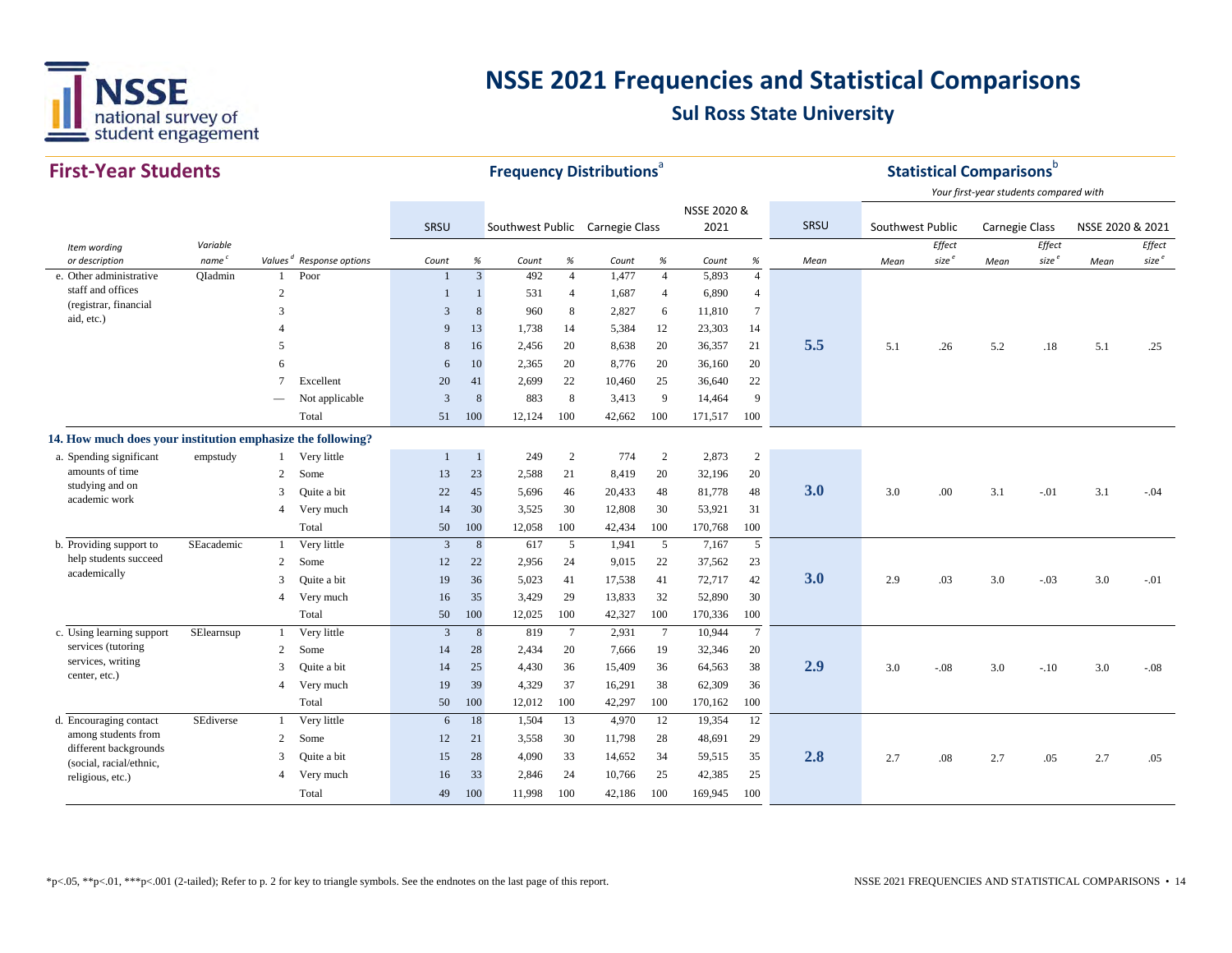

| <b>First-Year Students</b>                  |                   |                          |                                      |                |     |                                 | <b>Frequency Distributions<sup>®</sup></b> |        |      |             |      |      |                  | <b>Statistical Comparisons</b> <sup>b</sup> |                                        |                   |                  |                   |
|---------------------------------------------|-------------------|--------------------------|--------------------------------------|----------------|-----|---------------------------------|--------------------------------------------|--------|------|-------------|------|------|------------------|---------------------------------------------|----------------------------------------|-------------------|------------------|-------------------|
|                                             |                   |                          |                                      |                |     |                                 |                                            |        |      | NSSE 2020 & |      |      |                  |                                             | Your first-year students compared with |                   |                  |                   |
|                                             |                   |                          |                                      | SRSU           |     | Southwest Public Carnegie Class |                                            |        |      | 2021        |      | SRSU | Southwest Public |                                             | <b>Carnegie Class</b>                  |                   | NSSE 2020 & 2021 |                   |
| Item wording                                | Variable          |                          |                                      |                |     |                                 |                                            |        |      |             |      |      |                  | Effect                                      |                                        | Effect            |                  | Effect            |
| or description                              | name <sup>c</sup> |                          | Values <sup>d</sup> Response options | Count          | %   | Count                           | $\%$                                       | Count  | $\%$ | Count       | $\%$ | Mean | Mean             | size <sup>e</sup>                           | Mean                                   | size <sup>e</sup> | Mean             | size <sup>e</sup> |
| e. Providing                                | SEsocial          | 1                        | Very little                          | $\mathfrak{S}$ | 14  | 1,156                           | 11                                         | 3,783  | 10   | 14,227      | 9    |      |                  |                                             |                                        |                   |                  |                   |
| opportunities to be<br>involved socially    |                   | 2                        | Some                                 | 12             | 22  | 3,282                           | 28                                         | 10,732 | 26   | 43,681      | 26   |      |                  |                                             |                                        |                   |                  |                   |
|                                             |                   | 3                        | Quite a bit                          | 15             | 26  | 4,454                           | 37                                         | 15,797 | 37   | 65,229      | 38   | 2.9  | 2.8              | .11                                         | 2.8                                    | .06               | 2.8              | .04               |
|                                             |                   | $\overline{4}$           | Very much                            | 18             | 37  | 3,094                           | 25                                         | 11,810 | 27   | 46,529      | 27   |      |                  |                                             |                                        |                   |                  |                   |
|                                             |                   |                          | Total                                | 50             | 100 | 11,986                          | 100                                        | 42,122 | 100  | 169,666     | 100  |      |                  |                                             |                                        |                   |                  |                   |
| f. Providing support for                    | <b>SEwellness</b> |                          | Very little                          | 5              | 11  | 1,076                           | 9                                          | 3,588  | 9    | 14,114      | 9    |      |                  |                                             |                                        |                   |                  |                   |
| your overall well-                          |                   | 2                        | Some                                 | 13             | 29  | 3,217                           | 27                                         | 10,495 | 26   | 43,830      | 26   |      |                  |                                             |                                        |                   |                  |                   |
| being (recreation,<br>health care,          |                   | 3                        | Quite a bit                          | 14             | 23  | 4,473                           | 37                                         | 15,629 | 37   | 64,876      | 38   | 2.9  | 2.8              | .07                                         | 2.8                                    | .04               | 2.8              | .05               |
| counseling, etc.)                           |                   | 4                        | Very much                            | 18             | 37  | 3,209                           | 26                                         | 12,382 | 28   | 46,638      | 27   |      |                  |                                             |                                        |                   |                  |                   |
|                                             |                   |                          | Total                                | 50             | 100 | 11,975                          | 100                                        | 42,094 | 100  | 169,458     | 100  |      |                  |                                             |                                        |                   |                  |                   |
| g. Helping you manage                       | SEnonacad         |                          | Very little                          | 6              | 12  | 2,828                           | 24                                         | 9,103  | 22   | 40,040      | 24   |      |                  |                                             |                                        |                   |                  |                   |
| your non-academic                           |                   | 2                        | Some                                 | 14             | 29  | 4,195                           | 35                                         | 14,608 | 35   | 61,922      | 36   |      |                  |                                             |                                        |                   |                  |                   |
| responsibilities (work,<br>family, etc.)    |                   | 3                        | Quite a bit                          | 14             | 25  | 3,208                           | 26                                         | 11,765 | 28   | 44,504      | 26   | 2.8  | $2.3***$         | .52                                         | $2.4$ **                               | .46               | $2.3***$         | .54               |
|                                             |                   | $\overline{\mathcal{A}}$ | Very much                            | 15             | 34  | 1,723                           | 14                                         | 6,562  | 15   | 22,806      | 13   |      |                  |                                             |                                        |                   |                  |                   |
|                                             |                   |                          | Total                                | 49             | 100 | 11,954                          | 100                                        | 42,038 | 100  | 169,272     | 100  |      |                  |                                             |                                        |                   |                  |                   |
| h. Attending campus                         | SEactivities      |                          | Very little                          | $\overline{4}$ | 9   | 1,778                           | 17                                         | 7,931  | 21   | 25,429      | 16   |      |                  |                                             |                                        |                   |                  |                   |
| activities and events                       |                   | 2                        | Some                                 | 12             | 22  | 3,349                           | 29                                         | 11,316 | 27   | 47,046      | 28   |      |                  |                                             |                                        |                   |                  |                   |
| (performing arts,<br>athletic events, etc.) |                   | 3                        | Quite a bit                          | 17             | 35  | 4,017                           | 32                                         | 13,498 | 31   | 58,881      | 34   | 2.9  | $2.6*$           | .35                                         | $2.5$ **                               | .42               | $2.6*$           | .33               |
|                                             |                   | $\overline{\mathcal{A}}$ | Very much                            | 17             | 34  | 2,806                           | 22                                         | 9,218  | 21   | 37,769      | 22   |      |                  |                                             |                                        |                   | ▲                |                   |
|                                             |                   |                          | Total                                | 50             | 100 | 11,950                          | 100                                        | 41,963 | 100  | 169,125     | 100  |      |                  |                                             |                                        |                   |                  |                   |
| i. Attending events that                    | <b>SEevents</b>   |                          | Very little                          | 9              | 20  | 2,510                           | 22                                         | 9,178  | 23   | 32,507      | 20   |      |                  |                                             |                                        |                   |                  |                   |
| address important                           |                   | 2                        | Some                                 | 14             | 24  | 4,247                           | 35                                         | 13,808 | 33   | 58,973      | 35   |      |                  |                                             |                                        |                   |                  |                   |
| social, economic, or                        |                   | 3                        | Quite a bit                          | 13             | 24  | 3,378                           | 27                                         | 12,209 | 28   | 51,424      | 30   | 2.7  | $2.3*$           | .34                                         | $2.4 *$                                | .33               | 2.4              | .30               |
| political issues                            |                   | 4                        | Very much                            | 14             | 32  | 1,831                           | 15                                         | 6,785  | 15   | 26,238      | 15   |      |                  |                                             |                                        |                   |                  |                   |
|                                             |                   |                          | Total                                | 50             | 100 | 11.966                          | 100                                        | 41,980 | 100  | 169,142     | 100  |      |                  |                                             |                                        |                   |                  |                   |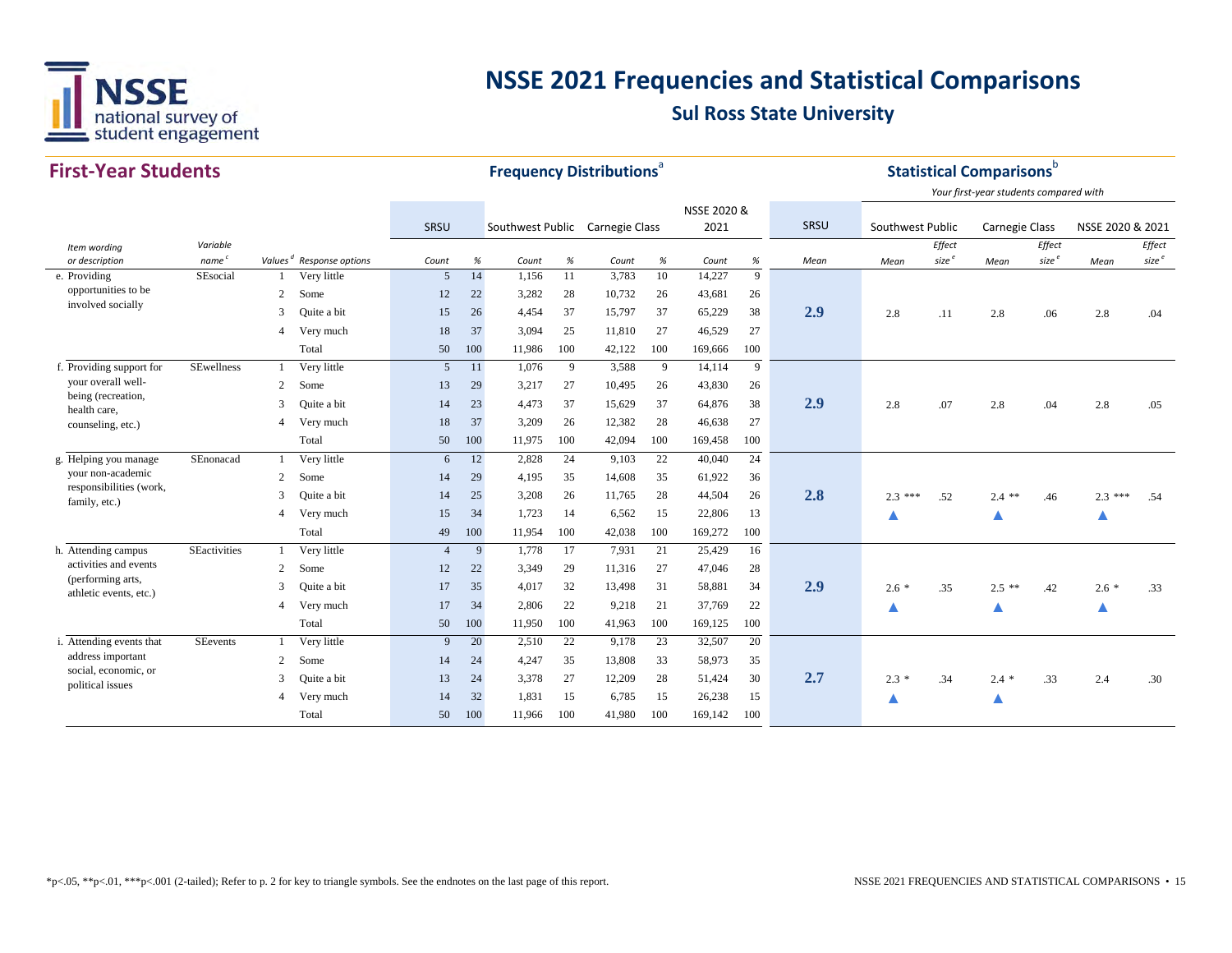

#### **First‐Year StudentsSRSU** *Item wording or description Variablenamec Values <sup>d</sup> Response options Count % Count % Count % Count % Mean Effect size <sup>e</sup> Effect size <sup>e</sup> Effect size*Mean size <sup>e</sup> Mean size <sup>e</sup> Mean size <sup>e</sup> *Mean Mean* SRSU Southwest Public Carnegie Class NSSE 2020 &2021 SRSU Southwest Public Carnegie Class NSSE 2020 & 2021 **Frequency Distributions**<sup>a</sup> **Statistical Comparisons**b *Your first‐year students compared with* **15. To what extent do you agree or disagree with the following statements?** a.I feel comfortable sbmyself 1 Strongly disagree 2 3 235 2 858 2 3,474 2 2 Disagree 7 13 1,025 8 3,179 8 13,464 8 <sup>3</sup> Agree <sup>25</sup> <sup>58</sup> 6,666 <sup>55</sup> 22,588 <sup>53</sup> 90,859 <sup>53</sup> **3.1** 3.2 -.21 3.3 -.26 3.2 -.24 4 Strongly agree 15 26 4,027 35 15,359 37 61,254 36 Total 49 100 11,953 100 41,984 100 169,051 100 b. I feel valued by this sbvalued 1 Strongly disagree 3 7 444 4 1,268 3 5,935 4 2 Disagree 7 13 2,109 18 5,928 14 27,239 17 <sup>3</sup> Agree <sup>28</sup> <sup>57</sup> 6,846 <sup>57</sup> 24,130 <sup>57</sup> 95,593 <sup>56</sup> **3.0** 3.0 .01 3.0 -.12 3.0 -.04 4 Strongly agree 11 23 2,521 21 10,604 26 40,048 24 Total 49 100 11,920 100 41,930 100 168,815 100 c. I feel like part of the sbcommunity 1 Strongly disagree 2 3 529 5 1,579 4 6,765 4 2 Disagree 9 20 2,399 21 7,363 18 30,436 19 <sup>3</sup> Agree <sup>26</sup> <sup>55</sup> 6,366 <sup>52</sup> 22,358 <sup>53</sup> 89,389 <sup>52</sup> **3.0** 2.9 .05 3.0 -.05 3.0 -.02 4 Strongly agree 12 22 2,654 22 10,675 25 42,429 25 Total 49 100 11,948 100 41,975 100 169,019 100 **16. About how many hours do you spend in a typical 7-day week doing the following?** a. Preparing for class tmprephrs 0 0 hrs 0 0 0 0 57 1 190 1 664 0 3 1-5 hrs 13 26 1,635 13 5,847 14 19,588 12 8 6-10 hrs 11 23 2,667 21 9,906 24 35,618 21 13 11-15 hrs 11 21 2,630 22 9,333 22 37,268 22 18 16-20 hrs <sup>7</sup> <sup>16</sup> 2,165 <sup>19</sup> 7,941 <sup>19</sup> 33,452 <sup>20</sup> **12.0** 14.8 \* -.33 14.1 -.26 15.0 \* -.36 <sup>23</sup> 21-25 hrs <sup>2</sup> <sup>5</sup> 1,273 <sup>11</sup> 4,437 <sup>10</sup> 20,485 <sup>12</sup> **▼ ▼** 28 26-30 hrs 1 1 677 6 2,044 5 10,361 6 33 More than 30 hrs 3 6 799 7 2,138 5 10,937 7 Total 48 100 11,903 100 41,836 100 168,373 100 institution.community at this institution.*(Recoded version of tmprep created by NSSE. Values are estimated number of hours per week.)* being myself at this institution.(studying, reading, writing, doing homework or lab work, analyzing data, rehearsing, and other academic activities)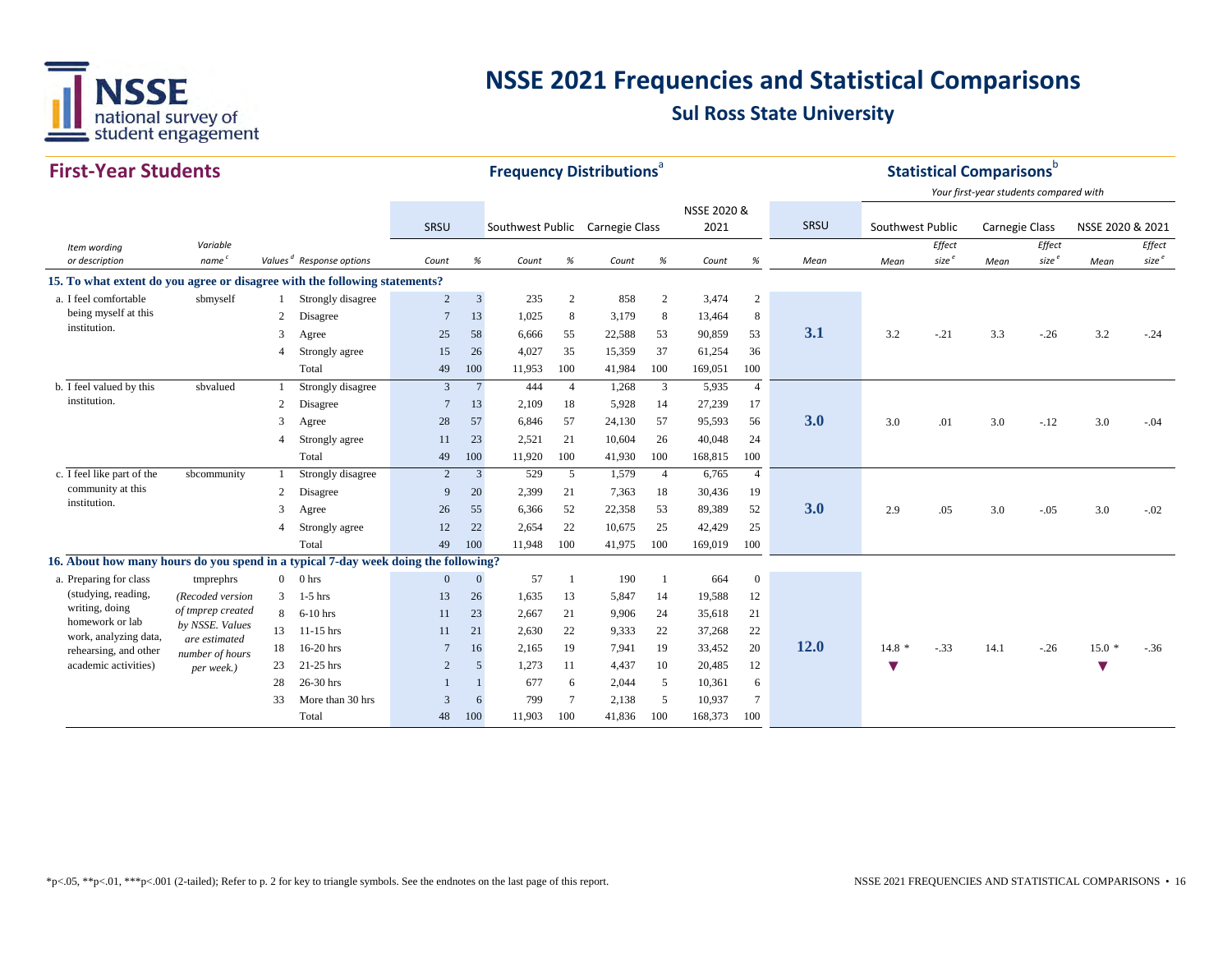

| <b>First-Year Students</b>                      |                                |                |                                      |                 | <b>Frequency Distributions</b> <sup>a</sup> |                                 |                  |        |                  |             |                         |      |                  | <b>Statistical Comparisons</b> b |                                        |                   |                  |                   |
|-------------------------------------------------|--------------------------------|----------------|--------------------------------------|-----------------|---------------------------------------------|---------------------------------|------------------|--------|------------------|-------------|-------------------------|------|------------------|----------------------------------|----------------------------------------|-------------------|------------------|-------------------|
|                                                 |                                |                |                                      |                 |                                             |                                 |                  |        |                  |             |                         |      |                  |                                  | Your first-year students compared with |                   |                  |                   |
|                                                 |                                |                |                                      |                 |                                             |                                 |                  |        |                  | NSSE 2020 & |                         |      |                  |                                  |                                        |                   |                  |                   |
|                                                 |                                |                |                                      | SRSU            |                                             | Southwest Public Carnegie Class |                  |        |                  | 2021        |                         | SRSU | Southwest Public |                                  | Carnegie Class                         |                   | NSSE 2020 & 2021 |                   |
| Item wording                                    | Variable                       |                |                                      |                 |                                             |                                 |                  |        |                  |             |                         |      |                  | Effect                           |                                        | Effect            |                  | Effect            |
| or description                                  | name <sup>c</sup>              |                | Values <sup>d</sup> Response options | Count           | $\%$                                        | Count                           | $\%$             | Count  | $\%$             | Count       | $\%$                    | Mean | Mean             | size <sup>e</sup>                | Mean                                   | size <sup>e</sup> | Mean             | size <sup>e</sup> |
| b. Participating in co-                         | tmcocurrhrs                    | $\overline{0}$ | 0 <sub>hrs</sub>                     | 13              | 29                                          | 5,298                           | 45               | 19,218 | 49               | 64,799      | 41                      |      |                  |                                  |                                        |                   |                  |                   |
| curricular activities                           | (Recoded version               | 3              | $1-5$ hrs                            | 14              | 26                                          | 3,272                           | 27               | 11,207 | 25               | 51,208      | 29                      |      |                  |                                  |                                        |                   |                  |                   |
| (organizations, campus<br>publications, student | of tmcocurr                    | 8              | $6-10$ hrs                           | $7\phantom{.0}$ | 20                                          | 1,439                           | 12               | 4,887  | 11               | 23,106      | 13                      |      |                  |                                  |                                        |                   |                  |                   |
| government, fraternity                          | created by NSSE.<br>Values are | 13             | $11-15$ hrs                          | 6               | 10                                          | 853                             | $7\phantom{.0}$  | 2,923  | $\tau$           | 13,567      | 8                       |      |                  |                                  |                                        |                   |                  |                   |
| or sorority,                                    | estimated number               | 18             | 16-20 hrs                            | 3               | $\overline{4}$                              | 500                             | $\overline{4}$   | 1,826  | $\overline{4}$   | 7,873       | 5                       | 7.6  | $4.6*$           | .45                              | $4.4 *$                                | .48               | $4.9*$           | .39               |
| intercollegiate or                              | of hours per                   | 23             | 21-25 hrs                            | $\mathbf{1}$    | 3                                           | 266                             | 2                | 860    | $\overline{2}$   | 3,853       | 2                       |      | ▲                |                                  | ▲                                      |                   | ▲                |                   |
| intramural sports, etc.)                        | week.)                         | 28             | 26-30 hrs                            | $\mathbf{1}$    | $\overline{3}$                              | 103                             | -1               | 307    | $\mathbf{1}$     | 1,455       | $\mathbf{1}$            |      |                  |                                  |                                        |                   |                  |                   |
|                                                 |                                | 33             | More than 30 hrs                     | 3               | $\overline{4}$                              | 145                             | -1               | 510    | -1               | 2,127       | $\overline{1}$          |      |                  |                                  |                                        |                   |                  |                   |
|                                                 |                                |                | Total                                | 48              | 100                                         | 11,876                          | 100              | 41,738 | 100              | 167,988     | 100                     |      |                  |                                  |                                        |                   |                  |                   |
| c. Working for pay                              | tmworkonhrs                    | $\overline{0}$ | 0 <sub>hrs</sub>                     | 33              | 74                                          | 10,188                          | 86               | 35,303 | 86               | 137,137     | 83                      |      |                  |                                  |                                        |                   |                  |                   |
| on campus                                       | (Recoded version               | 3              | $1-5$ hrs                            | $\overline{c}$  | 3                                           | 223                             | 2                | 1,356  | 3                | 6,545       | $\overline{\mathbf{3}}$ |      |                  |                                  |                                        |                   |                  |                   |
|                                                 | of tmworkon                    | 8              | $6-10$ hrs                           | 2               | $\overline{3}$                              | 282                             | 2                | 1,828  | $\overline{4}$   | 9,930       | 5                       |      |                  |                                  |                                        |                   |                  |                   |
|                                                 | created by NSSE.               | 13             | $11-15$ hrs                          | $\overline{4}$  | 8                                           | 431                             | $\overline{4}$   | 1,477  | 3                | 6,928       | $\overline{4}$          |      |                  |                                  |                                        |                   |                  |                   |
|                                                 | Values are<br>estimated number | 18             | 16-20 hrs                            | $\mathbf{1}$    |                                             | 478                             | $\overline{4}$   | 1,054  | 2                | 4,557       | 3                       | 4.4  | 1.9              | .44                              | $1.7 *$                                | .52               | 2.0              | .45               |
|                                                 | of hours per                   | 23             | 21-25 hrs                            | 3               | 8                                           | 164                             |                  | 370    | 1                | 1,624       | $\mathbf{1}$            |      |                  |                                  | ▲                                      |                   |                  |                   |
|                                                 | week.)                         | 28             | 26-30 hrs                            | $\mathbf{0}$    | $\mathbf{0}$                                | 46                              | $\boldsymbol{0}$ | 133    | $\boldsymbol{0}$ | 460         | $\overline{0}$          |      |                  |                                  |                                        |                   |                  |                   |
|                                                 |                                | 33             | More than 30 hrs                     | $\overline{c}$  | 3                                           | 62                              |                  | 206    | -1               | 894         | 1                       |      |                  |                                  |                                        |                   |                  |                   |
|                                                 |                                |                | Total                                | 47              | 100                                         | 11,874                          | 100              | 41,727 | 100              | 168,075     | 100                     |      |                  |                                  |                                        |                   |                  |                   |
| d. Working for pay                              | tmworkoffhrs                   | $\overline{0}$ | 0 <sub>hrs</sub>                     | 24              | 56                                          | 7,086                           | 60               | 24,191 | 57               | 108,765     | 64                      |      |                  |                                  |                                        |                   |                  |                   |
| off campus                                      | (Recoded version               | 3              | $1-5$ hrs                            | 3               | $\overline{4}$                              | 587                             | 5                | 2,047  | 5                | 8,248       | 5                       |      |                  |                                  |                                        |                   |                  |                   |
|                                                 | of tmworkoff                   | 8              | $6-10$ hrs                           | $\overline{4}$  | 8                                           | 603                             | 5                | 2,445  | 6                | 9,348       | 5                       |      |                  |                                  |                                        |                   |                  |                   |
|                                                 | created by NSSE.               | 13             | $11-15$ hrs                          | 5               | 13                                          | 722                             | 6                | 2,579  | 6                | 9,627       | 6                       |      |                  |                                  |                                        |                   |                  |                   |
|                                                 | Values are<br>estimated number | 18             | 16-20 hrs                            | 3               | $\overline{4}$                              | 870                             | $\tau$           | 2,999  | $7\phantom{.0}$  | 10,416      | 6                       | 7.2  | 7.6              | $-.04$                           | 8.6                                    | $-.12$            | 6.6              | .06               |
|                                                 | of hours per                   | 23             | 21-25 hrs                            | 6               | 10                                          | 720                             | 6                | 2,286  | 5                | 7,723       | 5                       |      |                  |                                  |                                        |                   |                  |                   |
|                                                 | week.)                         | 28             | 26-30 hrs                            | $\mathbf{0}$    | $\mathbf{0}$                                | 493                             | $\overline{4}$   | 1,419  | 3                | 4,543       | 3                       |      |                  |                                  |                                        |                   |                  |                   |
|                                                 |                                | 33             | More than 30 hrs                     | 3               | 5                                           | 798                             | $7\phantom{.0}$  | 3,805  | 11               | 9,525       | $7\phantom{.0}$         |      |                  |                                  |                                        |                   |                  |                   |
|                                                 |                                |                | Total                                | 48              | 100                                         | 11,879                          | 100              | 41,771 | 100              | 168,195     | 100                     |      |                  |                                  |                                        |                   |                  |                   |
| Estimated number of                             | tmworkhrs                      |                |                                      |                 |                                             |                                 |                  |        |                  |             |                         |      |                  |                                  |                                        |                   |                  |                   |
| hours working for pay                           | (Continuous                    |                |                                      |                 |                                             |                                 |                  |        |                  |             |                         |      |                  |                                  |                                        |                   |                  |                   |
|                                                 | variable created               |                |                                      |                 |                                             |                                 |                  |        |                  |             |                         | 11.4 | 9.5              | .15                              | 10.3                                   | .08               | 8.5              | .24               |
|                                                 | by NSSE)                       |                |                                      |                 |                                             |                                 |                  |        |                  |             |                         |      |                  |                                  |                                        |                   |                  |                   |
|                                                 |                                |                |                                      |                 |                                             |                                 |                  |        |                  |             |                         |      |                  |                                  |                                        |                   |                  |                   |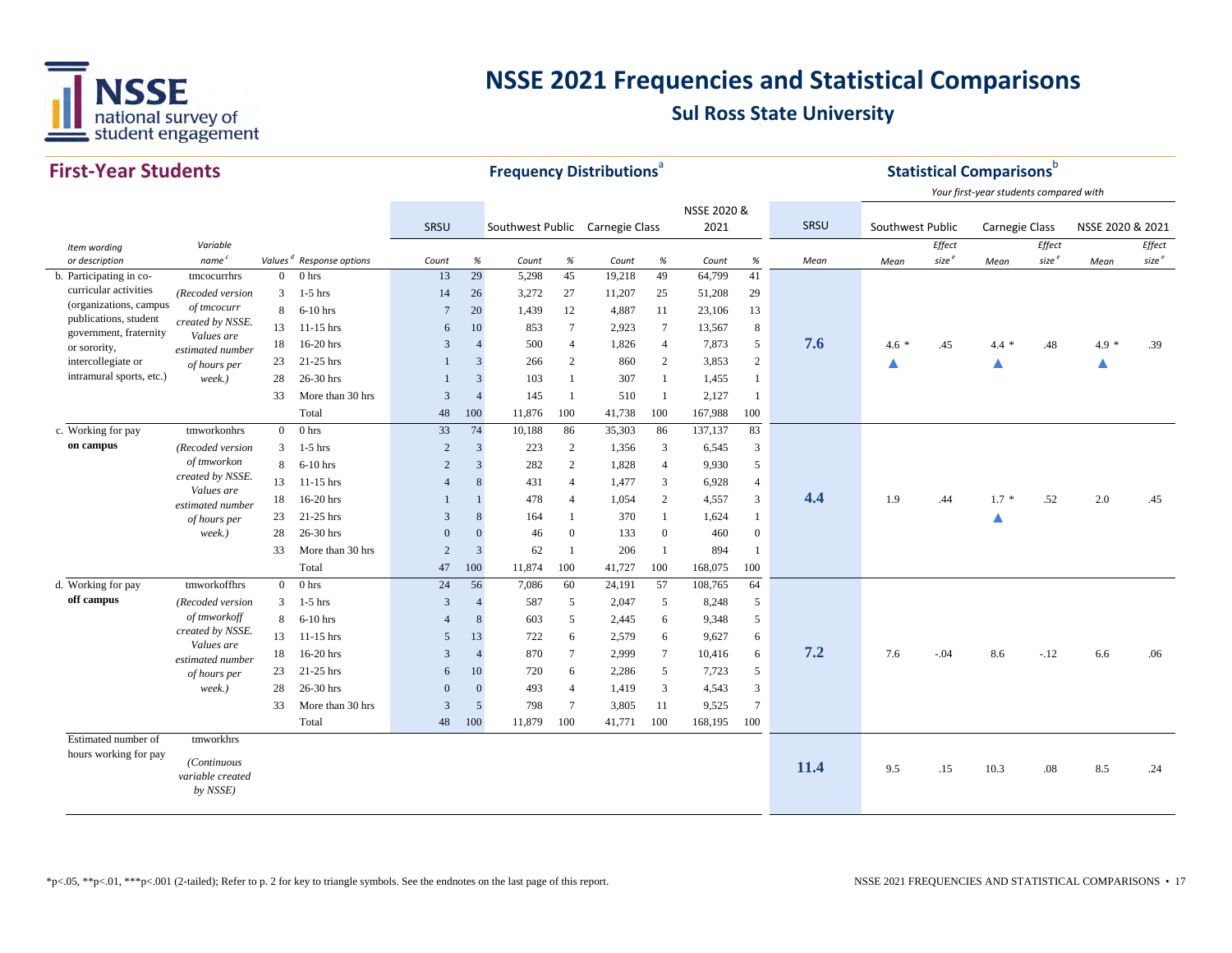

| <b>First-Year Students</b>                       |                                  |                     |                  |                |                |                                 |                | <b>Frequency Distributions<sup>ª</sup></b> |                 |             |                 |      |                  |                   | <b>Statistical Comparisons</b> b<br>Your first-year students compared with |                   |                  |                   |
|--------------------------------------------------|----------------------------------|---------------------|------------------|----------------|----------------|---------------------------------|----------------|--------------------------------------------|-----------------|-------------|-----------------|------|------------------|-------------------|----------------------------------------------------------------------------|-------------------|------------------|-------------------|
|                                                  |                                  |                     |                  |                |                |                                 |                |                                            |                 | NSSE 2020 & |                 |      |                  |                   |                                                                            |                   |                  |                   |
|                                                  |                                  |                     |                  | SRSU           |                | Southwest Public Carnegie Class |                |                                            |                 | 2021        |                 | SRSU | Southwest Public |                   | Carnegie Class                                                             |                   | NSSE 2020 & 2021 |                   |
| Item wording                                     | Variable                         |                     |                  |                |                |                                 |                |                                            |                 |             |                 |      |                  | Effect            |                                                                            | Effect            |                  | Effect            |
| or description                                   | name <sup>c</sup>                | Values <sup>d</sup> | Response options | Count          | $\%$           | Count                           | $\%$           | Count                                      | $\%$            | Count       | $\%$            | Mean | Mean             | size <sup>e</sup> | Mean                                                                       | size <sup>e</sup> | Mean             | size <sup>e</sup> |
| e. Doing community                               | tmservicehrs                     | $\overline{0}$      | 0 hrs            | 24             | 52             | 7,290                           | 62             | 26,455                                     | 64              | 106,486     | 64              |      |                  |                   |                                                                            |                   |                  |                   |
| service or volunteer                             | (Recoded version                 | 3                   | $1-5$ hrs        | 15             | 30             | 2,966                           | 24             | 10,347                                     | 24              | 43,597      | 25              |      |                  |                   |                                                                            |                   |                  |                   |
| work                                             | of tmservice                     | 8                   | $6-10$ hrs       | $\overline{2}$ | 5              | 775                             | 6              | 2,389                                      | 6               | 8,889       | 5               |      |                  |                   |                                                                            |                   |                  |                   |
|                                                  | created by NSSE.<br>Values are   | 13                  | 11-15 hrs        |                | 3              | 379                             | 3              | 1,199                                      | 3               | 4,412       | 3               |      |                  |                   |                                                                            |                   |                  |                   |
|                                                  | estimated number                 | 18                  | 16-20 hrs        | 3              | $\overline{4}$ | 223                             | 2              | 655                                        | $\overline{2}$  | 2,286       | $\mathbf{1}$    | 4.3  | 2.5              | .35               | 2.4                                                                        | .39               | 2.2              | .45               |
|                                                  | of hours per                     | 23                  | 21-25 hrs        | $\mathbf{0}$   | $\Omega$       | 104                             |                | 328                                        |                 | 1,174       | 1               |      |                  |                   |                                                                            |                   |                  |                   |
|                                                  | week.)                           | 28                  | 26-30 hrs        |                | 3              | 47                              | $\mathbf{0}$   | 104                                        | $\mathbf{0}$    | 408         | $\overline{0}$  |      |                  |                   |                                                                            |                   |                  |                   |
|                                                  |                                  | 33                  | More than 30 hrs | $\overline{c}$ | $\overline{3}$ | 87                              | $\overline{1}$ | 264                                        |                 | 845         | -1              |      |                  |                   |                                                                            |                   |                  |                   |
|                                                  |                                  |                     | Total            | 48             | 100            | 11,871                          | 100            | 41,741                                     | 100             | 168,097     | 100             |      |                  |                   |                                                                            |                   |                  |                   |
| f. Relaxing and                                  | tmrelaxhrs                       | $\overline{0}$      | 0 hrs            | -1             |                | 298                             | 3              | 1,171                                      | 3               | 3,576       | 2               |      |                  |                   |                                                                            |                   |                  |                   |
| socializing (time with                           | (Recoded version                 | 3                   | $1-5$ hrs        | 9              | 15             | 2,757                           | 23             | 9,947                                      | 24              | 35,435      | 21              |      |                  |                   |                                                                            |                   |                  |                   |
| friends, video games,                            | of tmrelax created               | 8                   | $6-10$ hrs       | 14             | 32             | 3,149                           | 26             | 11,204                                     | 26              | 45,401      | 26              |      |                  |                   |                                                                            |                   |                  |                   |
| TV or videos, keeping<br>up with friends online, | by NSSE. Values                  | 13                  | 11-15 hrs        | 6              | 14             | 2,347                           | 20             | 8,131                                      | 19              | 35,246      | 21              |      |                  |                   |                                                                            |                   |                  |                   |
| etc.)                                            | are estimated<br>number of hours | 18                  | 16-20 hrs        | 10             | 20             | 1,497                           | 13             | 5,247                                      | 13              | 22,752      | 14              | 13.7 | 12.2             | .18               | 11.8                                                                       | .21               | 12.4             | .15               |
|                                                  | per week.)                       | 23                  | 21-25 hrs        | $\overline{2}$ | 5              | 716                             | 6              | 2,408                                      | 6               | 10,484      | 6               |      |                  |                   |                                                                            |                   |                  |                   |
|                                                  |                                  | 28                  | 26-30 hrs        | $\mathbf{0}$   | $\overline{0}$ | 317                             | 3              | 1,074                                      | 3               | 4,612       | 3               |      |                  |                   |                                                                            |                   |                  |                   |
|                                                  |                                  | 33                  | More than 30 hrs | 6              | 12             | 797                             | $\overline{7}$ | 2,586                                      | $7\phantom{.0}$ | 10,620      | $7\phantom{.0}$ |      |                  |                   |                                                                            |                   |                  |                   |
|                                                  |                                  |                     | Total            | 48             | 100            | 11,878                          | 100            | 41,768                                     | 100             | 168,126     | 100             |      |                  |                   |                                                                            |                   |                  |                   |
| g. Providing care for                            | tmcarehrs                        | $\overline{0}$      | 0 hrs            | 26             | 59             | 8,231                           | 69             | 27,225                                     | 64              | 124,603     | 73              |      |                  |                   |                                                                            |                   |                  |                   |
| dependents (children,                            | (Recoded version                 | 3                   | $1-5$ hrs        | 9              | 17             | 1,551                           | 13             | 5,376                                      | 13              | 17,907      | 11              |      |                  |                   |                                                                            |                   |                  |                   |
| parents, etc.)                                   | of tmcare created                | 8                   | $6-10$ hrs       | 5              | 11             | 724                             | 6              | 2,604                                      | 6               | 7,909       | 5               |      |                  |                   |                                                                            |                   |                  |                   |
|                                                  | by NSSE. Values                  | 13                  | $11-15$ hrs      | $\overline{0}$ | $\Omega$       | 492                             | $\overline{4}$ | 1,769                                      | $\overline{4}$  | 5,506       | $\mathbf{3}$    |      |                  |                   |                                                                            |                   |                  |                   |
|                                                  | are estimated<br>number of hours | 18                  | 16-20 hrs        | 2              | 3              | 298                             | 2              | 1,071                                      | 3               | 3,166       | 2               | 5.0  | 3.4              | .21               | 5.2                                                                        | $-.02$            | 3.4              | .20               |
|                                                  | per week.)                       | 23                  | 21-25 hrs        |                |                | 151                             | $\overline{1}$ | 605                                        | 2               | 1,830       | 1               |      |                  |                   |                                                                            |                   |                  |                   |
|                                                  |                                  | 28                  | 26-30 hrs        |                | 3              | 80                              | - 1            | 350                                        |                 | 876         | -1              |      |                  |                   |                                                                            |                   |                  |                   |
|                                                  |                                  | 33                  | More than 30 hrs | $\overline{4}$ | 6              | 344                             | 3              | 2,692                                      | 8               | 6,102       | $\overline{4}$  |      |                  |                   |                                                                            |                   |                  |                   |
|                                                  |                                  |                     | Total            | 48             | 100            | 11,871                          | 100            | 41,692                                     | 100             | 167,899     | 100             |      |                  |                   |                                                                            |                   |                  |                   |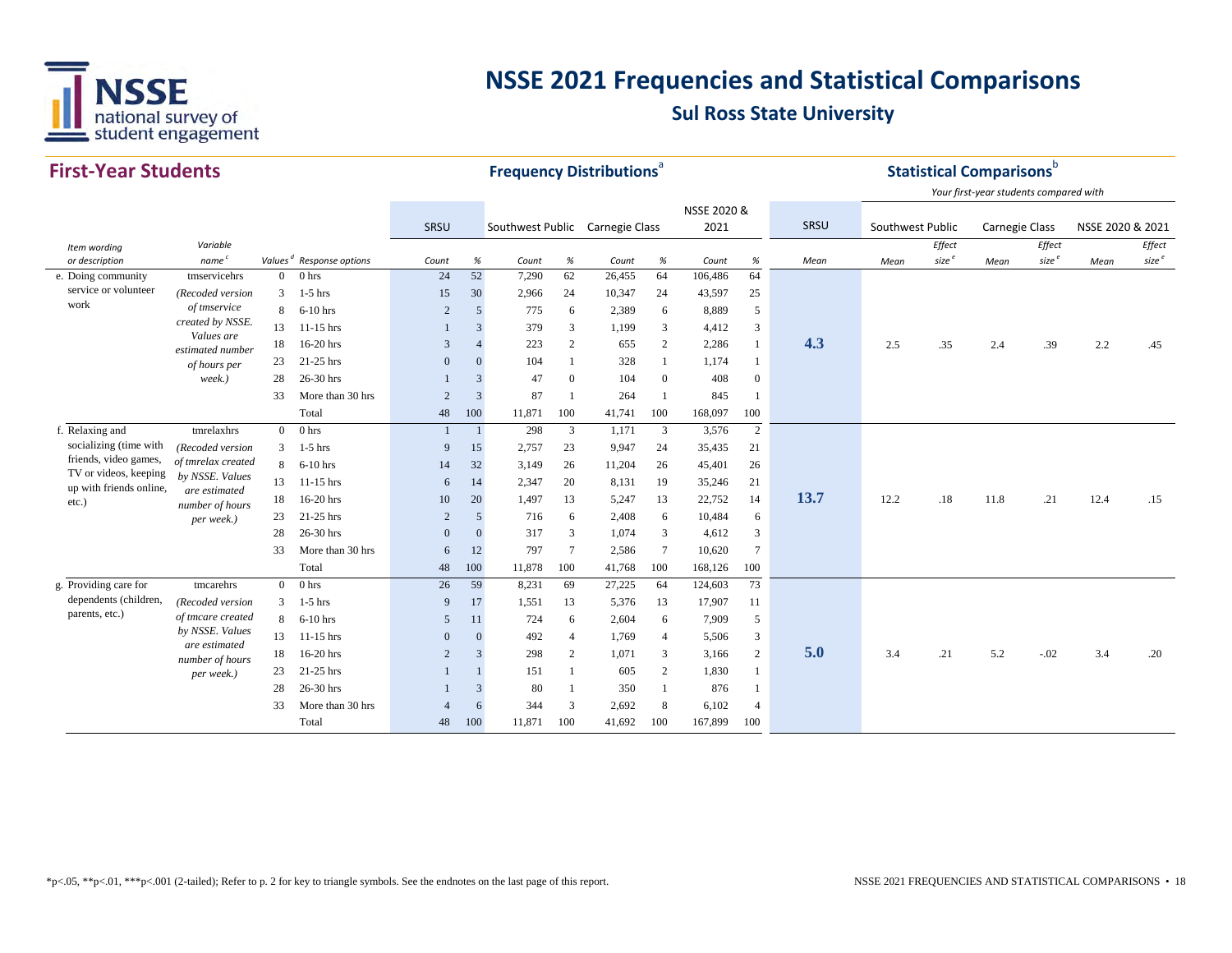

| <b>First-Year Students</b>                                                                                    |                                                |                 |                                      |                  |              | <b>Frequency Distributions<sup>ª</sup></b> |                |        |                |             |                  |      |                  |                             | Statistical Comparisons $^{\rm b}$     |                             |                      |                             |
|---------------------------------------------------------------------------------------------------------------|------------------------------------------------|-----------------|--------------------------------------|------------------|--------------|--------------------------------------------|----------------|--------|----------------|-------------|------------------|------|------------------|-----------------------------|----------------------------------------|-----------------------------|----------------------|-----------------------------|
|                                                                                                               |                                                |                 |                                      |                  |              |                                            |                |        |                |             |                  |      |                  |                             | Your first-year students compared with |                             |                      |                             |
|                                                                                                               |                                                |                 |                                      |                  |              |                                            |                |        |                | NSSE 2020 & |                  |      |                  |                             |                                        |                             |                      |                             |
|                                                                                                               |                                                |                 |                                      | SRSU             |              | Southwest Public Carnegie Class            |                |        |                | 2021        |                  | SRSU | Southwest Public |                             | <b>Carnegie Class</b>                  |                             | NSSE 2020 & 2021     |                             |
| Item wording<br>or description                                                                                | Variable<br>name <sup>c</sup>                  |                 | Values <sup>d</sup> Response options | Count            | $\%$         | Count                                      | $\%$           | Count  | $\%$           | Count       | $\%$             | Mean | Mean             | Effect<br>size <sup>e</sup> | Mean                                   | Effect<br>size <sup>e</sup> | Mean                 | Effect<br>size <sup>e</sup> |
| h. Commuting to campus                                                                                        | tmcommutehrs                                   | $\overline{0}$  | 0 <sub>hrs</sub>                     | 12               | 31           | 4,454                                      | 39             | 19,884 | 49             | 84,412      | 49               |      |                  |                             |                                        |                             |                      |                             |
| (driving, walking, etc.)                                                                                      | (Recoded version                               | 3               | $1-5$ hrs                            | 17               | 32           | 4,571                                      | 38             | 12,746 | 30             | 53,239      | 32               |      |                  |                             |                                        |                             |                      |                             |
|                                                                                                               | of tmcommute                                   | 8               | $6-10$ hrs                           | 9                | 21           | 1,476                                      | 12             | 4,690  | 11             | 15,855      | 10               |      |                  |                             |                                        |                             |                      |                             |
|                                                                                                               | created by NSSE.                               | 13              | $11-15$ hrs                          | $\overline{2}$   | 3            | 600                                        | 5              | 2,065  | 5              | 6,879       | $\overline{4}$   |      |                  |                             |                                        |                             |                      |                             |
|                                                                                                               | Values are<br>estimated number                 | 18              | 16-20 hrs                            | $\overline{2}$   | 3            | 324                                        | $\mathfrak{Z}$ | 1,024  | 2              | 3,289       | $\overline{2}$   | 6.7  | 4.2              | .38                         | $3.8 *$                                | .46                         | $3.5*$               | .54                         |
|                                                                                                               | of hours per                                   | 23              | $21-25$ hrs                          | $\mathbf{0}$     | $\Omega$     | 165                                        | 1              | 453    | 1              | 1,684       | $\mathbf{1}$     |      |                  |                             | Δ                                      |                             | ▲                    |                             |
|                                                                                                               | week.)                                         | 28              | 26-30 hrs                            | $\overline{2}$   | 5            | 82                                         | $\overline{1}$ | 220    | 1              | 710         | $\boldsymbol{0}$ |      |                  |                             |                                        |                             |                      |                             |
|                                                                                                               |                                                | 33              | More than 30 hrs                     | $\overline{4}$   | 6            | 211                                        | $\overline{2}$ | 706    | 2              | 2,115       | $\mathbf{1}$     |      |                  |                             |                                        |                             |                      |                             |
|                                                                                                               |                                                |                 | Total                                | 48               | 100          | 11,883                                     | 100            | 41,788 | 100            | 168,183     | 100              |      |                  |                             |                                        |                             |                      |                             |
| 17. Of the time you spend preparing for class in a typical 7-day week, about how much is on assigned reading? |                                                |                 |                                      |                  |              |                                            |                |        |                |             |                  |      |                  |                             |                                        |                             |                      |                             |
|                                                                                                               | reading                                        | -1              | Very little                          | $5\overline{)}$  | 13           | 1,567                                      | 14             | 3,998  | 10             | 18,472      | 12               |      |                  |                             |                                        |                             |                      |                             |
|                                                                                                               |                                                | 2               | Some                                 | 19               | 43           | 4,181                                      | 35             | 13,345 | 32             | 57,059      | 35               |      |                  |                             |                                        |                             |                      |                             |
|                                                                                                               |                                                | 3               | About half                           | 14               | 26           | 3,484                                      | 30             | 12,584 | 30             | 48,970      | 29               | 2.6  | 2.7              | $-.09$                      | 2.9                                    | $-.28$                      | 2.7                  | $-.17$                      |
|                                                                                                               |                                                | $\overline{4}$  | Most                                 | 6                | 13           | 1,881                                      | 15             | 8,402  | 20             | 31,555      | 18               |      |                  |                             |                                        |                             |                      |                             |
|                                                                                                               |                                                | 5               | Almost all                           | $\overline{4}$   | 6            | 738                                        | 6              | 3,384  | 8              | 11,752      | $7\phantom{.0}$  |      |                  |                             |                                        |                             |                      |                             |
|                                                                                                               |                                                |                 | Total                                | 48               | 100          | 11,851                                     | 100            | 41,713 | 100            | 167,808     | 100              |      |                  |                             |                                        |                             |                      |                             |
|                                                                                                               | tmreadinghrs                                   |                 |                                      |                  |              |                                            |                |        |                |             |                  |      |                  |                             |                                        |                             |                      |                             |
| (Continuous variable created by NSSE. Calculated as a proportion                                              |                                                |                 |                                      |                  |              |                                            |                |        |                |             |                  |      |                  |                             |                                        |                             |                      |                             |
| of tmprephrs based on reading, where Very little=.10; Some=.25;                                               |                                                |                 |                                      |                  |              |                                            |                |        |                |             |                  | 5.0  | 6.5              | $-.25$                      | $6.9 *$                                | $-.31$                      | $6.8*$               | $-.31$                      |
|                                                                                                               | About half=.50; $Most = .75$ ; Almost all=.90) |                 |                                      |                  |              |                                            |                |        |                |             |                  |      |                  |                             | $\blacktriangledown$                   |                             | $\blacktriangledown$ |                             |
|                                                                                                               | tmreadinghrscol                                |                 |                                      |                  |              |                                            |                |        |                |             |                  |      |                  |                             |                                        |                             |                      |                             |
|                                                                                                               |                                                |                 | $1$ 0 hrs                            | $\boldsymbol{0}$ | $\mathbf{0}$ | 57                                         | -1             | 186    | $\mathbf{1}$   | 647         | $\mathbf{0}$     |      |                  |                             |                                        |                             |                      |                             |
|                                                                                                               | (Collapsed<br>version of                       | $\overline{2}$  | More than zero,<br>up to 5 hrs       | 31               | 70           | 6,318                                      | 53             | 20,649 | 50             | 81,044      | 50               |      |                  |                             |                                        |                             |                      |                             |
|                                                                                                               | tmreadinghrs<br>created by NSSE.)              | $\overline{3}$  | More than 5,<br>up to 10 hrs         | 10               | 18           | 3,214                                      | 28             | 12,027 | 29             | 49,864      | 29               |      |                  |                             |                                        |                             |                      |                             |
|                                                                                                               |                                                | $\overline{A}$  | More than 10,<br>up to 15 hrs        | 5                | 10           | 1,082                                      | 9              | 4,276  | 10             | 17,827      | 10               |      |                  |                             |                                        |                             |                      |                             |
|                                                                                                               |                                                | 5               | More than 15,                        | $\mathbf{0}$     | $\mathbf{0}$ | 586                                        | 5              | 2,297  | 6              | 9,395       | 5                |      |                  |                             |                                        |                             |                      |                             |
|                                                                                                               |                                                |                 | up to 20 hrs                         |                  |              |                                            |                |        |                |             |                  |      |                  |                             |                                        |                             |                      |                             |
|                                                                                                               |                                                | 6               | More than 20,<br>up to 25 hrs        | $\overline{0}$   | $\mathbf{0}$ | 375                                        | 3              | 1,476  | $\overline{4}$ | 5,971       | $\mathbf{3}$     |      |                  |                             |                                        |                             |                      |                             |
|                                                                                                               |                                                | $7\phantom{.0}$ | More than 25 hrs                     | $\overline{c}$   | 3            | 170                                        | -1             | 626    | 2              | 2,396       | $\mathbf{1}$     |      |                  |                             |                                        |                             |                      |                             |
|                                                                                                               |                                                |                 | Total                                | 48               | 100          | 11,802                                     | 100            | 41,537 | 100            | 167,144     | 100              |      |                  |                             |                                        |                             |                      |                             |

\*p<.05, \*\*p<.01, \*\*\*p<.001 (2-tailed); Refer to p. 2 for key to triangle symbols. See the endnotes on the last page of this report. NSSE 2021 FREQUENCIES AND STATISTICAL COMPARISONS • 19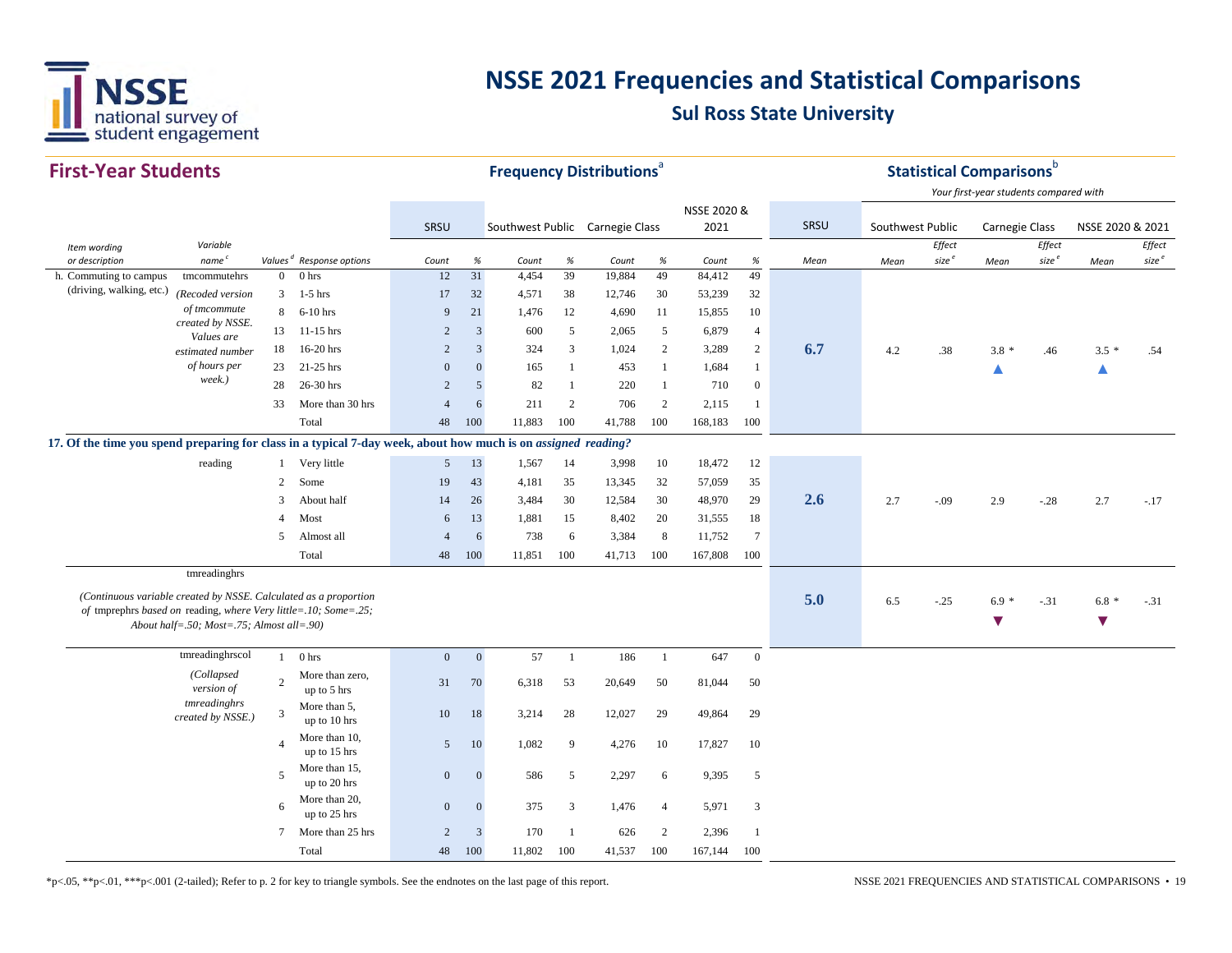

| <b>First-Year Students</b>                                                                                                                   |                               |                |                                      |                |                | <b>Frequency Distributions<sup>®</sup></b> |                |        |      |             |                |      |                  |                             | <b>Statistical Comparisons</b> b       |                             |                  |                             |
|----------------------------------------------------------------------------------------------------------------------------------------------|-------------------------------|----------------|--------------------------------------|----------------|----------------|--------------------------------------------|----------------|--------|------|-------------|----------------|------|------------------|-----------------------------|----------------------------------------|-----------------------------|------------------|-----------------------------|
|                                                                                                                                              |                               |                |                                      |                |                |                                            |                |        |      |             |                |      |                  |                             | Your first-year students compared with |                             |                  |                             |
|                                                                                                                                              |                               |                |                                      |                |                |                                            |                |        |      | NSSE 2020 & |                |      |                  |                             |                                        |                             |                  |                             |
|                                                                                                                                              |                               |                |                                      | SRSU           |                | Southwest Public Carnegie Class            |                |        |      | 2021        |                | SRSU | Southwest Public |                             | Carnegie Class                         |                             | NSSE 2020 & 2021 |                             |
| Item wording<br>or description                                                                                                               | Variable<br>name <sup>c</sup> |                | Values <sup>d</sup> Response options | Count          | %              | Count                                      | %              | Count  | $\%$ | Count       | $\%$           | Mean | Mean             | Effect<br>size <sup>e</sup> | Mean                                   | Effect<br>size <sup>e</sup> | Mean             | Effect<br>size <sup>e</sup> |
| 18. How much has your experience at this institution contributed to your knowledge, skills, and personal development in the following areas? |                               |                |                                      |                |                |                                            |                |        |      |             |                |      |                  |                             |                                        |                             |                  |                             |
| a. Writing clearly and                                                                                                                       | pgwrite                       | $\mathbf{1}$   | Very little                          | $\overline{3}$ | 9              | 876                                        | 8              | 2,267  | 6    | 11,484      | $\tau$         |      |                  |                             |                                        |                             |                  |                             |
| effectively                                                                                                                                  |                               | 2              | Some                                 | 12             | 21             | 3,320                                      | 28             | 10,695 | 26   | 46,731      | 28             |      |                  |                             |                                        |                             |                  |                             |
|                                                                                                                                              |                               | 3              | Quite a bit                          | 21             | 46             | 4,931                                      | 41             | 18,415 | 44   | 71,599      | 42             | 2.9  | 2.8              | .10                         | 2.9                                    | $-0.01$                     | 2.8              | .08                         |
|                                                                                                                                              |                               | 4              | Very much                            | 12             | 25             | 2,703                                      | 23             | 10,207 | 25   | 37,662      | 23             |      |                  |                             |                                        |                             |                  |                             |
|                                                                                                                                              |                               |                | Total                                | 48             | 100            | 11,830                                     | 100            | 41,584 | 100  | 167,476     | 100            |      |                  |                             |                                        |                             |                  |                             |
| b. Speaking clearly and                                                                                                                      | pgspeak                       | 1              | Very little                          | 6              | 13             | 1,454                                      | 14             | 3,495  | 9    | 18,794      | 12             |      |                  |                             |                                        |                             |                  |                             |
| effectively                                                                                                                                  |                               | 2              | Some                                 | 11             | 17             | 3,491                                      | 29             | 11,699 | 28   | 52,077      | 31             |      |                  |                             |                                        |                             |                  |                             |
|                                                                                                                                              |                               | 3              | Quite a bit                          | 22             | 51             | 4,412                                      | 36             | 16,679 | 39   | 62,617      | 37             | 2.8  | 2.6              | .12                         | 2.8                                    | $-.02$                      | 2.7              | .10                         |
|                                                                                                                                              |                               | $\overline{4}$ | Very much                            | 9              | 19             | 2,450                                      | 20             | 9,656  | 23   | 33,776      | 20             |      |                  |                             |                                        |                             |                  |                             |
|                                                                                                                                              |                               |                | Total                                | 48             | 100            | 11,807                                     | 100            | 41,529 | 100  | 167,264     | 100            |      |                  |                             |                                        |                             |                  |                             |
| c. Thinking critically and                                                                                                                   | pgthink                       | $\mathbf{1}$   | Very little                          | $\overline{1}$ | $\overline{3}$ | 413                                        | $\overline{4}$ | 1,165  | 3    | 5,263       | $\overline{4}$ |      |                  |                             |                                        |                             |                  |                             |
| analytically                                                                                                                                 |                               | $\overline{c}$ | Some                                 | 12             | 23             | 2,414                                      | 21             | 7,731  | 19   | 32,034      | 20             |      |                  |                             |                                        |                             |                  |                             |
|                                                                                                                                              |                               | 3              | Quite a bit                          | 23             | 48             | 5,220                                      | 43             | 18,718 | 44   | 75,165      | 44             | 2.9  | 3.0              | $-.11$                      | 3.1                                    | $-.18$                      | 3.1              | $-.14$                      |
|                                                                                                                                              |                               | 4              | Very much                            | 12             | 25             | 3.774                                      | 32             | 13,949 | 34   | 54,838      | 33             |      |                  |                             |                                        |                             |                  |                             |
|                                                                                                                                              |                               |                | Total                                | 48             | 100            | 11,821                                     | 100            | 41,563 | 100  | 167,300     | 100            |      |                  |                             |                                        |                             |                  |                             |
| d. Analyzing numerical                                                                                                                       | pganalyze                     | $\mathbf{1}$   | Very little                          | $\overline{3}$ | 6              | 1,212                                      | -11            | 4,558  | 11   | 20,822      | 12             |      |                  |                             |                                        |                             |                  |                             |
| and statistical                                                                                                                              |                               | 2              | Some                                 | 15             | 30             | 3,518                                      | 30             | 12,748 | 31   | 51,169      | 30             |      |                  |                             |                                        |                             |                  |                             |
| information                                                                                                                                  |                               | 3              | Quite a bit                          | 19             | 43             | 4,412                                      | 37             | 15,155 | 36   | 59,863      | 36             | 2.8  | 2.7              | .08                         | 2.7                                    | .10                         | 2.7              | .12                         |
|                                                                                                                                              |                               | $\overline{4}$ | Very much                            | 11             | 21             | 2,669                                      | 23             | 9,081  | 22   | 35,368      | 22             |      |                  |                             |                                        |                             |                  |                             |
|                                                                                                                                              |                               |                | Total                                | 48             | 100            | 11,811                                     | 100            | 41,542 | 100  | 167,222     | 100            |      |                  |                             |                                        |                             |                  |                             |
| e. Acquiring job- or work-                                                                                                                   | pgwork                        | $\mathbf{1}$   | Very little                          | 6              | 14             | 1,935                                      | 17             | 5,463  | 14   | 23,293      | 15             |      |                  |                             |                                        |                             |                  |                             |
| related knowledge and<br>skills                                                                                                              |                               | 2              | Some                                 | 17             | 28             | 3,692                                      | 31             | 13,172 | 32   | 54,306      | 32             |      |                  |                             |                                        |                             |                  |                             |
|                                                                                                                                              |                               | 3              | Quite a bit                          | 14             | 36             | 3,977                                      | 33             | 14,218 | 34   | 56,857      | 34             | 2.6  | 2.5              | .11                         | 2.6                                    | .02                         | 2.6              | .06                         |
|                                                                                                                                              |                               | $\overline{4}$ | Very much                            | 11             | 21             | 2,214                                      | 19             | 8,681  | 21   | 32,816      | 20             |      |                  |                             |                                        |                             |                  |                             |
|                                                                                                                                              |                               |                | Total                                | 48             | 100            | 11,818                                     | 100            | 41,534 | 100  | 167,272     | 100            |      |                  |                             |                                        |                             |                  |                             |
| f. Working effectively                                                                                                                       | pgothers                      | $\mathbf{1}$   | Very little                          | $\overline{4}$ | 10             | 1,166                                      | 11             | 3,126  | 8    | 13,274      | 9              |      |                  |                             |                                        |                             |                  |                             |
| with others                                                                                                                                  |                               | 2              | Some                                 | 17             | 30             | 3,295                                      | 28             | 11,035 | 27   | 46,481      | 28             |      |                  |                             |                                        |                             |                  |                             |
|                                                                                                                                              |                               | 3              | Quite a bit                          | 16             | 39             | 4,560                                      | 38             | 16,602 | 39   | 66,913      | 39             | 2.7  | 2.7              | $-.01$                      | 2.8                                    | $-.10$                      | 2.8              | $-.07$                      |
|                                                                                                                                              |                               | $\overline{4}$ | Very much                            | 11             | 21             | 2,797                                      | 23             | 10,768 | 25   | 40,563      | 24             |      |                  |                             |                                        |                             |                  |                             |
|                                                                                                                                              |                               |                | Total                                | 48             | 100            | 11,818                                     | 100            | 41,531 | 100  | 167,231     | 100            |      |                  |                             |                                        |                             |                  |                             |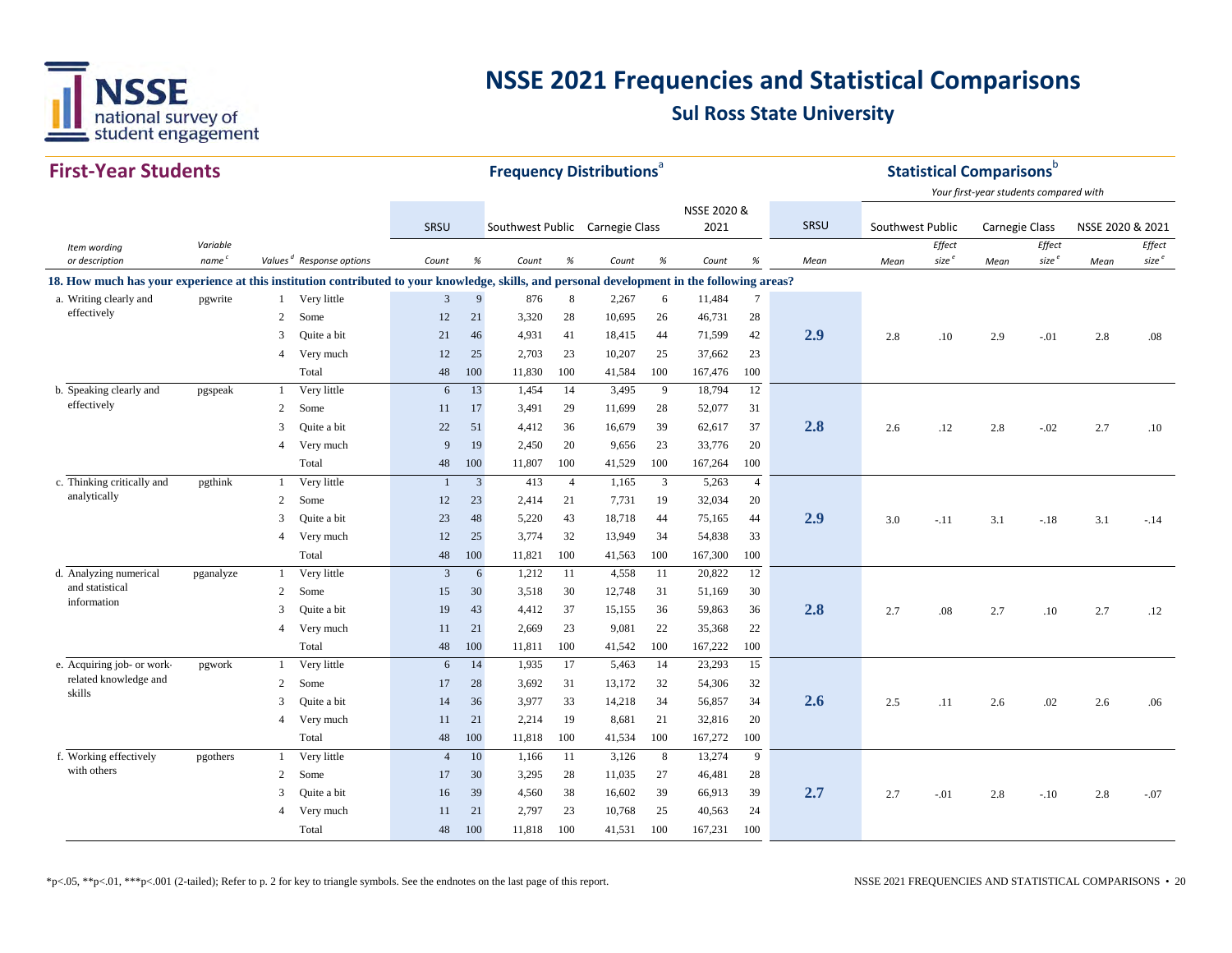

#### **First‐Year Students**

| <b>First-Year Students</b>                                                                     |                   |                |                                      |                 |                | <b>Frequency Distributions®</b> |                |        |      |             |                 |      |                  |                   | <b>Statistical Comparisons</b> <sup>b</sup> |                   |                  |                   |
|------------------------------------------------------------------------------------------------|-------------------|----------------|--------------------------------------|-----------------|----------------|---------------------------------|----------------|--------|------|-------------|-----------------|------|------------------|-------------------|---------------------------------------------|-------------------|------------------|-------------------|
|                                                                                                |                   |                |                                      |                 |                |                                 |                |        |      | NSSE 2020 & |                 |      |                  |                   | Your first-year students compared with      |                   |                  |                   |
|                                                                                                |                   |                |                                      | SRSU            |                | Southwest Public Carnegie Class |                |        |      | 2021        |                 | SRSU | Southwest Public |                   | Carnegie Class                              |                   | NSSE 2020 & 2021 |                   |
| Item wording                                                                                   | Variable          |                |                                      |                 |                |                                 |                |        |      |             |                 |      |                  | Effect            |                                             | Effect            |                  | Effect            |
| or description                                                                                 | name <sup>c</sup> |                | Values <sup>d</sup> Response options | Count           | $\%$           | Count                           | $\%$           | Count  | $\%$ | Count       | $\%$            | Mean | Mean             | size <sup>e</sup> | Mean                                        | size <sup>e</sup> | Mean             | size <sup>e</sup> |
| g. Developing or<br>clarifying a personal                                                      | pgvalues          | 1              | Very little                          | $\overline{4}$  | 10             | 1,477                           | 14             | 4,155  | 11   | 18,291      | $12 \,$         |      |                  |                   |                                             |                   |                  |                   |
| code of values and                                                                             |                   | $\overline{2}$ | Some                                 | 17              | 34             | 3,437                           | 29             | 11,622 | 28   | 48,306      | 29              |      |                  |                   |                                             |                   |                  |                   |
| ethics                                                                                         |                   | 3              | Quite a bit                          | 18              | 37             | 4,346                           | 36             | 15,970 | 38   | 63,016      | 37              | 2.6  | 2.6              | .01               | 2.7                                         | $-.09$            | 2.7              | $-.04$            |
|                                                                                                |                   | 4              | Very much                            | 9               | 19             | 2,558                           | 21             | 9,756  | 23   | 37,492      | 22              |      |                  |                   |                                             |                   |                  |                   |
|                                                                                                |                   |                | Total                                | 48              | 100            | 11,818                          | 100            | 41,503 | 100  | 167,105     | 100             |      |                  |                   |                                             |                   |                  |                   |
| h. Understanding people                                                                        | pgdiverse         | -1             | Very little                          | 5               | 12             | 1,130                           | 11             | 3,494  | 9    | 15,080      | 10              |      |                  |                   |                                             |                   |                  |                   |
| of other backgrounds<br>(economic,                                                             |                   | 2              | Some                                 | 13              | 24             | 3,148                           | 27             | 10,674 | 26   | 45,365      | 27              |      |                  |                   |                                             |                   |                  |                   |
| racial/ethnic, political,                                                                      |                   | 3              | Quite a bit                          | 14              | 32             | 4,385                           | 36             | 15,784 | 37   | 62,905      | 37              | 2.8  | 2.8              | .07               | 2.8                                         | .02               | 2.8              | .06               |
| religious, nationality,                                                                        |                   | $\overline{4}$ | Very much                            | 16              | 32             | 3,156                           | 26             | 11,599 | 28   | 43,875      | 26              |      |                  |                   |                                             |                   |                  |                   |
| $etc.$ )                                                                                       |                   |                | Total                                | 48              | 100            | 11,819                          | 100            | 41,551 | 100  | 167,225     | 100             |      |                  |                   |                                             |                   |                  |                   |
| i. Solving complex real-                                                                       | pgprobsolve       | $\mathbf{1}$   | Very little                          | $7\phantom{.0}$ | 15             | 1,482                           | 14             | 4,530  | 12   | 18,808      | $\overline{12}$ |      |                  |                   |                                             |                   |                  |                   |
| world problems                                                                                 |                   | 2              | Some                                 | 15              | 34             | 3,903                           | 33             | 13,123 | 32   | 54,711      | 33              |      |                  |                   |                                             |                   |                  |                   |
|                                                                                                |                   | 3              | Quite a bit                          | 15              | 34             | 4,081                           | 34             | 15,108 | 36   | 59,765      | 35              | 2.6  | 2.6              | $-.04$            | 2.7                                         | $-.12$            | 2.6              | $-.09$            |
|                                                                                                |                   | $\overline{4}$ | Very much                            | 10              | 18             | 2,371                           | 20             | 8,798  | 21   | 33,966      | 20              |      |                  |                   |                                             |                   |                  |                   |
|                                                                                                |                   |                | Total                                | 47              | 100            | 11,837                          | 100            | 41,559 | 100  | 167,250     | 100             |      |                  |                   |                                             |                   |                  |                   |
| j. Being an informed and                                                                       | pgcitizen         | 1              | Very little                          | 2               | 5              | 1,361                           | 13             | 4,633  | 12   | 19,486      | 12              |      |                  |                   |                                             |                   |                  |                   |
| active citizen                                                                                 |                   | 2              | Some                                 | 17              | 32             | 3,756                           | 32             | 12,788 | 31   | 53,216      | 32              |      |                  |                   |                                             |                   |                  |                   |
|                                                                                                |                   | 3              | Quite a bit                          | 17              | 36             | 4,158                           | 34             | 15,008 | 35   | 59,320      | 35              | 2.8  | 2.6              | .21               | 2.7                                         | .17               | 2.6              | .21               |
|                                                                                                |                   | $\overline{4}$ | Very much                            | 12              | 27             | 2,574                           | 21             | 9,186  | 22   | 35,436      | 21              |      |                  |                   |                                             |                   |                  |                   |
|                                                                                                |                   |                | Total                                | 48              | 100            | 11,849                          | 100            | 41,615 | 100  | 167,458     | 100             |      |                  |                   |                                             |                   |                  |                   |
| 19. How would you evaluate your entire educational experience at this institution?             |                   |                |                                      |                 |                |                                 |                |        |      |             |                 |      |                  |                   |                                             |                   |                  |                   |
|                                                                                                | evalexp           | -1             | Poor                                 | $\overline{4}$  | 6              | 294                             | 3              | 800    | 2    | 3,664       | $\mathfrak{Z}$  |      |                  |                   |                                             |                   |                  |                   |
|                                                                                                |                   | 2              | Fair                                 | 6               | 14             | 2,086                           | 18             | 6,105  | 15   | 24,716      | 16              |      |                  |                   |                                             |                   |                  |                   |
|                                                                                                |                   | 3              | Good                                 | 27              | 58             | 6,038                           | 50             | 20,822 | 49   | 84,561      | 50              | 2.9  | 3.1              | $-.15$            | 3.1                                         | $-.27$            | 3.1              | $-.23$            |
|                                                                                                |                   | 4              | Excellent                            | 11              | 21             | 3,469                           | 30             | 14,000 | 34   | 55,013      | 32              |      |                  |                   |                                             |                   |                  |                   |
|                                                                                                |                   |                | Total                                | 48              | 100            | 11,887                          | 100            | 41,727 | 100  | 167,954     | 100             |      |                  |                   |                                             |                   |                  |                   |
| 20. If you could start over again, would you go to the same institution you are now attending? |                   |                |                                      |                 |                |                                 |                |        |      |             |                 |      |                  |                   |                                             |                   |                  |                   |
|                                                                                                | sameinst          | 1              | Definitely no                        | 3               | $\overline{4}$ | 403                             | $\overline{4}$ | 1,342  | 3    | 5,498       | 3               |      |                  |                   |                                             |                   |                  |                   |
|                                                                                                |                   | $\overline{c}$ | Probably no                          | 11              | 20             | 1,609                           | 13             | 5,366  | 13   | 21,161      | 13              |      |                  |                   |                                             |                   |                  |                   |
|                                                                                                |                   |                |                                      |                 |                |                                 |                |        | 43   |             |                 | 3.1  |                  |                   |                                             |                   |                  |                   |
|                                                                                                |                   | 3              | Probably yes                         | 18              | 41<br>34       | 5,496                           | 46<br>37       | 18,135 | 41   | 74,349      | 44<br>40        |      | 3.2              | $-.13$            | 3.2                                         | $-.20$            | 3.2              | $-.18$            |
|                                                                                                |                   |                | Definitely yes                       | 16              |                | 4,425                           |                | 17,070 |      | 67,561      |                 |      |                  |                   |                                             |                   |                  |                   |
|                                                                                                |                   |                | Total                                | 48              | 100            | 11,933                          | 100            | 41,913 | 100  | 168,569     | 100             |      |                  |                   |                                             |                   |                  |                   |

\*p<.05, \*\*p<.01, \*\*\*p<.001 (2-tailed); Refer to p. 2 for key to triangle symbols. See the endnotes on the last page of this report. NSSE 2021 FREQUENCIES AND STATISTICAL COMPARISONS • 21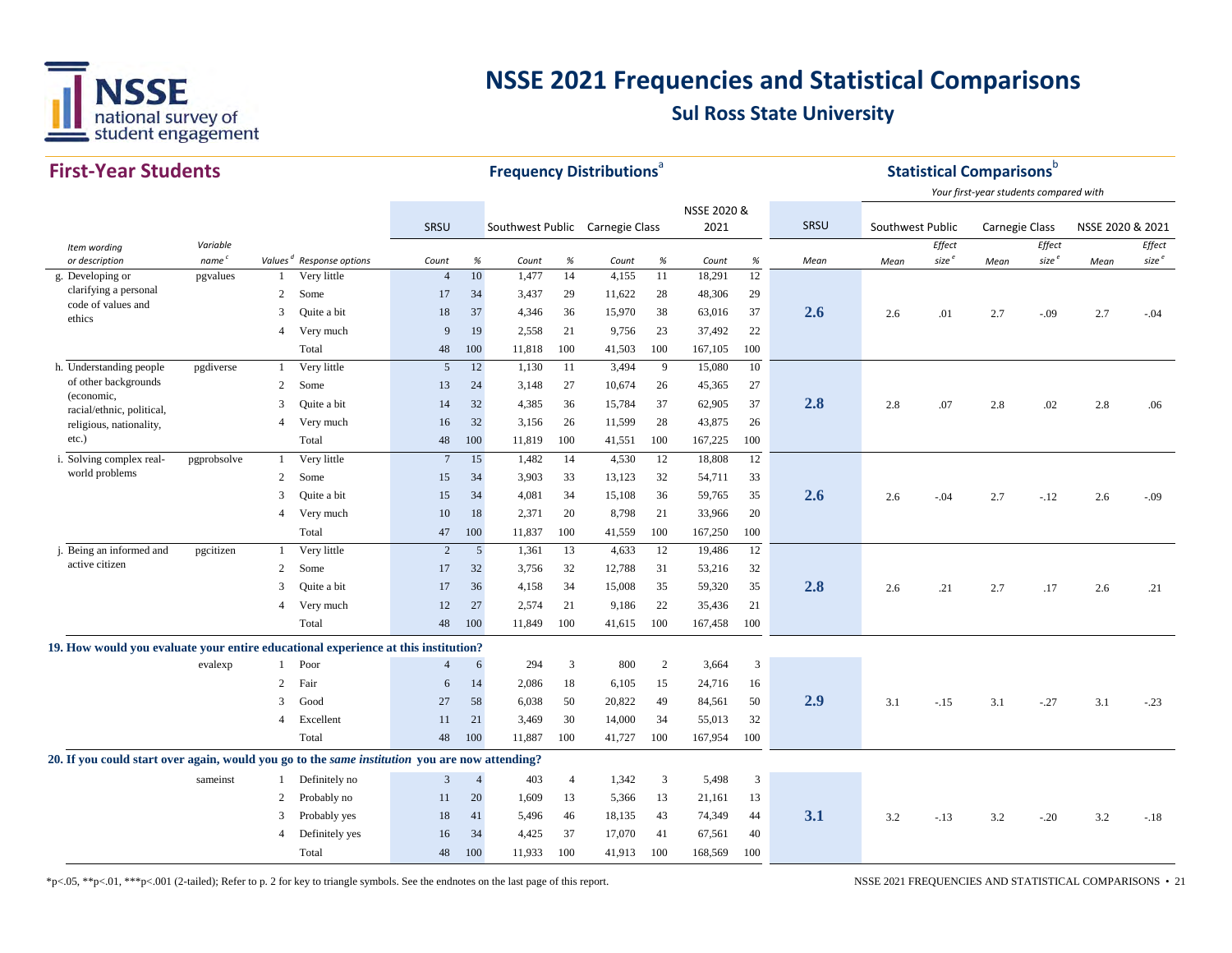

| <b>First-Year Students</b>                                                                                                                                   |       |                                      |             |     | <b>Frequency Distributions<sup>®</sup></b> |     |        |                |             |                |      |                  |                   | <b>Statistical Comparisons</b>         |                   |                  |                   |
|--------------------------------------------------------------------------------------------------------------------------------------------------------------|-------|--------------------------------------|-------------|-----|--------------------------------------------|-----|--------|----------------|-------------|----------------|------|------------------|-------------------|----------------------------------------|-------------------|------------------|-------------------|
|                                                                                                                                                              |       |                                      |             |     |                                            |     |        |                |             |                |      |                  |                   | Your first-year students compared with |                   |                  |                   |
|                                                                                                                                                              |       |                                      |             |     |                                            |     |        |                | NSSE 2020 & |                |      |                  |                   |                                        |                   |                  |                   |
|                                                                                                                                                              |       |                                      | <b>SRSU</b> |     | Southwest Public Carnegie Class            |     |        |                | 2021        |                | SRSU | Southwest Public |                   | <b>Carnegie Class</b>                  |                   | NSSE 2020 & 2021 |                   |
| Variable<br>Item wording                                                                                                                                     |       |                                      |             |     |                                            |     |        |                |             |                |      |                  | Effect            |                                        | Effect            |                  | Effect            |
| name <sup>c</sup><br>or description                                                                                                                          |       | Values <sup>d</sup> Response options | Count       | %   | Count                                      | %   | Count  | %              | Count       | %              | Mean | Mean             | size <sup>e</sup> | Mean                                   | size <sup>e</sup> | Mean             | size <sup>e</sup> |
| 21. Do you intend to return to this institution next year?                                                                                                   |       |                                      |             |     |                                            |     |        |                |             |                |      |                  |                   |                                        |                   |                  |                   |
| No<br>returnexp                                                                                                                                              |       |                                      |             |     | 616                                        | 5   | 1,546  | $\overline{4}$ | 6,085       | $\overline{4}$ |      |                  |                   |                                        |                   |                  |                   |
| Yes<br>(Means indicate the percentage who                                                                                                                    |       |                                      | 42          | 89  | 10,350                                     | 87  | 36,997 | 88             | 149,636     | 88             | 89%  | 87%              | .07               | 88%                                    | .04               | 88%              | .03               |
| responded "Yes.")                                                                                                                                            |       | Not sure                             | 5           | 10  | 1,024                                      | 8   | 3,457  | 9              | 13,135      | 8              |      |                  |                   |                                        |                   |                  |                   |
|                                                                                                                                                              |       | Total                                | 48          | 100 | 11,990                                     | 100 | 42,000 | 100            | 168,856     | 100            |      |                  |                   |                                        |                   |                  |                   |
| 22. To what extent have the faculty and staff at your institution done a good job helping students adapt to the changes brought on by the COVID-19 pandemic? |       |                                      |             |     |                                            |     |        |                |             |                |      |                  |                   |                                        |                   |                  |                   |
| covidexp                                                                                                                                                     |       | Very little                          | 5           | 12  | 406                                        |     | 879    | 6              | 4,277       | $\overline{7}$ |      |                  |                   |                                        |                   |                  |                   |
|                                                                                                                                                              | 2     | Some                                 | 6           | 12  | 1,357                                      | 20  | 2,914  | 17             | 14,463      | 20             |      |                  |                   |                                        |                   |                  |                   |
|                                                                                                                                                              | 3     | Quite a bit                          | 15          | 31  | 2,517                                      | 36  | 5,621  | 32             | 26,153      | 36             | 3.1  | 3.1              | .04               | 3.2                                    | $-.09$            | 3.0              | .06               |
|                                                                                                                                                              | 4     | Very much                            | 22          | 45  | 2,673                                      | 38  | 7,576  | 45             | 26,810      | 37             |      |                  |                   |                                        |                   |                  |                   |
|                                                                                                                                                              | Total |                                      |             |     | 100<br>6,953                               | 100 | 16,990 | 100            | 71,703      | 100            |      |                  |                   |                                        |                   |                  |                   |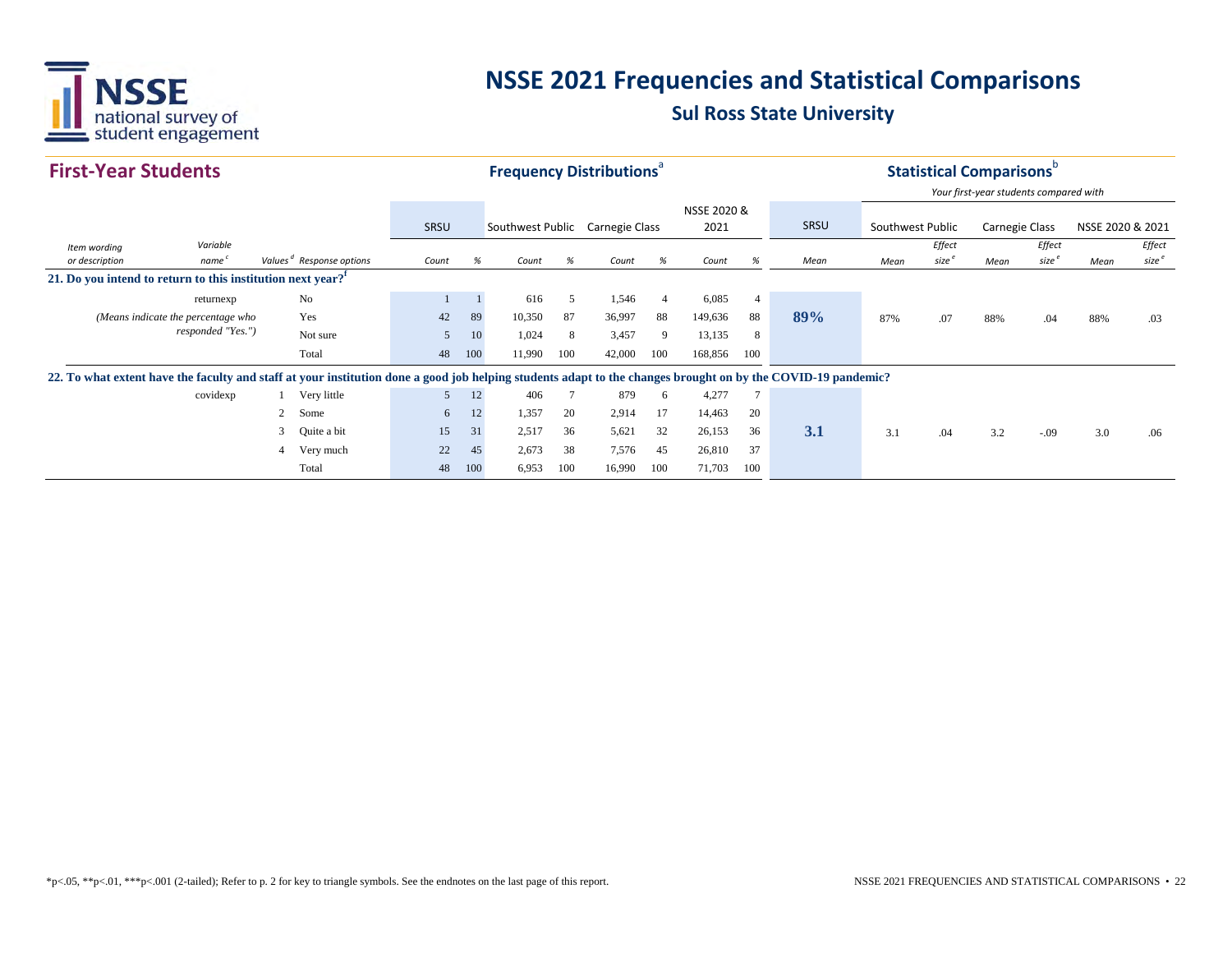

| <b>Seniors</b>                                                                  |                               |                |                                      |           |                      |                                 |                | <b>Frequency Distributions</b> <sup>a</sup> |           |                   |           |      |                  |                             | <b>Statistical Comparisons</b> <sup>b</sup> |                             |                      |                                     |
|---------------------------------------------------------------------------------|-------------------------------|----------------|--------------------------------------|-----------|----------------------|---------------------------------|----------------|---------------------------------------------|-----------|-------------------|-----------|------|------------------|-----------------------------|---------------------------------------------|-----------------------------|----------------------|-------------------------------------|
|                                                                                 |                               |                |                                      |           |                      |                                 |                |                                             |           |                   |           |      |                  |                             | Your seniors compared with                  |                             |                      |                                     |
|                                                                                 |                               |                |                                      |           |                      |                                 |                |                                             |           | NSSE 2020 &       |           |      |                  |                             |                                             |                             |                      |                                     |
|                                                                                 |                               |                |                                      | SRSU      |                      | Southwest Public Carnegie Class |                |                                             |           | 2021              |           | SRSU | Southwest Public |                             | <b>Carnegie Class</b>                       |                             | NSSE 2020 & 2021     |                                     |
| Item wording<br>or description                                                  | Variable<br>name <sup>c</sup> |                | Values <sup>d</sup> Response options | Count     | %                    | Count                           | $\%$           | Count                                       | $\%$      | Count             | $\%$      | Mean |                  | Effect<br>size <sup>e</sup> |                                             | Effect<br>size <sup>e</sup> |                      | ${\it Effect}$<br>size <sup>e</sup> |
|                                                                                 |                               |                |                                      |           |                      |                                 |                |                                             |           |                   |           |      | Mean             |                             | Mean                                        |                             | Mean                 |                                     |
| 1. During the current school year, about how often have you done the following? |                               |                |                                      | 6         |                      |                                 | $\overline{4}$ |                                             |           |                   | 3         |      |                  |                             |                                             |                             |                      |                                     |
| a. Asked questions or<br>contributed to course                                  | askquest                      | 2              | 1 Never<br>Sometimes                 | 30        | $\overline{4}$<br>24 | 1,051                           |                | 2,287                                       | 3         | 7,568             | 28        |      |                  |                             |                                             |                             |                      |                                     |
| discussions in other                                                            |                               | 3              | Often                                |           | 32                   | 7,738<br>7,826                  | 31<br>31       | 19,672<br>22,388                            | 28<br>32  | 68,990            | 32        | 3.1  |                  |                             |                                             |                             |                      |                                     |
| ways                                                                            |                               |                |                                      | 43        | 40                   |                                 |                |                                             |           | 80,562<br>93,272  |           |      | 2.9              | .16                         | 3.0                                         | .10                         | 3.0                  | $.08\,$                             |
|                                                                                 |                               | $\overline{4}$ | Very often                           | 46        |                      | 8,517                           | 33             | 25,823                                      | 37        |                   | 37        |      |                  |                             |                                             |                             |                      |                                     |
| b. Asked another student                                                        | CLaskhelp                     | $\mathbf{1}$   | Total<br>Never                       | 125<br>27 | 100<br>23            | 25,132<br>4,931                 | 100<br>20      | 70,170<br>12,811                            | 100<br>20 | 250,392<br>40,180 | 100<br>17 |      |                  |                             |                                             |                             |                      |                                     |
| to help you understand                                                          |                               |                |                                      |           |                      |                                 |                |                                             |           |                   |           |      |                  |                             |                                             |                             |                      |                                     |
| course material                                                                 |                               | 2<br>3         | Sometimes                            | 53        | 42                   | 10,154                          | 41             | 28,951                                      | 42        | 102,417           | 41        | 2.2  |                  |                             |                                             |                             |                      |                                     |
|                                                                                 |                               |                | Often                                | 28        | 23                   | 6,020                           | 24             | 17,708                                      | 24        | 67,151            | 26        |      | 2.3              | $-.11$                      | 2.3                                         | $-.06$                      | 2.4                  | $-.16$                              |
|                                                                                 |                               | $\overline{4}$ | Very often                           | 16        | 12                   | 3,867                           | 15             | 10,416                                      | 14        | 39,262            | 15        |      |                  |                             |                                             |                             |                      |                                     |
|                                                                                 |                               |                | Total                                | 124       | 100                  | 24,972                          | 100            | 69,886                                      | 100       | 249,010           | 100       |      |                  |                             |                                             |                             |                      |                                     |
| c. Explained course<br>material to one or                                       | CLexplain                     | 1              | Never                                | 17        | 15                   | 3,236                           | 13             | 8,100                                       | 12        | 23,591            | 10        |      |                  |                             |                                             |                             |                      |                                     |
| more students                                                                   |                               | 2              | Sometimes                            | 47        | 38                   | 9,563                           | 38             | 25,300                                      | 37        | 89,720            | 36        | 2.5  |                  |                             |                                             |                             |                      |                                     |
|                                                                                 |                               | 3              | Often                                | 34        | 25                   | 7,568                           | 30             | 22,977                                      | 32        | 85,383            | 34        |      | 2.5              | .00                         | 2.5                                         | .02                         | 2.6                  | $-0.09$                             |
|                                                                                 |                               | $\overline{4}$ | Very often                           | 25        | 22                   | 4,581                           | 19             | 13,410                                      | 19        | 50,050            | 20        |      |                  |                             |                                             |                             |                      |                                     |
|                                                                                 |                               |                | Total                                | 123       | 100                  | 24,948                          | 100            | 69,787                                      | 100       | 248,744           | 100       |      |                  |                             |                                             |                             |                      |                                     |
| d. Prepared for exams by<br>discussing or working                               | CLstudy                       | $\mathbf{1}$   | Never                                | 34        | 27                   | 6,667                           | 28             | 16,865                                      | 26        | 54,981            | 23        |      |                  |                             |                                             |                             |                      |                                     |
| through course                                                                  |                               | 2              | Sometimes                            | 41        | 33                   | 8,230                           | 33             | 23,265                                      | 33        | 83,261            | 34        |      |                  |                             |                                             |                             |                      |                                     |
| material with other                                                             |                               | 3              | Often                                | 34        | 26                   | 5,860                           | 24             | 17,406                                      | 24        | 64,634            | 26        | 2.3  | 2.3              | .00                         | 2.3                                         | .01                         | 2.4                  | $-.08$                              |
| students                                                                        |                               | $\overline{4}$ | Very often                           | 16        | 14                   | 4,056                           | 16             | 11,946                                      | 17        | 44,622            | 18        |      |                  |                             |                                             |                             |                      |                                     |
|                                                                                 |                               |                | Total                                | 125       | 100                  | 24,813                          | 100            | 69,482                                      | 100       | 247,498           | 100       |      |                  |                             |                                             |                             |                      |                                     |
| e. Worked with other<br>students on course                                      | CLproject                     | $\mathbf{1}$   | Never                                | 25        | 20                   | 3,390                           | 14             | 8,454                                       | 13        | 23,439            | 10        |      |                  |                             |                                             |                             |                      |                                     |
| projects or                                                                     |                               | 2              | Sometimes                            | 53        | 42                   | 7,824                           | 32             | 19,733                                      | 29        | 72,750            | 30        |      |                  |                             |                                             |                             |                      |                                     |
| assignments                                                                     |                               | 3              | Often                                | 28        | 21                   | 7,688                           | 31             | 23,046                                      | 32        | 84,674            | 34        | 2.4  | $2.6$ **         | $-.29$                      | $2.6$ **                                    | $-0.27$                     | $2.7***$             | $-.41$                              |
|                                                                                 |                               | $\overline{4}$ | Very often                           | 19        | 17                   | 5.796                           | 24             | 18,034                                      | 25        | 65,782            | 26        |      | $\triangledown$  |                             | $\triangledown$                             |                             | $\blacktriangledown$ |                                     |
|                                                                                 |                               |                | Total                                | 125       | 100                  | 24,698                          | 100            | 69,267                                      | 100       | 246,645           | 100       |      |                  |                             |                                             |                             |                      |                                     |
| f. Given a course<br>presentation                                               | present                       | $\mathbf{1}$   | Never                                | 14        | 10                   | 5,220                           | 21             | 9,855                                       | 15        | 32,652            | 14        |      |                  |                             |                                             |                             |                      |                                     |
|                                                                                 |                               | 2              | Sometimes                            | 50        | 40                   | 8,767                           | 36             | 22,195                                      | 33        | 82,268            | 34        |      |                  |                             |                                             |                             |                      |                                     |
|                                                                                 |                               | 3              | Often                                | 38        | 31                   | 6,288                           | 25             | 20,945                                      | 30        | 75,965            | 30        | 2.6  | $2.4 *$          | .18                         | 2.5                                         | .04                         | 2.6                  | .01                                 |
|                                                                                 |                               | $\overline{4}$ | Very often                           | 23        | 19                   | 4,376                           | 18             | 16,179                                      | 23        | 55,360            | 22        |      | Δ                |                             |                                             |                             |                      |                                     |
|                                                                                 |                               |                | Total                                | 125       | 100                  | 24,651                          | 100            | 69,174                                      | 100       | 246,245           | 100       |      |                  |                             |                                             |                             |                      |                                     |

\*p<.05, \*\*p<.01, \*\*\*p<.001 (2-tailed); Refer to p. 2 for key to triangle symbols. See the endnotes on the last page of this report. NSSE 2021 FREQUENCIES AND STATISTICAL COMPARISONS • 23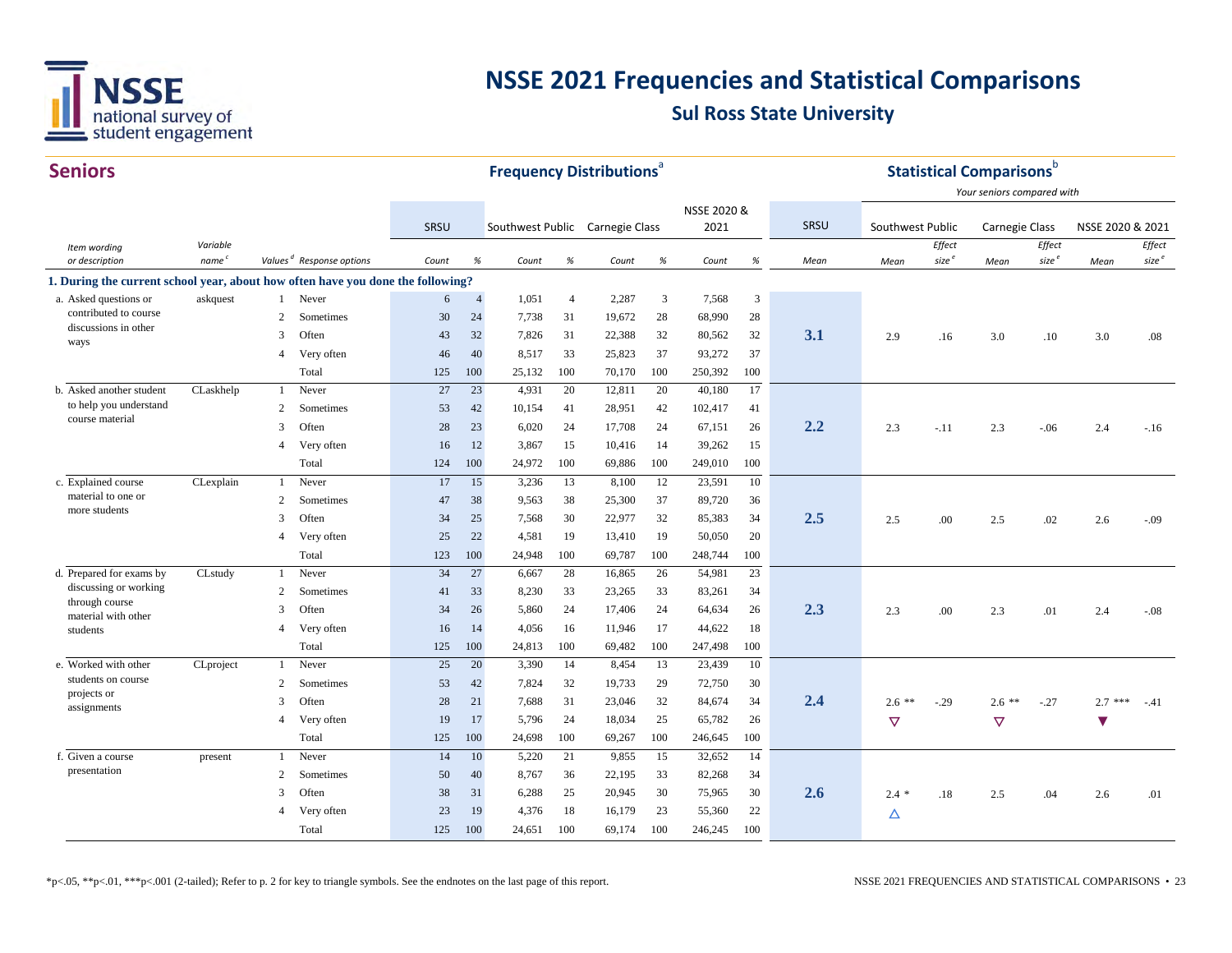

| <b>Seniors</b>                                                                  |                   |                |                                      |                |                | <b>Frequency Distributions®</b> |                |        |      |                     |         |      |                  |                   | <b>Statistical Comparisons</b> b |                   |                  |                   |
|---------------------------------------------------------------------------------|-------------------|----------------|--------------------------------------|----------------|----------------|---------------------------------|----------------|--------|------|---------------------|---------|------|------------------|-------------------|----------------------------------|-------------------|------------------|-------------------|
|                                                                                 |                   |                |                                      | SRSU           |                |                                 |                |        |      | NSSE 2020 &<br>2021 |         | SRSU |                  |                   | Your seniors compared with       |                   | NSSE 2020 & 2021 |                   |
|                                                                                 | Variable          |                |                                      |                |                | Southwest Public Carnegie Class |                |        |      |                     |         |      | Southwest Public | Effect            | <b>Carnegie Class</b>            | Effect            |                  | Effect            |
| Item wording<br>or description                                                  | name <sup>c</sup> |                | Values <sup>d</sup> Response options | Count          | %              | Count                           | %              | Count  | $\%$ | Count               | %       | Mean | Mean             | size <sup>e</sup> | Mean                             | size <sup>e</sup> | Mean             | size <sup>e</sup> |
| 2. During the current school year, about how often have you done the following? |                   |                |                                      |                |                |                                 |                |        |      |                     |         |      |                  |                   |                                  |                   |                  |                   |
| a. Combined ideas from                                                          | RIntegrate        |                | 1 Never                              | 9              | $\overline{7}$ | 1,655                           | $\overline{7}$ | 3,335  | 5    | 11,267              | 5       |      |                  |                   |                                  |                   |                  |                   |
| different courses when                                                          |                   | 2              | Sometimes                            | 35             | 29             | 7,293                           | 30             | 19,091 | 28   | 67,957              | 28      |      |                  |                   |                                  |                   |                  |                   |
| completing<br>assignments                                                       |                   | 3              | Often                                | 52             | 39             | 9,262                           | 38             | 27,409 | 40   | 98,024              | 40      | 2.8  | 2.8              | .02               | 2.9                              | $-.04$            | 2.9              | $-.05$            |
|                                                                                 |                   | $\overline{4}$ | Very often                           | 29             | 26             | 6,181                           | 25             | 18,729 | 27   | 66,683              | 27      |      |                  |                   |                                  |                   |                  |                   |
|                                                                                 |                   |                | Total                                | 125            | 100            | 24,391                          | 100            | 68,564 | 100  | 243,931             | 100     |      |                  |                   |                                  |                   |                  |                   |
| b. Connected your                                                               | RIsocietal        | $\mathbf{1}$   | Never                                | 10             | $\,8\,$        | 2,372                           | 11             | 4,768  | 8    | 17,603              | $\,8\,$ |      |                  |                   |                                  |                   |                  |                   |
| learning to societal<br>problems or issues                                      |                   | 2              | Sometimes                            | 42             | 31             | 7,737                           | 32             | 20,536 | 30   | 74,677              | 31      |      |                  |                   |                                  |                   |                  |                   |
|                                                                                 |                   | 3              | Often                                | 44             | 36             | 8,387                           | 34             | 24,942 | 36   | 87,834              | 35      | 2.8  | 2.7              | .09               | 2.8                              | $-.01$            | 2.8              | .02               |
|                                                                                 |                   | $\overline{4}$ | Very often                           | 26             | 25             | 5,759                           | 23             | 17,953 | 26   | 62,547              | 25      |      |                  |                   |                                  |                   |                  |                   |
|                                                                                 |                   |                | Total                                | 122            | 100            | 24,255                          | 100            | 68,199 | 100  | 242,661             | 100     |      |                  |                   |                                  |                   |                  |                   |
| c. Included diverse                                                             | RIdiverse         | $\mathbf{1}$   | Never                                | 16             | 13             | 4,030                           | 18             | 8,007  | 13   | 29,160              | 14      |      |                  |                   |                                  |                   |                  |                   |
| perspectives (political,<br>religious, racial/ethnic,                           |                   | 2              | Sometimes                            | 38             | 30             | 7,866                           | 33             | 22,091 | 33   | 79,872              | 33      |      |                  |                   |                                  |                   |                  |                   |
| gender, etc.) in course                                                         |                   | 3              | Often                                | 47             | 39             | 7.097                           | 29             | 21,777 | 32   | 76,857              | 31      | 2.6  | 2.5              | .12               | 2.6                              | .01               | 2.6              | .03               |
| discussions or                                                                  |                   | $\overline{4}$ | Very often                           | 22             | 19             | 5,134                           | 20             | 15,925 | 23   | 55,206              | 22      |      |                  |                   |                                  |                   |                  |                   |
| assignments                                                                     |                   |                | Total                                | 123            | 100            | 24,127                          | 100            | 67,800 | 100  | 241,095             | 100     |      |                  |                   |                                  |                   |                  |                   |
| d. Examined the                                                                 | RIownview         | -1             | Never                                | $\overline{4}$ | 3              | 1,384                           | 6              | 3,158  | 5    | 11,300              | 5       |      |                  |                   |                                  |                   |                  |                   |
| strengths and<br>weaknesses of your                                             |                   | 2              | Sometimes                            | 30             | 23             | 6,910                           | 29             | 19,244 | 29   | 68,857              | 29      |      |                  |                   |                                  |                   |                  |                   |
| own views on a topic                                                            |                   | 3              | Often                                | 55             | 46             | 10,022                          | 42             | 28,942 | 43   | 103,178             | 43      | 3.0  | $2.8*$           | .20               | 2.8                              | .16               | $2.8*$           | .17               |
| or issue                                                                        |                   | $\overline{4}$ | Very often                           | 34             | 28             | 5,585                           | 23             | 15,948 | 24   | 55,846              | 23      |      | Δ                |                   |                                  |                   | Δ                |                   |
|                                                                                 |                   |                | Total                                | 123            | 100            | 23,901                          | 100            | 67,292 | 100  | 239,181             | 100     |      |                  |                   |                                  |                   |                  |                   |
| e. Tried to better                                                              | RIperspect        | $\mathbf{1}$   | Never                                | $\mathbf{0}$   | $\mathbf{0}$   | 870                             | $\overline{4}$ | 2,014  | 3    | 7,189               | 3       |      |                  |                   |                                  |                   |                  |                   |
| understand someone<br>else's views by                                           |                   | 2              | Sometimes                            | 28             | 22             | 5,659                           | 25             | 15,309 | 23   | 55,165              | 24      |      |                  |                   |                                  |                   |                  |                   |
| imagining how an                                                                |                   | 3              | Often                                | 57             | 47             | 10,176                          | 43             | 29,643 | 44   | 105,523             | 44      | 3.1  | 3.0              | .16               | 3.0                              | .14               | 3.0              | .15               |
| issue looks from their                                                          |                   | $\overline{4}$ | Very often                           | 37             | 31             | 6,896                           | 29             | 19,563 | 29   | 68,441              | 29      |      |                  |                   |                                  |                   |                  |                   |
| perspective                                                                     |                   |                | Total                                | 122            | 100            | 23,601                          | 100            | 66,529 | 100  | 236,318             | 100     |      |                  |                   |                                  |                   |                  |                   |
| f. Learned something                                                            | RInewview         | -1             | Never                                | $\overline{0}$ | $\overline{0}$ | 691                             | $\overline{3}$ | 1,496  | 3    | 5,487               | 3       |      |                  |                   |                                  |                   |                  |                   |
| that changed the way<br>you understand an                                       |                   | $\overline{c}$ | Sometimes                            | 32             | 24             | 6,188                           | 27             | 16,731 | 26   | 60,050              | 26      |      |                  |                   |                                  |                   |                  |                   |
| issue or concept                                                                |                   | 3              | Often                                | 60             | 52             | 9,993                           | 42             | 29,023 | 44   | 103,274             | 44      | 3.0  | 2.9              | .06               | 3.0                              | .03               | 3.0              | .04               |
|                                                                                 |                   | $\overline{4}$ | Very often                           | 29             | 23             | 6,435                           | 27             | 18,538 | 28   | 64,834              | 27      |      |                  |                   |                                  |                   |                  |                   |
|                                                                                 |                   |                | Total                                | 121            | 100            | 23,307                          | 100            | 65,788 | 100  | 233,645             | 100     |      |                  |                   |                                  |                   |                  |                   |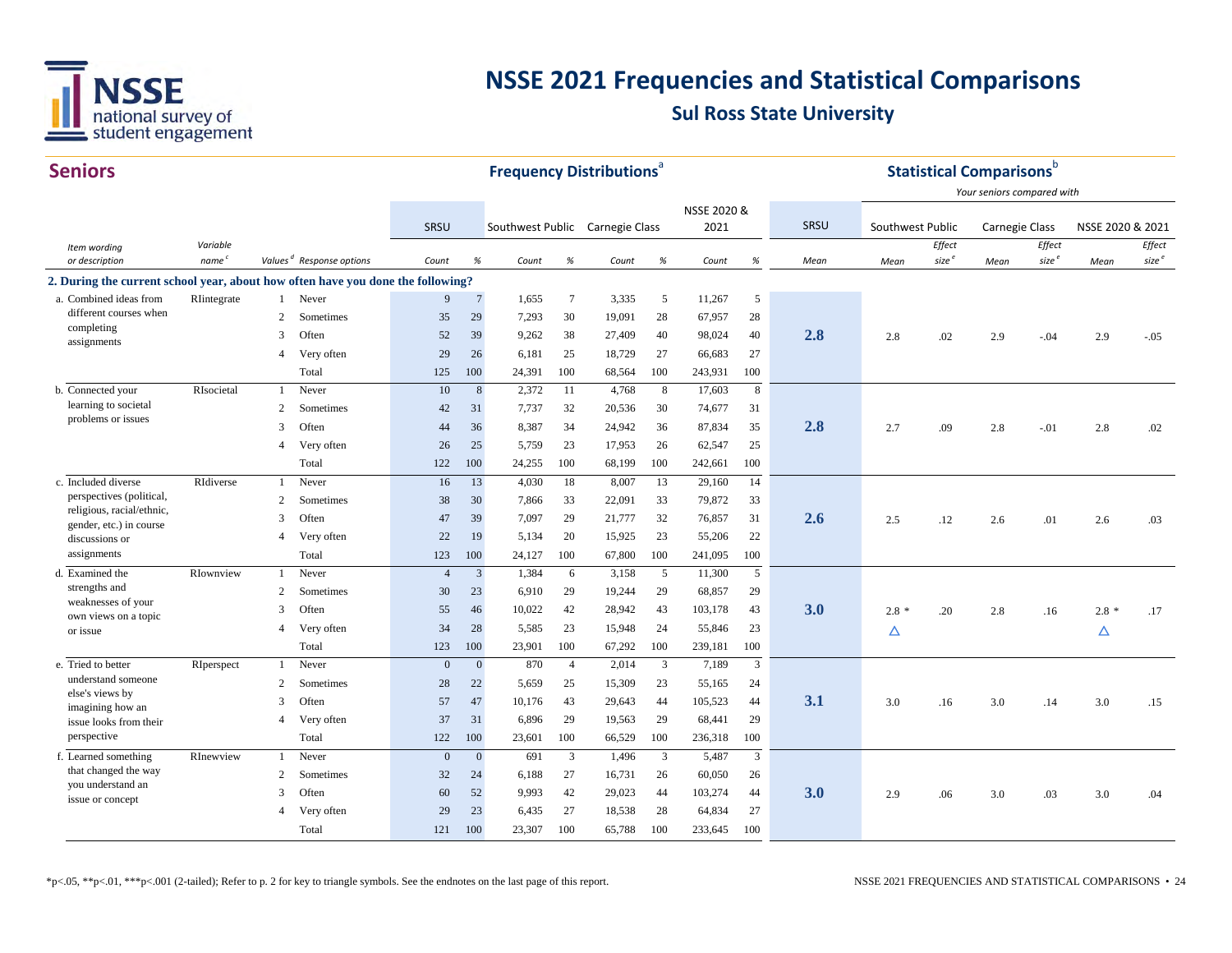

| <b>Seniors</b>                                                                            |                   |                          |                  |              |                  |                                 |                | <b>Frequency Distributions</b> |              |             |              |      |                  |                   | <b>Statistical Comparisons</b> b |                   |                  |                   |
|-------------------------------------------------------------------------------------------|-------------------|--------------------------|------------------|--------------|------------------|---------------------------------|----------------|--------------------------------|--------------|-------------|--------------|------|------------------|-------------------|----------------------------------|-------------------|------------------|-------------------|
|                                                                                           |                   |                          |                  |              |                  |                                 |                |                                |              |             |              |      |                  |                   | Your seniors compared with       |                   |                  |                   |
|                                                                                           |                   |                          |                  |              |                  |                                 |                |                                |              | NSSE 2020 & |              |      |                  |                   |                                  |                   |                  |                   |
|                                                                                           |                   |                          |                  | SRSU         |                  | Southwest Public Carnegie Class |                |                                |              | 2021        |              | SRSU | Southwest Public |                   | Carnegie Class                   |                   | NSSE 2020 & 2021 |                   |
| Item wording                                                                              | Variable          |                          |                  |              |                  |                                 |                |                                |              |             |              |      |                  | Effect            |                                  | Effect            |                  | Effect            |
| or description                                                                            | name <sup>c</sup> | Values <sup>d</sup>      | Response options | Count        | $\%$             | Count                           | %              | Count                          | $\%$         | Count       | $\%$         | Mean | Mean             | size <sup>e</sup> | Mean                             | size <sup>e</sup> | Mean             | size <sup>e</sup> |
| g. Connected ideas from<br>your courses to your                                           | RIconnect         | 1                        | Never            | $\mathbf{1}$ | $\mathbf{1}$     | 341                             | $\overline{2}$ | 696                            | $\mathbf{1}$ | 2,559       | $\mathbf{1}$ |      |                  |                   |                                  |                   |                  |                   |
| prior experiences and                                                                     |                   | 2                        | Sometimes        | 21           | 15               | 3,937                           | 17             | 9,796                          | 15           | 35,778      | 16           |      |                  |                   |                                  |                   |                  |                   |
| knowledge                                                                                 |                   | 3                        | Often            | 53           | 47               | 10,367                          | 45             | 30,299                         | 46           | 107,352     | 46           | 3.2  | 3.2              | .08               | 3.2                              | .02               | 3.2              | .05               |
|                                                                                           |                   | $\overline{4}$           | Very often       | 47           | 38               | 8,433                           | 36             | 24,405                         | 37           | 85,761      | 37           |      |                  |                   |                                  |                   |                  |                   |
|                                                                                           |                   |                          | Total            | 122          | 100              | 23,078                          | 100            | 65,196                         | 100          | 231,450     | 100          |      |                  |                   |                                  |                   |                  |                   |
| 3. During the current school year, about how often have you done the following?           |                   |                          |                  |              |                  |                                 |                |                                |              |             |              |      |                  |                   |                                  |                   |                  |                   |
| a. Talked about career                                                                    | SFcareer          |                          | Never            | 20           | 16               | 5,731                           | 25             | 11,901                         | 19           | 41,259      | 19           |      |                  |                   |                                  |                   |                  |                   |
| plans with a faculty                                                                      |                   | 2                        | Sometimes        | 44           | 34               | 8,940                           | 39             | 25,414                         | 39           | 90,939      | 39           |      |                  |                   |                                  |                   |                  |                   |
| member                                                                                    |                   | 3                        | Often            | 30           | 26               | 4,785                           | 20             | 15,522                         | 23           | 55,777      | 23           | 2.6  | $2.3***$         | .31               | 2.4                              | .17               | 2.4              | .17               |
|                                                                                           |                   | $\overline{4}$           | Very often       | 28           | 23               | 3,609                           | 15             | 12,328                         | 18           | 43,317      | 18           |      | ▲                |                   |                                  |                   |                  |                   |
|                                                                                           |                   |                          | Total            | 122          | 100              | 23,065                          | 100            | 65,165                         | 100          | 231,292     | 100          |      |                  |                   |                                  |                   |                  |                   |
| b. Worked with a faculty                                                                  | SFotherwork       | $\mathbf{1}$             | Never            | 49           | 40               | 11,409                          | 50             | 29,855                         | 47           | 98,525      | 44           |      |                  |                   |                                  |                   |                  |                   |
| member on activities                                                                      |                   | 2                        | Sometimes        | 32           | 26               | 6,208                           | 27             | 18,300                         | 28           | 69,431      | 29           |      |                  |                   |                                  |                   |                  |                   |
| other than coursework<br>(committees, student                                             |                   | 3                        | Often            | 25           | 22               | 3,185                           | 14             | 9,747                          | 15           | 36,477      | 15           | 2.1  | $1.8$ **         | .24               | $1.9*$                           | .19               | 1.9              | .13               |
| groups, etc.)                                                                             |                   | $\overline{\mathcal{A}}$ | Very often       | 15           | 12               | 2,159                           | 9              | 7,043                          | 11           | 25,936      | 11           |      | Δ                |                   | Δ                                |                   |                  |                   |
|                                                                                           |                   |                          | Total            | 121          | 100              | 22,961                          | 100            | 64,945                         | 100          | 230,369     | 100          |      |                  |                   |                                  |                   |                  |                   |
| c. Discussed course                                                                       | <b>SFdiscuss</b>  | $\mathbf{1}$             | Never            | 47           | 38               | 8,820                           | 38             | 19,902                         | 32           | 66,070      | 30           |      |                  |                   |                                  |                   |                  |                   |
| topics, ideas, or                                                                         |                   | 2                        | Sometimes        | 28           | 23               | 7,970                           | 35             | 24,738                         | 38           | 90,886      | 39           |      |                  |                   |                                  |                   |                  |                   |
| concepts with a faculty                                                                   |                   | 3                        | Often            | 32           | 29               | 3,897                           | 17             | 12,653                         | 19           | 46,260      | 20           | 2.1  | 2.0              | .17               | 2.1                              | .05               | 2.1              | .02               |
| member outside of<br>class                                                                |                   | $\overline{4}$           | Very often       | 14           | 11               | 2,106                           | 9              | 7,164                          | 11           | 25,454      | 11           |      |                  |                   |                                  |                   |                  |                   |
|                                                                                           |                   |                          | Total            | 121          | 100              | 22,793                          | 100            | 64,457                         | 100          | 228,670     | 100          |      |                  |                   |                                  |                   |                  |                   |
| d. Discussed your                                                                         | SFperform         | 1                        | Never            | 32           | 26               | 6,845                           | 30             | 14,468                         | 23           | 54,519      | 25           |      |                  |                   |                                  |                   |                  |                   |
| academic performance                                                                      |                   | 2                        | Sometimes        | 39           | 31               | 9,395                           | 42             | 27,457                         | 43           | 99,102      | 43           |      |                  |                   |                                  |                   |                  |                   |
| with a faculty member                                                                     |                   | 3                        | Often            | 33           | 29               | 4,309                           | 18             | 14,827                         | 22           | 49,689      | 21           | 2.3  | $2.1*$           | .25               | 2.2                              | .07               | 2.2              | .13               |
|                                                                                           |                   | $\overline{4}$           | Very often       | 17           | 13               | 2,233                           | 9              | 7,732                          | 12           | 25,431      | 11           |      | Δ                |                   |                                  |                   |                  |                   |
|                                                                                           |                   |                          | Total            | 121          | 100              | 22,782                          | 100            | 64,484                         | 100          | 228,741     | 100          |      |                  |                   |                                  |                   |                  |                   |
|                                                                                           |                   |                          |                  |              |                  |                                 |                |                                |              |             |              |      |                  |                   |                                  |                   |                  |                   |
| 4. During the current school year, how much has your coursework emphasized the following? |                   |                          |                  |              |                  |                                 |                |                                |              |             |              |      |                  |                   |                                  |                   |                  |                   |
| a. Memorizing course<br>material                                                          | memorize          | 1                        | Very little      | 9            | $\boldsymbol{8}$ | 1,689                           | 8              | 4,757                          | 8            | 18,529      | 8            |      |                  |                   |                                  |                   |                  |                   |
|                                                                                           |                   | $\overline{c}$           | Some             | 36           | 29               | 6,631                           | 29             | 19,354                         | 31           | 70,276      | 31           |      |                  |                   |                                  |                   |                  |                   |
|                                                                                           |                   | 3                        | Quite a bit      | 51           | 42               | 8,947                           | 39             | 25,581                         | 40           | 88,373      | 39           | 2.8  | 2.8              | $-.04$            | 2.7                              | .01               | 2.7              | .01               |
|                                                                                           |                   | 4                        | Very much        | 25           | 21               | 5,365                           | 24             | 14,393                         | 22           | 50,137      | 22           |      |                  |                   |                                  |                   |                  |                   |
|                                                                                           |                   |                          | Total            | 121          | 100              | 22,632                          | 100            | 64,085                         | 100          | 227,315     | 100          |      |                  |                   |                                  |                   |                  |                   |

\*p<.05, \*\*p<.01, \*\*\*p<.001 (2-tailed); Refer to p. 2 for key to triangle symbols. See the endnotes on the last page of this report. NSSE 2021 FREQUENCIES AND STATISTICAL COMPARISONS • 25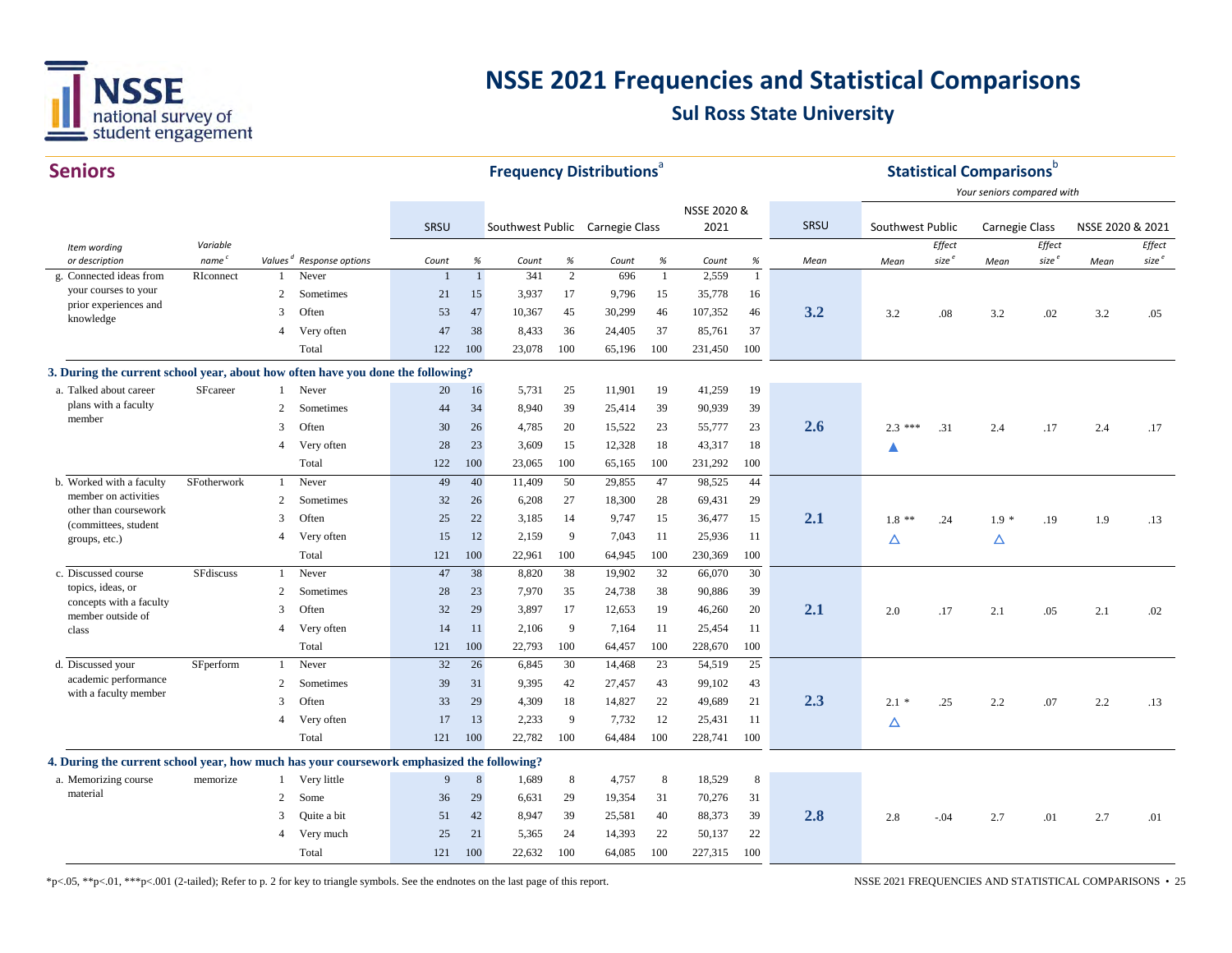

**Frequency Distributions**<sup>a</sup> **Statistical Comparisons**<sup>b</sup>

NSSE 2020 &

SRSU

#### **Seniors** *Item wording or description Variablename Values*b.2 SomeApplying facts, theories, or methods to practical problems or new situations

|                                                                                             |                   |                |                                      | <b>SRSU</b>    |                 | Southwest Public Carnegie Class |                |        |                | 2021    |                | SRSU | Southwest Public |                   | <b>Carnegie Class</b> |                   | NSSE 2020 & 2021 |                   |
|---------------------------------------------------------------------------------------------|-------------------|----------------|--------------------------------------|----------------|-----------------|---------------------------------|----------------|--------|----------------|---------|----------------|------|------------------|-------------------|-----------------------|-------------------|------------------|-------------------|
| Item wording                                                                                | Variable          |                |                                      |                |                 |                                 |                |        |                |         |                |      |                  | Effect            |                       | Effect            |                  | Effect            |
| or description                                                                              | name <sup>c</sup> |                | Values <sup>d</sup> Response options | Count          | %               | Count                           | %              | Count  | %              | Count   | %              | Mean | Mean             | size <sup>e</sup> | Mean                  | size <sup>e</sup> | Mean             | size <sup>e</sup> |
| b. Applying facts,                                                                          | HOapply           |                | Very little                          | $\overline{2}$ | $\mathbf{1}$    | 825                             | $\overline{4}$ | 1,886  | $\overline{3}$ | 6.843   | $\overline{3}$ |      |                  |                   |                       |                   |                  |                   |
| theories, or methods to<br>practical problems or                                            |                   | 2              | Some                                 | 31             | 27              | 4,802                           | 22             | 12,885 | 20             | 46,006  | 21             |      |                  |                   |                       |                   |                  |                   |
| new situations                                                                              |                   | 3              | Quite a bit                          | 53             | 44              | 9,727                           | 43             | 28,523 | 45             | 101,095 | 44             | 3.0  | 3.0              | $-.05$            | 3.1                   | $-.09$            | 3.0              | $-.08$            |
|                                                                                             |                   |                | Very much                            | 35             | 28              | 7,176                           | 31             | 20,512 | 32             | 72,394  | 32             |      |                  |                   |                       |                   |                  |                   |
|                                                                                             |                   |                | Total                                | 121            | 100             | 22,530                          | 100            | 63,806 | 100            | 226,338 | 100            |      |                  |                   |                       |                   |                  |                   |
| c. Analyzing an idea,                                                                       | HOanalyze         |                | Very little                          | 5              | $\overline{4}$  | 890                             | $\overline{4}$ | 2,077  | $\mathfrak{Z}$ | 7,618   | $\overline{4}$ |      |                  |                   |                       |                   |                  |                   |
| experience, or line of                                                                      |                   | 2              | Some                                 | 34             | 27              | 4,896                           | 22             | 13,586 | 22             | 48,744  | 22             |      |                  |                   |                       |                   |                  |                   |
| reasoning in depth by<br>examining its parts                                                |                   | 3              | Ouite a bit                          | 46             | 39              | 9,498                           | 42             | 27,363 | 43             | 97,116  | 43             | 2.9  | 3.0              | $-.08$            | 3.0                   | $-.11$            | 3.0              | $-.10$            |
|                                                                                             |                   |                | Very much                            | 35             | 29              | 7,014                           | 31             | 20,197 | 32             | 70,830  | 31             |      |                  |                   |                       |                   |                  |                   |
|                                                                                             |                   |                | Total                                | 120            | 100             | 22,298                          | 100            | 63,223 | 100            | 224,308 | 100            |      |                  |                   |                       |                   |                  |                   |
| d. Evaluating a point of                                                                    | HOevaluate        |                | Very little                          | $\overline{c}$ | $\overline{2}$  | 1,213                           | 6              | 2,590  | $\overline{4}$ | 10,730  | $\mathfrak{S}$ |      |                  |                   |                       |                   |                  |                   |
| view, decision, or                                                                          |                   | 2              | Some                                 | 28             | 23              | 5,213                           | 24             | 14,020 | 22             | 52,009  | 24             |      |                  |                   |                       |                   |                  |                   |
| information source                                                                          |                   | 3              | Quite a bit                          | 56             | 47              | 9,230                           | 41             | 27,463 | 43             | 95,645  | 42             | 3.0  | 2.9              | .08               | 3.0                   | .02               | 2.9              | .07               |
|                                                                                             |                   | $\overline{4}$ | Very much                            | 34             | 27              | 6,490                           | 29             | 18,850 | 30             | 64,796  | 29             |      |                  |                   |                       |                   |                  |                   |
|                                                                                             |                   |                | Total                                | 120            | 100             | 22,146                          | 100            | 62,923 | 100            | 223,180 | 100            |      |                  |                   |                       |                   |                  |                   |
| e. Forming a new idea or                                                                    | HOform            |                | Very little                          | 3              | $\overline{3}$  | 902                             | 5              | 2,143  | $\overline{4}$ | 8,354   | $\overline{4}$ |      |                  |                   |                       |                   |                  |                   |
| understanding from                                                                          |                   | 2              | Some                                 | 28             | 25              | 5,145                           | 24             | 14,095 | 23             | 51,060  | 23             |      |                  |                   |                       |                   |                  |                   |
| various pieces of<br>information                                                            |                   | 3              | Quite a bit                          | 53             | 43              | 9,619                           | 43             | 28,228 | 45             | 99,603  | 44             | 3.0  | 3.0              | .05               | 3.0                   | .01               | 3.0              | .04               |
|                                                                                             |                   | $\overline{A}$ | Very much                            | 35             | 30              | 6,363                           | 28             | 18,203 | 29             | 63,250  | 28             |      |                  |                   |                       |                   |                  |                   |
|                                                                                             |                   |                | Total                                | 119            | 100             | 22,029                          | 100            | 62,669 | 100            | 222,267 | 100            |      |                  |                   |                       |                   |                  |                   |
| 5. During the current school year, to what extent have your instructors done the following? |                   |                |                                      |                |                 |                                 |                |        |                |         |                |      |                  |                   |                       |                   |                  |                   |
| a. Clearly explained                                                                        | ETgoals           |                | Very little                          | 5              | $5\overline{)}$ | 658                             | 3              | 1,555  | 3              | 5,394   | $\overline{3}$ |      |                  |                   |                       |                   |                  |                   |
| course goals and                                                                            |                   | 2              | Some                                 | 16             | 12              | 4,246                           | 19             | 10,927 | 18             | 40,204  | 19             |      |                  |                   |                       |                   |                  |                   |
| requirements                                                                                |                   | 3              | Quite a bit                          | 46             | 41              | 8,835                           | 40             | 26,127 | 42             | 95,014  | 43             | 3.2  | 3.1              | .09               | 3.1                   | .05               | 3.1              | .08               |
|                                                                                             |                   | $\overline{4}$ | Very much                            | 49             | 41              | 8,131                           | 37             | 23,667 | 38             | 80,249  | 36             |      |                  |                   |                       |                   |                  |                   |
|                                                                                             |                   |                | Total                                | 116            | 100             | 21,870                          | 100            | 62,276 | 100            | 220,861 | 100            |      |                  |                   |                       |                   |                  |                   |
| b. Taught course sessions                                                                   | ETorganize        |                | Very little                          | 9              | $7\phantom{.0}$ | 1,306                           | 6              | 2,934  | 5              | 9,744   | 5              |      |                  |                   |                       |                   |                  |                   |
| in an organized way                                                                         |                   | $\overline{2}$ | Some                                 | 22             | 19              | 4,619                           | 21             | 12,285 | 20             | 44,051  | 20             |      |                  |                   |                       |                   |                  |                   |
|                                                                                             |                   | 3              | Quite a bit                          | 43             | 38              | 8,490                           | 39             | 25,809 | 41             | 94,165  | 42             | 3.0  | 3.0              | .03               | 3.0                   | .00               | 3.0              | .01               |
|                                                                                             |                   |                | Very much                            | 44             | 36              | 7,405                           | 34             | 21,081 | 34             | 72,364  | 33             |      |                  |                   |                       |                   |                  |                   |
|                                                                                             |                   |                | Total                                | 118            | 100             | 21,820                          | 100            | 62,109 | 100            | 220,324 | 100            |      |                  |                   |                       |                   |                  |                   |
|                                                                                             |                   |                |                                      |                |                 |                                 |                |        |                |         |                |      |                  |                   |                       |                   |                  |                   |

*Your seniors compared with*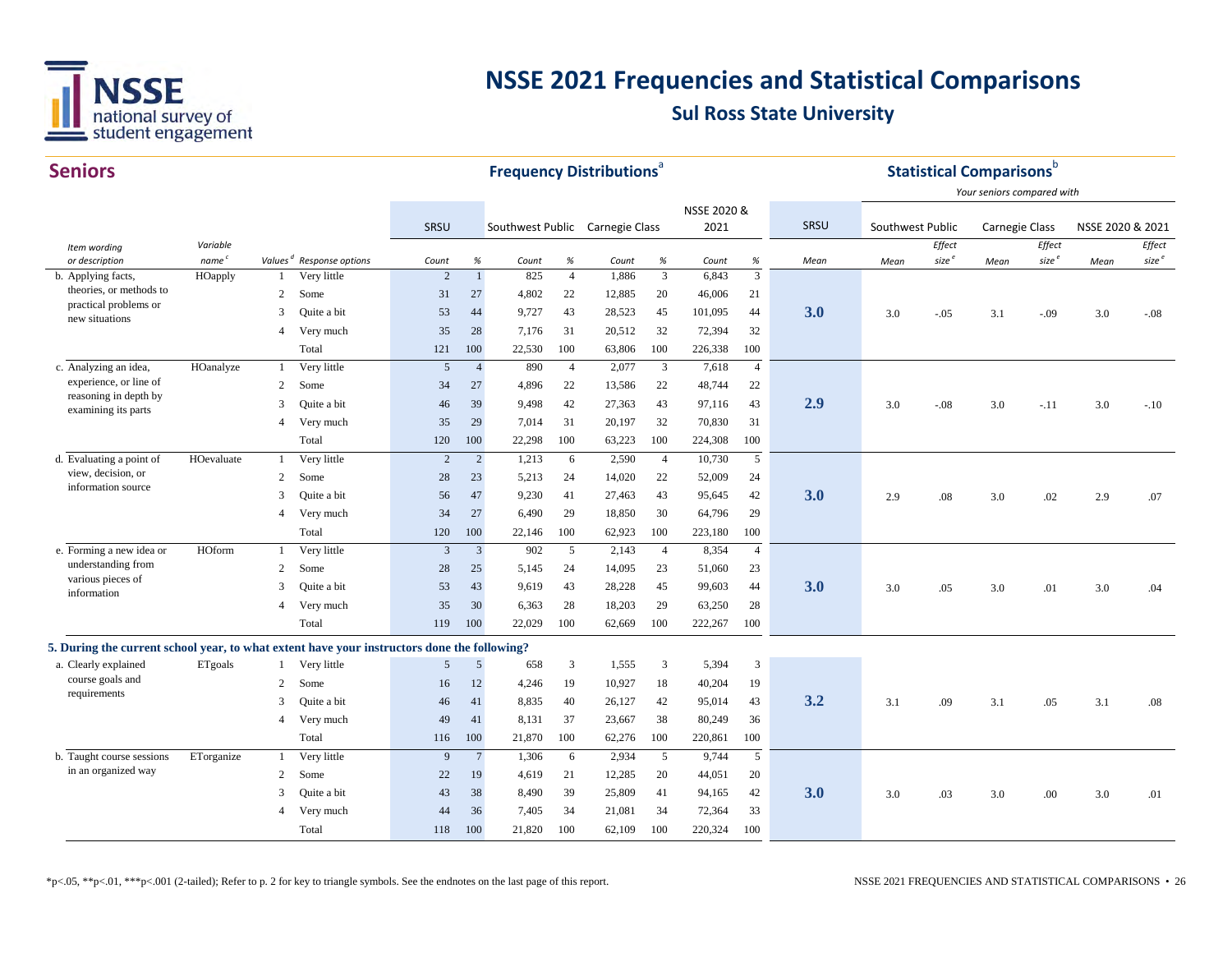

| <b>Seniors</b>                                |                                |                          |                                                     |                  |              |                                 |           | <b>Frequency Distributions</b> <sup>a</sup> |                        |                |                        |      |                  |                   | <b>Statistical Comparisons</b> <sup>b</sup> |                   |                  |                   |
|-----------------------------------------------|--------------------------------|--------------------------|-----------------------------------------------------|------------------|--------------|---------------------------------|-----------|---------------------------------------------|------------------------|----------------|------------------------|------|------------------|-------------------|---------------------------------------------|-------------------|------------------|-------------------|
|                                               |                                |                          |                                                     |                  |              |                                 |           |                                             |                        |                |                        |      |                  |                   | Your seniors compared with                  |                   |                  |                   |
|                                               |                                |                          |                                                     |                  |              |                                 |           |                                             |                        | NSSE 2020 &    |                        |      |                  |                   |                                             |                   |                  |                   |
|                                               |                                |                          |                                                     | SRSU             |              | Southwest Public Carnegie Class |           |                                             |                        | 2021           |                        | SRSU | Southwest Public |                   | <b>Carnegie Class</b>                       |                   | NSSE 2020 & 2021 |                   |
| Item wording                                  | Variable                       |                          |                                                     |                  |              |                                 |           |                                             |                        |                |                        |      |                  | Effect            |                                             | Effect            |                  | Effect            |
| or description<br>c. Used examples or         | name <sup>c</sup><br>ETexample | 1                        | Values <sup>d</sup> Response options<br>Very little | Count<br>$\,8\,$ | %<br>$\,8\,$ | Count<br>1,086                  | $\%$<br>5 | Count<br>2,444                              | $\%$<br>$\overline{4}$ | Count<br>8,316 | $\%$<br>$\overline{4}$ | Mean | Mean             | size <sup>e</sup> | Mean                                        | size <sup>e</sup> | Mean             | size <sup>e</sup> |
| illustrations to explain                      |                                |                          | Some                                                |                  |              |                                 |           |                                             |                        | 43,784         |                        |      |                  |                   |                                             |                   |                  |                   |
| difficult points                              |                                | 2<br>3                   |                                                     | 25               | 20           | 4,721                           | 21        | 12,351                                      | 20                     |                | 20<br>40               | 3.0  |                  |                   |                                             |                   |                  |                   |
|                                               |                                |                          | Quite a bit                                         | 38               | 33           | 8,337                           | 38        | 24,601                                      | 40                     | 89,630         |                        |      | 3.0              | .00               | 3.1                                         | $-.04$            | 3.1              | $-.03$            |
|                                               |                                | $\overline{\mathcal{A}}$ | Very much                                           | 47               | 39           | 7.648                           | 35        | 22,630                                      | 36                     | 78,267         | 35                     |      |                  |                   |                                             |                   |                  |                   |
|                                               |                                |                          | Total                                               | 118              | 100          | 21,792                          | 100       | 62,026                                      | 100                    | 219,997        | 100                    |      |                  |                   |                                             |                   |                  |                   |
| d. Provided feedback on<br>a draft or work in | ETdraftfb                      | -1                       | Very little                                         | 11               | 10           | 2,753                           | 13        | 5,571                                       | 9                      | 20,996         | 10                     |      |                  |                   |                                             |                   |                  |                   |
| progress                                      |                                | 2                        | Some                                                | 24               | 20           | 6,084                           | 28        | 16,606                                      | 27                     | 60,505         | 28                     |      |                  |                   |                                             |                   |                  |                   |
|                                               |                                | 3                        | Quite a bit                                         | 32               | 27           | 6,850                           | 31        | 21,359                                      | 34                     | 75,799         | 34                     | 3.1  | $2.7***$         | .32               | $2.8$ **                                    | .24               | $2.8$ **         | .28               |
|                                               |                                | $\overline{4}$           | Very much                                           | 51               | 44           | 6,071                           | 28        | 18,390                                      | 29                     | 62,347         | 28                     |      |                  |                   | Δ                                           |                   | Δ                |                   |
|                                               |                                |                          | Total                                               | 118              | 100          | 21,758                          | 100       | 61,926                                      | 100                    | 219,647        | 100                    |      |                  |                   |                                             |                   |                  |                   |
| e. Provided prompt and                        | ETfeedback                     | 1                        | Very little                                         | 12               | 10           | 2,387                           | 11        | 4,801                                       | 8                      | 17,676         | 9                      |      |                  |                   |                                             |                   |                  |                   |
| detailed feedback on                          |                                | 2                        | Some                                                | 32               | 27           | 6,191                           | 29        | 16,706                                      | 27                     | 61,221         | 28                     |      |                  |                   |                                             |                   |                  |                   |
| tests or completed<br>assignments             |                                | 3                        | Quite a bit                                         | 26               | 22           | 7,439                           | 34        | 23,076                                      | 37                     | 82,611         | 37                     | 2.9  | $2.8 *$          | .20               | 2.8                                         | .10               | 2.8              | .15               |
|                                               |                                | 4                        | Very much                                           | 47               | 41           | 5.665                           | 26        | 17,179                                      | 28                     | 57,501         | 26                     |      | Δ                |                   |                                             |                   |                  |                   |
|                                               |                                |                          | Total                                               | 117              | 100          | 21,682                          | 100       | 61,762                                      | 100                    | 219,009        | 100                    |      |                  |                   |                                             |                   |                  |                   |
| f. Explained in advance                       | etcriteria                     | 1                        | Very little                                         | $7\phantom{.0}$  | 6            | 656                             | 5         | 1,084                                       | 5                      | 4,076          | 5                      |      |                  |                   |                                             |                   |                  |                   |
| the criteria for                              |                                | 2                        | Some                                                | 17               | 14           | 2,967                           | 22        | 4,694                                       | 19                     | 20,000         | 22                     |      |                  |                   |                                             |                   |                  |                   |
| successfully<br>completing your               |                                | 3                        | Quite a bit                                         | 39               | 33           | 5,117                           | 39        | 9,388                                       | 39                     | 38,041         | 40                     | 3.2  | $3.0*$           | .21               | 3.1                                         | .12               | $3.0*$           | .19               |
| assignments                                   |                                | 4                        | Very much                                           | 53               | 46           | 4,397                           | 34        | 8,797                                       | 37                     | 31,740         | 34                     |      | Δ                |                   |                                             |                   | Δ                |                   |
|                                               |                                |                          | Total                                               | 116              | 100          | 13,137                          | 100       | 23,963                                      | 100                    | 93,857         | 100                    |      |                  |                   |                                             |                   |                  |                   |
| g. Reviewed and                               | etreview                       | $\mathbf{1}$             | Very little                                         | $\overline{4}$   | $\mathbf{3}$ | 613                             | 5         | 1,013                                       | 5                      | 3,689          | $\overline{4}$         |      |                  |                   |                                             |                   |                  |                   |
| summarized key ideas                          |                                | 2                        | Some                                                | 22               | 19           | 2,940                           | 22        | 4,953                                       | 21                     | 19,798         | 22                     |      |                  |                   |                                             |                   |                  |                   |
| or concepts                                   |                                | 3                        | Quite a bit                                         | 41               | 37           | 5,471                           | 42        | 9,887                                       | 41                     | 40,294         | 43                     | 3.2  | $3.0*$           | .20               | 3.0                                         | .15               | 3.0              | .18               |
|                                               |                                | $\overline{4}$           | Very much                                           | 46               | 42           | 4,078                           | 31        | 8,040                                       | 34                     | 29,838         | 31                     |      | Δ                |                   |                                             |                   |                  |                   |
|                                               |                                |                          | Total                                               | 113              | 100          | 13,102                          | 100       | 23,893                                      | 100                    | 93,619         | 100                    |      |                  |                   |                                             |                   |                  |                   |
| h. Taught in a way that                       | etprefer                       | 1                        | Very little                                         | 11               | 9            | 1,576                           | 12        | 2,329                                       | 10                     | 9,404          | -11                    |      |                  |                   |                                             |                   |                  |                   |
| aligns with how you                           |                                | 2                        | Some                                                | 26               | 21           | 4,273                           | 32        | 7,034                                       | 29                     | 29,131         | 32                     |      |                  |                   |                                             |                   |                  |                   |
| prefer to learn                               |                                | 3                        | Quite a bit                                         | 39               | 35           | 4,469                           | 34        | 8,720                                       | 36                     | 34,799         | 36                     | 3.0  | $2.6***$         | .33               | $2.8*$                                      | .22               | $2.7$ **         | .30               |
|                                               |                                | 4                        | Very much                                           | 39               | 35           | 2,765                           | 21        | 5,772                                       | 24                     | 20,099         | 21                     |      |                  |                   |                                             |                   |                  |                   |
|                                               |                                |                          | Total                                               | 115              | 100          | 13.083                          | 100       | 23,855                                      | 100                    | 93,433         | 100                    |      |                  |                   | Δ                                           |                   | Δ                |                   |
|                                               |                                |                          |                                                     |                  |              |                                 |           |                                             |                        |                |                        |      |                  |                   |                                             |                   |                  |                   |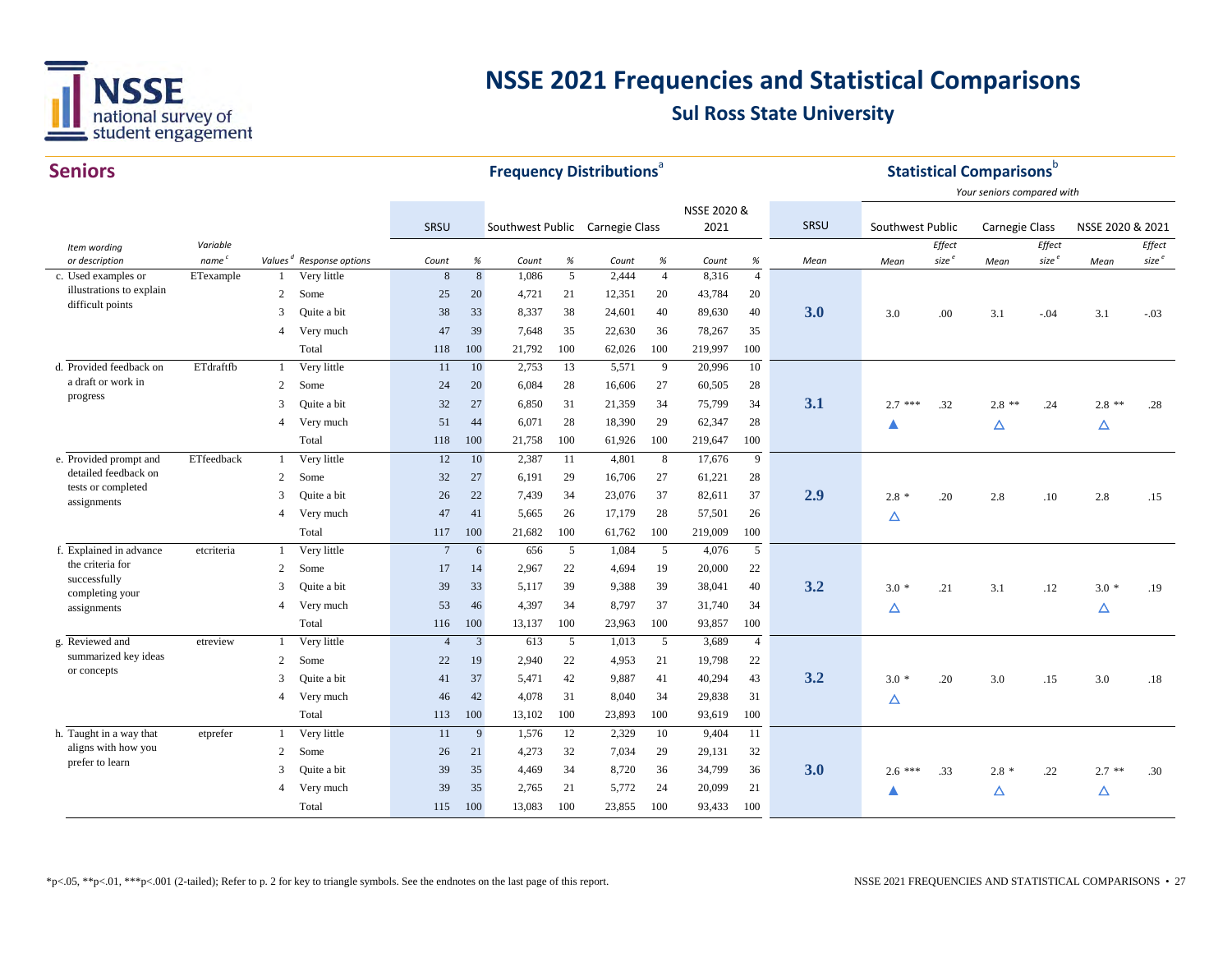

|    | T C |  |
|----|-----|--|
| וו |     |  |
|    |     |  |

| <b>Seniors</b>                                                                                                                                                                |                    |                |                                      |                 |                | <b>Frequency Distributions</b>  |                |        |                |             |                 |      |                  |                   | <b>Statistical Comparisons</b> | b                 |                  |                   |
|-------------------------------------------------------------------------------------------------------------------------------------------------------------------------------|--------------------|----------------|--------------------------------------|-----------------|----------------|---------------------------------|----------------|--------|----------------|-------------|-----------------|------|------------------|-------------------|--------------------------------|-------------------|------------------|-------------------|
|                                                                                                                                                                               |                    |                |                                      |                 |                |                                 |                |        |                |             |                 |      |                  |                   | Your seniors compared with     |                   |                  |                   |
|                                                                                                                                                                               |                    |                |                                      |                 |                |                                 |                |        |                | NSSE 2020 & |                 |      |                  |                   |                                |                   |                  |                   |
|                                                                                                                                                                               |                    |                |                                      | SRSU            |                | Southwest Public Carnegie Class |                |        |                | 2021        |                 | SRSU | Southwest Public |                   | Carnegie Class                 |                   | NSSE 2020 & 2021 |                   |
| Item wording                                                                                                                                                                  | Variable           |                |                                      |                 |                |                                 |                |        |                |             |                 |      |                  | Effect            |                                | Effect            |                  | Effect            |
| or description                                                                                                                                                                | name <sup>c</sup>  |                | Values <sup>d</sup> Response options | Count           | %              | Count                           | %              | Count  | %              | Count       | $\%$            | Mean | Mean             | size <sup>e</sup> | Mean                           | size <sup>e</sup> | Mean             | size <sup>e</sup> |
| i. Enabled you to                                                                                                                                                             | etdemonstrate      |                | Very little                          | $\overline{4}$  | $\overline{4}$ | 510                             | $\overline{4}$ | 897    | $\overline{4}$ | 3,061       | $\overline{4}$  |      |                  |                   |                                |                   |                  |                   |
| demonstrate your<br>learning through                                                                                                                                          |                    | 2              | Some                                 | 17              | 14             | 2,356                           | 18             | 4,088  | 17             | 16,169      | 18              |      |                  |                   |                                |                   |                  |                   |
| quizzes, assignments,                                                                                                                                                         |                    | 3              | Quite a bit                          | 42              | 36             | 5,344                           | 41             | 9,727  | 41             | 39,449      | 42              | 3.2  | 3.1              | .14               | 3.1                            | .14               | 3.1              | .15               |
| and other activities                                                                                                                                                          |                    | $\overline{4}$ | Very much                            | 50              | 45             | 4,856                           | 38             | 9,111  | 38             | 34,662      | 37              |      |                  |                   |                                |                   |                  |                   |
|                                                                                                                                                                               |                    |                | Total                                | 113             | 100            | 13,066                          | 100            | 23,823 | 100            | 93,341      | 100             |      |                  |                   |                                |                   |                  |                   |
| 6. During the current school year, about how often have you done the following?                                                                                               |                    |                |                                      |                 |                |                                 |                |        |                |             |                 |      |                  |                   |                                |                   |                  |                   |
| a. Reached conclusions                                                                                                                                                        | ORconclude         |                | Never                                | 14              | 12             | 2,362                           | 11             | 6,744  | 11             | 23,807      | 11              |      |                  |                   |                                |                   |                  |                   |
| based on your own                                                                                                                                                             |                    | 2              | Sometimes                            | 38              | 33             | 7,310                           | 34             | 21,240 | 34             | 74,244      | 34              |      |                  |                   |                                |                   |                  |                   |
| analysis of numerical                                                                                                                                                         |                    | 3              | Often                                | 40              | 37             | 7,488                           | 35             | 21,486 | 36             | 75,801      | 36              | 2.6  | 2.6              | $-.03$            | 2.6                            | $-.03$            | 2.7              | $-.04$            |
| information (numbers,<br>graphs, statistics, etc.)                                                                                                                            |                    | $\overline{4}$ | Very often                           | 20              | 18             | 4,106                           | 20             | 11,287 | 19             | 41,528      | 20              |      |                  |                   |                                |                   |                  |                   |
|                                                                                                                                                                               |                    |                | Total                                | 112             | 100            | 21,266                          | 100            | 60,757 | 100            | 215,380     | 100             |      |                  |                   |                                |                   |                  |                   |
| b. Used numerical                                                                                                                                                             | ORproblem          | -1             | Never                                | 24              | 21             | 4,010                           | 19             | 10,317 | 17             | 37,552      | 18              |      |                  |                   |                                |                   |                  |                   |
| information to                                                                                                                                                                |                    | 2              | Sometimes                            | 39              | 33             | 7,504                           | 35             | 22,321 | 37             | 78,495      | 36              |      |                  |                   |                                |                   |                  |                   |
| examine a real-world                                                                                                                                                          |                    | 3              | Often                                | 30              | 26             | 6,218                           | 29             | 18,127 | 30             | 63,792      | 30              | 2.4  | 2.4              | .01               | 2.5                            | $-.04$            | 2.5              | $-.02$            |
| problem or issue<br>(unemployment,                                                                                                                                            |                    | $\overline{4}$ | Very often                           | 18              | 19             | 3,437                           | 17             | 9,734  | 17             | 34,663      | 17              |      |                  |                   |                                |                   |                  |                   |
| climate change, public                                                                                                                                                        |                    |                | Total                                | 111             | 100            | 21,169                          | 100            | 60,499 | 100            | 214,502     | 100             |      |                  |                   |                                |                   |                  |                   |
| c. Evaluated what others                                                                                                                                                      | ORevaluate         |                | Never                                | 29              | 26             | 3,843                           | 18             | 10,081 | 16             | 34,639      | 16              |      |                  |                   |                                |                   |                  |                   |
| have concluded from                                                                                                                                                           |                    | $\overline{2}$ | Sometimes                            | 42              | 35             | 8,005                           | 38             | 23,370 | 38             | 81,803      | 38              |      |                  |                   |                                |                   |                  |                   |
| numerical information                                                                                                                                                         |                    | 3              | Often                                | 24              | 22             | 6,205                           | 30             | 18,243 | 30             | 66,083      | 31              | 2.3  | 2.4              | $-.10$            | 2.4                            | $-.13$            | 2.4              | $-.15$            |
|                                                                                                                                                                               |                    | $\overline{4}$ | Very often                           | 16              | 17             | 3,038                           | 15             | 8,581  | 15             | 31,171      | 15              |      |                  |                   |                                |                   |                  |                   |
|                                                                                                                                                                               |                    |                | Total                                | 111             | 100            | 21,091                          | 100            | 60,275 | 100            | 213,696     | 100             |      |                  |                   |                                |                   |                  |                   |
| 7. During the current school year, about how many papers, reports, or other writing tasks of the following lengths have you been assigned? (Include those not yet completed.) |                    |                |                                      |                 |                |                                 |                |        |                |             |                 |      |                  |                   |                                |                   |                  |                   |
| a. Up to 5 pages                                                                                                                                                              | wrshortnum         | $\overline{0}$ | None                                 | $7\phantom{.0}$ | $\overline{7}$ | 2,014                           | 10             | 3,637  | 6              | 13,381      | $7\phantom{.0}$ |      |                  |                   |                                |                   |                  |                   |
|                                                                                                                                                                               | (Recoded version   | 1.5            | $1 - 2$                              | 22              | 19             | 4,359                           | 21             | 9,992  | 16             | 37,031      | 18              |      |                  |                   |                                |                   |                  |                   |
|                                                                                                                                                                               | of wrshort created | $\overline{4}$ | $3 - 5$                              | 29              | 26             | 6,330                           | 30             | 17,471 | 29             | 60,709      | 28              |      |                  |                   |                                |                   |                  |                   |
|                                                                                                                                                                               | by NSSE. Values    | 8              | $6 - 10$                             | 28              | 25             | 4,045                           | 19             | 13,511 | 22             | 46,822      | 22              | 7.4  | 6.7              | .11               | 7.7                            | $-.04$            | 7.6              | $-.03$            |
|                                                                                                                                                                               | are estimated      | 13             | $11 - 15$                            | 12              | 12             | 1,855                           | 9              | 6,528  | 11             | 23,311      | 11              |      |                  |                   |                                |                   |                  |                   |
|                                                                                                                                                                               | number of papers,  | 18             | $16 - 20$                            | 5               | $\overline{4}$ | 968                             | 5              | 3,463  | 6              | 12,230      | 6               |      |                  |                   |                                |                   |                  |                   |
|                                                                                                                                                                               | reports, etc.)     | 23             | More than 20                         | 8               | 8              | 1,443                           | $\overline{7}$ | 5,490  | 9              | 19,600      | 9               |      |                  |                   |                                |                   |                  |                   |
|                                                                                                                                                                               |                    |                | Total                                | 111             | 100            | 21.014                          | 100            | 60.092 | 100            | 213,084     | 100             |      |                  |                   |                                |                   |                  |                   |
|                                                                                                                                                                               |                    |                |                                      |                 |                |                                 |                |        |                |             |                 |      |                  |                   |                                |                   |                  |                   |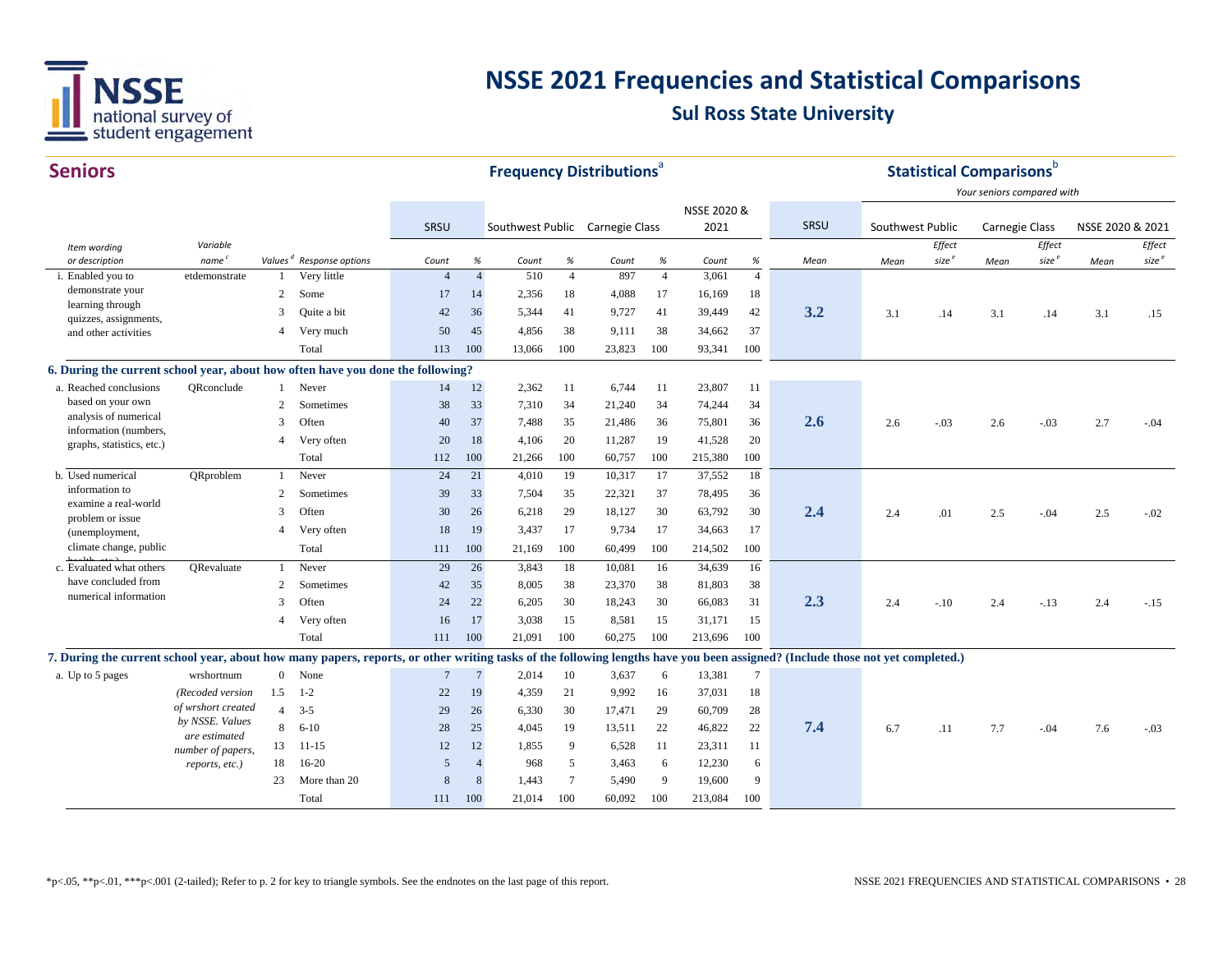

| <b>Seniors</b>                                                                                                     |                                        |                     |                                             |                 |                                                                    | <b>Frequency Distributions</b> <sup>a</sup> |                 |                  |                 |                  |                         |      |                  | <b>Statistical Comparisons</b> b |                            |                   |                  |                   |
|--------------------------------------------------------------------------------------------------------------------|----------------------------------------|---------------------|---------------------------------------------|-----------------|--------------------------------------------------------------------|---------------------------------------------|-----------------|------------------|-----------------|------------------|-------------------------|------|------------------|----------------------------------|----------------------------|-------------------|------------------|-------------------|
|                                                                                                                    |                                        |                     |                                             |                 |                                                                    |                                             |                 |                  |                 |                  |                         |      |                  |                                  | Your seniors compared with |                   |                  |                   |
|                                                                                                                    |                                        |                     |                                             |                 |                                                                    |                                             |                 |                  |                 | NSSE 2020 &      |                         |      |                  |                                  |                            |                   |                  |                   |
|                                                                                                                    |                                        |                     |                                             | SRSU            |                                                                    | Southwest Public Carnegie Class             |                 |                  |                 | 2021             |                         | SRSU | Southwest Public |                                  | <b>Carnegie Class</b>      |                   | NSSE 2020 & 2021 |                   |
| Item wording                                                                                                       | Variable                               |                     |                                             |                 |                                                                    |                                             |                 |                  |                 |                  |                         |      |                  | Effect                           |                            | Effect            |                  | Effect            |
| or description                                                                                                     | name <sup>c</sup>                      |                     | Values <sup>d</sup> Response options        | Count           | $% \mathcal{B}_{\mathrm{d}}\left( \mathcal{B}_{\mathrm{d}}\right)$ | Count                                       | $\%$            | Count            | $\%$            | Count            | $\%$<br>$\overline{26}$ | Mean | Mean             | size <sup>e</sup>                | Mean                       | size <sup>e</sup> | Mean             | size <sup>e</sup> |
| b. Between 6 and 10<br>pages                                                                                       | wrmednum                               | $\mathbf{0}$<br>1.5 | None<br>$1 - 2$                             | 31              | 27                                                                 | 7,122                                       | 34              | 13,569           | 23              | 52,131           |                         |      |                  |                                  |                            |                   |                  |                   |
|                                                                                                                    | (Recoded version<br>of wrmed created   | $\overline{4}$      | $3 - 5$                                     | 34<br>22        | 32<br>19                                                           | 6,458<br>3,942                              | 31<br>19        | 18,867<br>14,629 | 31<br>24        | 68,520<br>50,612 | 32<br>23                |      |                  |                                  |                            |                   |                  |                   |
|                                                                                                                    | by NSSE. Values                        | 8                   | $6 - 10$                                    | 16              | 15                                                                 | 2,048                                       | 10              | 7,739            | 13              | 24,944           | 12                      | 3.7  | 3.1              | .14                              | 3.9                        |                   | 3.6              |                   |
|                                                                                                                    | are estimated                          | 13                  |                                             | $\overline{4}$  | 3                                                                  | 687                                         | 3               | 2,787            | 5               | 8,872            | $\overline{4}$          |      |                  |                                  |                            | $-0.04$           |                  | .03               |
|                                                                                                                    | number of papers,                      | 18                  | $11 - 15$<br>$16 - 20$                      | $\mathbf{1}$    | $\mathbf{1}$                                                       | 277                                         | -1              | 1,058            | $\overline{c}$  | 3,267            | $\overline{2}$          |      |                  |                                  |                            |                   |                  |                   |
|                                                                                                                    | reports, etc.)                         | 23                  | More than 20                                | $\overline{4}$  | $\overline{3}$                                                     | 367                                         | $\overline{2}$  | 1,197            | $\overline{2}$  | 3,910            | $\overline{2}$          |      |                  |                                  |                            |                   |                  |                   |
|                                                                                                                    |                                        |                     | Total                                       | 112             | 100                                                                | 20,901                                      | 100             | 59,846           | 100             | 212,256          | 100                     |      |                  |                                  |                            |                   |                  |                   |
| c. 11 pages or more                                                                                                | wrlongnum                              | $\overline{0}$      | None                                        | 58              | 52                                                                 | 12,605                                      | 60              | 28,411           | 48              | 103,851          | 50                      |      |                  |                                  |                            |                   |                  |                   |
|                                                                                                                    | (Recoded version                       | 1.5                 | $1 - 2$                                     | 30              | 28                                                                 | 4,962                                       | 24              | 19,403           | 32              | 68,461           | 31                      |      |                  |                                  |                            |                   |                  |                   |
|                                                                                                                    | of wrlong created                      | $\overline{4}$      | $3 - 5$                                     | 7               | 5                                                                  | 1,582                                       | 8               | 6,366            | 11              | 22,044           | 10                      |      |                  |                                  |                            |                   |                  |                   |
|                                                                                                                    | by NSSE. Values                        | 8                   | $6 - 10$                                    | 7               | $7\phantom{.0}$                                                    | 833                                         | $\overline{4}$  | 2,772            | 5               | 8,682            | $\overline{4}$          | 2.7  |                  |                                  |                            |                   |                  |                   |
|                                                                                                                    | are estimated                          |                     |                                             | 3               | $\overline{2}$                                                     | 504                                         | 2               |                  | 3               | 4,990            | $\overline{2}$          |      | 1.8              | .24                              | 2.2                        | .14               | 2.0              | .19               |
|                                                                                                                    | number of papers,<br>reports, etc.)    | 13                  | $11 - 15$                                   |                 |                                                                    |                                             |                 | 1,555            |                 |                  |                         |      |                  |                                  |                            |                   |                  |                   |
|                                                                                                                    |                                        | 18                  | $16 - 20$                                   | $\overline{2}$  | $\overline{2}$                                                     | 179                                         | $\mathbf{1}$    | 556              | $\mathbf{1}$    | 1,770            | $\mathbf{1}$            |      |                  |                                  |                            |                   |                  |                   |
|                                                                                                                    |                                        | 23                  | More than 20                                | 5               | $\overline{4}$                                                     | 298                                         | $\overline{1}$  | 898              | $\overline{2}$  | 2,932            | $\mathbf{1}$            |      |                  |                                  |                            |                   |                  |                   |
|                                                                                                                    |                                        |                     | Total                                       | 112             | 100                                                                | 20,963                                      | 100             | 59,961           | 100             | 212,730          | 100                     |      |                  |                                  |                            |                   |                  |                   |
| Estimated number of<br>assigned pages of                                                                           | wrpages                                |                     |                                             |                 |                                                                    |                                             |                 |                  |                 |                  |                         |      |                  |                                  |                            |                   |                  |                   |
| student writing.                                                                                                   | NSSE from wrshort, wrmed, and wrlong.  |                     | (Continuous variable, recoded and summed by |                 |                                                                    |                                             |                 |                  |                 |                  |                         | 94.1 | 71.1             | .23                              | 86.6                       | .07               | 81.3             | .13               |
|                                                                                                                    | Values are estimated pages of assigned |                     |                                             |                 |                                                                    |                                             |                 |                  |                 |                  |                         |      |                  |                                  |                            |                   |                  |                   |
|                                                                                                                    | writing.)                              |                     |                                             |                 |                                                                    |                                             |                 |                  |                 |                  |                         |      |                  |                                  |                            |                   |                  |                   |
| 8. During the current school year, about how often have you had discussions with people from the following groups? |                                        |                     |                                             |                 |                                                                    |                                             |                 |                  |                 |                  |                         |      |                  |                                  |                            |                   |                  |                   |
| a. People of a race or                                                                                             | <b>DDrace</b>                          |                     | Never                                       | 12              | 12                                                                 | 1,449                                       | $7\phantom{.0}$ | 3,635            | $7\phantom{.0}$ | 11,772           | 6                       |      |                  |                                  |                            |                   |                  |                   |
| ethnicity other than                                                                                               |                                        | $\overline{2}$      | Sometimes                                   | 29              | 26                                                                 | 4,434                                       | 22              | 14,156           | 24              | 52,007           | 24                      |      |                  |                                  |                            |                   |                  |                   |
| your own                                                                                                           |                                        | 3                   | Often                                       | 32              | 28                                                                 | 6,460                                       | 30              | 18,389           | 30              | 65,514           | 31                      | 2.8  | $3.0*$           | $-.22$                           | 3.0                        | $-.17$            | 3.0              | $-.21$            |
|                                                                                                                    |                                        | $\overline{4}$      | Very often                                  | 37              | 34                                                                 | 8,609                                       | 41              | 23,799           | 39              | 83,403           | 39                      |      | $\triangledown$  |                                  |                            |                   |                  |                   |
|                                                                                                                    |                                        |                     | Total                                       | 110             | 100                                                                | 20,952                                      | 100             | 59,979           | 100             | 212,696          | 100                     |      |                  |                                  |                            |                   |                  |                   |
| b. People from an                                                                                                  | DDeconomic                             |                     | Never                                       | $8\phantom{.0}$ | $7\phantom{.0}$                                                    | 1,392                                       | $7\phantom{.0}$ | 3,479            | 6               | 10,415           | $\overline{5}$          |      |                  |                                  |                            |                   |                  |                   |
| economic background                                                                                                |                                        | 2                   | Sometimes                                   | 37              | 34                                                                 | 4,781                                       | 23              | 14,577           | 24              | 51,085           | 24                      |      |                  |                                  |                            |                   |                  |                   |
| other than your own                                                                                                |                                        | 3                   | Often                                       | 36              | 31                                                                 | 7,114                                       | 34              | 20,682           | 35              | 75,117           | 35                      | 2.8  | $3.0*$           | $-.19$                           | 2.9                        | $-.16$            | $3.0*$           | $-.22$            |
|                                                                                                                    |                                        | $\overline{4}$      | Very often                                  | 29              | 28                                                                 | 7,630                                       | 36              | 21,038           | 35              | 75,475           | 36                      |      | $\triangledown$  |                                  |                            |                   | $\triangledown$  |                   |
|                                                                                                                    |                                        |                     | Total                                       | 110             | 100                                                                | 20,917                                      | 100             | 59,776           | 100             | 212,092          | 100                     |      |                  |                                  |                            |                   |                  |                   |
|                                                                                                                    |                                        |                     |                                             |                 |                                                                    |                                             |                 |                  |                 |                  |                         |      |                  |                                  |                            |                   |                  |                   |

\*p<.05, \*\*p<.01, \*\*\*p<.001 (2-tailed); Refer to p. 2 for key to triangle symbols. See the endnotes on the last page of this report. NSSE 2021 FREQUENCIES AND STATISTICAL COMPARISONS • 29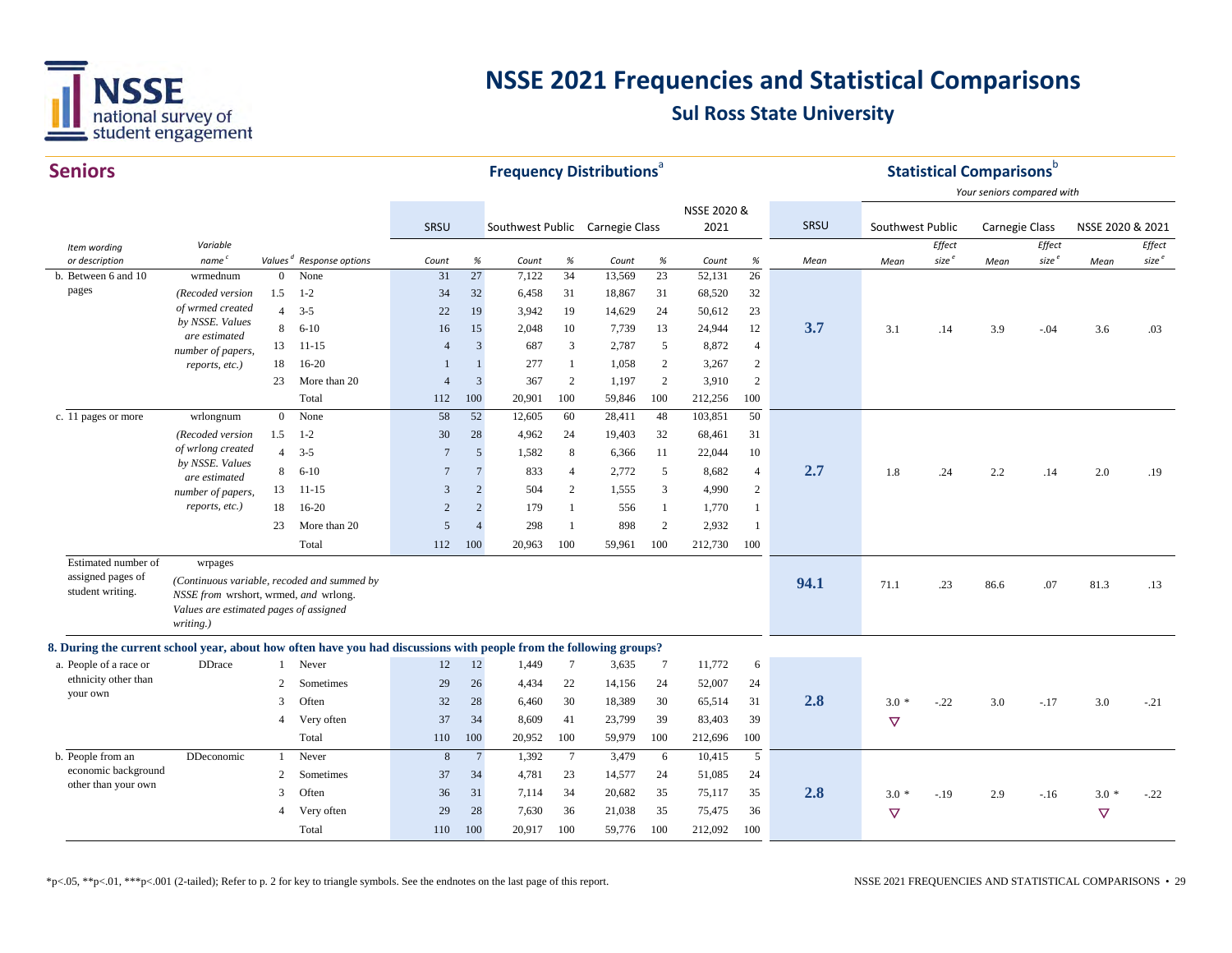

| <b>Seniors</b>                                                                  |                               |              |                                      |                 | <b>Frequency Distributions<sup>ª</sup></b> |                                 |                 |        |      |                 |                 |      | <b>Statistical Comparisons</b> b | Your seniors compared with  |                |                             |                  |                             |
|---------------------------------------------------------------------------------|-------------------------------|--------------|--------------------------------------|-----------------|--------------------------------------------|---------------------------------|-----------------|--------|------|-----------------|-----------------|------|----------------------------------|-----------------------------|----------------|-----------------------------|------------------|-----------------------------|
|                                                                                 |                               |              |                                      |                 |                                            |                                 |                 |        |      | NSSE 2020 &     |                 | SRSU |                                  |                             |                |                             |                  |                             |
|                                                                                 |                               |              |                                      | SRSU            |                                            | Southwest Public Carnegie Class |                 |        |      | 2021            |                 |      | Southwest Public                 |                             | Carnegie Class |                             | NSSE 2020 & 2021 |                             |
| Item wording<br>or description                                                  | Variable<br>name <sup>c</sup> |              | Values <sup>d</sup> Response options | Count           | $\%$                                       | Count                           | %               | Count  | $\%$ |                 | $\%$            |      |                                  | Effect<br>size <sup>e</sup> |                | Effect<br>size <sup>e</sup> |                  | Effect<br>size <sup>e</sup> |
| c. People with religious                                                        | DDreligion                    |              | Never                                | 13              | 11                                         | 1,748                           | 9               | 4,882  | 9    | Count<br>15,552 | $\overline{7}$  | Mean | Mean                             |                             | Mean           |                             | Mean             |                             |
| beliefs other than your                                                         |                               | 2            | Sometimes                            | 25              | 23                                         | 5,227                           | 25              | 16,402 | 27   | 57,813          | 27              |      |                                  |                             |                |                             |                  |                             |
| own                                                                             |                               | 3            | Often                                | 41              | 37                                         | 6,553                           | 31              | 18,852 | 31   | 67,313          | 32              | 2.8  | 2.9                              | $-.09$                      | 2.9            | $-.01$                      | 2.9              | $-.08$                      |
|                                                                                 |                               | 4            | Very often                           | 31              | 29                                         | 7,382                           | 35              | 19,646 | 33   | 71,403          | 34              |      |                                  |                             |                |                             |                  |                             |
|                                                                                 |                               |              | Total                                | 110             | 100                                        | 20,910                          | 100             | 59,782 | 100  | 212,081         | 100             |      |                                  |                             |                |                             |                  |                             |
| d. People with political                                                        | DDpolitical                   | $\mathbf{1}$ | Never                                | $7\phantom{.0}$ | $5\overline{)}$                            | 1,870                           | 9               | 5,188  | 9    | 16,154          | 8               |      |                                  |                             |                |                             |                  |                             |
| views other than your                                                           |                               | 2            | Sometimes                            | 37              | 34                                         | 5,695                           | 28              | 18,016 | 30   | 63,515          | 30              |      |                                  |                             |                |                             |                  |                             |
| own                                                                             |                               | 3            | Often                                | 40              | 35                                         | 6,376                           | 30              | 18,386 | 30   | 65,719          | 31              | 2.8  | 2.9                              | $-.06$                      | 2.8            | .00                         | 2.9              | $-.06$                      |
|                                                                                 |                               | 4            | Very often                           | 27              | 26                                         | 6,983                           | 33              | 18,252 | 31   | 66,866          | 32              |      |                                  |                             |                |                             |                  |                             |
|                                                                                 |                               |              | Total                                | 111             | 100                                        | 20,924                          | 100             | 59,842 | 100  | 212,254         | 100             |      |                                  |                             |                |                             |                  |                             |
| 9. During the current school year, about how often have you done the following? |                               |              |                                      |                 |                                            |                                 |                 |        |      |                 |                 |      |                                  |                             |                |                             |                  |                             |
| a. Identified key                                                               | LSreading                     |              | Never                                | $\mathbf{0}$    | $\mathbf{0}$                               | 643                             | 3               | 1,407  | 3    | 5,599           | 3               |      |                                  |                             |                |                             |                  |                             |
| information from                                                                |                               | 2            | Sometimes                            | 20              | 17                                         | 4,393                           | 22              | 11,541 | 20   | 42,162          | 20              |      |                                  |                             |                |                             |                  |                             |
| reading assignments                                                             |                               | 3            | Often                                | 54              | 49                                         | 8,688                           | 41              | 25,926 | 43   | 91,092          | 43              | 3.2  | 3.1                              | .14                         | 3.1            | .08                         | 3.1              | .12                         |
|                                                                                 |                               | 4            | Very often                           | 37              | 34                                         | 7,108                           | 34              | 20,721 | 35   | 72,393          | 34              |      |                                  |                             |                |                             |                  |                             |
|                                                                                 |                               |              | Total                                | 111             | 100                                        | 20,832                          | 100             | 59,595 | 100  | 211,246         | 100             |      |                                  |                             |                |                             |                  |                             |
| b. Reviewed your notes                                                          | LSnotes                       |              | Never                                | $\overline{4}$  | $\overline{3}$                             | 1,301                           | $7\phantom{.0}$ | 3,833  | 7    | 15,206          | $7\phantom{.0}$ |      |                                  |                             |                |                             |                  |                             |
| after class                                                                     |                               | 2            | Sometimes                            | 30              | 26                                         | 5,467                           | 27              | 16,693 | 28   | 62,428          | 30              |      |                                  |                             |                |                             |                  |                             |
|                                                                                 |                               | 3            | Often                                | 37              | 33                                         | 7,151                           | 34              | 20,374 | 34   | 70,193          | 33              | 3.1  | 2.9                              | .15                         | 2.9            | .18                         | $2.9*$           | .22                         |
|                                                                                 |                               | 4            | Very often                           | 41              | 38                                         | 6,880                           | 33              | 18,625 | 31   | 63,246          | 30              |      |                                  |                             |                |                             | $\Delta$         |                             |
|                                                                                 |                               |              | Total                                | 112             | 100                                        | 20,799                          | 100             | 59,525 | 100  | 211,073         | 100             |      |                                  |                             |                |                             |                  |                             |
| c. Summarized what you                                                          | LSsummary                     | $\mathbf{1}$ | Never                                | 3               | $\overline{2}$                             | 1,274                           | $7\phantom{.0}$ | 3,529  | 6    | 13,263          | $7\overline{ }$ |      |                                  |                             |                |                             |                  |                             |
| learned in class or                                                             |                               | 2            | Sometimes                            | 33              | 28                                         | 5,539                           | 27              | 16,487 | 28   | 60,297          | 29              |      |                                  |                             |                |                             |                  |                             |
| from course materials                                                           |                               | 3            | Often                                | 43              | 39                                         | 7,758                           | 37              | 22,557 | 38   | 79,102          | 37              | 3.0  | 2.9                              | .11                         | 2.9            | .11                         | 2.9              | .14                         |
|                                                                                 |                               | 4            | Very often                           | 33              | 31                                         | 6,249                           | 30              | 16,952 | 28   | 58,415          | 28              |      |                                  |                             |                |                             |                  |                             |
|                                                                                 |                               |              | Total                                | 112             | 100                                        | 20,820                          | 100             | 59.525 | 100  | 211,077         | 100             |      |                                  |                             |                |                             |                  |                             |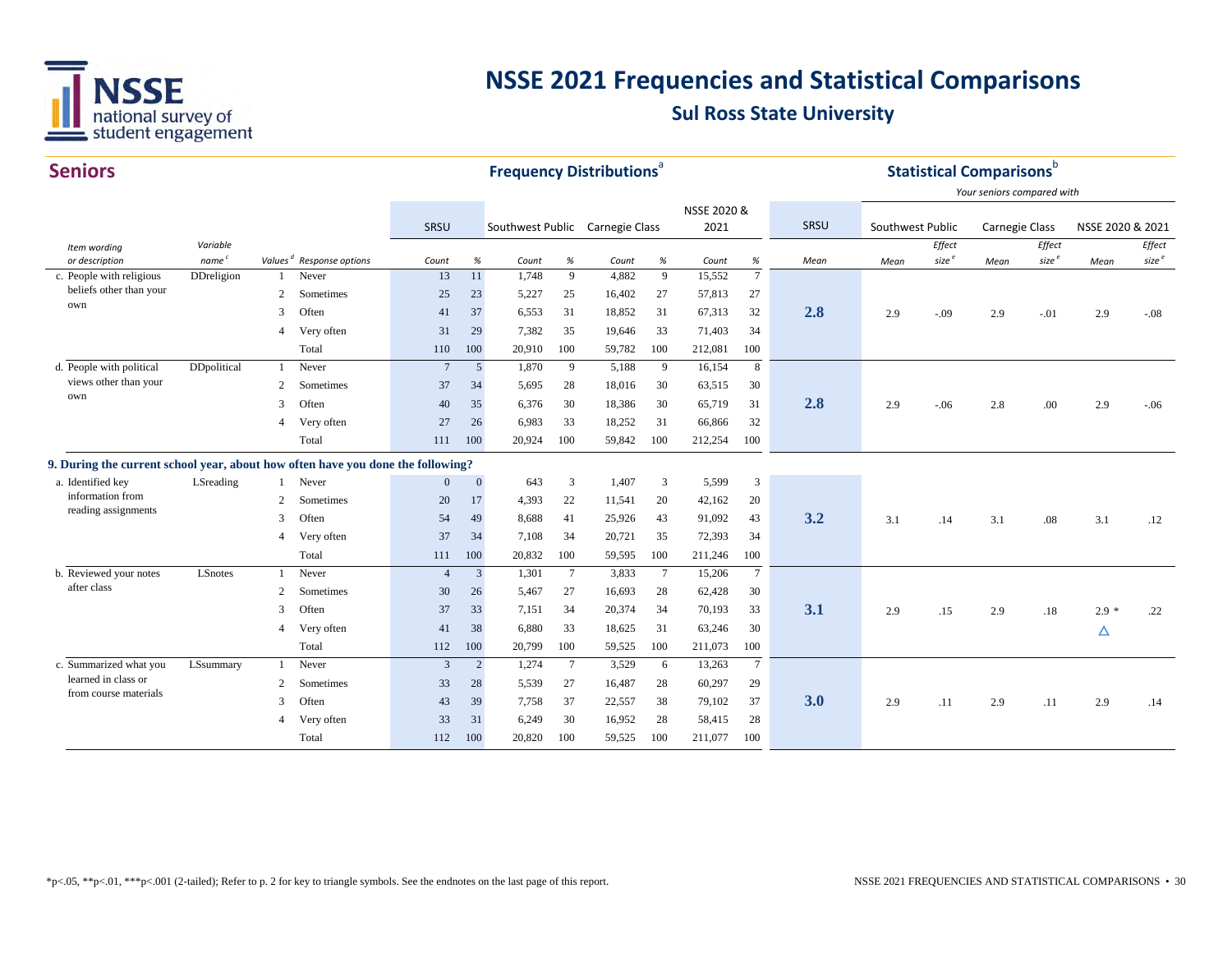

| <b>Seniors</b>                               |                              |                                                                                                                                         |                |                |                                 |                | <b>Frequency Distributions</b> <sup>a</sup> |                 |             |                |      |                  |                   | <b>Statistical Comparisons</b> <sup>b</sup> |                   |                      |                   |
|----------------------------------------------|------------------------------|-----------------------------------------------------------------------------------------------------------------------------------------|----------------|----------------|---------------------------------|----------------|---------------------------------------------|-----------------|-------------|----------------|------|------------------|-------------------|---------------------------------------------|-------------------|----------------------|-------------------|
|                                              |                              |                                                                                                                                         |                |                |                                 |                |                                             |                 | NSSE 2020 & |                |      |                  |                   | Your seniors compared with                  |                   |                      |                   |
|                                              |                              |                                                                                                                                         | SRSU           |                | Southwest Public Carnegie Class |                |                                             |                 | 2021        |                | SRSU | Southwest Public |                   | Carnegie Class                              |                   | NSSE 2020 & 2021     |                   |
| Item wording                                 | Variable                     |                                                                                                                                         |                |                |                                 |                |                                             |                 |             |                |      |                  | Effect            |                                             | Effect            |                      | Effect            |
| or description                               | name <sup>c</sup>            | Values <sup>d</sup> Response options                                                                                                    | Count          | $\%$           | Count                           | $\%$           | Count                                       | $\%$            | Count       | $\%$           | Mean | Mean             | size <sup>e</sup> | Mean                                        | size <sup>e</sup> | Mean                 | size <sup>e</sup> |
|                                              | challenge                    | 10. During the current school year, to what extent have your courses challenged you to do your best work?<br>Not at all<br>$\mathbf{1}$ | $\overline{2}$ | $\overline{2}$ | 277                             | $\overline{2}$ | 600                                         | 1               | 2,306       | 1              |      |                  |                   |                                             |                   |                      |                   |
|                                              |                              | $\overline{c}$                                                                                                                          | $\mathbf{1}$   | $\overline{1}$ | 344                             | 2              | 869                                         | 2               | 3,313       | $\overline{c}$ |      |                  |                   |                                             |                   |                      |                   |
|                                              |                              | 3                                                                                                                                       | $\overline{4}$ | $\overline{3}$ | 984                             | 5              | 2,587                                       | $\overline{4}$  | 9,737       | 5              |      |                  |                   |                                             |                   |                      |                   |
|                                              |                              | $\overline{\mathcal{A}}$                                                                                                                | 13             | 12             | 2,229                           | 11             | 5,985                                       | 10              | 22,613      | 11             | 5.7  | 5.6              | .12               | 5.6                                         | .10               | 5.5                  | .16               |
|                                              |                              | 5                                                                                                                                       | 25             | 24             | 5,288                           | 26             | 15,963                                      | 27              | 59,296      | 28             |      |                  |                   |                                             |                   |                      |                   |
|                                              |                              | 6                                                                                                                                       | 17             | 15             | 4,660                           | 23             | 14,584                                      | 25              | 52,390      | 25             |      |                  |                   |                                             |                   |                      |                   |
|                                              |                              | 7<br>Very much                                                                                                                          | 50             | 43             | 6,874                           | 33             | 18,569                                      | 31              | 60,126      | 28             |      |                  |                   |                                             |                   |                      |                   |
|                                              |                              | Total                                                                                                                                   | 112            | 100            | 20,656                          | 100            | 59,157                                      | 100             | 209,781     | 100            |      |                  |                   |                                             |                   |                      |                   |
|                                              |                              | 11. Which of the following have you done or do you plan to do before you graduate?                                                      |                |                |                                 |                |                                             |                 |             |                |      |                  |                   |                                             |                   |                      |                   |
| a. Participate in an                         | intern                       | Have not decided                                                                                                                        | 20             | 16             | 2,920                           | -14            | 7,409                                       | 13              | 22,185      | 11             |      |                  |                   |                                             |                   |                      |                   |
| internship, co-op, field                     | (Means indicate              | Do not plan to do                                                                                                                       | 18             | 19             | 3,923                           | 20             | 10,552                                      | 19              | 34,521      | 17             |      |                  |                   |                                             |                   |                      |                   |
| experience, student<br>teaching, or clinical | the percentage               | Plan to do                                                                                                                              | 47             | 41             | 6,904                           | 33             | 16,226                                      | 28              | 52,525      | 26             | 23%  | $.3 *$           | $-.22$            | $.4***$                                     | $-.36$            | $.5***$              | $-.47$            |
| placement                                    | who responded<br>"Done or in | Done or in progress                                                                                                                     | 27             | 23             | 6,879                           | 33             | 24,885                                      | 40              | 100,254     | 46             |      | $\triangledown$  |                   | $\blacktriangledown$                        |                   |                      |                   |
|                                              | progress.")                  | Total                                                                                                                                   | 112            | 100            | 20,626                          | 100            | 59,072                                      | 100             | 209,485     | 100            |      |                  |                   |                                             |                   |                      |                   |
| b. Hold a formal                             | leader                       | Have not decided                                                                                                                        | 25             | 22             | 3,327                           | 16             | 8,822                                       | 15              | 26,057      | 13             |      |                  |                   |                                             |                   |                      |                   |
| leadership role in a                         | (Means indicate              | Do not plan to do                                                                                                                       | 32             | 32             | 9,608                           | 47             | 28,491                                      | 49              | 93,101      | 45             |      |                  |                   |                                             |                   |                      |                   |
| student organization or<br>group             | the percentage               | Plan to do                                                                                                                              | 18             | 15             | 2,450                           | 12             | 5,528                                       | 9               | 18,074      | 9              | 31%  | $\cdot$ .2       | .14               | $.3\phantom{0}$                             | .13               | $\cdot$ 3            | $-.03$            |
|                                              | who responded<br>"Done or in | Done or in progress                                                                                                                     | 37             | 31             | 5,181                           | 25             | 16,076                                      | 26              | 71,806      | 33             |      |                  |                   |                                             |                   |                      |                   |
|                                              | <i>progress."</i> )          | Total                                                                                                                                   | 112            | 100            | 20,566                          | 100            | 58,917                                      | 100             | 209,038     | 100            |      |                  |                   |                                             |                   |                      |                   |
| c. Participate in a                          | learncom                     | Have not decided                                                                                                                        | 32             | 26             | 3,889                           | 19             | 10,325                                      | 18              | 31,706      | 15             |      |                  |                   |                                             |                   |                      |                   |
| learning community or                        | (Means indicate              | Do not plan to do                                                                                                                       | 34             | 35             | 10,084                          | 50             | 29,816                                      | 52              | 107,460     | 52             |      |                  |                   |                                             |                   |                      |                   |
| some other formal<br>program where groups    | the percentage               | Plan to do                                                                                                                              | 25             | 20             | 2,914                           | 14             | 6,996                                       | 12              | 21,972      | 11             | 19%  | $\cdot$ .2       | .05               | $\cdot$ .2                                  | .01               | $\cdot$ .2           | $-.07$            |
| of students take two or                      | who responded<br>"Done or in | Done or in progress                                                                                                                     | 20             | 19             | 3,608                           | 17             | 11,585                                      | 19              | 47,134      | 22             |      |                  |                   |                                             |                   |                      |                   |
| more classes together                        | progress.")                  | Total                                                                                                                                   | 111            | 100            | 20,495                          | 100            | 58,722                                      | 100             | 208,272     | 100            |      |                  |                   |                                             |                   |                      |                   |
| d. Participate in a study                    | abroad                       | Have not decided                                                                                                                        | 23             | 19             | 3,431                           | 17             | 8,511                                       | 15              | 25,677      | 13             |      |                  |                   |                                             |                   |                      |                   |
| abroad program                               | (Means indicate              | Do not plan to do                                                                                                                       | 64             | 59             | 13,652                          | 67             | 40,718                                      | 70              | 139,238     | 67             |      |                  |                   |                                             |                   |                      |                   |
|                                              | the percentage               | Plan to do                                                                                                                              | 22             | 20             | 2,138                           | 10             | 4,367                                       | $7\phantom{.0}$ | 15,395      | $\,8\,$        | 2%   | $\cdot$ 1        | $-.20$            | $.1 *$                                      | $-.27$            | .1 **                | $-.41$            |
|                                              | who responded<br>"Done or in | Done or in progress                                                                                                                     | 2              | $\overline{2}$ | 1,294                           | 6              | 5,158                                       | 8               | 28,085      | 12             |      |                  |                   | $\triangledown$                             |                   | $\blacktriangledown$ |                   |
|                                              | <i>progress."</i> )          | Total                                                                                                                                   | 111            | 100            | 20,515                          | 100            | 58,754                                      | 100             | 208,395     | 100            |      |                  |                   |                                             |                   |                      |                   |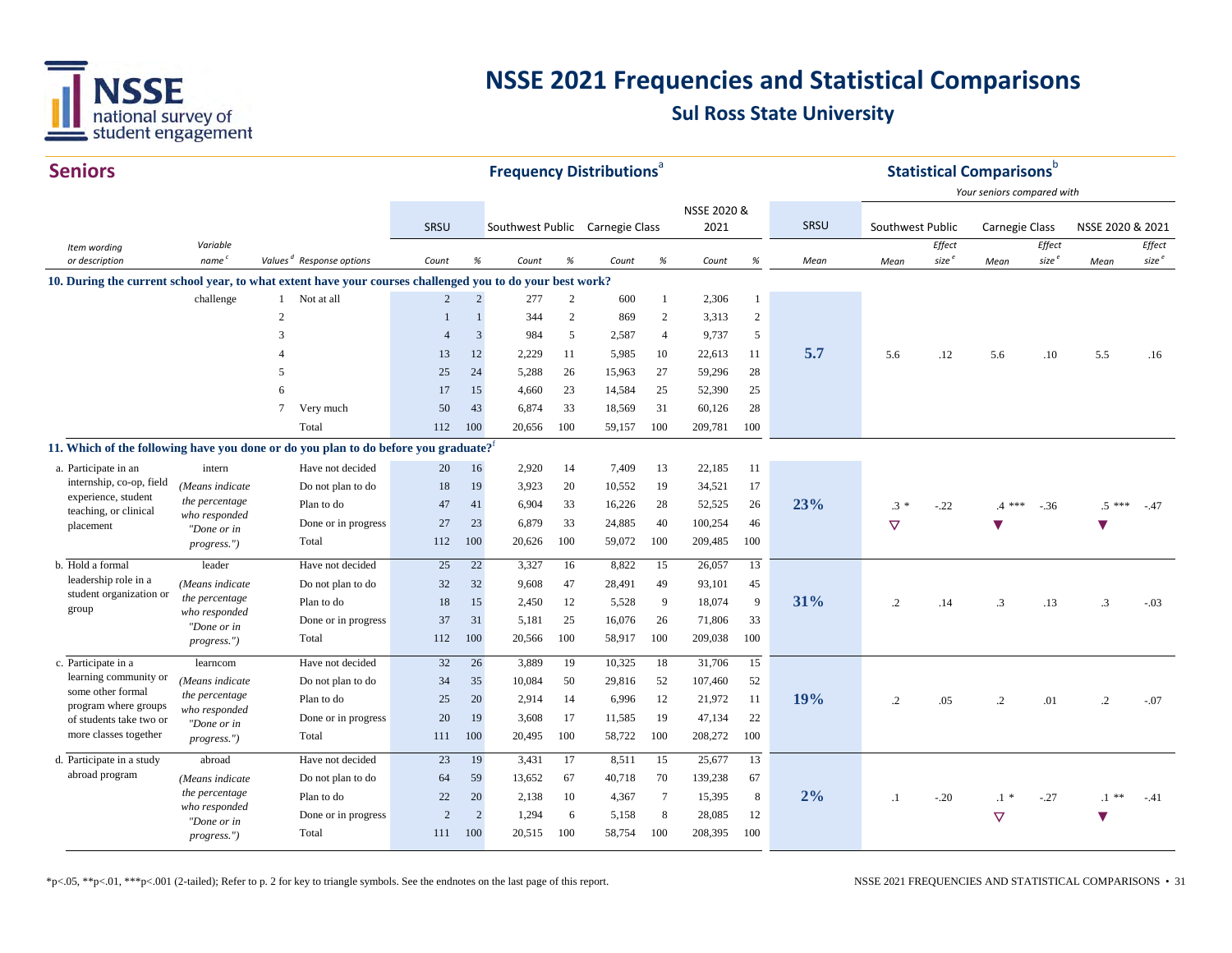

| <b>Seniors</b>                                                                                                     |                               |                |                                      | <b>Frequency Distributions<sup>ª</sup></b> |                 |                                 |                |        |                |                     |                |      | <b>Statistical Comparisons</b> <sup>b</sup> |                             |                            |                             |                  |                             |
|--------------------------------------------------------------------------------------------------------------------|-------------------------------|----------------|--------------------------------------|--------------------------------------------|-----------------|---------------------------------|----------------|--------|----------------|---------------------|----------------|------|---------------------------------------------|-----------------------------|----------------------------|-----------------------------|------------------|-----------------------------|
|                                                                                                                    |                               |                |                                      |                                            |                 |                                 |                |        |                |                     |                |      |                                             |                             | Your seniors compared with |                             |                  |                             |
|                                                                                                                    |                               |                |                                      | SRSU                                       |                 | Southwest Public Carnegie Class |                |        |                | NSSE 2020 &<br>2021 |                | SRSU | Southwest Public                            |                             | Carnegie Class             |                             | NSSE 2020 & 2021 |                             |
| Item wording<br>or description                                                                                     | Variable<br>name <sup>c</sup> |                | Values <sup>d</sup> Response options | Count                                      | $\%$            | Count                           | $\%$           | Count  | $\%$           | Count               | $\%$           | Mean | Mean                                        | Effect<br>size <sup>e</sup> | Mean                       | Effect<br>size <sup>e</sup> | Mean             | Effect<br>size <sup>e</sup> |
| e. Work with a faculty                                                                                             | research                      |                | Have not decided                     | 36                                         | 29              | 4,203                           | 20             | 10,989 | 19             | 33,241              | 16             |      |                                             |                             |                            |                             |                  |                             |
| member on a research                                                                                               | (Means indicate               |                | Do not plan to do                    | 39                                         | 38              | 10,092                          | 48             | 29,699 | 50             | 102,422             | 49             |      |                                             |                             |                            |                             |                  |                             |
| project                                                                                                            | the percentage                |                | Plan to do                           | 19                                         | 16              | 3,135                           | 16             | 7,422  | 13             | 24,755              | 12             | 17%  | $\cdot$ .2                                  | .04                         | $\cdot$                    | $-.01$                      | $\cdot$          | $-.13$                      |
|                                                                                                                    | who responded<br>"Done or in  |                | Done or in progress                  | 18                                         | 17              | 3,082                           | 16             | 10,621 | 18             | 47,901              | 22             |      |                                             |                             |                            |                             |                  |                             |
|                                                                                                                    | progress.")                   |                | Total                                | 112                                        | 100             | 20,512                          | 100            | 58,731 | 100            | 208,319             | 100            |      |                                             |                             |                            |                             |                  |                             |
| f. Complete a                                                                                                      | capstone                      |                | Have not decided                     | 31                                         | 26              | 3,229                           | 15             | 6,999  | 12             | 20,936              | 11             |      |                                             |                             |                            |                             |                  |                             |
| culminating senior                                                                                                 | (Means indicate               |                | Do not plan to do                    | 21                                         | 23              | 5,188                           | 25             | 11,924 | 20             | 41,857              | 21             |      |                                             |                             |                            |                             |                  |                             |
| experience (capstone<br>course, senior project                                                                     | the percentage                |                | Plan to do                           | 31                                         | 27              | 6,160                           | 30             | 14,784 | 25             | 49,779              | 25             | 25%  | $\cdot$ 3                                   | $-.10$                      | $.4***$                    | $-.37$                      | $4***$           | $-.41$                      |
| or thesis, portfolio,                                                                                              | who responded<br>"Done or in  |                | Done or in progress                  | 29                                         | 25              | 5,922                           | 29             | 25,012 | 42             | 95,733              | 44             |      |                                             |                             |                            |                             |                  |                             |
| recital, comprehensive<br>exam, etc.)                                                                              | progress.")                   |                | Total                                | 112                                        | 100             | 20,499                          | 100            | 58,719 | 100            | 208,305             | 100            |      |                                             |                             |                            |                             |                  |                             |
| 12. About how many of your courses at this institution have included a community-based project (service-learning)? |                               |                |                                      |                                            |                 |                                 |                |        |                |                     |                |      |                                             |                             |                            |                             |                  |                             |
|                                                                                                                    | servcourse                    |                | None                                 | 43                                         | 38              | 8,735                           | 44             | 21,214 | 38             | 79,063              | 40             |      |                                             |                             |                            |                             |                  |                             |
|                                                                                                                    |                               | 2              | Some                                 | 49                                         | 45              | 8,902                           | 43             | 28,812 | 48             | 102,315             | 48             |      |                                             |                             |                            |                             |                  |                             |
|                                                                                                                    |                               | 3              | Most                                 | 15                                         | 12              | 2,237                           | 10             | 6,841  | 11             | 21,078              | 10             | 1.9  | $1.7*$                                      | .19                         | 1.8                        | .11                         | 1.7              | .16                         |
|                                                                                                                    |                               | $\overline{4}$ | All                                  | 5                                          | 5               | 549                             | 3              | 1,581  | 3              | 4,986               | 2              |      | Δ                                           |                             |                            |                             |                  |                             |
|                                                                                                                    |                               |                | Total                                | 112                                        | 100             | 20,423                          | 100            | 58,448 | 100            | 207,442             | 100            |      |                                             |                             |                            |                             |                  |                             |
| 13. Indicate the quality of your interactions with the following people at your institution.                       |                               |                |                                      |                                            |                 |                                 |                |        |                |                     |                |      |                                             |                             |                            |                             |                  |                             |
| a. Students                                                                                                        | QIstudent                     | 1              | Poor                                 | $\overline{4}$                             | $\overline{4}$  | 379                             | $\overline{2}$ | 1,018  | $\overline{c}$ | 3,119               | $\overline{2}$ |      |                                             |                             |                            |                             |                  |                             |
|                                                                                                                    |                               | $\mathfrak{2}$ |                                      | 3                                          | 3               | 447                             | 2              | 1,055  | 2              | 3,680               | $\overline{2}$ |      |                                             |                             |                            |                             |                  |                             |
|                                                                                                                    |                               | 3              |                                      | 8                                          | $7\phantom{.0}$ | 921                             | 5              | 2,304  | $\overline{4}$ | 8,453               | $\overline{4}$ |      |                                             |                             |                            |                             |                  |                             |
|                                                                                                                    |                               |                |                                      | 12                                         | 10              | 2,101                           | 10             | 5,778  | 10             | 20,313              | 10             |      |                                             |                             |                            |                             |                  |                             |
|                                                                                                                    |                               | 5              |                                      | 26                                         | 23              | 4,551                           | 22             | 13,346 | 23             | 49,254              | 24             | 5.4  | 5.5                                         | $-.07$                      | 5.6                        | $-.08$                      | 5.6              | $-.09$                      |
|                                                                                                                    |                               | 6              |                                      | 16                                         | 14              | 4,927                           | 24             | 15,010 | 25             | 56,718              | 27             |      |                                             |                             |                            |                             |                  |                             |
|                                                                                                                    |                               | 7              | Excellent                            | 38                                         | 37              | 6,392                           | 31             | 17,768 | 30             | 61,056              | 29             |      |                                             |                             |                            |                             |                  |                             |
|                                                                                                                    |                               |                | Not applicable                       | $\overline{4}$                             |                 | 699                             | 3              | 2,198  | $\overline{4}$ | 4,946               | 3              |      |                                             |                             |                            |                             |                  |                             |
|                                                                                                                    |                               |                | Total                                | 111                                        | 100             | 20,417                          | 100            | 58,477 | 100            | 207,539             | 100            |      |                                             |                             |                            |                             |                  |                             |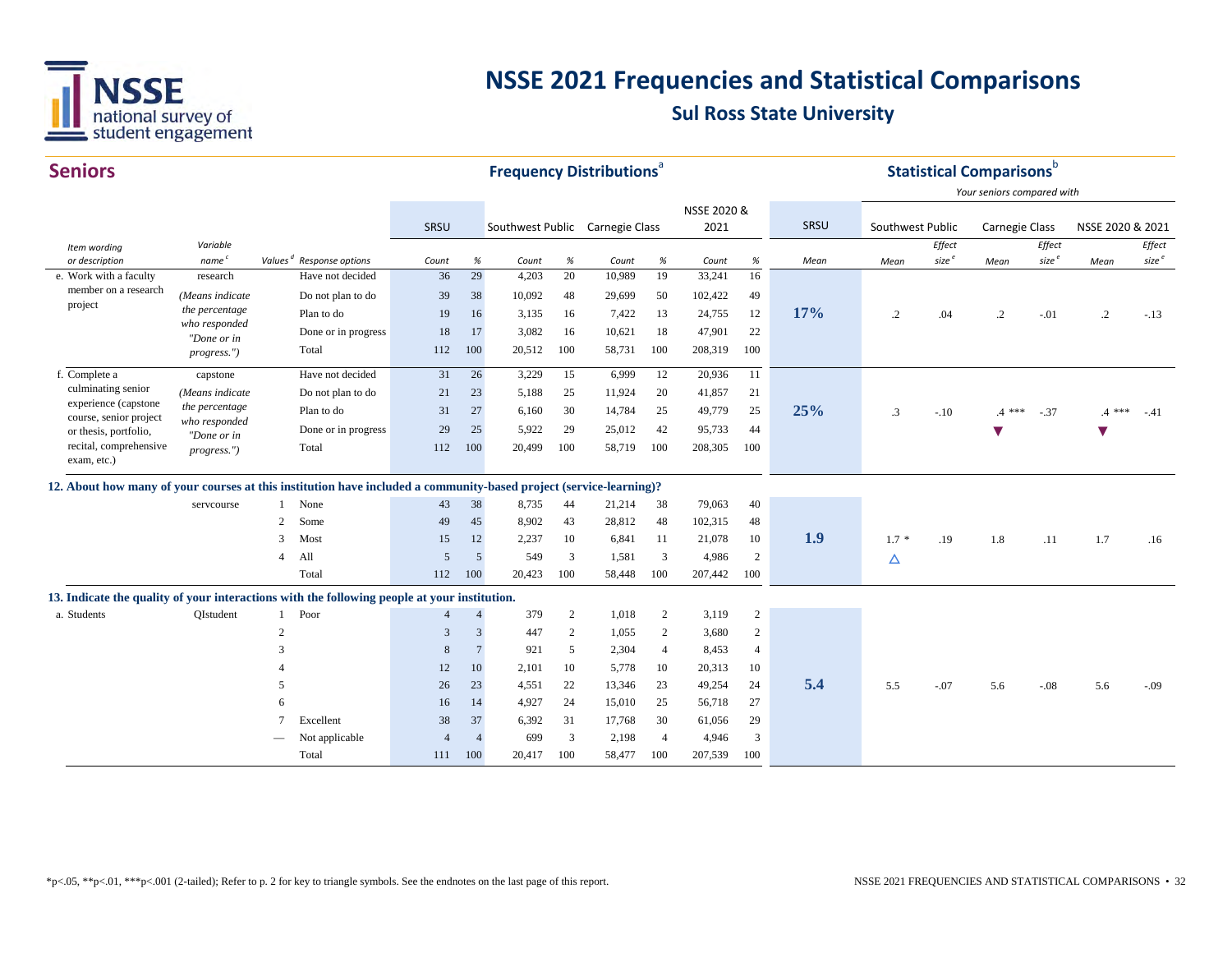

| <b>Seniors</b>                        |                   |                     |                                      |                |            |                                 |                      | <b>Frequency Distributions</b> <sup>a</sup> |                          |                  |                      |      |                  |          | <b>Statistical Comparisons</b> b |                   |                  |                   |
|---------------------------------------|-------------------|---------------------|--------------------------------------|----------------|------------|---------------------------------|----------------------|---------------------------------------------|--------------------------|------------------|----------------------|------|------------------|----------|----------------------------------|-------------------|------------------|-------------------|
|                                       |                   |                     |                                      |                |            |                                 |                      |                                             |                          |                  |                      |      |                  |          | Your seniors compared with       |                   |                  |                   |
|                                       |                   |                     |                                      |                |            |                                 |                      |                                             |                          | NSSE 2020 &      |                      |      |                  |          |                                  |                   |                  |                   |
|                                       |                   |                     |                                      | SRSU           |            | Southwest Public Carnegie Class |                      |                                             |                          | 2021             |                      | SRSU | Southwest Public |          | <b>Carnegie Class</b>            |                   | NSSE 2020 & 2021 |                   |
| Item wording                          | Variable          |                     |                                      |                |            |                                 |                      |                                             |                          |                  |                      |      |                  | Effect   |                                  | Effect            |                  | Effect            |
| or description                        | name <sup>c</sup> |                     | Values <sup>d</sup> Response options | Count          | $\%$       | Count                           | $\%$                 | Count                                       | $\%$                     | Count            | $\%$                 | Mean | Mean             | size $e$ | Mean                             | size <sup>e</sup> | Mean             | size <sup>e</sup> |
| b. Academic advisors                  | QIadvisor         | $\mathbf{1}$        | Poor                                 | 6              | $\sqrt{5}$ | 1,051                           | $\overline{5}$       | 2,490                                       | $5\overline{)}$          | 9,044            | $\overline{5}$       |      |                  |          |                                  |                   |                  |                   |
|                                       |                   | $\overline{2}$<br>3 |                                      | $\overline{4}$ | 3<br>5     | 980                             | 5<br>$7\phantom{.0}$ | 2,455<br>4,002                              | $\overline{4}$<br>$\tau$ | 9,315            | 5<br>$7\phantom{.0}$ |      |                  |          |                                  |                   |                  |                   |
|                                       |                   |                     |                                      | 5<br>$10\,$    | 8          | 1,433<br>2,439                  | 12                   | 6,619                                       |                          | 14,556<br>24,257 | 12                   |      |                  |          |                                  |                   |                  |                   |
|                                       |                   | 5                   |                                      |                |            | 3,577                           |                      | 10,326                                      | 11<br>17                 | 37,339           |                      | 5.6  | $5.2*$           | .22      | 5.4                              | .15               | $5.3*$           | .20               |
|                                       |                   |                     |                                      | 15<br>19       | 13<br>18   | 3,658                           | 17<br>18             | 11,400                                      | 19                       | 40,685           | 18<br>19             |      |                  |          |                                  |                   |                  |                   |
|                                       |                   | $\tau$              | Excellent                            | 47             | 44         | 6,866                           | 34                   | 20,018                                      | 34                       | 68,814           | 33                   |      | Δ                |          |                                  |                   | Δ                |                   |
|                                       |                   |                     | Not applicable                       | 5              | 5          | 387                             | $\overline{2}$       | 1,098                                       | $\overline{2}$           | 3,339            | $\overline{c}$       |      |                  |          |                                  |                   |                  |                   |
|                                       |                   | $\qquad \qquad$     | Total                                | 111            | 100        | 20,391                          | 100                  | 58,408                                      | 100                      | 207,349          | 100                  |      |                  |          |                                  |                   |                  |                   |
| c. Faculty                            | QIfaculty         | $\mathbf{1}$        | Poor                                 | 5              | 5          | 473                             | 2                    | 1,045                                       | $\overline{2}$           | 3,507            | $\overline{2}$       |      |                  |          |                                  |                   |                  |                   |
|                                       |                   | 2                   |                                      | 6              | 6          | 579                             | 3                    | 1,317                                       | 2                        | 4,519            | $\overline{c}$       |      |                  |          |                                  |                   |                  |                   |
|                                       |                   | $\mathcal{R}$       |                                      | 6              | 5          | 1,101                           | 5                    | 2,677                                       | 5                        | 9,722            | 5                    |      |                  |          |                                  |                   |                  |                   |
|                                       |                   |                     |                                      | 6              | 5          | 2,392                           | 12                   | 6,260                                       | 11                       | 22,816           | 11                   |      |                  |          |                                  |                   |                  |                   |
|                                       |                   | .5                  |                                      | 12             | 11         | 4,397                           | 21                   | 12,711                                      | 22                       | 47,325           | 23                   | 5.6  | 5.4              | $.08\,$  | 5.6                              | $-.01$            | 5.5              | .04               |
|                                       |                   | 6                   |                                      | 30             | 25         | 5,066                           | 25                   | 15,701                                      | 27                       | 57,834           | 27                   |      |                  |          |                                  |                   |                  |                   |
|                                       |                   | $\tau$              | Excellent                            | 42             | 39         | 6,042                           | 30                   | 17,958                                      | 31                       | 59,395           | 28                   |      |                  |          |                                  |                   |                  |                   |
|                                       |                   |                     | Not applicable                       | 5              | 5          | 343                             | 2                    | 738                                         | $\overline{1}$           | 2,177            | -1                   |      |                  |          |                                  |                   |                  |                   |
|                                       |                   |                     | Total                                | 112            | 100        | 20,393                          | 100                  | 58,407                                      | 100                      | 207,295          | $100\,$              |      |                  |          |                                  |                   |                  |                   |
| d. Student services staff             | QIstaff           | $\mathbf{1}$        | Poor                                 | 6              | 5          | 967                             | 5                    | 2,655                                       | 5                        | 9,204            | 5                    |      |                  |          |                                  |                   |                  |                   |
| (career services,                     |                   | $\overline{2}$      |                                      | $\overline{7}$ | 7          | 845                             | $\overline{4}$       | 2,226                                       | $\overline{4}$           | 8,707            | $\overline{4}$       |      |                  |          |                                  |                   |                  |                   |
| student activities,<br>housing, etc.) |                   | 3                   |                                      | $\overline{4}$ | 5          | 1,232                           | 6                    | 3,603                                       | 6                        | 14,041           | $\tau$               |      |                  |          |                                  |                   |                  |                   |
|                                       |                   |                     |                                      | 13             | 10         | 2,232                           | 11                   | 6,424                                       | 11                       | 25,364           | 12                   |      |                  |          |                                  |                   |                  |                   |
|                                       |                   | .5                  |                                      | 11             | $\,8\,$    | 3,100                           | 15                   | 9,690                                       | 16                       | 37,223           | 17                   | 5.2  | 5.0              | .12      | 5.1                              | .08               | 5.0              | .14               |
|                                       |                   | 6                   |                                      | 17             | 17         | 3,107                           | 15                   | 9,738                                       | 16                       | 35,593           | 17                   |      |                  |          |                                  |                   |                  |                   |
|                                       |                   | $\overline{7}$      | Excellent                            | 36             | 32         | 4,236                           | 21                   | 12,095                                      | 21                       | 40,120           | 19                   |      |                  |          |                                  |                   |                  |                   |
|                                       |                   |                     | Not applicable                       | 18             | 15         | 4,659                           | 23                   | 11,925                                      | 21                       | 36,916           | 19                   |      |                  |          |                                  |                   |                  |                   |
|                                       |                   |                     | Total                                | 112            | 100        | 20,378                          | 100                  | 58,356                                      | 100                      | 207,168          | 100                  |      |                  |          |                                  |                   |                  |                   |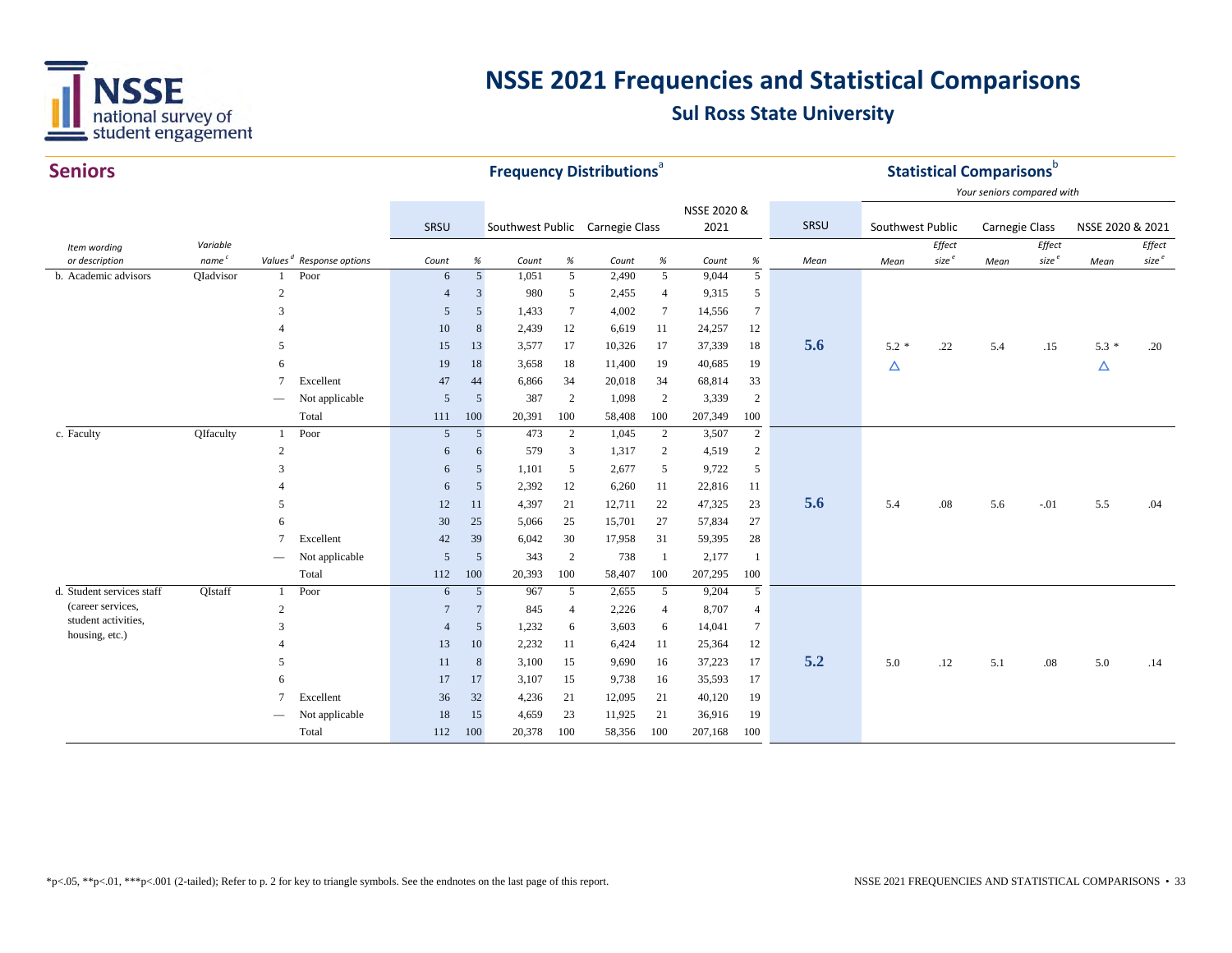

| Your seniors compared with<br>NSSE 2020 &<br>SRSU<br>SRSU<br>Southwest Public Carnegie Class<br>2021<br>Southwest Public<br>NSSE 2020 & 2021<br><b>Carnegie Class</b><br>Effect<br>Variable<br>Effect<br>Effect<br>Item wording<br>size $e$<br>size <sup>e</sup><br>$\mathit{size}^{\;e}$<br>name <sup>c</sup><br>Values <sup>d</sup> Response options<br>or description<br>$\%$<br>$\%$<br>$\%$<br>$\%$<br>Count<br>Mean<br>Count<br>Count<br>Count<br>Mean<br>Mean<br>Mean<br>5<br>5<br>$5\overline{)}$<br>10,020<br>QIadmin<br>Poor<br>980<br>5<br>2,627<br>e. Other administrative<br>6<br>-1<br>staff and offices<br>$\mathbf{2}$<br>$8\,$<br>8<br>1,031<br>2,668<br>5<br>10,215<br>$\mathfrak{S}$<br>5<br>(registrar, financial<br>3<br>$\overline{7}$<br>1,440<br>$\tau$<br>$7\phantom{.0}$<br>15,944<br>8<br>$\overline{7}$<br>4,162<br>aid, etc.)<br>13<br>10<br>2,640<br>13<br>7,676<br>13<br>29,142<br>14<br>5.2<br>15<br>3,835<br>19<br>11,471<br>19<br>42,075<br>20<br>5.1<br>.08<br>5.1<br>.03<br>5.0<br>.12<br>$\overline{\phantom{0}}$<br>14<br>18<br>11,637<br>20<br>40,512<br>19<br>17<br>3,759<br>6<br>16<br>22<br>$\overline{7}$<br>Excellent<br>40<br>36<br>4,950<br>24<br>14,150<br>25<br>44,662<br>5<br>1,762<br>9<br>4,026<br>$7\phantom{.0}$<br>14,759<br>8<br>Not applicable<br>5<br>100<br>100<br>Total<br>111<br>100<br>20,397<br>100<br>207,329<br>58,417<br>14. How much does your institution emphasize the following?<br>$\overline{c}$<br>436<br>$\sqrt{2}$<br>1,157<br>$\overline{c}$<br>3,878<br>a. Spending significant<br>empstudy<br>Very little<br>5<br>$\overline{4}$<br>amounts of time<br>Some<br>36,781<br>$\overline{c}$<br>27<br>23<br>3,680<br>18<br>10,661<br>19<br>18<br>studying and on<br>3.0<br>40<br>26,490<br>92,850<br>Quite a bit<br>43<br>8,835<br>43<br>46<br>45<br>3.1<br>3.1<br>3.1<br>3<br>$-.17$<br>$-.13$<br>$-.16$<br>academic work<br>33<br>7,384<br>37<br>19,894<br>34<br>73,104<br>35<br>Very much<br>36<br>$\overline{4}$<br>Total<br>100<br>100<br>100<br>100<br>111<br>20,335<br>58,202<br>206,613<br>1,374<br>$7\phantom{.0}$<br>3,413<br>b. Providing support to<br>SEacademic<br>Very little<br>10<br>$\,8\,$<br>6<br>11,861<br>6<br>-1<br>help students succeed<br>26<br>13,988<br>51,980<br>Some<br>5,253<br>25<br>$\overline{2}$<br>26<br>24<br>26<br>academically<br>3.0<br>32<br>39<br>40<br>85,898<br>Quite a bit<br>36<br>8,046<br>23,566<br>41<br>2.9<br>.09<br>.02<br>2.9<br>3<br>2.9<br>.07<br>39<br>36<br>28<br>29<br>56,470<br>27<br>Very much<br>5,616<br>17,101<br>$\overline{4}$<br>Total<br>100<br>100<br>20,289<br>100<br>58,068<br>100<br>206,209<br>111<br>c. Using learning support<br>SElearnsup<br>Very little<br>13<br>2,375<br>12<br>5,747<br>19,924<br>10<br>16<br>10<br>1<br>services (tutoring<br>Some<br>27<br>24<br>4,918<br>24<br>13,842<br>24<br>51,324<br>25<br>2<br>services, writing<br>2.8<br>21,069<br>36<br>29<br>7,158<br>35<br>76,636<br>37<br>.04<br>2.8<br>3<br>Quite a bit<br>26<br>2.8<br>2.9<br>$-.02$<br>.02<br>center, etc.)<br>30<br>58,102<br>39<br>5,811<br>29<br>17,353<br>28<br>Very much<br>36<br>$\overline{4}$<br>Total<br>100<br>100<br>111<br>100<br>20,262<br>58,011<br>100<br>205,986<br>SEdiverse<br>Very little<br>17<br>15<br>15<br>15<br>d. Encouraging contact<br>19<br>3,013<br>8,663<br>30,946<br>1<br>among students from<br>28<br>16,866<br>29<br>62,706<br>30<br>Some<br>33<br>28<br>5,718<br>2<br>different backgrounds<br>2.7<br>32<br>28<br>27<br>6,531<br>32<br>18,591<br>65,582<br>32<br>3<br>Quite a bit<br>2.7<br>.00<br>.04<br>.04<br>2.6<br>2.6<br>(social, racial/ethnic,<br>30<br>28<br>4,979<br>25<br>13,792<br>24<br>46,483<br>23<br>Very much<br>4<br>religious, etc.)<br>100<br>100<br>100<br>205,717<br>100<br>Total<br>110<br>20,241<br>57,912 | <b>Seniors</b> |  |  |  | <b>Frequency Distributions<sup>ª</sup></b> |  |  | <b>Statistical Comparisons</b> b |  |  |
|-------------------------------------------------------------------------------------------------------------------------------------------------------------------------------------------------------------------------------------------------------------------------------------------------------------------------------------------------------------------------------------------------------------------------------------------------------------------------------------------------------------------------------------------------------------------------------------------------------------------------------------------------------------------------------------------------------------------------------------------------------------------------------------------------------------------------------------------------------------------------------------------------------------------------------------------------------------------------------------------------------------------------------------------------------------------------------------------------------------------------------------------------------------------------------------------------------------------------------------------------------------------------------------------------------------------------------------------------------------------------------------------------------------------------------------------------------------------------------------------------------------------------------------------------------------------------------------------------------------------------------------------------------------------------------------------------------------------------------------------------------------------------------------------------------------------------------------------------------------------------------------------------------------------------------------------------------------------------------------------------------------------------------------------------------------------------------------------------------------------------------------------------------------------------------------------------------------------------------------------------------------------------------------------------------------------------------------------------------------------------------------------------------------------------------------------------------------------------------------------------------------------------------------------------------------------------------------------------------------------------------------------------------------------------------------------------------------------------------------------------------------------------------------------------------------------------------------------------------------------------------------------------------------------------------------------------------------------------------------------------------------------------------------------------------------------------------------------------------------------------------------------------------------------------------------------------------------------------------------------------------------------------------------------------------------------------------------------------------------------------------------------------------------------------------------------------------------------------------------------------------------------------------------------------------------------------------------------------------------------------------------------------------------------------------------------------------------------------------------------------------------------------------------------------------------|----------------|--|--|--|--------------------------------------------|--|--|----------------------------------|--|--|
|                                                                                                                                                                                                                                                                                                                                                                                                                                                                                                                                                                                                                                                                                                                                                                                                                                                                                                                                                                                                                                                                                                                                                                                                                                                                                                                                                                                                                                                                                                                                                                                                                                                                                                                                                                                                                                                                                                                                                                                                                                                                                                                                                                                                                                                                                                                                                                                                                                                                                                                                                                                                                                                                                                                                                                                                                                                                                                                                                                                                                                                                                                                                                                                                                                                                                                                                                                                                                                                                                                                                                                                                                                                                                                                                                                                                             |                |  |  |  |                                            |  |  |                                  |  |  |
|                                                                                                                                                                                                                                                                                                                                                                                                                                                                                                                                                                                                                                                                                                                                                                                                                                                                                                                                                                                                                                                                                                                                                                                                                                                                                                                                                                                                                                                                                                                                                                                                                                                                                                                                                                                                                                                                                                                                                                                                                                                                                                                                                                                                                                                                                                                                                                                                                                                                                                                                                                                                                                                                                                                                                                                                                                                                                                                                                                                                                                                                                                                                                                                                                                                                                                                                                                                                                                                                                                                                                                                                                                                                                                                                                                                                             |                |  |  |  |                                            |  |  |                                  |  |  |
|                                                                                                                                                                                                                                                                                                                                                                                                                                                                                                                                                                                                                                                                                                                                                                                                                                                                                                                                                                                                                                                                                                                                                                                                                                                                                                                                                                                                                                                                                                                                                                                                                                                                                                                                                                                                                                                                                                                                                                                                                                                                                                                                                                                                                                                                                                                                                                                                                                                                                                                                                                                                                                                                                                                                                                                                                                                                                                                                                                                                                                                                                                                                                                                                                                                                                                                                                                                                                                                                                                                                                                                                                                                                                                                                                                                                             |                |  |  |  |                                            |  |  |                                  |  |  |
|                                                                                                                                                                                                                                                                                                                                                                                                                                                                                                                                                                                                                                                                                                                                                                                                                                                                                                                                                                                                                                                                                                                                                                                                                                                                                                                                                                                                                                                                                                                                                                                                                                                                                                                                                                                                                                                                                                                                                                                                                                                                                                                                                                                                                                                                                                                                                                                                                                                                                                                                                                                                                                                                                                                                                                                                                                                                                                                                                                                                                                                                                                                                                                                                                                                                                                                                                                                                                                                                                                                                                                                                                                                                                                                                                                                                             |                |  |  |  |                                            |  |  |                                  |  |  |
|                                                                                                                                                                                                                                                                                                                                                                                                                                                                                                                                                                                                                                                                                                                                                                                                                                                                                                                                                                                                                                                                                                                                                                                                                                                                                                                                                                                                                                                                                                                                                                                                                                                                                                                                                                                                                                                                                                                                                                                                                                                                                                                                                                                                                                                                                                                                                                                                                                                                                                                                                                                                                                                                                                                                                                                                                                                                                                                                                                                                                                                                                                                                                                                                                                                                                                                                                                                                                                                                                                                                                                                                                                                                                                                                                                                                             |                |  |  |  |                                            |  |  |                                  |  |  |
|                                                                                                                                                                                                                                                                                                                                                                                                                                                                                                                                                                                                                                                                                                                                                                                                                                                                                                                                                                                                                                                                                                                                                                                                                                                                                                                                                                                                                                                                                                                                                                                                                                                                                                                                                                                                                                                                                                                                                                                                                                                                                                                                                                                                                                                                                                                                                                                                                                                                                                                                                                                                                                                                                                                                                                                                                                                                                                                                                                                                                                                                                                                                                                                                                                                                                                                                                                                                                                                                                                                                                                                                                                                                                                                                                                                                             |                |  |  |  |                                            |  |  |                                  |  |  |
|                                                                                                                                                                                                                                                                                                                                                                                                                                                                                                                                                                                                                                                                                                                                                                                                                                                                                                                                                                                                                                                                                                                                                                                                                                                                                                                                                                                                                                                                                                                                                                                                                                                                                                                                                                                                                                                                                                                                                                                                                                                                                                                                                                                                                                                                                                                                                                                                                                                                                                                                                                                                                                                                                                                                                                                                                                                                                                                                                                                                                                                                                                                                                                                                                                                                                                                                                                                                                                                                                                                                                                                                                                                                                                                                                                                                             |                |  |  |  |                                            |  |  |                                  |  |  |
|                                                                                                                                                                                                                                                                                                                                                                                                                                                                                                                                                                                                                                                                                                                                                                                                                                                                                                                                                                                                                                                                                                                                                                                                                                                                                                                                                                                                                                                                                                                                                                                                                                                                                                                                                                                                                                                                                                                                                                                                                                                                                                                                                                                                                                                                                                                                                                                                                                                                                                                                                                                                                                                                                                                                                                                                                                                                                                                                                                                                                                                                                                                                                                                                                                                                                                                                                                                                                                                                                                                                                                                                                                                                                                                                                                                                             |                |  |  |  |                                            |  |  |                                  |  |  |
|                                                                                                                                                                                                                                                                                                                                                                                                                                                                                                                                                                                                                                                                                                                                                                                                                                                                                                                                                                                                                                                                                                                                                                                                                                                                                                                                                                                                                                                                                                                                                                                                                                                                                                                                                                                                                                                                                                                                                                                                                                                                                                                                                                                                                                                                                                                                                                                                                                                                                                                                                                                                                                                                                                                                                                                                                                                                                                                                                                                                                                                                                                                                                                                                                                                                                                                                                                                                                                                                                                                                                                                                                                                                                                                                                                                                             |                |  |  |  |                                            |  |  |                                  |  |  |
|                                                                                                                                                                                                                                                                                                                                                                                                                                                                                                                                                                                                                                                                                                                                                                                                                                                                                                                                                                                                                                                                                                                                                                                                                                                                                                                                                                                                                                                                                                                                                                                                                                                                                                                                                                                                                                                                                                                                                                                                                                                                                                                                                                                                                                                                                                                                                                                                                                                                                                                                                                                                                                                                                                                                                                                                                                                                                                                                                                                                                                                                                                                                                                                                                                                                                                                                                                                                                                                                                                                                                                                                                                                                                                                                                                                                             |                |  |  |  |                                            |  |  |                                  |  |  |
|                                                                                                                                                                                                                                                                                                                                                                                                                                                                                                                                                                                                                                                                                                                                                                                                                                                                                                                                                                                                                                                                                                                                                                                                                                                                                                                                                                                                                                                                                                                                                                                                                                                                                                                                                                                                                                                                                                                                                                                                                                                                                                                                                                                                                                                                                                                                                                                                                                                                                                                                                                                                                                                                                                                                                                                                                                                                                                                                                                                                                                                                                                                                                                                                                                                                                                                                                                                                                                                                                                                                                                                                                                                                                                                                                                                                             |                |  |  |  |                                            |  |  |                                  |  |  |
|                                                                                                                                                                                                                                                                                                                                                                                                                                                                                                                                                                                                                                                                                                                                                                                                                                                                                                                                                                                                                                                                                                                                                                                                                                                                                                                                                                                                                                                                                                                                                                                                                                                                                                                                                                                                                                                                                                                                                                                                                                                                                                                                                                                                                                                                                                                                                                                                                                                                                                                                                                                                                                                                                                                                                                                                                                                                                                                                                                                                                                                                                                                                                                                                                                                                                                                                                                                                                                                                                                                                                                                                                                                                                                                                                                                                             |                |  |  |  |                                            |  |  |                                  |  |  |
|                                                                                                                                                                                                                                                                                                                                                                                                                                                                                                                                                                                                                                                                                                                                                                                                                                                                                                                                                                                                                                                                                                                                                                                                                                                                                                                                                                                                                                                                                                                                                                                                                                                                                                                                                                                                                                                                                                                                                                                                                                                                                                                                                                                                                                                                                                                                                                                                                                                                                                                                                                                                                                                                                                                                                                                                                                                                                                                                                                                                                                                                                                                                                                                                                                                                                                                                                                                                                                                                                                                                                                                                                                                                                                                                                                                                             |                |  |  |  |                                            |  |  |                                  |  |  |
|                                                                                                                                                                                                                                                                                                                                                                                                                                                                                                                                                                                                                                                                                                                                                                                                                                                                                                                                                                                                                                                                                                                                                                                                                                                                                                                                                                                                                                                                                                                                                                                                                                                                                                                                                                                                                                                                                                                                                                                                                                                                                                                                                                                                                                                                                                                                                                                                                                                                                                                                                                                                                                                                                                                                                                                                                                                                                                                                                                                                                                                                                                                                                                                                                                                                                                                                                                                                                                                                                                                                                                                                                                                                                                                                                                                                             |                |  |  |  |                                            |  |  |                                  |  |  |
|                                                                                                                                                                                                                                                                                                                                                                                                                                                                                                                                                                                                                                                                                                                                                                                                                                                                                                                                                                                                                                                                                                                                                                                                                                                                                                                                                                                                                                                                                                                                                                                                                                                                                                                                                                                                                                                                                                                                                                                                                                                                                                                                                                                                                                                                                                                                                                                                                                                                                                                                                                                                                                                                                                                                                                                                                                                                                                                                                                                                                                                                                                                                                                                                                                                                                                                                                                                                                                                                                                                                                                                                                                                                                                                                                                                                             |                |  |  |  |                                            |  |  |                                  |  |  |
|                                                                                                                                                                                                                                                                                                                                                                                                                                                                                                                                                                                                                                                                                                                                                                                                                                                                                                                                                                                                                                                                                                                                                                                                                                                                                                                                                                                                                                                                                                                                                                                                                                                                                                                                                                                                                                                                                                                                                                                                                                                                                                                                                                                                                                                                                                                                                                                                                                                                                                                                                                                                                                                                                                                                                                                                                                                                                                                                                                                                                                                                                                                                                                                                                                                                                                                                                                                                                                                                                                                                                                                                                                                                                                                                                                                                             |                |  |  |  |                                            |  |  |                                  |  |  |
|                                                                                                                                                                                                                                                                                                                                                                                                                                                                                                                                                                                                                                                                                                                                                                                                                                                                                                                                                                                                                                                                                                                                                                                                                                                                                                                                                                                                                                                                                                                                                                                                                                                                                                                                                                                                                                                                                                                                                                                                                                                                                                                                                                                                                                                                                                                                                                                                                                                                                                                                                                                                                                                                                                                                                                                                                                                                                                                                                                                                                                                                                                                                                                                                                                                                                                                                                                                                                                                                                                                                                                                                                                                                                                                                                                                                             |                |  |  |  |                                            |  |  |                                  |  |  |
|                                                                                                                                                                                                                                                                                                                                                                                                                                                                                                                                                                                                                                                                                                                                                                                                                                                                                                                                                                                                                                                                                                                                                                                                                                                                                                                                                                                                                                                                                                                                                                                                                                                                                                                                                                                                                                                                                                                                                                                                                                                                                                                                                                                                                                                                                                                                                                                                                                                                                                                                                                                                                                                                                                                                                                                                                                                                                                                                                                                                                                                                                                                                                                                                                                                                                                                                                                                                                                                                                                                                                                                                                                                                                                                                                                                                             |                |  |  |  |                                            |  |  |                                  |  |  |
|                                                                                                                                                                                                                                                                                                                                                                                                                                                                                                                                                                                                                                                                                                                                                                                                                                                                                                                                                                                                                                                                                                                                                                                                                                                                                                                                                                                                                                                                                                                                                                                                                                                                                                                                                                                                                                                                                                                                                                                                                                                                                                                                                                                                                                                                                                                                                                                                                                                                                                                                                                                                                                                                                                                                                                                                                                                                                                                                                                                                                                                                                                                                                                                                                                                                                                                                                                                                                                                                                                                                                                                                                                                                                                                                                                                                             |                |  |  |  |                                            |  |  |                                  |  |  |
|                                                                                                                                                                                                                                                                                                                                                                                                                                                                                                                                                                                                                                                                                                                                                                                                                                                                                                                                                                                                                                                                                                                                                                                                                                                                                                                                                                                                                                                                                                                                                                                                                                                                                                                                                                                                                                                                                                                                                                                                                                                                                                                                                                                                                                                                                                                                                                                                                                                                                                                                                                                                                                                                                                                                                                                                                                                                                                                                                                                                                                                                                                                                                                                                                                                                                                                                                                                                                                                                                                                                                                                                                                                                                                                                                                                                             |                |  |  |  |                                            |  |  |                                  |  |  |
|                                                                                                                                                                                                                                                                                                                                                                                                                                                                                                                                                                                                                                                                                                                                                                                                                                                                                                                                                                                                                                                                                                                                                                                                                                                                                                                                                                                                                                                                                                                                                                                                                                                                                                                                                                                                                                                                                                                                                                                                                                                                                                                                                                                                                                                                                                                                                                                                                                                                                                                                                                                                                                                                                                                                                                                                                                                                                                                                                                                                                                                                                                                                                                                                                                                                                                                                                                                                                                                                                                                                                                                                                                                                                                                                                                                                             |                |  |  |  |                                            |  |  |                                  |  |  |
|                                                                                                                                                                                                                                                                                                                                                                                                                                                                                                                                                                                                                                                                                                                                                                                                                                                                                                                                                                                                                                                                                                                                                                                                                                                                                                                                                                                                                                                                                                                                                                                                                                                                                                                                                                                                                                                                                                                                                                                                                                                                                                                                                                                                                                                                                                                                                                                                                                                                                                                                                                                                                                                                                                                                                                                                                                                                                                                                                                                                                                                                                                                                                                                                                                                                                                                                                                                                                                                                                                                                                                                                                                                                                                                                                                                                             |                |  |  |  |                                            |  |  |                                  |  |  |
|                                                                                                                                                                                                                                                                                                                                                                                                                                                                                                                                                                                                                                                                                                                                                                                                                                                                                                                                                                                                                                                                                                                                                                                                                                                                                                                                                                                                                                                                                                                                                                                                                                                                                                                                                                                                                                                                                                                                                                                                                                                                                                                                                                                                                                                                                                                                                                                                                                                                                                                                                                                                                                                                                                                                                                                                                                                                                                                                                                                                                                                                                                                                                                                                                                                                                                                                                                                                                                                                                                                                                                                                                                                                                                                                                                                                             |                |  |  |  |                                            |  |  |                                  |  |  |
|                                                                                                                                                                                                                                                                                                                                                                                                                                                                                                                                                                                                                                                                                                                                                                                                                                                                                                                                                                                                                                                                                                                                                                                                                                                                                                                                                                                                                                                                                                                                                                                                                                                                                                                                                                                                                                                                                                                                                                                                                                                                                                                                                                                                                                                                                                                                                                                                                                                                                                                                                                                                                                                                                                                                                                                                                                                                                                                                                                                                                                                                                                                                                                                                                                                                                                                                                                                                                                                                                                                                                                                                                                                                                                                                                                                                             |                |  |  |  |                                            |  |  |                                  |  |  |
|                                                                                                                                                                                                                                                                                                                                                                                                                                                                                                                                                                                                                                                                                                                                                                                                                                                                                                                                                                                                                                                                                                                                                                                                                                                                                                                                                                                                                                                                                                                                                                                                                                                                                                                                                                                                                                                                                                                                                                                                                                                                                                                                                                                                                                                                                                                                                                                                                                                                                                                                                                                                                                                                                                                                                                                                                                                                                                                                                                                                                                                                                                                                                                                                                                                                                                                                                                                                                                                                                                                                                                                                                                                                                                                                                                                                             |                |  |  |  |                                            |  |  |                                  |  |  |
|                                                                                                                                                                                                                                                                                                                                                                                                                                                                                                                                                                                                                                                                                                                                                                                                                                                                                                                                                                                                                                                                                                                                                                                                                                                                                                                                                                                                                                                                                                                                                                                                                                                                                                                                                                                                                                                                                                                                                                                                                                                                                                                                                                                                                                                                                                                                                                                                                                                                                                                                                                                                                                                                                                                                                                                                                                                                                                                                                                                                                                                                                                                                                                                                                                                                                                                                                                                                                                                                                                                                                                                                                                                                                                                                                                                                             |                |  |  |  |                                            |  |  |                                  |  |  |
|                                                                                                                                                                                                                                                                                                                                                                                                                                                                                                                                                                                                                                                                                                                                                                                                                                                                                                                                                                                                                                                                                                                                                                                                                                                                                                                                                                                                                                                                                                                                                                                                                                                                                                                                                                                                                                                                                                                                                                                                                                                                                                                                                                                                                                                                                                                                                                                                                                                                                                                                                                                                                                                                                                                                                                                                                                                                                                                                                                                                                                                                                                                                                                                                                                                                                                                                                                                                                                                                                                                                                                                                                                                                                                                                                                                                             |                |  |  |  |                                            |  |  |                                  |  |  |
|                                                                                                                                                                                                                                                                                                                                                                                                                                                                                                                                                                                                                                                                                                                                                                                                                                                                                                                                                                                                                                                                                                                                                                                                                                                                                                                                                                                                                                                                                                                                                                                                                                                                                                                                                                                                                                                                                                                                                                                                                                                                                                                                                                                                                                                                                                                                                                                                                                                                                                                                                                                                                                                                                                                                                                                                                                                                                                                                                                                                                                                                                                                                                                                                                                                                                                                                                                                                                                                                                                                                                                                                                                                                                                                                                                                                             |                |  |  |  |                                            |  |  |                                  |  |  |
|                                                                                                                                                                                                                                                                                                                                                                                                                                                                                                                                                                                                                                                                                                                                                                                                                                                                                                                                                                                                                                                                                                                                                                                                                                                                                                                                                                                                                                                                                                                                                                                                                                                                                                                                                                                                                                                                                                                                                                                                                                                                                                                                                                                                                                                                                                                                                                                                                                                                                                                                                                                                                                                                                                                                                                                                                                                                                                                                                                                                                                                                                                                                                                                                                                                                                                                                                                                                                                                                                                                                                                                                                                                                                                                                                                                                             |                |  |  |  |                                            |  |  |                                  |  |  |
|                                                                                                                                                                                                                                                                                                                                                                                                                                                                                                                                                                                                                                                                                                                                                                                                                                                                                                                                                                                                                                                                                                                                                                                                                                                                                                                                                                                                                                                                                                                                                                                                                                                                                                                                                                                                                                                                                                                                                                                                                                                                                                                                                                                                                                                                                                                                                                                                                                                                                                                                                                                                                                                                                                                                                                                                                                                                                                                                                                                                                                                                                                                                                                                                                                                                                                                                                                                                                                                                                                                                                                                                                                                                                                                                                                                                             |                |  |  |  |                                            |  |  |                                  |  |  |
|                                                                                                                                                                                                                                                                                                                                                                                                                                                                                                                                                                                                                                                                                                                                                                                                                                                                                                                                                                                                                                                                                                                                                                                                                                                                                                                                                                                                                                                                                                                                                                                                                                                                                                                                                                                                                                                                                                                                                                                                                                                                                                                                                                                                                                                                                                                                                                                                                                                                                                                                                                                                                                                                                                                                                                                                                                                                                                                                                                                                                                                                                                                                                                                                                                                                                                                                                                                                                                                                                                                                                                                                                                                                                                                                                                                                             |                |  |  |  |                                            |  |  |                                  |  |  |
|                                                                                                                                                                                                                                                                                                                                                                                                                                                                                                                                                                                                                                                                                                                                                                                                                                                                                                                                                                                                                                                                                                                                                                                                                                                                                                                                                                                                                                                                                                                                                                                                                                                                                                                                                                                                                                                                                                                                                                                                                                                                                                                                                                                                                                                                                                                                                                                                                                                                                                                                                                                                                                                                                                                                                                                                                                                                                                                                                                                                                                                                                                                                                                                                                                                                                                                                                                                                                                                                                                                                                                                                                                                                                                                                                                                                             |                |  |  |  |                                            |  |  |                                  |  |  |
|                                                                                                                                                                                                                                                                                                                                                                                                                                                                                                                                                                                                                                                                                                                                                                                                                                                                                                                                                                                                                                                                                                                                                                                                                                                                                                                                                                                                                                                                                                                                                                                                                                                                                                                                                                                                                                                                                                                                                                                                                                                                                                                                                                                                                                                                                                                                                                                                                                                                                                                                                                                                                                                                                                                                                                                                                                                                                                                                                                                                                                                                                                                                                                                                                                                                                                                                                                                                                                                                                                                                                                                                                                                                                                                                                                                                             |                |  |  |  |                                            |  |  |                                  |  |  |
|                                                                                                                                                                                                                                                                                                                                                                                                                                                                                                                                                                                                                                                                                                                                                                                                                                                                                                                                                                                                                                                                                                                                                                                                                                                                                                                                                                                                                                                                                                                                                                                                                                                                                                                                                                                                                                                                                                                                                                                                                                                                                                                                                                                                                                                                                                                                                                                                                                                                                                                                                                                                                                                                                                                                                                                                                                                                                                                                                                                                                                                                                                                                                                                                                                                                                                                                                                                                                                                                                                                                                                                                                                                                                                                                                                                                             |                |  |  |  |                                            |  |  |                                  |  |  |
|                                                                                                                                                                                                                                                                                                                                                                                                                                                                                                                                                                                                                                                                                                                                                                                                                                                                                                                                                                                                                                                                                                                                                                                                                                                                                                                                                                                                                                                                                                                                                                                                                                                                                                                                                                                                                                                                                                                                                                                                                                                                                                                                                                                                                                                                                                                                                                                                                                                                                                                                                                                                                                                                                                                                                                                                                                                                                                                                                                                                                                                                                                                                                                                                                                                                                                                                                                                                                                                                                                                                                                                                                                                                                                                                                                                                             |                |  |  |  |                                            |  |  |                                  |  |  |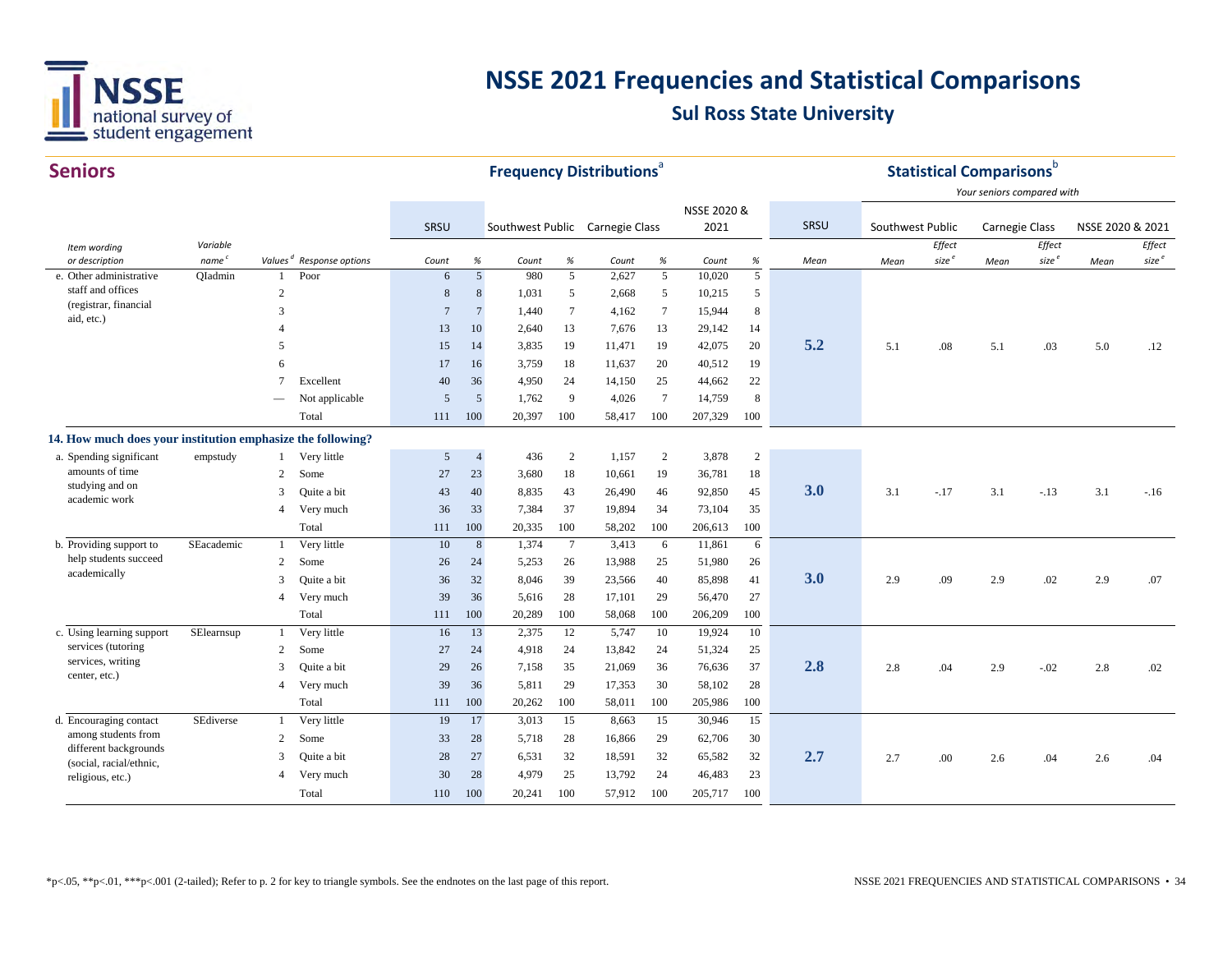

| <b>Seniors</b>                                                             |                               |                |                                                     |                |              | <b>Frequency Distributions®</b> |                 |                |            |                 |                         |      |                  |                   | <b>Statistical Comparisons</b> b |                   |                  |                   |
|----------------------------------------------------------------------------|-------------------------------|----------------|-----------------------------------------------------|----------------|--------------|---------------------------------|-----------------|----------------|------------|-----------------|-------------------------|------|------------------|-------------------|----------------------------------|-------------------|------------------|-------------------|
|                                                                            |                               |                |                                                     |                |              |                                 |                 |                |            |                 |                         |      |                  |                   | Your seniors compared with       |                   |                  |                   |
|                                                                            |                               |                |                                                     |                |              |                                 |                 |                |            | NSSE 2020 &     |                         |      |                  |                   |                                  |                   |                  |                   |
|                                                                            |                               |                |                                                     | SRSU           |              | Southwest Public Carnegie Class |                 |                |            | 2021            |                         | SRSU | Southwest Public |                   | <b>Carnegie Class</b>            |                   | NSSE 2020 & 2021 |                   |
| Item wording                                                               | Variable                      |                |                                                     |                |              |                                 |                 |                |            |                 |                         |      |                  | Effect            |                                  | Effect            |                  | Effect            |
| or description<br>e. Providing                                             | name <sup>c</sup><br>SEsocial |                | Values <sup>d</sup> Response options<br>Very little | Count<br>16    | $\%$<br>14   | Count<br>2,321                  | $\%$<br>12      | Count<br>6,262 | $\%$<br>12 | Count<br>20,019 | $\%$<br>$\overline{10}$ | Mean | Mean             | size <sup>e</sup> | Mean                             | size <sup>e</sup> | Mean             | size <sup>e</sup> |
| opportunities to be                                                        |                               | $\overline{c}$ | Some                                                | 29             | 26           | 5,559                           | 28              | 16,126         | 28         | 56,346          | 28                      |      |                  |                   |                                  |                   |                  |                   |
| involved socially                                                          |                               | 3              | Quite a bit                                         | 34             | 32           | 7,270                           | 35              | 20,957         | 36         | 77,445          | 37                      | 2.7  |                  |                   |                                  |                   |                  |                   |
|                                                                            |                               | $\overline{4}$ |                                                     | 31             | 28           | 5,062                           | 25              |                | 24         | 51,703          | 25                      |      | 2.7              | .00               | 2.7                              | .04               | 2.8              | $-.02$            |
|                                                                            |                               |                | Very much                                           |                |              |                                 |                 | 14,502         |            |                 |                         |      |                  |                   |                                  |                   |                  |                   |
|                                                                            |                               |                | Total                                               | 110            | 100          | 20,212                          | 100             | 57,847         | 100        | 205,513         | 100                     |      |                  |                   |                                  |                   |                  |                   |
| f. Providing support for<br>your overall well-                             | SEwellness                    | -1             | Very little                                         | 18             | 15           | 2,570                           | 13              | 6,943          | 13         | 24,916          | $\overline{13}$         |      |                  |                   |                                  |                   |                  |                   |
| being (recreation,                                                         |                               | $\overline{2}$ | Some                                                | 33             | 30           | 5,661                           | 28              | 16,075         | 28         | 59,185          | 29                      |      |                  |                   |                                  |                   |                  |                   |
| health care,                                                               |                               | 3              | Quite a bit                                         | 33             | 32           | 6,986                           | 34              | 20,194         | 35         | 72,492          | 35                      | 2.6  | 2.7              | $-.07$            | 2.7                              | $-.07$            | 2.7              | $-.06$            |
| counseling, etc.)                                                          |                               | $\overline{4}$ | Very much                                           | 27             | 23           | 4,989                           | 25              | 14,558         | 25         | 48,696          | 24                      |      |                  |                   |                                  |                   |                  |                   |
|                                                                            |                               |                | Total                                               | 111            | 100          | 20,206                          | 100             | 57,770         | 100        | 205,289         | 100                     |      |                  |                   |                                  |                   |                  |                   |
| g. Helping you manage<br>your non-academic                                 | SEnonacad                     | 1              | Very little                                         | 33             | 29           | 6,505                           | 33              | 18,242         | 32         | 68,303          | 34                      |      |                  |                   |                                  |                   |                  |                   |
| responsibilities (work,                                                    |                               | $\overline{c}$ | Some                                                | 36             | 33           | 6,607                           | 33              | 19,720         | 34         | 71,245          | 34                      |      |                  |                   |                                  |                   |                  |                   |
| family, etc.)                                                              |                               | 3              | Quite a bit                                         | 17             | 19           | 4,381                           | 22              | 12,503         | 22         | 42,312          | 21                      | 2.3  | 2.2              | .11               | 2.2                              | .11               | 2.1              | .17               |
|                                                                            |                               | $\overline{4}$ | Very much                                           | 23             | 19           | 2,675                           | 13              | 7,253          | 12         | 23,199          | 11                      |      |                  |                   |                                  |                   |                  |                   |
|                                                                            |                               |                | Total                                               | 109            | 100          | 20,168                          | 100             | 57,718         | 100        | 205,059         | 100                     |      |                  |                   |                                  |                   |                  |                   |
| h. Attending campus                                                        | <b>SEactivities</b>           | $\mathbf{1}$   | Very little                                         | 24             | 21           | 4,085                           | 21              | 13,111         | 24         | 37,958          | 19                      |      |                  |                   |                                  |                   |                  |                   |
| activities and events<br>(performing arts,                                 |                               | $\overline{2}$ | Some                                                | 27             | 25           | 5,833                           | 29              | 17,515         | 30         | 61,909          | 30                      |      |                  |                   |                                  |                   |                  |                   |
| athletic events, etc.)                                                     |                               | 3              | Quite a bit                                         | 34             | 33           | 6,248                           | 31              | 17,036         | 29         | 66,164          | 32                      | 2.6  | 2.5              | .07               | $2.3*$                           | .21               | 2.5              | .06               |
|                                                                            |                               | $\overline{4}$ | Very much                                           | 25             | 21           | 3,979                           | 19              | 9,980          | 17         | 38,753          | 19                      |      |                  |                   | Δ                                |                   |                  |                   |
|                                                                            |                               |                | Total                                               | 110            | 100          | 20,145                          | 100             | 57,642         | 100        | 204,784         | 100                     |      |                  |                   |                                  |                   |                  |                   |
| i. Attending events that                                                   | SEevents                      | $\mathbf{1}$   | Very little                                         | 29             | 25           | 4,976                           | 25              | 14,067         | 25         | 46,398          | 23                      |      |                  |                   |                                  |                   |                  |                   |
| address important<br>social, economic, or                                  |                               | $\overline{c}$ | Some                                                | 32             | 30           | 7,106                           | 35              | 20,321         | 35         | 74,290          | 36                      |      |                  |                   |                                  |                   |                  |                   |
| political issues                                                           |                               | 3              | Quite a bit                                         | 30             | 29           | 5,222                           | 26              | 15,198         | 26         | 56,308          | 27                      | 2.4  | 2.3              | .08               | 2.2                              | .11               | 2.3              | .07               |
|                                                                            |                               | $\overline{4}$ | Very much                                           | 18             | 16           | 2,863                           | 14              | 8,041          | 14         | 27,855          | 13                      |      |                  |                   |                                  |                   |                  |                   |
|                                                                            |                               |                | Total                                               | 109            | 100          | 20,167                          | 100             | 57,627         | 100        | 204,851         | 100                     |      |                  |                   |                                  |                   |                  |                   |
| 15. To what extent do you agree or disagree with the following statements? |                               |                |                                                     |                |              |                                 |                 |                |            |                 |                         |      |                  |                   |                                  |                   |                  |                   |
| a. I feel comfortable                                                      | sbmyself                      | -1             | Strongly disagree                                   | $\mathbf{0}$   | $\mathbf{0}$ | 560                             | 3               | 1,419          | 3          | 5,523           | $\mathbf{3}$            |      |                  |                   |                                  |                   |                  |                   |
| being myself at this                                                       |                               | $\mathfrak{2}$ | Disagree                                            | $\overline{c}$ | $\mathbf{1}$ | 1,338                           | $7\phantom{.0}$ | 3,832          | $\tau$     | 14,676          | $7\phantom{.0}$         |      |                  |                   |                                  |                   |                  |                   |
| institution.                                                               |                               | 3              | Agree                                               | 59             | 54           | 9,749                           | 48              | 27,545         | 47         | 98,375          | 47                      | 3.4  | $3.3***$         | .19               | $3.3*$                           | .15               | $3.3**$          | .19               |
|                                                                            |                               | 4              | Strongly agree                                      | 49             | 45           | 8,497                           | 42              | 24,867         | 43         | 86,326          | 42                      |      | Δ                |                   | Δ                                |                   | Δ                |                   |
|                                                                            |                               |                | Total                                               | 110            | 100          | 20,144                          | 100             | 57,663         | 100        | 204,900         | 100                     |      |                  |                   |                                  |                   |                  |                   |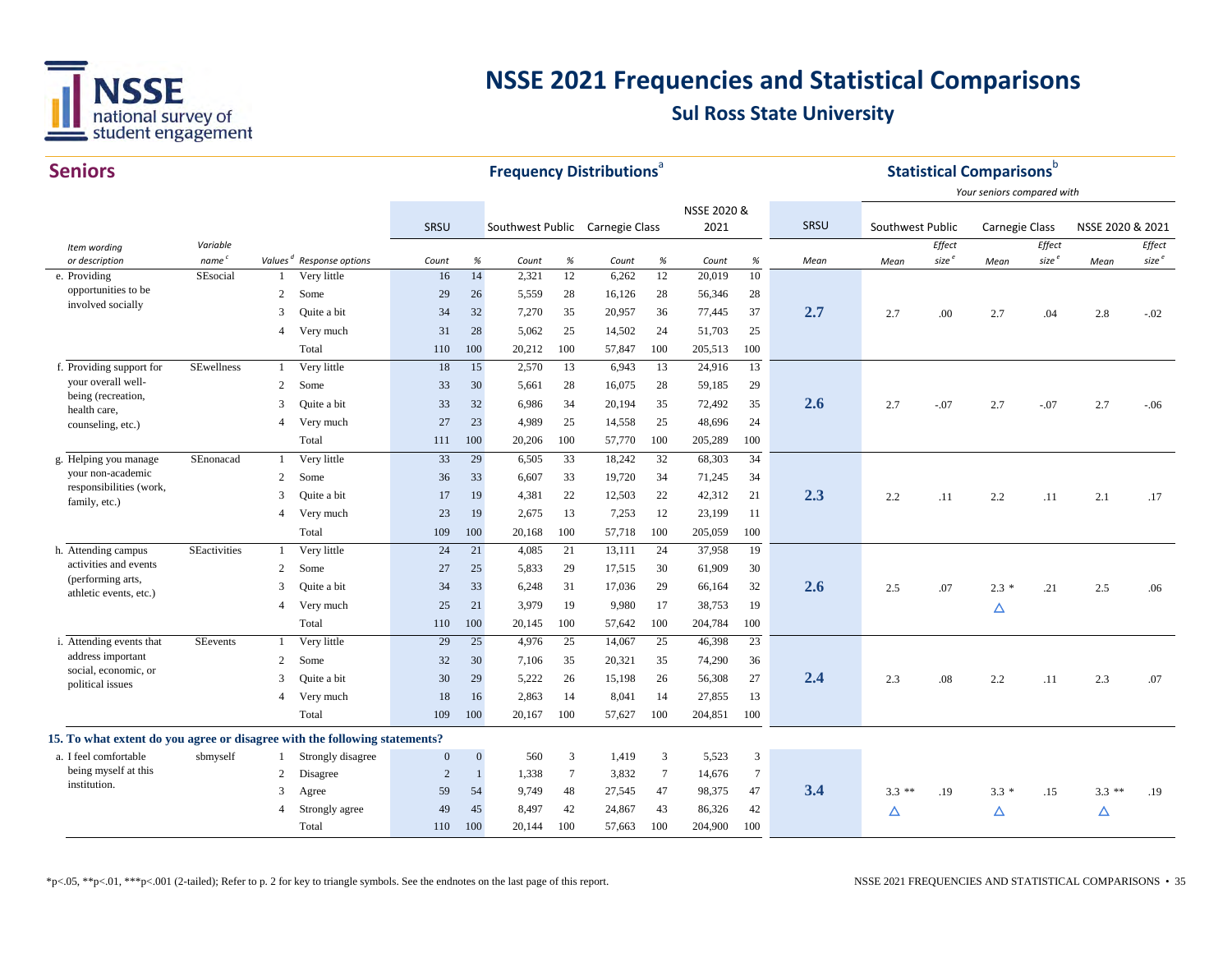

| <b>Seniors</b>                                                                     |                                  |                |                                      |                |     |                  |                 | <b>Frequency Distributions</b> <sup>®</sup> |                |             |              |      |                  |                   | <b>Statistical Comparisons</b> b |                   |                  |                   |
|------------------------------------------------------------------------------------|----------------------------------|----------------|--------------------------------------|----------------|-----|------------------|-----------------|---------------------------------------------|----------------|-------------|--------------|------|------------------|-------------------|----------------------------------|-------------------|------------------|-------------------|
|                                                                                    |                                  |                |                                      |                |     |                  |                 |                                             |                |             |              |      |                  |                   | Your seniors compared with       |                   |                  |                   |
|                                                                                    |                                  |                |                                      |                |     |                  |                 |                                             |                | NSSE 2020 & |              |      |                  |                   |                                  |                   |                  |                   |
|                                                                                    |                                  |                |                                      | SRSU           |     | Southwest Public |                 | Carnegie Class                              |                | 2021        |              | SRSU | Southwest Public |                   | <b>Carnegie Class</b>            |                   | NSSE 2020 & 2021 |                   |
| Item wording                                                                       | Variable                         |                |                                      |                |     |                  |                 |                                             |                |             |              |      |                  | Effect            |                                  | Effect            |                  | Effect            |
| or description                                                                     | name <sup>c</sup>                |                | Values <sup>d</sup> Response options | Count          | %   | Count            | $\%$            | Count                                       | %              | Count       | %            | Mean | Mean             | size <sup>e</sup> | Mean                             | size <sup>e</sup> | Mean             | size <sup>e</sup> |
| b. I feel valued by this                                                           | sbvalued                         |                | Strongly disagree                    | 5              | 5   | 1,359            | $7\phantom{.0}$ | 3,315                                       | 6              | 14,005      | 8            |      |                  |                   |                                  |                   |                  |                   |
| institution.                                                                       |                                  | 2              | Disagree                             | 17             | 16  | 3,685            | 18              | 9,771                                       | 17             | 38,349      | 19           |      |                  |                   |                                  |                   |                  |                   |
|                                                                                    |                                  | 3              | Agree                                | 55             | 48  | 10,011           | 49              | 29,040                                      | 50             | 101,195     | 49           | 3.0  | 2.9              | .15               | 3.0                              | .06               | 2.9              | .15               |
|                                                                                    |                                  | 4              | Strongly agree                       | 33             | 31  | 5,089            | 25              | 15,499                                      | 27             | 51,190      | 25           |      |                  |                   |                                  |                   |                  |                   |
|                                                                                    |                                  |                | Total                                | 110            | 100 | 20,144           | 100             | 57,625                                      | 100            | 204,739     | 100          |      |                  |                   |                                  |                   |                  |                   |
| c. I feel like part of the                                                         | sbcommunity                      |                | Strongly disagree                    | $\overline{3}$ | 2   | 1,257            | $7\phantom{.0}$ | 3,199                                       | 6              | 12,058      | 6            |      |                  |                   |                                  |                   |                  |                   |
| community at this                                                                  |                                  | 2              | Disagree                             | 19             | 19  | 3,933            | 20              | 10,630                                      | 19             | 37,865      | 19           |      |                  |                   |                                  |                   |                  |                   |
| institution.                                                                       |                                  | 3              | Agree                                | 55             | 49  | 9,903            | 49              | 28,639                                      | 49             | 101,263     | 49           | 3.1  | 2.9              | .18               | 3.0                              | .12               | 2.9              | .15               |
|                                                                                    |                                  |                | Strongly agree                       | 33             | 30  | 5,067            | 25              | 15,181                                      | 26             | 53,675      | 26           |      |                  |                   |                                  |                   |                  |                   |
|                                                                                    |                                  |                | Total                                | 110            | 100 | 20,160           | 100             | 57,649                                      | 100            | 204,861     | 100          |      |                  |                   |                                  |                   |                  |                   |
| 16. About how many hours do you spend in a typical 7-day week doing the following? |                                  |                |                                      |                |     |                  |                 |                                             |                |             |              |      |                  |                   |                                  |                   |                  |                   |
| a. Preparing for class                                                             | tmprephrs                        | $\overline{0}$ | 0 hrs                                | 3              | 3   | 84               | $\overline{0}$  | 223                                         | $\overline{0}$ | 776         | $\mathbf{0}$ |      |                  |                   |                                  |                   |                  |                   |
| (studying, reading,                                                                | (Recoded version                 | 3              | $1-5$ hrs                            | 13             | 12  | 2,501            | 12              | 7,479                                       | 13             | 24,695      | 12           |      |                  |                   |                                  |                   |                  |                   |
| writing, doing<br>homework or lab                                                  | of tmprep created                | 8              | $6-10$ hrs                           | 27             | 26  | 4,442            | 22              | 13,409                                      | 23             | 45,334      | 22           |      |                  |                   |                                  |                   |                  |                   |
| work, analyzing data,                                                              | by NSSE. Values<br>are estimated | 13             | $11-15$ hrs                          | 27             | 24  | 4,036            | 20              | 11,806                                      | 20             | 41,300      | 20           |      |                  |                   |                                  |                   |                  |                   |
| rehearsing, and other                                                              | number of hours                  |                | 16-20 hrs                            | 11             | 10  | 3,596            | 18              | 10,349                                      | 18             | 37,377      | 18           | 14.4 | 15.5             | $-.12$            | 15.0                             | $-.07$            | 15.4             | $-.11$            |
| academic activities)                                                               | per week.)                       | 23             | 21-25 hrs                            | 10             | 8   | 2,194            | 11              | 6,145                                       | 11             | 22,878      | 11           |      |                  |                   |                                  |                   |                  |                   |
|                                                                                    |                                  | 28             | 26-30 hrs                            | 9              | 8   | 1,285            | 6               | 3,469                                       | 6              | 13,437      | 7            |      |                  |                   |                                  |                   |                  |                   |
|                                                                                    |                                  | 33             | More than 30 hrs                     | 10             | 9   | 1,938            | 10              | 4,561                                       | 8              | 18,391      | 9            |      |                  |                   |                                  |                   |                  |                   |
|                                                                                    |                                  |                | Total                                | 110            | 100 | 20,076           | 100             | 57,441                                      | 100            | 204,188     | 100          |      |                  |                   |                                  |                   |                  |                   |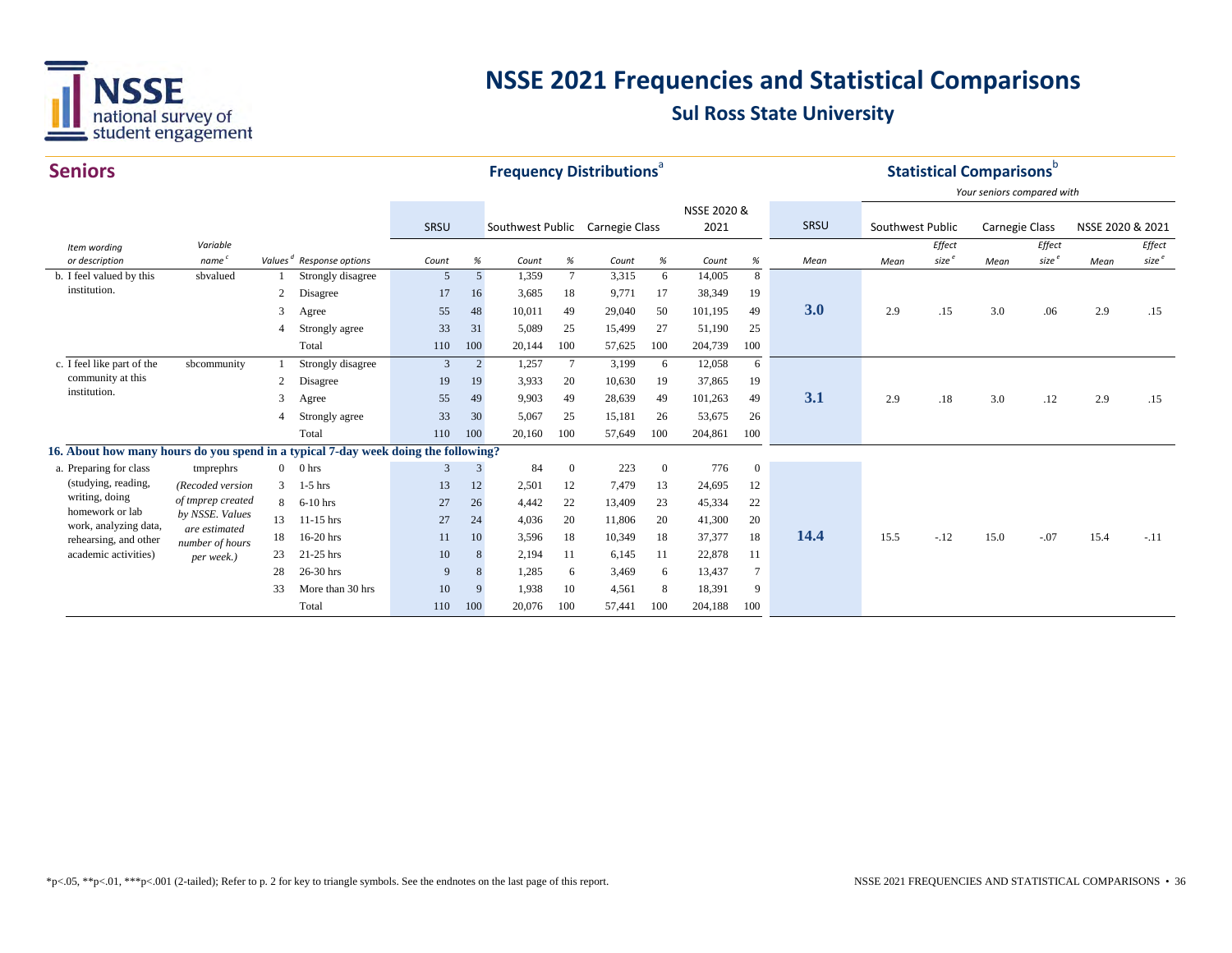

| <b>Seniors</b>                                  |                                 |                |                                      |                |                |                                 |                              | <b>Frequency Distributions<sup>®</sup></b> |                |             |                  |      |                  |                   | <b>Statistical Comparisons</b> b |                   |                  |                   |
|-------------------------------------------------|---------------------------------|----------------|--------------------------------------|----------------|----------------|---------------------------------|------------------------------|--------------------------------------------|----------------|-------------|------------------|------|------------------|-------------------|----------------------------------|-------------------|------------------|-------------------|
|                                                 |                                 |                |                                      |                |                |                                 |                              |                                            |                |             |                  |      |                  |                   | Your seniors compared with       |                   |                  |                   |
|                                                 |                                 |                |                                      |                |                |                                 |                              |                                            |                | NSSE 2020 & |                  |      |                  |                   |                                  |                   |                  |                   |
|                                                 |                                 |                |                                      | SRSU           |                | Southwest Public Carnegie Class |                              |                                            |                | 2021        |                  | SRSU | Southwest Public |                   | Carnegie Class                   |                   | NSSE 2020 & 2021 |                   |
| Item wording                                    | Variable                        |                |                                      |                |                |                                 |                              |                                            |                |             |                  |      |                  | Effect            |                                  | Effect            |                  | Effect            |
| or description                                  | name <sup>c</sup>               |                | Values <sup>d</sup> Response options | Count          | $\%$           | Count                           | $% \mathcal{A}_{\mathrm{d}}$ | Count                                      | $\%$           | Count       | $\%$             | Mean | Mean             | size <sup>e</sup> | Mean                             | size <sup>e</sup> | Mean             | size <sup>e</sup> |
| b. Participating in co-                         | tmcocurrhrs                     | $\overline{0}$ | 0 <sub>hrs</sub>                     | 55             | 53             | 10,492                          | 53                           | 29,620                                     | 53             | 91,051      | 46               |      |                  |                   |                                  |                   |                  |                   |
| curricular activities<br>(organizations, campus | (Recoded version                | 3              | $1-5$ hrs                            | 23             | 19             | 4,975                           | 25                           | 13,648                                     | 23             | 54,459      | 26               |      |                  |                   |                                  |                   |                  |                   |
| publications, student                           | of tmcocurr<br>created by NSSE. | 8              | $6-10$ hrs                           | 9              | $\overline{7}$ | 1,884                           | 9                            | 5,735                                      | 10             | 24,598      | 12               |      |                  |                   |                                  |                   |                  |                   |
| government, fraternity                          | Values are                      | 13             | $11-15$ hrs                          | 16             | 15             | 1,162                           | 6                            | 3,549                                      | 6              | 14,556      | $\tau$           |      |                  |                   |                                  |                   |                  |                   |
| or sorority,                                    | estimated number                | 18             | 16-20 hrs                            | $\overline{2}$ | $\mathbf{1}$   | 724                             | $\overline{4}$               | 2,239                                      | $\overline{4}$ | 9,112       | $\overline{4}$   | 4.7  | 4.0              | .11               | 4.0                              | .11               | 4.7              | .01               |
| intercollegiate or                              | of hours per                    | 23             | 21-25 hrs                            | $\Omega$       | $\Omega$       | 355                             | 2                            | 1,164                                      | 2              | 4,780       | $\mathbf{2}$     |      |                  |                   |                                  |                   |                  |                   |
| intramural sports, etc.)                        | week.)                          | 28             | 26-30 hrs                            | $\overline{1}$ |                | 168                             | 1                            | 530                                        | $\mathbf{1}$   | 2,046       | $\mathbf{1}$     |      |                  |                   |                                  |                   |                  |                   |
|                                                 |                                 | 33             | More than 30 hrs                     | $\overline{4}$ | $\overline{A}$ | 297                             | $\mathbf{1}$                 | 879                                        | 2              | 3,237       | $\sqrt{2}$       |      |                  |                   |                                  |                   |                  |                   |
|                                                 |                                 |                | Total                                | 110            | 100            | 20,057                          | 100                          | 57,364                                     | 100            | 203,839     | 100              |      |                  |                   |                                  |                   |                  |                   |
| c. Working for pay                              | tmworkonhrs                     | $\overline{0}$ | 0 hrs                                | 81             | 75             | 16,281                          | 81                           | 45,174                                     | 79             | 148,242     | 75               |      |                  |                   |                                  |                   |                  |                   |
| on campus                                       | (Recoded version                | 3              | $1-5$ hrs                            | 5              | 5              | 369                             | 2                            | 1,959                                      | 3              | 9,758       | $\overline{4}$   |      |                  |                   |                                  |                   |                  |                   |
|                                                 | of tmworkon                     | 8              | $6-10$ hrs                           | 3              | 3              | 657                             | $\overline{3}$               | 3,076                                      | 5              | 16,075      | $\tau$           |      |                  |                   |                                  |                   |                  |                   |
|                                                 | created by NSSE.<br>Values are  | 13             | $11-15$ hrs                          | 12             | 10             | 801                             | $\overline{4}$               | 2,703                                      | 5              | 11,792      | 5                |      |                  |                   |                                  |                   |                  |                   |
|                                                 | estimated number                | 18             | 16-20 hrs                            | 6              | 5              | 1,217                           | 6                            | 2,730                                      | 5              | 11,096      | 5                | 3.4  | 2.9              | .07               | 2.7                              | .12               | 3.2              | .02               |
|                                                 | of hours per                    | 23             | 21-25 hrs                            | $\mathbf{1}$   | $\mathbf{1}$   | 379                             | $\overline{2}$               | 837                                        | -1             | 3,472       | $\mathbf{2}$     |      |                  |                   |                                  |                   |                  |                   |
|                                                 | week.)                          | 28             | 26-30 hrs                            | $\mathbf{0}$   | $\mathbf{0}$   | 107                             | $\overline{0}$               | 313                                        | -1             | 1,261       | 1                |      |                  |                   |                                  |                   |                  |                   |
|                                                 |                                 | 33             | More than 30 hrs                     | $\overline{2}$ | $\overline{2}$ | 239                             | -1                           | 549                                        | -1             | 2,124       | 1                |      |                  |                   |                                  |                   |                  |                   |
|                                                 |                                 |                | Total                                | 110            | 100            | 20,050                          | 100                          | 57,341                                     | 100            | 203,820     | 100              |      |                  |                   |                                  |                   |                  |                   |
| d. Working for pay                              | tmworkoffhrs                    | $\overline{0}$ | 0 <sub>hrs</sub>                     | 45             | 39             | 7,410                           | 37                           | 20,139                                     | 35             | 84,025      | 41               |      |                  |                   |                                  |                   |                  |                   |
| off campus                                      | (Recoded version                | 3              | $1-5$ hrs                            | $\overline{5}$ | $\overline{A}$ | 757                             | $\overline{4}$               | 2,456                                      | $\overline{4}$ | 10,088      | 5                |      |                  |                   |                                  |                   |                  |                   |
|                                                 | of tmworkoff                    | 8              | $6-10$ hrs                           | $\overline{5}$ | $\overline{4}$ | 1,088                           | 5                            | 3,457                                      | 6              | 13,374      | 6                |      |                  |                   |                                  |                   |                  |                   |
|                                                 | created by NSSE.                | 13             | $11-15$ hrs                          | 3              | $\overline{4}$ | 1,192                           | 6                            | 4,016                                      | $\tau$         | 14,407      | $\boldsymbol{7}$ |      |                  |                   |                                  |                   |                  |                   |
|                                                 | Values are<br>estimated number  | 18             | 16-20 hrs                            | $\overline{7}$ | 6              | 1,713                           | 9                            | 5,671                                      | 10             | 18,674      | 9                | 15.4 | 14.8             | .04               | 15.3                             | .01               | 12.9             | .19               |
|                                                 | of hours per                    | 23             | 21-25 hrs                            | $\overline{7}$ | 5              | 1,427                           | $7\phantom{.0}$              | 4,676                                      | 8              | 14,694      | $\tau$           |      |                  |                   |                                  |                   |                  |                   |
|                                                 | week.)                          | 28             | 26-30 hrs                            | 6              | 5              | 1,258                           | 6                            | 3,703                                      | 6              | 11,020      | 5                |      |                  |                   |                                  |                   |                  |                   |
|                                                 |                                 | 33             | More than 30 hrs                     | 32             | 32             | 5,227                           | 26                           | 13,286                                     | 24             | 37,701      | 20               |      |                  |                   |                                  |                   |                  |                   |
|                                                 |                                 |                | Total                                | 110            | 100            | 20,072                          | 100                          | 57,404                                     | 100            | 203,983     | 100              |      |                  |                   |                                  |                   |                  |                   |
| Estimated number of                             | tmworkhrs                       |                |                                      |                |                |                                 |                              |                                            |                |             |                  |      |                  |                   |                                  |                   |                  |                   |
| hours working for pay                           |                                 |                |                                      |                |                |                                 |                              |                                            |                |             |                  |      |                  |                   |                                  |                   |                  |                   |
|                                                 | (Continuous<br>variable created |                |                                      |                |                |                                 |                              |                                            |                |             |                  | 18.8 | 17.6             | .08               | 17.9                             | .06               | 16.1             | .19               |
|                                                 | by NSSE)                        |                |                                      |                |                |                                 |                              |                                            |                |             |                  |      |                  |                   |                                  |                   |                  |                   |
|                                                 |                                 |                |                                      |                |                |                                 |                              |                                            |                |             |                  |      |                  |                   |                                  |                   |                  |                   |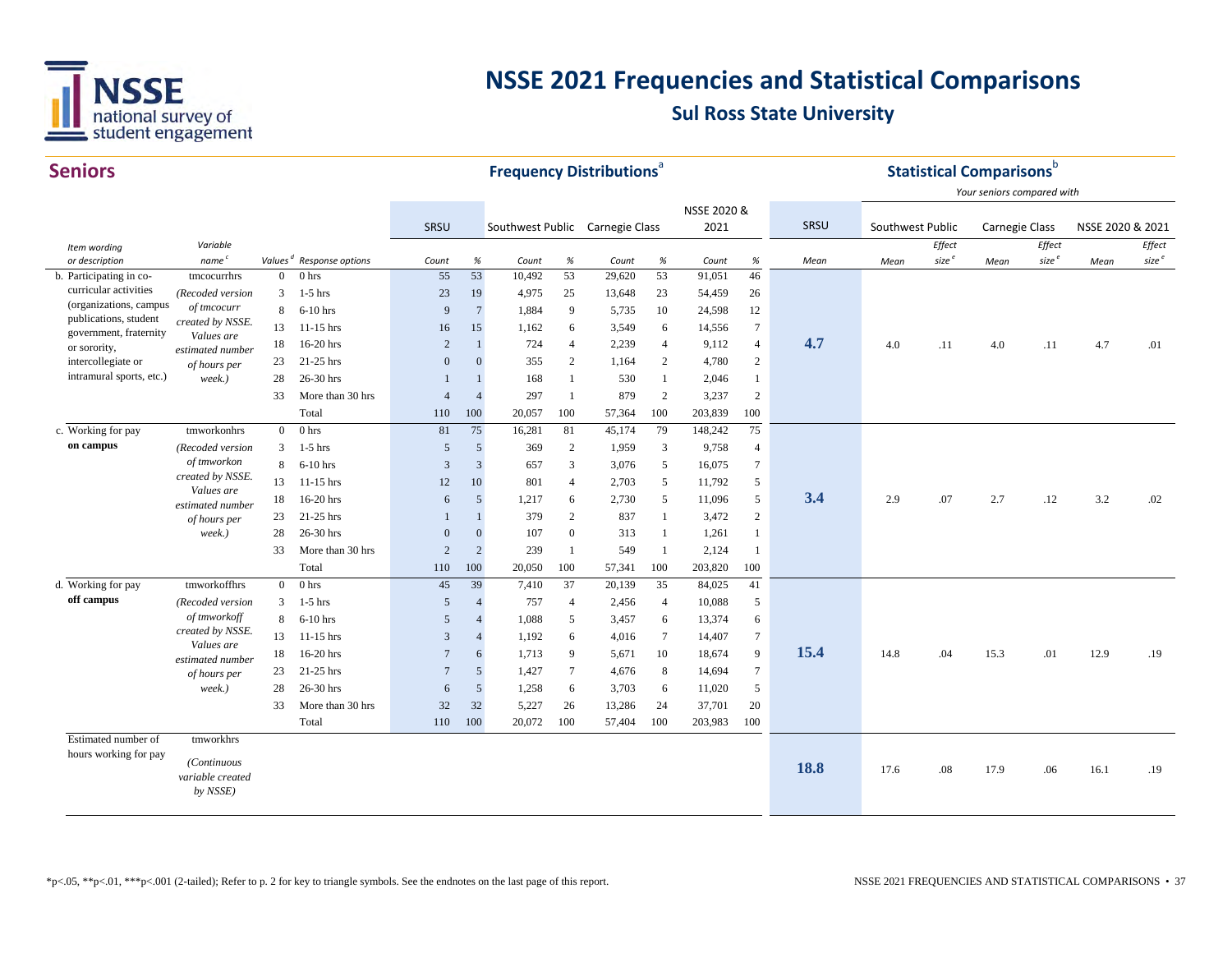

| <b>Seniors</b>                                   |                                  |                |                                      |                |                |                                 | <b>Frequency Distributions<sup>®</sup></b>                         |        |                |             |                |      |                  | <b>Statistical Comparisons</b> |                            |                   |                  |                   |
|--------------------------------------------------|----------------------------------|----------------|--------------------------------------|----------------|----------------|---------------------------------|--------------------------------------------------------------------|--------|----------------|-------------|----------------|------|------------------|--------------------------------|----------------------------|-------------------|------------------|-------------------|
|                                                  |                                  |                |                                      |                |                |                                 |                                                                    |        |                |             |                |      |                  |                                | Your seniors compared with |                   |                  |                   |
|                                                  |                                  |                |                                      |                |                |                                 |                                                                    |        |                | NSSE 2020 & |                |      |                  |                                |                            |                   |                  |                   |
|                                                  |                                  |                |                                      | SRSU           |                | Southwest Public Carnegie Class |                                                                    |        |                | 2021        |                | SRSU | Southwest Public |                                | Carnegie Class             |                   | NSSE 2020 & 2021 |                   |
| Item wording                                     | Variable                         |                |                                      |                |                |                                 |                                                                    |        |                |             |                |      |                  | Effect                         |                            | Effect            |                  | Effect            |
| or description                                   | name <sup>c</sup>                |                | Values <sup>d</sup> Response options | Count          | $\%$           | Count                           | $% \mathcal{B}_{\mathrm{d}}\left( \mathcal{B}_{\mathrm{d}}\right)$ | Count  | $\%$           | Count       | %              | Mean | Mean             | size <sup>e</sup>              | Mean                       | size <sup>e</sup> | Mean             | size <sup>e</sup> |
| e. Doing community                               | tmservicehrs                     | $\mathbf{0}$   | 0 <sub>hrs</sub>                     | 59             | 53             | 10,810                          | 55                                                                 | 31,205 | 55             | 109,665     | 54             |      |                  |                                |                            |                   |                  |                   |
| service or volunteer<br>work                     | (Recoded version                 | 3              | $1-5$ hrs                            | 28             | 25             | 5,712                           | 28                                                                 | 16,159 | 28             | 61,516      | 30             |      |                  |                                |                            |                   |                  |                   |
|                                                  | of tmservice<br>created by NSSE. | 8              | $6-10$ hrs                           | 14             | 13             | 1,667                           | 8                                                                  | 4,821  | 8              | 15,955      | 8              |      |                  |                                |                            |                   |                  |                   |
|                                                  | Values are                       | 13             | $11-15$ hrs                          | 3              | 3              | 783                             | $\overline{4}$                                                     | 2,289  | $\overline{4}$ | 7,415       | $\overline{4}$ |      |                  |                                |                            |                   |                  |                   |
|                                                  | estimated number                 | 18             | 16-20 hrs                            |                |                | 471                             | $\overline{c}$                                                     | 1,296  | 2              | 4,222       | $\overline{2}$ | 3.9  | 3.3              | .10                            | 3.1                        | .13               | 3.1              | .14               |
|                                                  | of hours per                     | 23             | 21-25 hrs                            | $\overline{2}$ |                | 246                             |                                                                    | 599    |                | 2,061       | 1              |      |                  |                                |                            |                   |                  |                   |
|                                                  | week.)                           | 28             | 26-30 hrs                            |                |                | 118                             |                                                                    | 291    | $\overline{0}$ | 913         | $\mathbf{0}$   |      |                  |                                |                            |                   |                  |                   |
|                                                  |                                  | 33             | More than 30 hrs                     | 3              | $\overline{3}$ | 252                             | $\overline{1}$                                                     | 688    |                | 2,109       | 1              |      |                  |                                |                            |                   |                  |                   |
|                                                  |                                  |                | Total                                | 111            | 100            | 20,059                          | 100                                                                | 57,348 | 100            | 203,856     | 100            |      |                  |                                |                            |                   |                  |                   |
| f. Relaxing and                                  | tmrelaxhrs                       | $\overline{0}$ | 0 <sub>hrs</sub>                     | 9              | 8              | 839                             | $\overline{4}$                                                     | 2,207  | $\overline{4}$ | 6,477       | 3              |      |                  |                                |                            |                   |                  |                   |
| socializing (time with                           | (Recoded version                 | 3              | $1-5$ hrs                            | 42             | 35             | 6,019                           | 29                                                                 | 16,542 | 28             | 53,423      | 26             |      |                  |                                |                            |                   |                  |                   |
| friends, video games,                            | of tmrelax created               | 8              | $6-10$ hrs                           | 22             | 22             | 5,447                           | 27                                                                 | 15,833 | 27             | 57,317      | 28             |      |                  |                                |                            |                   |                  |                   |
| TV or videos, keeping<br>up with friends online, | by NSSE. Values                  | 13             | $11-15$ hrs                          | 23             | 21             | 3,473                           | 17                                                                 | 10,039 | 17             | 38,046      | 19             |      |                  |                                |                            |                   |                  |                   |
| etc.)                                            | are estimated                    | 18             | 16-20 hrs                            | 9              | 9              | 2,034                           | 10                                                                 | 6,228  | 11             | 24,034      | 12             | 8.6  | $10.5$ **        | $-.23$                         | $10.5$ **                  | $-.23$            | $11.1$ ***       | $-.30$            |
|                                                  | number of hours<br>per week.)    | 23             | 21-25 hrs                            | 3              | $\overline{2}$ | 888                             | 5                                                                  | 2,564  | 5              | 9,998       | 5              |      | $\triangledown$  |                                | $\triangledown$            |                   | ▽                |                   |
|                                                  |                                  | 28             | 26-30 hrs                            | $\overline{0}$ | $\overline{0}$ | 402                             | $\overline{2}$                                                     | 1,175  | $\overline{c}$ | 4,470       | $\overline{c}$ |      |                  |                                |                            |                   |                  |                   |
|                                                  |                                  | 33             | More than 30 hrs                     | 3              | $\overline{3}$ | 952                             | 5                                                                  | 2,779  | 5              | 10,061      | 5              |      |                  |                                |                            |                   |                  |                   |
|                                                  |                                  |                | Total                                | 111            | 100            | 20,054                          | 100                                                                | 57,367 | 100            | 203,826     | 100            |      |                  |                                |                            |                   |                  |                   |
| g. Providing care for                            | tmcarehrs                        | $\overline{0}$ | 0 <sub>hrs</sub>                     | 55             | 48             | 10,794                          | 54                                                                 | 32,351 | 56             | 130,896     | 64             |      |                  |                                |                            |                   |                  |                   |
| dependents (children,                            | (Recoded version                 | 3              | $1-5$ hrs                            | 11             | 11             | 2,476                           | 12                                                                 | 7,138  | 12             | 22,271      | 11             |      |                  |                                |                            |                   |                  |                   |
| parents, etc.)                                   | of tmcare created                | 8              | $6-10$ hrs                           | $\overline{4}$ | 3              | 1,366                           | $7\phantom{.0}$                                                    | 3,715  | 6              | 10,961      | 5              |      |                  |                                |                            |                   |                  |                   |
|                                                  | by NSSE. Values                  | 13             | $11-15$ hrs                          | $\overline{2}$ | $\overline{2}$ | 879                             | $\overline{4}$                                                     | 2,449  | $\overline{4}$ | 7,208       | $\overline{4}$ |      |                  |                                |                            |                   |                  |                   |
|                                                  | are estimated                    | 18             | 16-20 hrs                            | $\overline{4}$ | $\overline{4}$ | 760                             | $\overline{4}$                                                     | 1,877  | 3              | 5,510       | 3              | 12.1 | $7.9$ **         | .35                            | $8.1$ **                   | .32               | $6.2$ ***        | .53               |
|                                                  | number of hours                  | 23             | 21-25 hrs                            | $\overline{3}$ | 3              | 415                             | $\overline{2}$                                                     | 1,090  | 2              | 3,123       | 2              |      |                  |                                |                            |                   |                  |                   |
|                                                  | per week.)                       |                |                                      |                |                |                                 |                                                                    |        |                |             |                |      |                  |                                |                            |                   |                  |                   |
|                                                  |                                  | 28             | 26-30 hrs                            | $\mathbf{0}$   | $\overline{0}$ | 279                             | -1                                                                 | 714    |                | 2,066       | 1              |      |                  |                                |                            |                   |                  |                   |
|                                                  |                                  | 33             | More than 30 hrs                     | 32             | 30             | 3,073                           | 15                                                                 | 7,950  | 14             | 21,573      | 11             |      |                  |                                |                            |                   |                  |                   |
|                                                  |                                  |                | Total                                | 111            | 100            | 20,042                          | 100                                                                | 57,284 | 100            | 203,608     | 100            |      |                  |                                |                            |                   |                  |                   |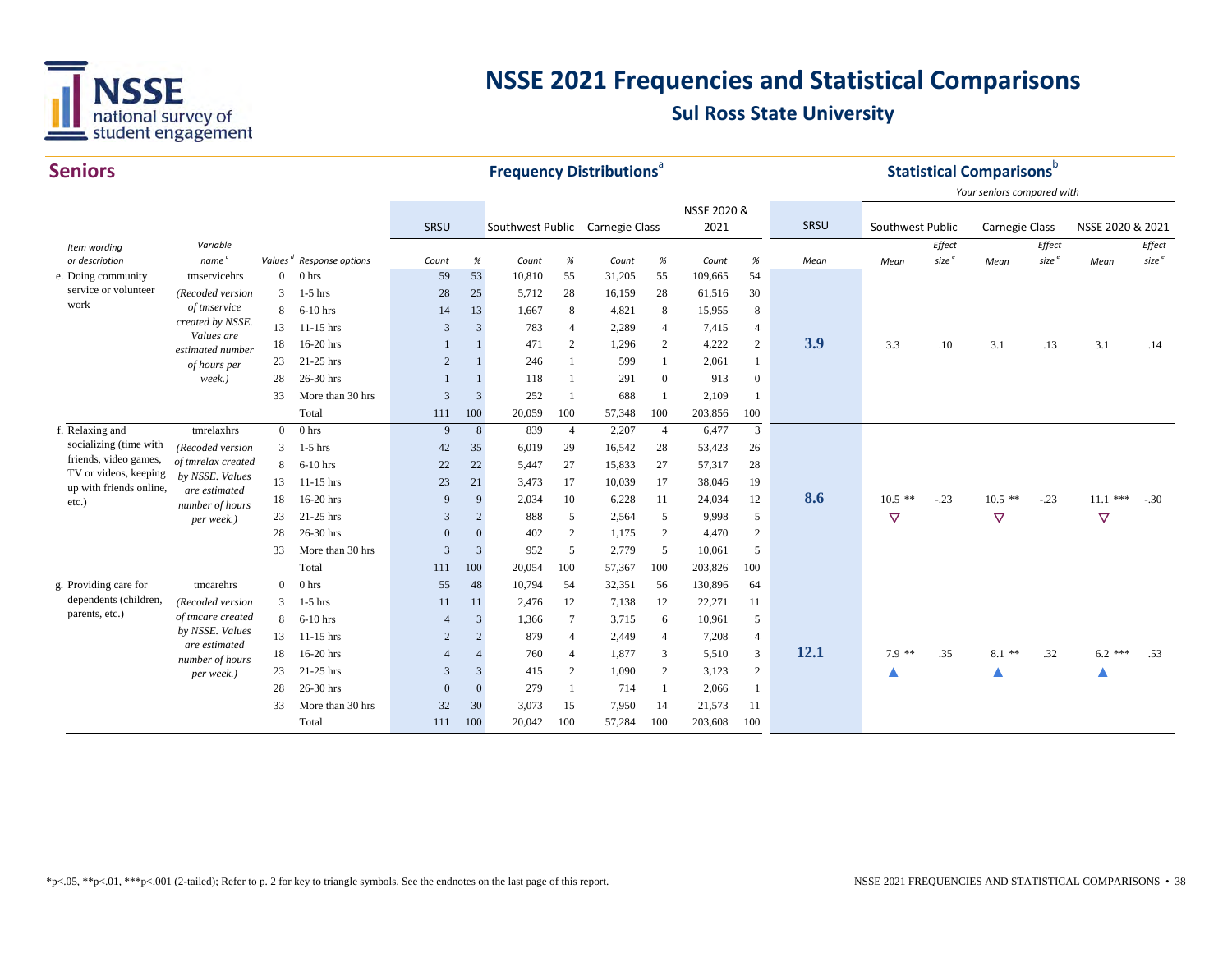

| <b>Seniors</b>                                                                                                |                                                                                                                                     |                          |                                      |                |                                                                    | <b>Frequency Distributions<sup>ª</sup></b> |                 |        |                  |             |                |      |                  |                   | <b>Statistical Comparisons</b> b |                   |                  |                   |
|---------------------------------------------------------------------------------------------------------------|-------------------------------------------------------------------------------------------------------------------------------------|--------------------------|--------------------------------------|----------------|--------------------------------------------------------------------|--------------------------------------------|-----------------|--------|------------------|-------------|----------------|------|------------------|-------------------|----------------------------------|-------------------|------------------|-------------------|
|                                                                                                               |                                                                                                                                     |                          |                                      |                |                                                                    |                                            |                 |        |                  | NSSE 2020 & |                |      |                  |                   | Your seniors compared with       |                   |                  |                   |
|                                                                                                               |                                                                                                                                     |                          |                                      | SRSU           |                                                                    | Southwest Public Carnegie Class            |                 |        |                  | 2021        |                | SRSU | Southwest Public |                   | Carnegie Class                   |                   | NSSE 2020 & 2021 |                   |
| Item wording                                                                                                  | Variable                                                                                                                            |                          |                                      |                |                                                                    |                                            |                 |        |                  |             |                |      |                  | Effect            |                                  | Effect            |                  | Effect            |
| or description                                                                                                | name <sup>c</sup>                                                                                                                   |                          | Values <sup>d</sup> Response options | Count          | $% \mathcal{B}_{\mathrm{d}}\left( \mathcal{B}_{\mathrm{d}}\right)$ | Count                                      | $\%$            | Count  | $\%$             | Count       | $\%$           | Mean | Mean             | size <sup>e</sup> | Mean                             | size <sup>e</sup> | Mean             | size <sup>e</sup> |
| h. Commuting to campus                                                                                        | tmcommutehrs                                                                                                                        | $\boldsymbol{0}$         | 0 <sub>hrs</sub>                     | 55             | 49                                                                 | 6,924                                      | 35              | 17,511 | 33               | 65,818      | 32             |      |                  |                   |                                  |                   |                  |                   |
| (driving, walking, etc.)                                                                                      | (Recoded version                                                                                                                    | 3                        | $1-5$ hrs                            | 42             | 38                                                                 | 7,951                                      | 39              | 23,715 | 40               | 88,976      | 43             |      |                  |                   |                                  |                   |                  |                   |
|                                                                                                               | of tmcommute<br>created by NSSE.                                                                                                    | 8                        | $6-10$ hrs                           | 5              | 5                                                                  | 2,675                                      | 14              | 8,760  | 15               | 27,130      | 13             |      |                  |                   |                                  |                   |                  |                   |
|                                                                                                               | Values are                                                                                                                          | 13                       | $11-15$ hrs                          | 3              | $\overline{3}$                                                     | 1,044                                      | 5               | 3,382  | 6                | 10,150      | 5              |      |                  |                   |                                  |                   |                  |                   |
|                                                                                                               | estimated number                                                                                                                    | 18                       | 16-20 hrs                            | $\mathbf{1}$   | $\overline{2}$                                                     | 535                                        | $\overline{3}$  | 1,520  | 3                | 4,437       | $\overline{2}$ | 3.3  | $4.8*$           | $-.22$            | $4.6*$                           | $-.20$            | $4.4 *$          | $-.19$            |
|                                                                                                               | of hours per                                                                                                                        | 23                       | 21-25 hrs                            | $\overline{2}$ | $\mathbf{1}$                                                       | 270                                        | 1               | 728    | 1                | 2,305       | $\mathbf{1}$   |      | $\triangledown$  |                   | $\triangledown$                  |                   | $\triangledown$  |                   |
|                                                                                                               | week.)                                                                                                                              | 28                       | 26-30 hrs                            | $\overline{0}$ | $\overline{0}$                                                     | 157                                        | $\mathbf{1}$    | 365    | 1                | 1,150       | $\mathbf{1}$   |      |                  |                   |                                  |                   |                  |                   |
|                                                                                                               |                                                                                                                                     | 33                       | More than 30 hrs                     | 3              | $\overline{c}$                                                     | 515                                        | $\overline{2}$  | 1,415  | $\overline{c}$   | 4,012       | $\sqrt{2}$     |      |                  |                   |                                  |                   |                  |                   |
|                                                                                                               |                                                                                                                                     |                          | Total                                | 111            | 100                                                                | 20,071                                     | 100             | 57,396 | 100              | 203,978     | 100            |      |                  |                   |                                  |                   |                  |                   |
| 17. Of the time you spend preparing for class in a typical 7-day week, about how much is on assigned reading? |                                                                                                                                     |                          |                                      |                |                                                                    |                                            |                 |        |                  |             |                |      |                  |                   |                                  |                   |                  |                   |
|                                                                                                               | reading                                                                                                                             | -1                       | Very little                          | 10             | 9                                                                  | 2,497                                      | 13              | 6,444  | 11               | 26,620      | 14             |      |                  |                   |                                  |                   |                  |                   |
|                                                                                                               |                                                                                                                                     | 2                        | Some                                 | 27             | 24                                                                 | 5,529                                      | 28              | 15,632 | 27               | 58,776      | 29             |      |                  |                   |                                  |                   |                  |                   |
|                                                                                                               |                                                                                                                                     | 3                        | About half                           | 34             | 29                                                                 | 5,553                                      | 27              | 16,214 | 29               | 55,407      | 27             | 3.1  | $2.9*$           | .19               | 2.9                              | .13               | $2.8*$           | .23               |
|                                                                                                               |                                                                                                                                     | $\overline{4}$           | Most                                 | 26             | 26                                                                 | 4,320                                      | 21              | 13,031 | 23               | 43,409      | 21             |      | Δ                |                   |                                  |                   | $\Delta$         |                   |
|                                                                                                               |                                                                                                                                     | 5                        | Almost all                           | 14             | 13                                                                 | 2,134                                      | 10              | 5,934  | 10               | 19,341      | 9              |      |                  |                   |                                  |                   |                  |                   |
|                                                                                                               |                                                                                                                                     |                          | Total                                | 111            | 100                                                                | 20,033                                     | 100             | 57,255 | 100              | 203,553     | 100            |      |                  |                   |                                  |                   |                  |                   |
|                                                                                                               | tmreadinghrs                                                                                                                        |                          |                                      |                |                                                                    |                                            |                 |        |                  |             |                |      |                  |                   |                                  |                   |                  |                   |
|                                                                                                               |                                                                                                                                     |                          |                                      |                |                                                                    |                                            |                 |        |                  |             |                |      |                  |                   |                                  |                   |                  |                   |
|                                                                                                               | (Continuous variable created by NSSE. Calculated as a proportion<br>of tmprephrs based on reading, where Very little=.10; Some=.25; |                          |                                      |                |                                                                    |                                            |                 |        |                  |             |                | 7.9  | 7.6              | .04               | 7.6                              | .03               | 7.3              | .08               |
|                                                                                                               | About half=.50; Most=.75; Almost all=.90)                                                                                           |                          |                                      |                |                                                                    |                                            |                 |        |                  |             |                |      |                  |                   |                                  |                   |                  |                   |
|                                                                                                               |                                                                                                                                     |                          |                                      |                |                                                                    |                                            |                 |        |                  |             |                |      |                  |                   |                                  |                   |                  |                   |
|                                                                                                               | tmreadinghrscol                                                                                                                     | 1                        | 0 <sub>hrs</sub>                     | $\overline{2}$ | $\sqrt{2}$                                                         | 83                                         | $\mathbf{0}$    | 215    | $\boldsymbol{0}$ | 762         | $\overline{0}$ |      |                  |                   |                                  |                   |                  |                   |
|                                                                                                               | (Collapsed<br>version of                                                                                                            | $\overline{\mathcal{L}}$ | More than zero,<br>up to 5 hrs       | 46             | 42                                                                 | 9,009                                      | 46              | 26,078 | 45               | 94,023      | 47             |      |                  |                   |                                  |                   |                  |                   |
|                                                                                                               | tmreadinghrs<br>created by NSSE.)                                                                                                   | $\overline{3}$           | More than 5,<br>up to 10 hrs         | 31             | 29                                                                 | 5,784                                      | 29              | 16,518 | 29               | 59,488      | 29             |      |                  |                   |                                  |                   |                  |                   |
|                                                                                                               |                                                                                                                                     | $\overline{4}$           | More than 10,<br>up to 15 hrs        | 13             | 13                                                                 | 2,115                                      | 10              | 6,249  | 11               | 21,665      | 10             |      |                  |                   |                                  |                   |                  |                   |
|                                                                                                               |                                                                                                                                     | 5                        | More than 15,<br>up to 20 hrs        | 9              | $\overline{7}$                                                     | 1,383                                      | $7\phantom{.0}$ | 3,776  | $\tau$           | 12,984      | 6              |      |                  |                   |                                  |                   |                  |                   |
|                                                                                                               |                                                                                                                                     | 6                        | More than 20,<br>up to 25 hrs        | 3              | $\overline{2}$                                                     | 995                                        | 5               | 2,769  | 5                | 9,281       | $\overline{4}$ |      |                  |                   |                                  |                   |                  |                   |
|                                                                                                               |                                                                                                                                     | $\overline{7}$           | More than 25 hrs                     | 5              | 5                                                                  | 573                                        | 3               | 1,418  | 3                | 4,599       | 2              |      |                  |                   |                                  |                   |                  |                   |
|                                                                                                               |                                                                                                                                     |                          | Total                                | 109            | 100                                                                | 19,942                                     | 100             | 57,023 | 100              | 202,802     | 100            |      |                  |                   |                                  |                   |                  |                   |

\*p<.05, \*\*p<.01, \*\*\*p<.001 (2-tailed); Refer to p. 2 for key to triangle symbols. See the endnotes on the last page of this report. NSSE 2021 FREQUENCIES AND STATISTICAL COMPARISONS • 39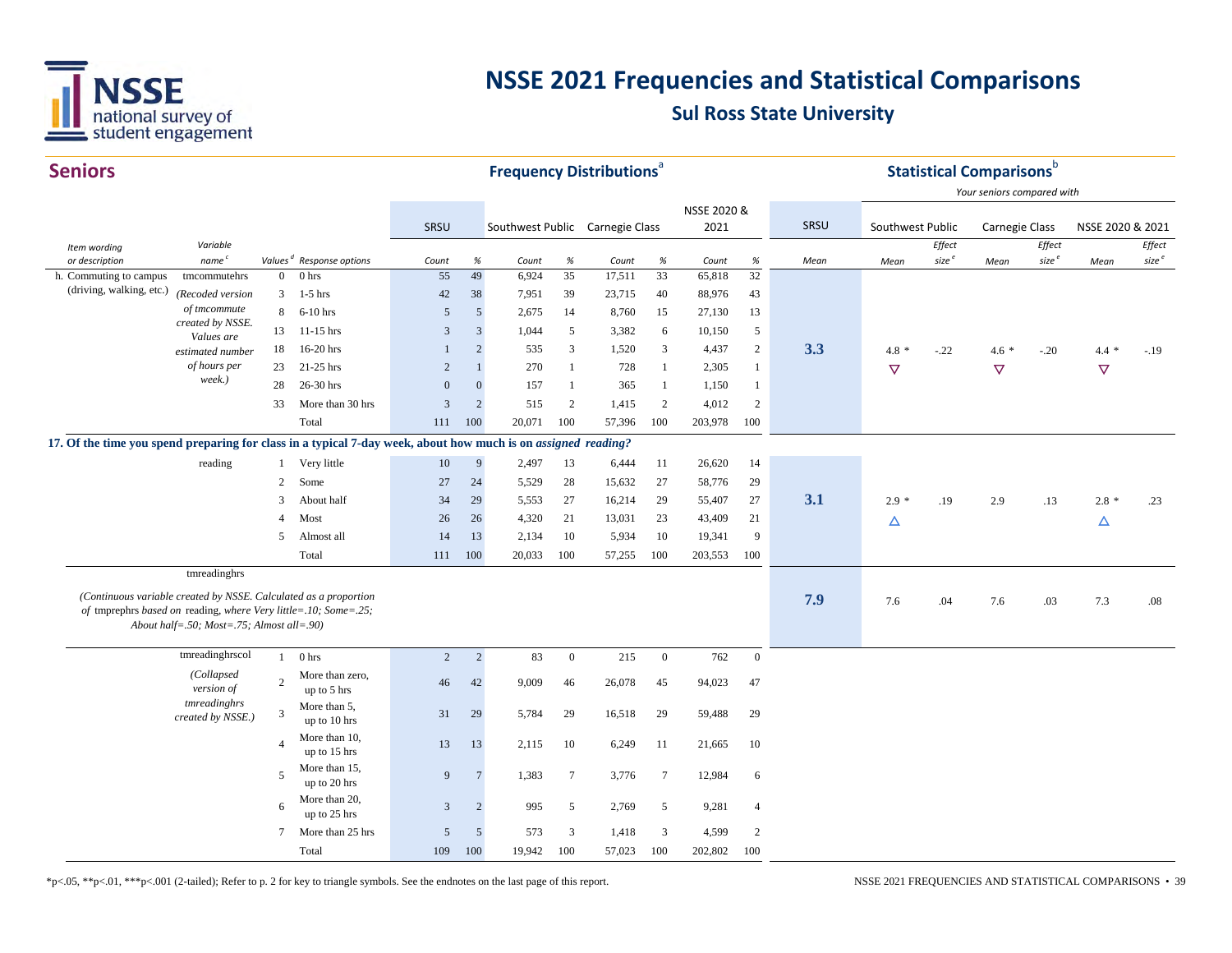

| <b>Seniors</b>                                                                                                                               |                   |                |                                      |                 |                         |                                 |                 | <b>Frequency Distributions</b> <sup>ª</sup> |                              |                     |                |      |                  |                   | <b>Statistical Comparisons</b> <sup>b</sup><br>Your seniors compared with |                   |                  |                   |
|----------------------------------------------------------------------------------------------------------------------------------------------|-------------------|----------------|--------------------------------------|-----------------|-------------------------|---------------------------------|-----------------|---------------------------------------------|------------------------------|---------------------|----------------|------|------------------|-------------------|---------------------------------------------------------------------------|-------------------|------------------|-------------------|
|                                                                                                                                              |                   |                |                                      | SRSU            |                         | Southwest Public Carnegie Class |                 |                                             |                              | NSSE 2020 &<br>2021 |                | SRSU | Southwest Public |                   | Carnegie Class                                                            |                   | NSSE 2020 & 2021 |                   |
| Item wording                                                                                                                                 | Variable          |                |                                      |                 |                         |                                 |                 |                                             |                              |                     |                |      |                  | Effect            |                                                                           | Effect            |                  | Effect            |
| or description                                                                                                                               | name <sup>c</sup> |                | Values <sup>d</sup> Response options | Count           | $\%$                    | Count                           | $\%$            | Count                                       | $% \mathcal{A}_{\mathrm{d}}$ | Count               | $\%$           | Mean | Mean             | size <sup>e</sup> | Mean                                                                      | size <sup>e</sup> | Mean             | size <sup>e</sup> |
| 18. How much has your experience at this institution contributed to your knowledge, skills, and personal development in the following areas? |                   |                |                                      |                 |                         |                                 |                 |                                             |                              |                     |                |      |                  |                   |                                                                           |                   |                  |                   |
| a. Writing clearly and                                                                                                                       | pgwrite           |                | Very little                          | 3               | $\overline{\mathbf{3}}$ | 1,220                           | $7\phantom{.0}$ | 2,687                                       | 5                            | 10,622              | 6              |      |                  |                   |                                                                           |                   |                  |                   |
| effectively                                                                                                                                  |                   | 2              | Some                                 | 14              | 12                      | 4,481                           | 23              | 11,581                                      | 20                           | 43,117              | $22\,$         |      |                  |                   |                                                                           |                   |                  |                   |
|                                                                                                                                              |                   | 3              | Quite a bit                          | 45              | 41                      | 7,626                           | 38              | 22,802                                      | 39                           | 80,227              | 39             | 3.3  | $3.0***$         | .33               | $3.0**$                                                                   | .27               | $3.0$ **         | .31               |
|                                                                                                                                              |                   | $\overline{4}$ | Very much                            | 48              | 45                      | 6,685                           | 33              | 20,181                                      | 35                           | 69,539              | 34             |      |                  |                   | Δ                                                                         |                   | ▲                |                   |
|                                                                                                                                              |                   |                | Total                                | 110             | 100                     | 20,012                          | 100             | 57,251                                      | 100                          | 203,505             | 100            |      |                  |                   |                                                                           |                   |                  |                   |
| b. Speaking clearly and                                                                                                                      | pgspeak           | $\mathbf{1}$   | Very little                          | 5               | $\overline{4}$          | 1,696                           | 9               | 3,823                                       | $7\phantom{.0}$              | 14,259              | $\,8\,$        |      |                  |                   |                                                                           |                   |                  |                   |
| effectively                                                                                                                                  |                   | $\overline{2}$ | Some                                 | 12              | 11                      | 4,865                           | 25              | 13,043                                      | 23                           | 47,471              | 24             |      |                  |                   |                                                                           |                   |                  |                   |
|                                                                                                                                              |                   | 3              | Quite a bit                          | 48              | 44                      | 7,204                           | 35              | 21,600                                      | 37                           | 76,760              | 37             | 3.2  | $2.9***$         | .34               | $2.9$ **                                                                  | .30               | $2.9$ **         | .31               |
|                                                                                                                                              |                   | $\overline{4}$ | Very much                            | 45              | 41                      | 6,218                           | 31              | 18,710                                      | 32                           | 64,747              | 31             |      |                  |                   | Δ                                                                         |                   | ▲                |                   |
|                                                                                                                                              |                   |                | Total                                | 110             | 100                     | 19,983                          | 100             | 57,176                                      | 100                          | 203,237             | 100            |      |                  |                   |                                                                           |                   |                  |                   |
| c. Thinking critically and                                                                                                                   | pgthink           | $\mathbf{1}$   | Very little                          | $\overline{2}$  | $\mathbf{1}$            | 546                             | $\overline{3}$  | 1,287                                       | $\overline{2}$               | 4,422               | $\overline{2}$ |      |                  |                   |                                                                           |                   |                  |                   |
| analytically                                                                                                                                 |                   | 2              | Some                                 | 10              | 9                       | 2,761                           | 14              | 7,208                                       | 13                           | 25,374              | 13             |      |                  |                   |                                                                           |                   |                  |                   |
|                                                                                                                                              |                   | 3              | Quite a bit                          | 43              | 38                      | 7,647                           | 38              | 21,845                                      | 38                           | 76,936              | 37             | 3.4  | 3.3              | .19               | 3.3                                                                       | .15               | 3.3              | .15               |
|                                                                                                                                              |                   | $\overline{4}$ | Very much                            | 55              | 52                      | 9.050                           | 45              | 26,848                                      | 47                           | 96,589              | 47             |      |                  |                   |                                                                           |                   |                  |                   |
|                                                                                                                                              |                   |                | Total                                | 110             | 100                     | 20,004                          | 100             | 57,188                                      | 100                          | 203,321             | 100            |      |                  |                   |                                                                           |                   |                  |                   |
| d. Analyzing numerical                                                                                                                       | pganalyze         | $\mathbf{1}$   | Very little                          | 12              | 10                      | 1,777                           | 9               | 5,178                                       | 9                            | 19,142              | 9              |      |                  |                   |                                                                           |                   |                  |                   |
| and statistical<br>information                                                                                                               |                   | 2              | Some                                 | 31              | 27                      | 4,741                           | 23              | 14,608                                      | 25                           | 50,682              | 24             |      |                  |                   |                                                                           |                   |                  |                   |
|                                                                                                                                              |                   | 3              | Quite a bit                          | 38              | 37                      | 6,901                           | 34              | 19,521                                      | 34                           | 68,276              | 34             | 2.8  | 2.9              | $-.13$            | 2.9                                                                       | $-.10$            | 2.9              | $-.11$            |
|                                                                                                                                              |                   | $\overline{4}$ | Very much                            | 28              | 27                      | 6,571                           | 34              | 17,891                                      | 32                           | 65,148              | 33             |      |                  |                   |                                                                           |                   |                  |                   |
|                                                                                                                                              |                   |                | Total                                | 109             | 100                     | 19,990                          | 100             | 57,198                                      | 100                          | 203,248             | 100            |      |                  |                   |                                                                           |                   |                  |                   |
| e. Acquiring job- or work-                                                                                                                   | pgwork            | $\mathbf{1}$   | Very little                          | $7\phantom{.0}$ | 6                       | 1,973                           | 11              | 4,669                                       | 9                            | 16,845              | 9              |      |                  |                   |                                                                           |                   |                  |                   |
| related knowledge and<br>skills                                                                                                              |                   | $\overline{c}$ | Some                                 | 20              | 17                      | 4,599                           | 23              | 12,924                                      | 23                           | 47,018              | 23             |      |                  |                   |                                                                           |                   |                  |                   |
|                                                                                                                                              |                   | 3              | Quite a bit                          | 50              | 46                      | 6,751                           | 33              | 19,856                                      | 34                           | 70,065              | 34             | 3.0  | 2.9              | .13               | 3.0                                                                       | .06               | 2.9              | .08               |
|                                                                                                                                              |                   | 4              | Very much                            | 33              | 31                      | 6,657                           | 33              | 19,724                                      | 34                           | 69,332              | 34             |      |                  |                   |                                                                           |                   |                  |                   |
|                                                                                                                                              |                   |                | Total                                | 110             | 100                     | 19,980                          | 100             | 57,173                                      | 100                          | 203,260             | 100            |      |                  |                   |                                                                           |                   |                  |                   |
| f. Working effectively                                                                                                                       | pgothers          | -1             | Very little                          | 5               | 5                       | 1,224                           | $7\phantom{.0}$ | 2,979                                       | 6                            | 9,710               | 5              |      |                  |                   |                                                                           |                   |                  |                   |
| with others                                                                                                                                  |                   | 2              | Some                                 | 18              | 15                      | 4,204                           | 22              | 11,402                                      | 21                           | 40,566              | 21             |      |                  |                   |                                                                           |                   |                  |                   |
|                                                                                                                                              |                   | 3              | Quite a bit                          | 41              | 40                      | 7,394                           | 36              | 21,492                                      | 37                           | 78,193              | 38             | 3.2  | 3.0              | .16               | 3.0                                                                       | .15               | 3.0              | .12               |
|                                                                                                                                              |                   | $\overline{4}$ | Very much                            | 45              | 40                      | 7,175                           | 35              | 21,294                                      | 36                           | 74,732              | 36             |      |                  |                   |                                                                           |                   |                  |                   |
|                                                                                                                                              |                   |                | Total                                | 109             | 100                     | 19,997                          | 100             | 57,167                                      | 100                          | 203,201             | 100            |      |                  |                   |                                                                           |                   |                  |                   |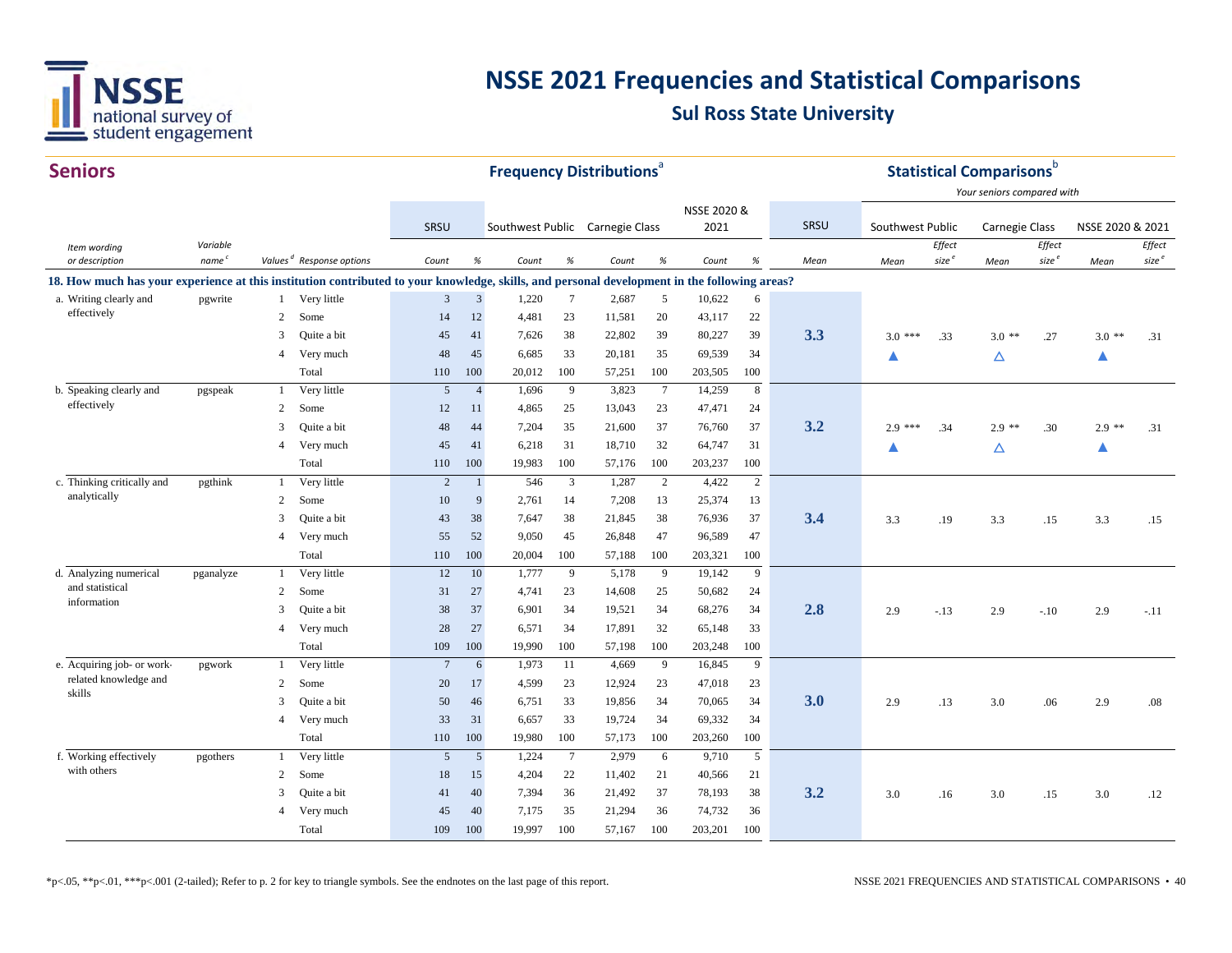

#### $C$ aniana

| <b>Seniors</b>                                                                                 |                               |                |                                                     |                 |                      | <b>Frequency Distributions</b> <sup>®</sup> |         |                |                                    |                 |         |      |                  |                   | <b>Statistical Comparisons</b> b |                   |                  |                   |
|------------------------------------------------------------------------------------------------|-------------------------------|----------------|-----------------------------------------------------|-----------------|----------------------|---------------------------------------------|---------|----------------|------------------------------------|-----------------|---------|------|------------------|-------------------|----------------------------------|-------------------|------------------|-------------------|
|                                                                                                |                               |                |                                                     |                 |                      |                                             |         |                |                                    |                 |         |      |                  |                   | Your seniors compared with       |                   |                  |                   |
|                                                                                                |                               |                |                                                     |                 |                      |                                             |         |                |                                    | NSSE 2020 &     |         |      |                  |                   |                                  |                   |                  |                   |
|                                                                                                |                               |                |                                                     | SRSU            |                      | Southwest Public Carnegie Class             |         |                |                                    | 2021            |         | SRSU | Southwest Public |                   | <b>Carnegie Class</b>            |                   | NSSE 2020 & 2021 |                   |
| Item wording                                                                                   | Variable                      |                |                                                     |                 |                      |                                             |         |                |                                    |                 |         |      |                  | Effect            |                                  | Effect            |                  | Effect            |
| or description<br>g. Developing or                                                             | name <sup>c</sup><br>pgvalues |                | Values <sup>d</sup> Response options<br>Very little | Count<br>8      | %<br>$7\phantom{.0}$ | Count<br>2,152                              | %<br>12 | Count<br>5,109 | $% \mathcal{A}_{\mathrm{d}}$<br>10 | Count<br>19,466 | %<br>11 | Mean | Mean             | size <sup>e</sup> | Mean                             | size <sup>e</sup> | Mean             | size <sup>e</sup> |
| clarifying a personal                                                                          |                               | 2              | Some                                                | 19              | 18                   | 4,682                                       | 24      | 13,223         | 24                                 | 48,188          | 24      |      |                  |                   |                                  |                   |                  |                   |
| code of values and                                                                             |                               | 3              | Quite a bit                                         | 46              | 43                   | 6,776                                       | 33      | 20,026         | 34                                 | 70,901          | 34      | 3.0  | $2.8*$           | .18               | 2.9                              | .13               | 2.9              | .16               |
| ethics                                                                                         |                               | $\overline{4}$ | Very much                                           | 37              | 33                   | 6,373                                       | 31      | 18,788         | 32                                 | 64,532          | 31      |      |                  |                   |                                  |                   |                  |                   |
|                                                                                                |                               |                | Total                                               | 110             | 100                  | 19,983                                      | 100     | 57,146         | 100                                | 203,087         | 100     |      | Δ                |                   |                                  |                   |                  |                   |
| h. Understanding people                                                                        | pgdiverse                     |                | Very little                                         | $\overline{4}$  | $\overline{4}$       | 1,783                                       | 10      | 4,716          | 9                                  | 17,619          | 9       |      |                  |                   |                                  |                   |                  |                   |
| of other backgrounds                                                                           |                               | 2              | Some                                                | 25              | 23                   | 4,602                                       | 24      | 13,189         | 24                                 | 49,486          | 25      |      |                  |                   |                                  |                   |                  |                   |
| (economic,                                                                                     |                               | 3              | Quite a bit                                         | 43              | 40                   | 6,764                                       | 33      | 19,539         | 34                                 | 70,154          | 34      | 3.0  | 2.9              | .13               | 2.9                              | .13               | 2.9              | .16               |
| racial/ethnic, political,                                                                      |                               | $\overline{4}$ | Very much                                           | 38              | 34                   | 6,842                                       | 33      | 19,711         | 34                                 | 65,919          | 32      |      |                  |                   |                                  |                   |                  |                   |
| religious, nationality,<br>$etc.$ )                                                            |                               |                | Total                                               | 110             | 100                  | 19,991                                      | 100     | 57,155         | 100                                | 203,178         | 100     |      |                  |                   |                                  |                   |                  |                   |
| i. Solving complex real-                                                                       | pgprobsolve                   | $\overline{1}$ | Very little                                         | 14              | 12                   | 1,961                                       | -11     | 4,823          | 9                                  | 17,278          | 9       |      |                  |                   |                                  |                   |                  |                   |
| world problems                                                                                 |                               | 2              | Some                                                | 20              | 16                   | 5,098                                       | 25      | 14,833         | 26                                 | 52,844          | 26      |      |                  |                   |                                  |                   |                  |                   |
|                                                                                                |                               | 3              | Quite a bit                                         | 39              | 38                   | 6,890                                       | 34      | 20,310         | 35                                 | 72,913          | 35      | 2.9  | 2.8              | .09               | 2.9                              | .07               | 2.9              | .07               |
|                                                                                                |                               | $\overline{4}$ | Very much                                           | 37              | 33                   | 6,057                                       | 30      | 17,191         | 30                                 | 60,159          | 30      |      |                  |                   |                                  |                   |                  |                   |
|                                                                                                |                               |                | Total                                               | 110             | 100                  | 20,006                                      | 100     | 57,157         | 100                                | 203,194         | 100     |      |                  |                   |                                  |                   |                  |                   |
| j. Being an informed and                                                                       | pgcitizen                     | -1             | Very little                                         | $7\phantom{.0}$ | 6                    | 2,444                                       | 13      | 6,361          | 12                                 | 23,672          | 13      |      |                  |                   |                                  |                   |                  |                   |
| active citizen                                                                                 |                               | 2              | Some                                                | 25              | 20                   | 5,445                                       | 28      | 15,756         | 28                                 | 57,423          | 28      |      |                  |                   |                                  |                   |                  |                   |
|                                                                                                |                               | 3              | Quite a bit                                         | 49              | 46                   | 6,420                                       | 31      | 18,866         | 32                                 | 66,907          | 32      | 3.0  | $2.7$ **         | .22               | $2.8*$                           | .20               | $2.7$ **         | .23               |
|                                                                                                |                               | $\overline{4}$ | Very much                                           | 29              | 28                   | 5,690                                       | 28      | 16,231         | 28                                 | 55,357          | 27      |      | Δ                |                   | Δ                                |                   | Δ                |                   |
|                                                                                                |                               |                | Total                                               | 110             | 100                  | 19,999                                      | 100     | 57,214         | 100                                | 203,359         | 100     |      |                  |                   |                                  |                   |                  |                   |
| 19. How would you evaluate your entire educational experience at this institution?             |                               |                |                                                     |                 |                      |                                             |         |                |                                    |                 |         |      |                  |                   |                                  |                   |                  |                   |
|                                                                                                | evalexp                       | -1             | Poor                                                | $\overline{4}$  | $\overline{4}$       | 567                                         | 3       | 1,458          | 3                                  | 5,472           | 3       |      |                  |                   |                                  |                   |                  |                   |
|                                                                                                |                               | 2              | Fair                                                | 14              | 13                   | 2,831                                       | 15      | 7,462          | 13                                 | 26,519          | 14      |      |                  |                   |                                  |                   |                  |                   |
|                                                                                                |                               | 3              | Good                                                | 43              | 40                   | 8,837                                       | 44      | 25,106         | 43                                 | 90,378          | 44      | 3.2  | 3.2              | .07               | 3.2                              | .00               | 3.2              | .03               |
|                                                                                                |                               | $\overline{4}$ | Excellent                                           | 49              | 44                   | 7,854                                       | 39      | 23,353         | 41                                 | 81,590          | 40      |      |                  |                   |                                  |                   |                  |                   |
|                                                                                                |                               |                | Total                                               | 110             | 100                  | 20,089                                      | 100     | 57,379         | 100                                | 203,959         | 100     |      |                  |                   |                                  |                   |                  |                   |
| 20. If you could start over again, would you go to the same institution you are now attending? |                               |                |                                                     |                 |                      |                                             |         |                |                                    |                 |         |      |                  |                   |                                  |                   |                  |                   |
|                                                                                                | sameinst                      |                | Definitely no                                       | $\overline{4}$  | $\overline{3}$       | 876                                         | 5       | 2,745          | 5                                  | 10,067          | 5       |      |                  |                   |                                  |                   |                  |                   |
|                                                                                                |                               | 2              | Probably no                                         | 18              | 17                   | 2,519                                       | 12      | 7,262          | 13                                 | 26,661          | 13      |      |                  |                   |                                  |                   |                  |                   |
|                                                                                                |                               | 3              | Probably yes                                        | 41              | 37                   | 7,913                                       | 40      | 22,229         | 38                                 | 81,037          | 39      | 3.2  | 3.2              | $-.04$            | 3.2                              | $-.06$            | 3.2              | $-.02$            |
|                                                                                                |                               | $\overline{4}$ | Definitely yes                                      | 47              | 42                   | 8,837                                       | 43      | 25,304         | 44                                 | 86,738          | 42      |      |                  |                   |                                  |                   |                  |                   |
|                                                                                                |                               |                | Total                                               | 110             | 100                  | 20,145                                      | 100     | 57,540         | 100                                | 204,503         | 100     |      |                  |                   |                                  |                   |                  |                   |
|                                                                                                |                               |                |                                                     |                 |                      |                                             |         |                |                                    |                 |         |      |                  |                   |                                  |                   |                  |                   |

\*p<.05, \*\*p<.01, \*\*\*p<.001 (2-tailed); Refer to p. 2 for key to triangle symbols. See the endnotes on the last page of this report.

NSSE 2021 FREQUENCIES AND STATISTICAL COMPARISONS • 41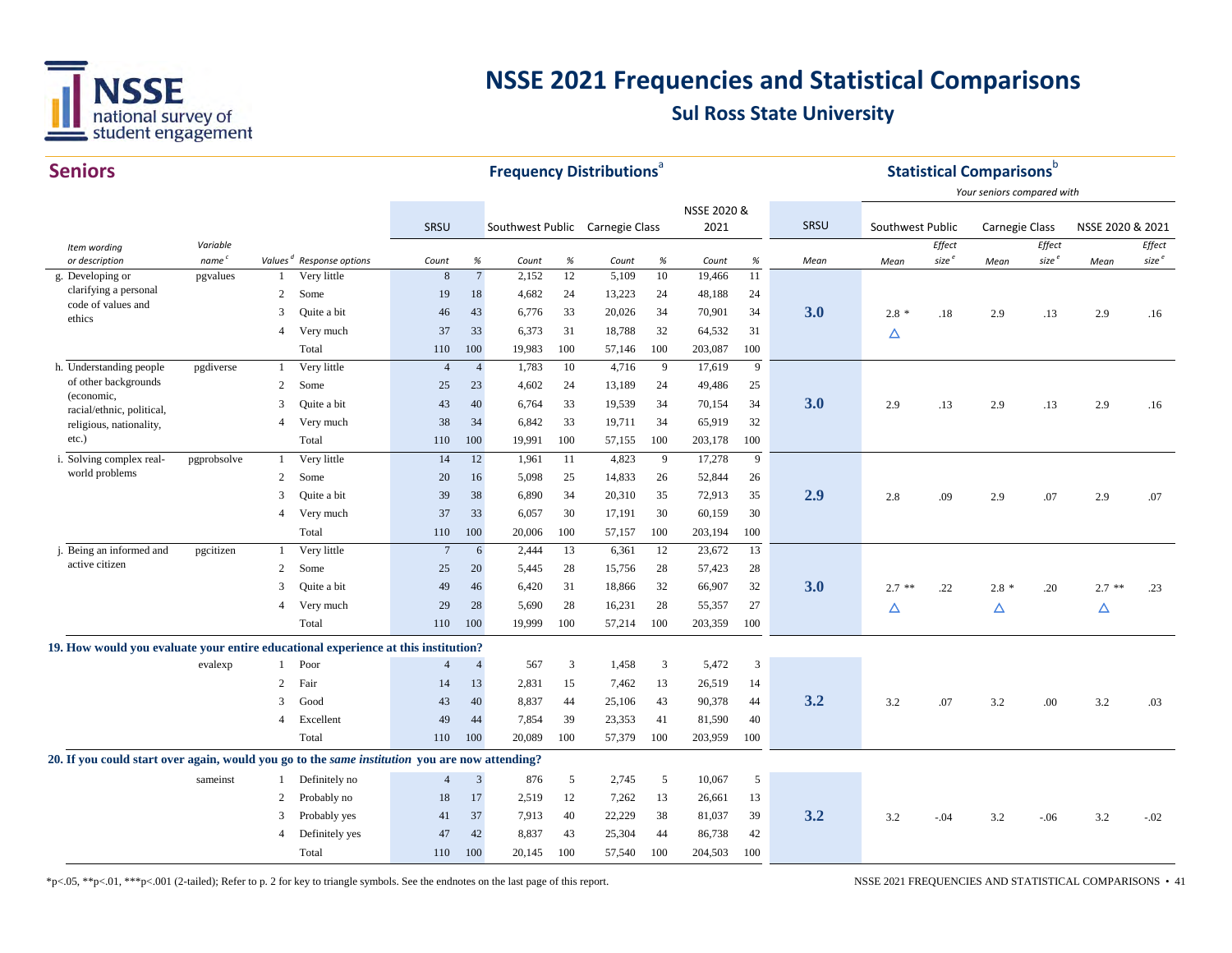

| <b>Seniors</b>                                                                                                                                               |                   |   |                                      |       |     |                                 |     | <b>Frequency Distributions</b> <sup>ª</sup> |     |             |               |      |                  |                   | <b>Statistical Comparisons</b> |                   |                  |                   |
|--------------------------------------------------------------------------------------------------------------------------------------------------------------|-------------------|---|--------------------------------------|-------|-----|---------------------------------|-----|---------------------------------------------|-----|-------------|---------------|------|------------------|-------------------|--------------------------------|-------------------|------------------|-------------------|
|                                                                                                                                                              |                   |   |                                      |       |     |                                 |     |                                             |     |             |               |      |                  |                   | Your seniors compared with     |                   |                  |                   |
|                                                                                                                                                              |                   |   |                                      |       |     |                                 |     |                                             |     | NSSE 2020 & |               |      |                  |                   |                                |                   |                  |                   |
|                                                                                                                                                              |                   |   |                                      | SRSU  |     | Southwest Public Carnegie Class |     |                                             |     | 2021        |               | SRSU | Southwest Public |                   | Carnegie Class                 |                   | NSSE 2020 & 2021 |                   |
| Item wording                                                                                                                                                 | Variable          |   |                                      |       |     |                                 |     |                                             |     |             |               |      |                  | Effect            |                                | Effect            |                  | Effect            |
| or description                                                                                                                                               | name <sup>c</sup> |   | Values <sup>d</sup> Response options | Count | %   | Count                           | %   | Count                                       | %   | Count       | %             | Mean | Mean             | size <sup>e</sup> | Mean                           | size <sup>e</sup> | Mean             | size <sup>e</sup> |
| 22. To what extent have the faculty and staff at your institution done a good job helping students adapt to the changes brought on by the COVID-19 pandemic? |                   |   |                                      |       |     |                                 |     |                                             |     |             |               |      |                  |                   |                                |                   |                  |                   |
|                                                                                                                                                              | covidexp          |   | Very little                          |       |     | 809                             |     | 1,350                                       | 6   | 6,006       | $\mathcal{I}$ |      |                  |                   |                                |                   |                  |                   |
|                                                                                                                                                              |                   |   | 2 Some                               | 19    | 17  | 2,403                           | 19  | 4,211                                       | 19  | 18,231      | 21            |      |                  |                   |                                |                   |                  |                   |
|                                                                                                                                                              |                   |   | 3 Quite a bit                        | 32    | 28  | 4,160                           | 34  | 7,248                                       | 32  | 30,522      | 35            | 3.2  | 3.1              | .18               | 3.1                            | .11               | $3.0*$           | .23               |
|                                                                                                                                                              |                   | 4 | Very much                            | 54    | 50  | 4,885                           | 40  | 9,435                                       | 42  | 32,684      | 37            |      |                  |                   |                                |                   | Δ                |                   |
|                                                                                                                                                              |                   |   | Total                                | 110   | 100 | 12,257                          | 100 | 22,244                                      | 100 | 87,443      | 100           |      |                  |                   |                                |                   |                  |                   |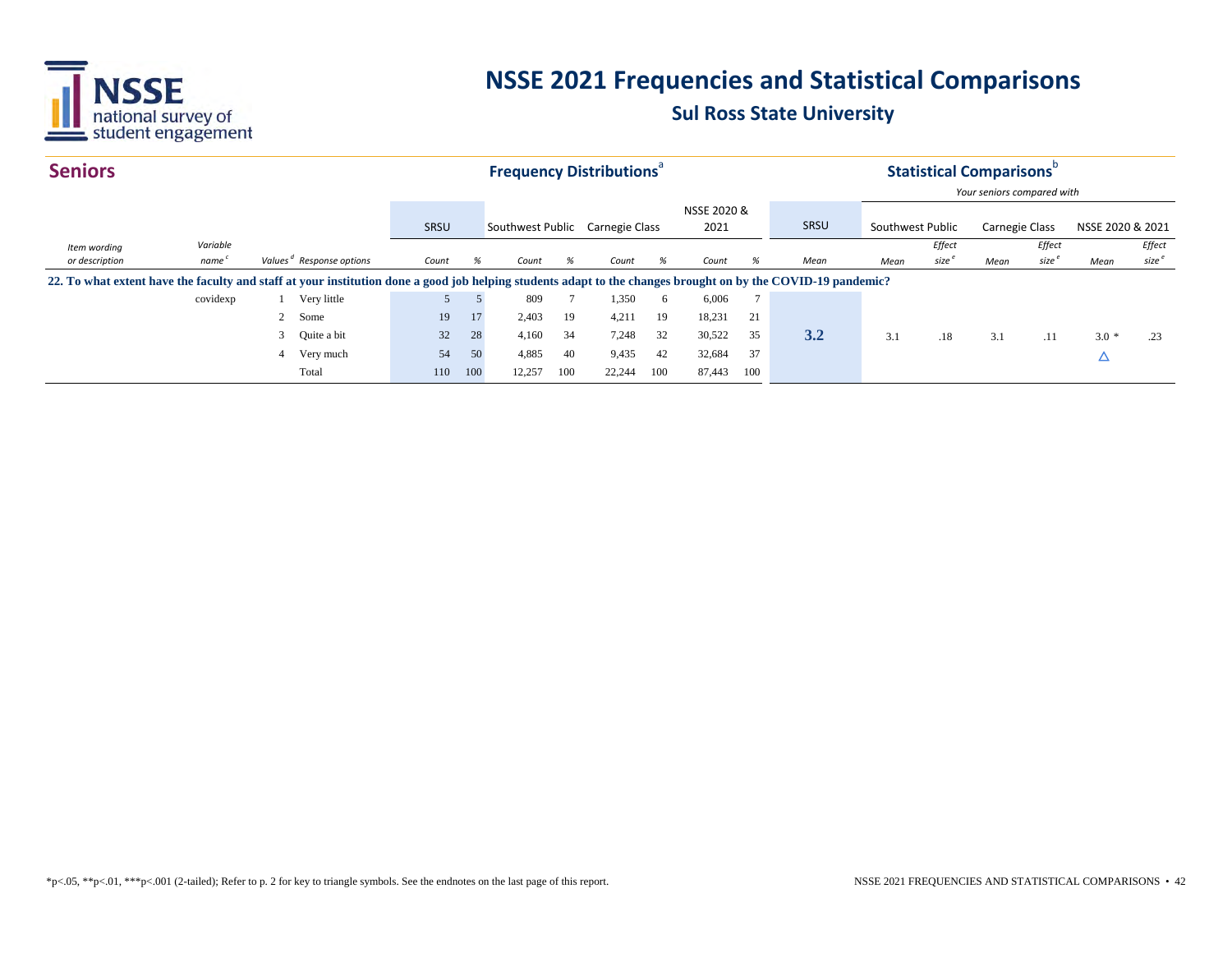

#### **Detailed Statistics**<sup>8</sup> **Sul Ross State University**

|                                | Mean<br>N |      |           |                |                 |      | Standard error <sup>n</sup> |                |             |      | <b>Standard deviation</b> |          |              |                     | Degrees of freedom |                      |                             | Significance <sup>®</sup> |                      |                   | Effect size <sup>e</sup> |                     |
|--------------------------------|-----------|------|-----------|----------------|-----------------|------|-----------------------------|----------------|-------------|------|---------------------------|----------|--------------|---------------------|--------------------|----------------------|-----------------------------|---------------------------|----------------------|-------------------|--------------------------|---------------------|
|                                |           |      | Public    |                | 2021            |      | Public                      |                | 2021        |      | Public                    | Class    | 2021<br>ಷ    |                     | Comparisons with:  | ಡ                    |                             | Comparisons with:         | ∞                    |                   | Comparisons with:        |                     |
| <b>Variable</b><br><b>Name</b> | SRSU      | SRSU | Southwest | Carnegie Class | 2020&2<br>NSSE: | SRSU | Southwest                   | Carnegie Class | NSSE 2020 & | SRSU | Southwest                 | Carnegie | 2020<br>NSSE | Southwest<br>Public | Class<br>Carnegie  | 2020<br>NSSE<br>2021 | uthwest<br>Southw<br>Public | Class<br>Carnegie         | 2020<br>NSSE<br>2021 | Southwe<br>Public | Carnegie Class           | NSSE 2020 &<br>2021 |
| 1 a. askquest                  | 63        | 2.79 | 2.72      | 2.76           | 2.78            | .109 | .006                        | .004           | .002        | .86  | .85                       | .86      | .85          | 20,285              | 57,188 222,821     |                      | .487                        | .754                      | .918                 | .09               | .04                      | .01                 |
| b. CLaskhelp                   | 63        | 2.40 | 2.44      | 2.32           | 2.45            | .108 | .007                        | .004           | .002        | .86  | .93                       | .95      | .93          | 20,107              | 56,799 221,164     |                      | .745                        | .504                      | .702                 | $-.04$            | .08                      | $-0.05$             |
| c. CLexplain                   | 63        | 2.50 | 2.49      | 2.39           | 2.52            | .103 | .006                        | .004           | .002        | .82  | .89                       | .92      | .89          | 20,027              | 56,662 220,496     |                      | .942                        | .355                      | .850                 | .01               | .12                      | $-0.02$             |
| d. CLstudy                     | 63        | 2.43 | 2.30      | 2.21           | 2.33            | .125 | .007                        | .004           | .002        | .99  | .99                       | 1.00     | .99          | 19,909              | 56,311 219,187     |                      | .312                        | .080                      | .438                 | .13               | .22                      | .10                 |
| e. CLproject                   | 62        | 2.40 | 2.45      | 2.38           | 2.49            | .117 | .007                        | .004           | .002        | .92  | .91                       | .95      | .91          | 19,748              | 55,959 217,655     |                      | .663                        | .838                      | .459                 | $-.06$            | .03                      | $-0.09$             |
| f. present                     | 61        | 2.34 | 2.03      | 2.19           | 2.16            | .116 | .006                        | .004           | .002        | .91  | .90                       | .93      | .90          | 19.720              | 55,852 217,265     |                      | .007                        | .190                      | .116                 | .34               | .17                      | .20                 |
| 2 a. RIntegrate                | 60        | 2.45 | 2.47      | 2.50           | 2.53            | .117 | .006                        | .004           | .002        | .90  | .89                       | .87      | .86          | 19,367              | 54,925 213,436     |                      | .810                        | .641                      | .479                 | $-.03$            | $-0.06$                  | $-0.09$             |
| b. RIsocietal                  | 60        | 2.53 | 2.49      | 2.56           | 2.56            | .117 | .007                        | .004           | .002        | .90  | .90                       | .89      | .89          | 19,161              | 54,383 211,215     |                      | .744                        | .794                      | .786                 | .04               | $-.03$                   | $-.04$              |
| c. RIdiverse                   | 59        | 2.54 | 2.51      | 2.53           | 2.57            | .136 | .007                        | .004           | .002        | 1.05 | .93                       | .92      | .91          | 18,934              | 53,825             | 58                   | .793                        | .930                      | .837                 | .03               | .01                      | $-.03$              |
| d. RIownview                   | 58        | 2.67 | 2.76      | 2.76           | 2.76            | .126 | .006                        | .004           | .002        | .96  | .84                       | .82      | .82          | 58                  | 57                 | 57                   | .491                        | .479                      | .468                 | $-.10$            | $-.11$                   | $-.11$              |
| e. RIperspect                  | 58        | 2.74 | 2.91      | 2.90           | 2.91            | .128 | .006                        | .004           | .002        | .98  | .82                       | .80      | .80          | 58                  | 57                 | 57                   | .189                        | .196                      | .185                 | $-.21$            | $-.21$                   | $-.21$              |
| f. RInewview                   | 58        | 2.73 | 2.82      | 2.84           | 2.83            | .115 | .006                        | .004           | .002        | .88  | .81                       | .80      | .80          | 18,002              | 51,144             | 198,316              | .378                        | .290                      | .322                 | $-.12$            | $-.14$                   | $-.13$              |
| g. RIconnect                   | 58        | 2.79 | 2.98      | 3.01           | 3.02            | .114 | .006                        | .003           | .002        | .86  | .77                       | .76      | .75          | 57                  | 57                 | 57                   | .104                        | .065                      | .049                 | $-.24$            | $-.28$                   | $-.30$              |
| 3 a. SFcareer                  | 58        | 2.59 | 2.21      | 2.26           | 2.26            | .134 | .007                        | .004           | .002        | 1.01 | .95                       | .94      | .93          | 17,647              | 50,285             | 194,984              | .003                        | .009                      | .008                 | .40               | .34                      | .35                 |
| b. SFotherwork                 | 56        | 2.21 | 1.71      | 1.70           | 1.73            | .146 | .007                        | .004           | .002        | 1.10 | .90                       | .90      | .90          | 55                  | 55                 | 55                   | .001                        | .001                      | .002                 | .56               | .56                      | .54                 |
| c. SFdiscuss                   | 56        | 2.25 | 1.86      | 1.92           | 1.94            | .141 | .007                        | .004           | .002        | 1.06 | .91                       | .90      | .90          | 17,329              | 55                 | 55                   | .001                        | .022                      | .030                 | .43               | .37                      | .35                 |
| d. SFperform                   | 56        | 2.25 | 2.00      | 2.13           | 2.09            | .128 | .007                        | .004           | .002        | .96  | .90                       | .91      | .89          | 17,303              | 49,370 191,350     |                      | .038                        | .309                      | .167                 | .28               | .14                      | .18                 |
| 4 a. memorize                  | 54        | 2.84 | 2.90      | 2.84           | 2.86            | .128 | .006                        | .004           | .002        | .94  | .82                       | .82      | .82          | 53                  | 53                 | 53                   | .609                        | .951                      | .819                 | $-.08$            | $-.01$                   | $-0.04$             |
| b. HOapply                     | 56        | 2.66 | 2.83      | 2.86           | 2.88            | .123 | .006                        | .004           | .002        | .92  | .83                       | .81      | .81          | 16,991              | 55                 | 55                   | .132                        | .119                      | .075                 | $-.20$            | $-.24$                   | $-.28$              |
| c. HOanalyze                   | 56        | 2.70 | 2.83      | 2.87           | 2.89            | .131 | .006                        | .004           | .002        | .97  | .84                       | .82      | .82          | 55                  | 55                 | 55                   | .324                        | .206                      | .169                 | $-16$             | $-.20$                   | $-.22$              |
| d. HOevaluate                  | 54        | 2.82 | 2.87      | 2.91           | 2.89            | .115 | .006                        | .004           | .002        | .85  | .84                       | .81      | .82          | 16,699              | 47,597 184,797     |                      | .694                        | .434                      | .530                 | $-.05$            | $-.11$                   | $-.09$              |
| e. HOform                      | 54        | 2.71 | 2.87      | 2.89           | 2.88            | .117 | .006                        | .004           | .002        | .86  | .83                       | .80      | .81          | 16,607              | 47,299             | 183,621              | .157                        | .105                      | .113                 | $-.19$            | $-.22$                   | $-22$               |
| 5 a. ETgoals                   | 55        | 3.01 | 3.02      | 3.05           | 3.04            | .135 | .006                        | .004           | .002        | 1.00 | .82                       | .81      | .80          | 54                  | 54                 | 54                   | .962                        | .769                      | .821                 | $-.01$            | $-.05$                   | $-0.04$             |
| b. ETorganize                  | 52        | 2.79 | 2.93      | 2.95           | 2.96            | .149 | .007                        | .004           | .002        | 1.08 | .88                       | .87      | .85          | 52                  | 52                 | 51                   | .375                        | .303                      | .267                 | $-.15$            | $-.18$                   | $-20$               |
| c. ETexample                   | 55        | 2.92 | 2.95      | 2.98           | 2.98            | .135 | .007                        | .004           | .002        | 1.00 | .87                       | .86      | .84          | 54                  | 54                 | 54                   | .877                        | .710                      | .662                 | $-.02$            | $-0.06$                  | $-0.07$             |
| d. ETdraftfb                   | 55        | 2.88 | 2.76      | 2.84           | 2.80            | .131 | .007                        | .004           | .002        | .97  | .95                       | .92      | .92          | 16,327              | 46,485             | 180,571              | .338                        | .744                      | .517                 | .13               | .04                      | .09                 |
| e. ETfeedback                  | 54        | 2.70 | 2.63      | 2.77           | 2.72            | .146 | .007                        | .004           | .002        | 1.08 | .94                       | .92      | .91          | 16,273              | 53                 | 53                   | .569                        | .633                      | .932                 | .08               | $-.08$                   | $-.01$              |
| f. etcriteria                  | 54        | 2.90 | 2.96      | 3.04           | 2.98            | .126 | .009                        | .006           | .003        | .93  | .86                       | .87      | .85          | 9,712               | 20,357             | 79,579               | .599                        | .243                      | .502                 | $-.07$            | $-.16$                   | $-0.09$             |
| g. etreview                    | 55        | 2.86 | 2.92      | 2.98           | 2.95            | .124 | .009                        | .006           | .003        | .92  | .84                       | .85      | .83          | 9,678               | 20,302             | 79,295               | .643                        | .294                      | .448                 | $-.06$            | $-.14$                   | $-.10$              |
| h. etprefer                    | 55        | 2.93 | 2.56      | 2.68           | 2.58            | .132 | .009                        | .007           | .003        | .97  | .92                       | .93      | .91          | 9,657               | 20,222             | 79,070               | .003                        | .042                      | .005                 | .40               | .27                      | .38                 |
| i. etdemonstrate               | 55        | 2.91 | 3.09      | 3.10           | 3.09            | .117 | .008                        | .006           | .003        | .87  | .83                       | .83      | .82          | 9,637               | 20,166             | 78,845               | .119                        | .096                      | .113                 | $-.21$            | $-0.22$                  | $-.21$              |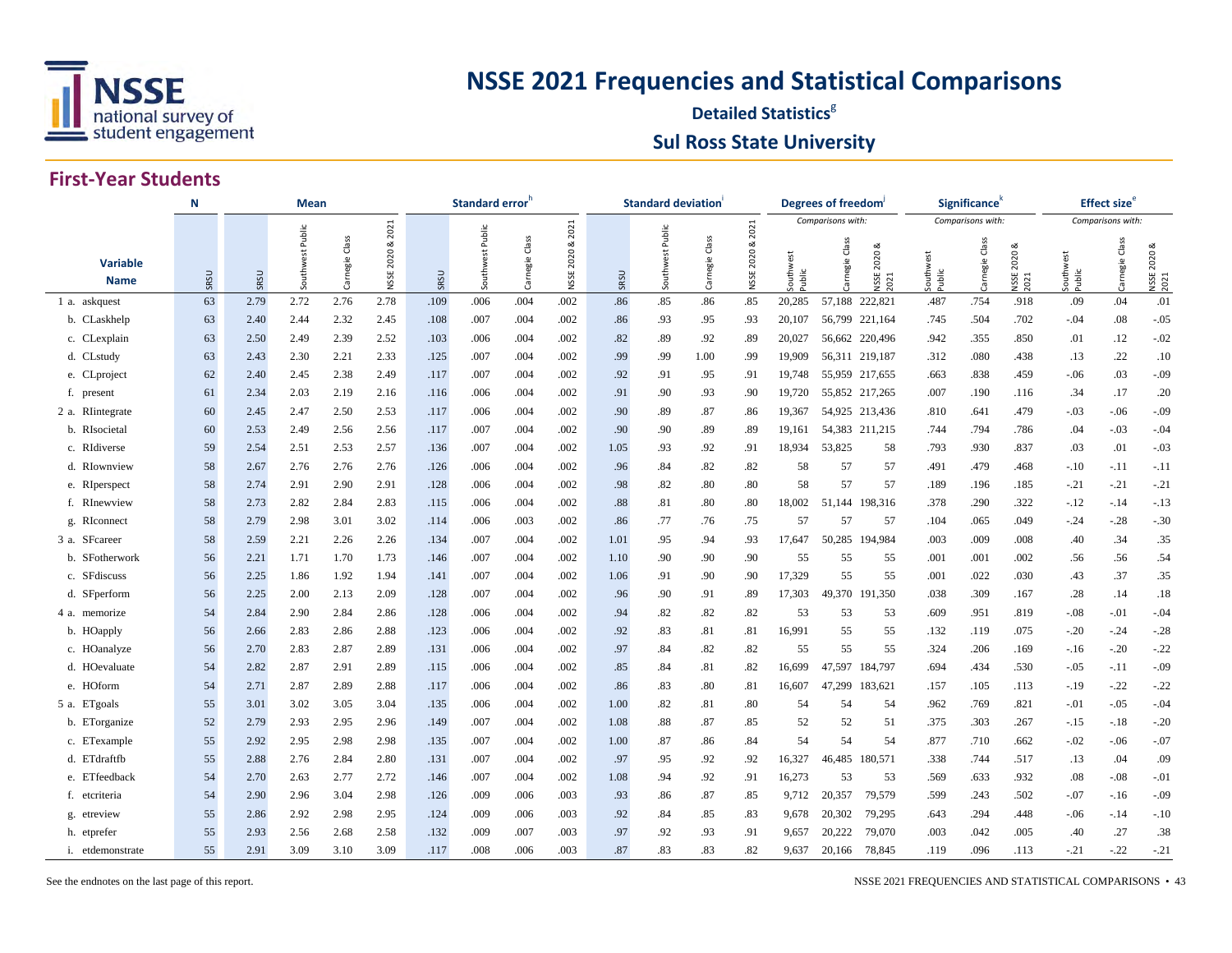

#### **Detailed Statistics**<sup>8</sup> **Sul Ross State University**

#### **First-Year Students**

|                                | N    |       | <b>Mean</b>         |                   |                   |        | Standard error <sup>n</sup> |                |                    |        | <b>Standard deviation</b> |                |                   |                  | Degrees of freedom |                           |                     | Significance <sup>®</sup> |                                  |                   | <b>Effect size</b> <sup>e</sup> |                      |
|--------------------------------|------|-------|---------------------|-------------------|-------------------|--------|-----------------------------|----------------|--------------------|--------|---------------------------|----------------|-------------------|------------------|--------------------|---------------------------|---------------------|---------------------------|----------------------------------|-------------------|---------------------------------|----------------------|
|                                |      |       |                     |                   | 2021              |        |                             |                | 2021               |        |                           |                | 2021              |                  | Comparisons with:  |                           |                     | Comparisons with:         |                                  |                   | Comparisons with:               |                      |
| <b>Variable</b><br><b>Name</b> | SRSU | SRSU  | Public<br>Southwest | Class<br>Carnegie | ઌ<br>2020<br>NSSE | SRSU   | Southwest Public            | Carnegie Class | ಷ<br>2020<br>NSSE: | SRSU   | Southwest Public          | Carnegie Class | ळ<br>2020<br>NSSE | Southw<br>Public | Class<br>negie     | ಹ<br>2020<br>NSSE<br>2021 | Southwest<br>Public | Carnegie Class            | య<br>2020<br><b>NSSE</b><br>2021 | Southwe<br>Public | Carnegie Class                  | 2020<br>NSSE<br>2021 |
| 6 a. ORconclude                | 55   | 2.59  | 2.60                | 2.57              | 2.58              | .129   | .007                        | .004           | .002               | .96    | .87                       | .88            | .88               | 15,850           |                    | 45,241 175,713            | .936                | .865                      | .948                             | $-.01$            | .02                             | .01                  |
| b. ORproblem                   | 53   | 2.64  | 2.34                | 2.37              | 2.35              | .128   | .007                        | .004           | .002               | .93    | .92                       | .92            | .92               | 15,731           | 44,952 174,624     |                           | .018                | .033                      | .023                             | .33               | .29                             | .31                  |
| c. ORevaluate                  | 53   | 2.50  | 2.31                | 2.31              | 2.33              | .131   | .007                        | .004           | .002               | .95    | .90                       | .90            | .89               | 15,649           |                    | 44,696 173,775            | .131                | .118                      | .159                             | .21               | .22                             | .19                  |
| 7 a. wrshortnum                | 53   | 6.94  | 5.77                | 6.23              | 6.49              | .934   | .045                        | .027           | .014               | 6.83   | 5.61                      | 5.69           | 5.79              | 53               |                    | 44,626 173,408            | .213                | .360                      | .566                             | .21               | .13                             | .08                  |
| b. wrmednum                    | 53   | 2.87  | 2.07                | 2.35              | 2.31              | .693   | .029                        | .017           | .008               | 5.07   | 3.59                      | 3.62           | 3.51              | 53               | 53                 | 52                        | .256                | .460                      | .421                             | .22               | .14                             | .16                  |
| c. wrlongnum                   | 53   | 1.62  | 1.04                | 1.09              | 1.03              | .639   | .026                        | .015           | .007               | 4.67   | 3.25                      | 3.24           | 3.08              | 53               | 53                 | 52                        | .369                | .408                      | .357                             | .18               | .16                             | .19                  |
| — wrpages                      | 53   | 68.07 | 49.12               | 53.21             | 52.74             | 16.107 | .659                        | .382           | .186               | 117.75 | 81.81                     | 80.20          | 76.98             | 53               | 52                 | 52                        | .245                | .360                      | .346                             | .23               | .19                             | .20                  |
| 8 a. DDrace                    | 53   | 2.78  | 2.93                | 2.90              | 2.97              | .149   | .008                        | .005           | .002               | 1.09   | .96                       | .96            | .94               | 53               | 53                 | 52                        | .295                | .413                      | .209                             | $-.16$            | $-.13$                          | $-.20$               |
| b. DDeconomic                  | 53   | 2.73  | 2.89                | 2.86              | 2.94              | .148   | .008                        | .004           | .002               | 1.08   | .94                       | .94            | .91               | 53               | 53                 | 52                        | .298                | .388                      | .168                             | $-.17$            | $-.14$                          | $-.23$               |
| c. DDreligion                  | 53   | 2.75  | 2.81                | 2.77              | 2.85              | .153   | .008                        | .005           | .002               | 1.12   | .98                       | .99            | .96               | 53               | 53                 | 52                        | .692                | .909                      | .523                             | $-.06$            | $-.02$                          | $-.10$               |
| d. DDpolitical                 | 53   | 2.71  | 2.78                | 2.75              | 2.81              | .154   | .008                        | .005           | .002               | 1.12   | .97                       | .99            | .96               | 53               | 53                 | 52                        | .613                | .787                      | .484                             | $-.08$            | $-.04$                          | -.11                 |
| 9 a. LSreading                 | 53   | 2.85  | 2.93                | 3.01              | 2.99              | .109   | .006                        | .004           | .002               | .80    | .79                       | .78            | .78               | 15,366           | 43.929             | 171.025                   | .487                | .151                      | .193                             | $-.10$            | $-.20$                          | $-.18$               |
| b. LSnotes                     | 53   | 2.87  | 2.92                | 2.93              | 2.90              | .117   | .007                        | .004           | .002               | .86    | .89                       | .88            | .88               | 15,336           |                    | 43,841 170,766            | .700                | .639                      | .815                             | $-.05$            | $-.06$                          | $-.03$               |
| c. LSsummary                   | 53   | 2.79  | 2.81                | 2.86              | 2.83              | .122   | .007                        | .004           | .002               | .89    | .89                       | .87            | .87               | 15,349           | 43.842             | 170,819                   | .838                | .563                      | .724                             | $-.03$            | $-.08$                          | $-.05$               |
| challenge<br>10                | 53   | 5.37  | 5.33                | 5.42              | 5.39              | .202   | .011                        | .006           | .003               | 1.48   | 1.33                      | 1.28           | 1.27              | 15,250           |                    | 43,523 169,612            | .854                | .782                      | .918                             | .03               | $-.04$                          | $-.01$               |
| 11 a. intern                   | 53   | 11%   | 6%                  | 6%                | 6%                | .043   | .002                        | .001           | .001               | $-$    |                           | $\overline{a}$ |                   |                  |                    | $\overline{\phantom{a}}$  | .113                | .134                      | .184                             | .19               | .18                             | .16                  |
| b. leader                      | 53   | 23%   | 8%                  | 7%                | 9%                | .058   | .002                        | .001           | .001               | --     |                           | --             |                   |                  |                    | $\overline{\phantom{a}}$  | .000                | .000                      | .000                             | .43               | .46                             | .40                  |
| c. learncom                    | 53   | 13%   | 9%                  | 9%                | 11%               | .046   | .002                        | .001           | .001               | --     |                           |                |                   |                  |                    | $\overline{\phantom{a}}$  | .403                | .291                      | .687                             | .11               | .13                             | .05                  |
| d. abroad                      | 53   | 6%    | 2%                  | 2%                | 2%                | .034   | .001                        | .001           | .000               |        |                           |                |                   |                  |                    |                           | .018                | .018                      | .031                             | .23               | .23                             | .22                  |
| e. research                    | 53   | 8%    | 4%                  | 4%                | 4%                | .037   | .002                        | .001           | .000               |        |                           |                |                   |                  |                    | $\overline{\phantom{a}}$  | .212                | .109                      | .218                             | .15               | .18                             | .15                  |
| f. capstone <sup>1</sup>       | 53   | 8%    | 2%                  | 2%                | 2%                | .037   | .001                        | .001           | .000               | $\sim$ | $\sim$                    | $\overline{a}$ | $\sim$            |                  | $\sim$             | $\overline{a}$            | .003                | .003                      | .002                             | .28               | .28                             | .28                  |
| 12<br>servcourse               | 53   | 1.81  | 1.61                | 1.64              | 1.59              | .122   | .006                        | .003           | .002               | .89    | .70                       | .72            | .70               | 15,029           | 42,774             | 52                        | .034                | .078                      | .077                             | .29               | .24                             | .32                  |
| 13 a. QIstudent                | 52   | 5.57  | 5.22                | 5.33              | 5.34              | .219   | .013                        | .007           | .004               | 1.58   | 1.53                      | 1.49           | 1.45              | 14,578           | 40,215 161,694     |                           | .102                | .240                      | .243                             | .23               | .16                             | .16                  |
| b. QIadvisor                   | 52   | 5.53  | 5.28                | 5.42              | 5.38              | .222   | .014                        | $.008$         | .004               | 1.60   | 1.67                      | 1.62           | 1.60              | 14,690           | 41,455             | 162,807                   | .289                | .630                      | .502                             | .15               | .07                             | .09                  |
| c. QIfaculty                   | 52   | 5.48  | 5.25                | 5.40              | 5.36              | .208   | .013                        | .007           | .004               | 1.50   | 1.52                      | 1.47           | 1.42              | 14,592           | 41,672             | 163,352                   | .282                | .708                      | .548                             | .15               | .05                             | .08                  |
| d. QIstaff                     | 51   | 5.04  | 5.09                | 5.17              | 5.12              | .280   | .015                        | .009           | .004               | 2.00   | 1.69                      | 1.69           | 1.64              | 50               | 50                 | 50                        | .860                | .636                      | .767                             | $-.03$            | $-.08$                          | $-.05$               |
| e. OIadmin                     | 49   | 5.50  | 5.06                | 5.21              | 5.10              | .239   | .014                        | .008           | .004               | 1.68   | 1.68                      | 1.65           | 1.63              | 13,771           | 39,069 151,660     |                           | .064                | .211                      | .084                             | .26               | .18                             | .25                  |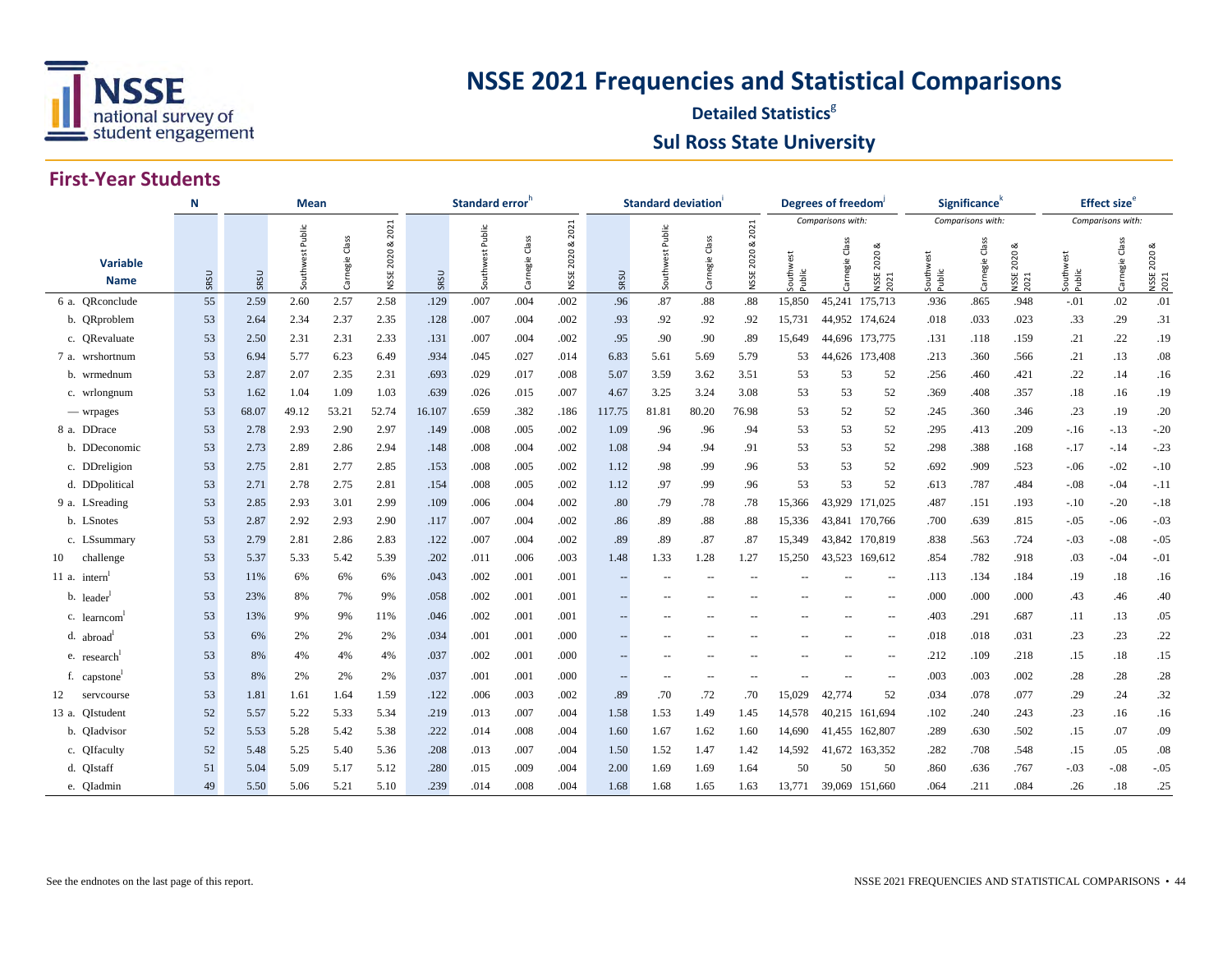

#### **Detailed Statistics**<sup>8</sup> **Sul Ross State University**

#### **First-Year Students**

|                                | N    |       | <b>Mean</b>         |                      |               |       | Standard error <sup>n</sup> |                     |                 |       | <b>Standard deviation</b> |                |               |                  | Degrees of freedom |                            |                     | Significance <sup>®</sup> |                                  |                     | <b>Effect size</b> <sup>e</sup> |                            |
|--------------------------------|------|-------|---------------------|----------------------|---------------|-------|-----------------------------|---------------------|-----------------|-------|---------------------------|----------------|---------------|------------------|--------------------|----------------------------|---------------------|---------------------------|----------------------------------|---------------------|---------------------------------|----------------------------|
|                                |      |       |                     |                      | 2021          |       |                             |                     | 2021            |       |                           |                | 2021          |                  | Comparisons with:  |                            |                     | Comparisons with:         |                                  |                     | Comparisons with:               |                            |
| <b>Variable</b><br><b>Name</b> | SRSU | SRSU  | Public<br>Southwest | Class<br>megie<br>යි | 2020&<br>NSSE | SRSU  | Public<br>Southwest         | Class<br>Carnegie ( | 2020 &<br>NSSE. | SRSU  | Public<br>Southwest       | Carnegie Class | 2020&<br>NSSE | Southw<br>Public | Class<br>rnegie    | య<br>2020<br>NSSE:<br>2021 | Southwest<br>Public | Class<br>Carnegie         | య<br>2020<br><b>NSSE</b><br>2021 | Southwest<br>Public | Class<br>Carnegie               | ಹ<br>2020<br>NSSE:<br>2021 |
| 14 a. empstudy                 | 52   | 3.05  | 3.04                | 3.05                 | 3.08          | .107  | .006                        | .004                | .002            | .77   | .78                       | .76            | .76           | 14,930           |                    | 42,459 165,814             | .999                | .934                      | .769                             | .00                 | $-.01$                          | $-.04$                     |
| b. SEacademic                  | 52   | 2.97  | 2.95                | 3.00                 | 2.98          | .132  | .007                        | .004                | .002            | .95   | .86                       | .86            | .85           | 14,885           | 42,333 165,333     |                            | .816                | .805                      | .942                             | .03                 | $-.03$                          | $-.01$                     |
| c. SElearnsup                  | 52   | 2.95  | 3.02                | 3.04                 | 3.02          | .139  | .008                        | .005                | .002            | 1.00  | .92                       | .93            | .91           | 14,864           | 42,301 165,182     |                            | .553                | .454                      | .543                             | $-.08$              | $-.10$                          | $-.08$                     |
| d. SEdiverse                   | 51   | 2.77  | 2.69                | 2.72                 | 2.72          | .155  | .008                        | .005                | .002            | 1.11  | .98                       | .98            | .97           | 14,828           | 42,170             | 164,915                    | .560                | .700                      | .713                             | .08                 | .05                             | .05                        |
| e. SEsocial                    | 52   | 2.86  | 2.76                | 2.81                 | 2.82          | .151  | .008                        | .005                | .002            | 1.09  | .95                       | .95            | .93           | 14,821           | 42,109             | 51                         | .421                | .663                      | .792                             | .11                 | .06                             | .04                        |
| f. SEwellness                  | 52   | 2.88  | 2.81                | 2.84                 | 2.83          | .145  | .008                        | .005                | .002            | 1.04  | .93                       | .94            | .93           | 14,801           | 42,067             | 164,357                    | .614                | .773                      | .720                             | .07                 | .04                             | .05                        |
| g. SEnonacad                   | 51   | 2.81  | 2.30                | 2.36                 | 2.29          | .146  | .008                        | .005                | .002            | 1.05  | .99                       | .99            | .98           | 14,772           | 41.997             | 164,200                    | .000                | .001                      | .000                             | .52                 | .46                             | .54                        |
| h. SEactivities                | 52   | 2.94  | 2.59                | 2.50                 | 2.61          | .135  | .008                        | .005                | .002            | .97   | 1.01                      | 1.04           | 1.00          | 14,762           |                    | 51 164,000                 | .012                | .002                      | .017                             | .35                 | .42                             | .33                        |
| i. SEevents                    | 52   | 2.68  | 2.35                | 2.36                 | 2.39          | .157  | .008                        | .005                | .002            | 1.13  | .98                       | 1.00           | .97           | 51               | 41.923             | 51                         | .037                | .019                      | .071                             | .34                 | .33                             | .30                        |
| 15 a. SBmyself                 | 51   | 3.07  | 3.22                | 3.25                 | 3.24          | .100  | .006                        | .003                | .002            | .71   | .69                       | .69            | .69           | 14,769           | 41,932 163,956     |                            | .133                | .060                      | .089                             | $-.21$              | $-.26$                          | $-.24$                     |
| b. SBvalued                    | 51   | 2.96  | 2.95                | 3.05                 | 2.99          | .112  | .006                        | .004                | .002            | .80   | .74                       | .73            | .75           | 14,720           | 41,866             | 163,706                    | .937                | .387                      | .777                             | .01                 | $-.12$                          | $-.04$                     |
| c. SBcommunity                 | 51   | 2.95  | 2.91                | 2.99                 | 2.97          | .105  | .006                        | .004                | .002            | .75   | .79                       | .77            | .78           | 14,759           | 41.919 163.916     |                            | .702                | .713                      | .866                             | .05                 | $-.05$                          | $-.02$                     |
| 16 a. tmprephrs                | 49   | 11.96 | 14.83               | 14.06                | 15.01         | 1.185 | .071                        | .040                | .021            | 8.33  | 8.57                      | 8.18           | 8.40          | 14.697           | 41,771             | 163,269                    | .019                | .072                      | .011                             | $-.33$              | $-.26$                          | $-.36$                     |
| b. tmcocurrhrs                 | 49   | 7.59  | 4.56                | 4.36                 | 4.94          | 1.278 | .056                        | .033                | .017            | 8.98  | 6.80                      | 6.76           | 6.86          | 49               | 48                 | 48                         | .022                | .015                      | .044                             | .45                 | .48                             | .39                        |
| c. tmworkonhrs                 | 49   | 4.42  | 1.95                | 1.74                 | 2.00          | 1.255 | .046                        | .025                | .013            | 8.76  | 5.61                      | 5.12           | 5.35          | 48               | 48                 | 48                         | .055                | .038                      | .059                             | .44                 | .52                             | .45                        |
| d. tmworkoffhrs                | 49   | 7.16  | 7.56                | 8.62                 | 6.55          | 1.415 | .092                        | .059                | .026            | 9.94  | 11.10                     | 11.97          | 10.58         | 14,663           |                    | 49 163,041                 | .800                | .306                      | .689                             | $-.04$              | $-.12$                          | .06                        |
| $-$ tmworkhrs                  | 49   | 11.36 | 9.46                | 10.32                | 8.51          | 2.157 | .103                        | .064                | .030            | 15.05 | 12.47                     | 12.98          | 11.88         | 14,593           | 41,483             | 48                         | .291                | .577                      | .194                             | .15                 | .08                             | .24                        |
| e. tmservicehrs                | 49   | 4.35  | 2.54                | 2.37                 | 2.24          | 1.144 | .043                        | .025                | .012            | 8.04  | 5.15                      | 5.02           | 4.73          | 49               | 48                 | 48                         | .120                | .089                      | .072                             | .35                 | .39                             | .45                        |
| f. tmrelaxhrs                  | 49   | 13.71 | 12.16               | 11.84                | 12.40         | 1.318 | .073                        | .043                | .021            | 9.26  | 8.77                      | 8.74           | 8.66          | 14,658           | 41.694             | 162,986                    | .214                | .133                      | .288                             | .18                 | .21                             | .15                        |
| g. tmcarehrs                   | 49   | 5.02  | 3.44                | 5.18                 | 3.40          | 1.343 | .062                        | .048                | .020            | 9.44  | 7.44                      | 9.81           | 7.94          | 49               | 41.616             | 162,749                    | .246                | .905                      | .154                             | .21                 | $-.02$                          | .20                        |
| h. tmcommutehrs                | 49   | 6.67  | 4.24                | 3.76                 | 3.48          | 1.315 | .052                        | .031                | .015            | 9.24  | 6.31                      | 6.29           | 5.89          | 49               | 48                 | 48                         | .071                | .031                      | .019                             | .38                 | .46                             | .54                        |
| 17<br>reading                  | 49   | 2.55  | 2.65                | 2.86                 | 2.74          | .151  | .009                        | .005                | .003            | 1.06  | 1.08                      | 1.10           | 1.09          | 14,624           | 41,637             | 162,662                    | .529                | .051                      | .231                             | $-.09$              | $-.28$                          | $-.17$                     |
| — tmreadinghrs                 | 49   | 4.97  | 6.46                | 6.88                 | 6.80          | .800  | .049                        | .030                | .015            | 5.62  | 5.87                      | 6.06           | 5.91          | 14.561           | 41.448 161.984     |                            | .074                | .027                      | .029                             | $-.25$              | $-.31$                          | $-.31$                     |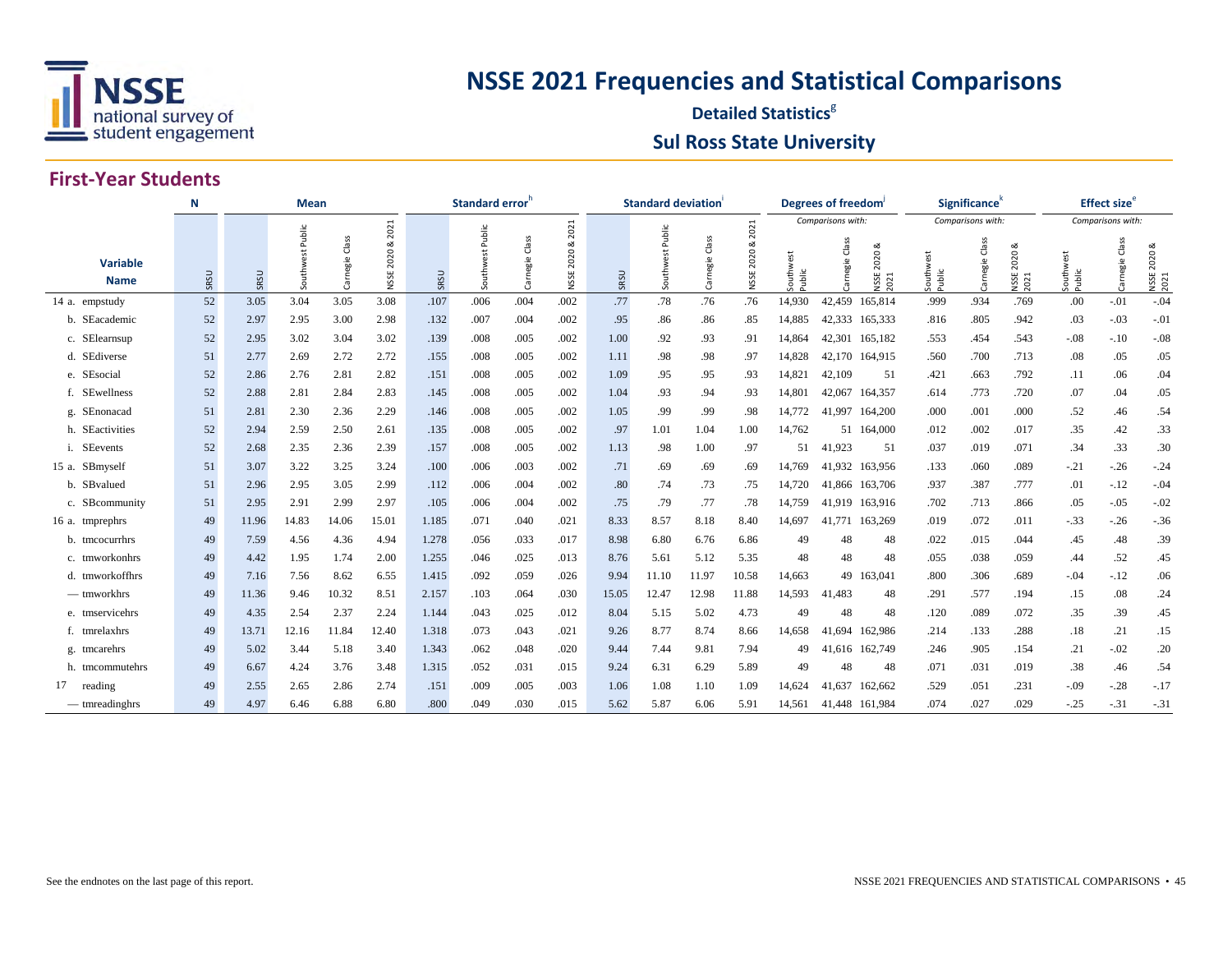

#### **Detailed Statistics**<sup>8</sup> **Sul Ross State University**

#### **First-Year Students**

|                                | N    | Mean |       |                     |                              |       | Standard error |                    |                              |                   | Standard deviation |                     |                              |                 | Degrees of freedom <sup>1</sup> |                                                 |                        | Significance <sup>k</sup> |                           |                  | <b>Effect size</b> <sup>e</sup> |                          |
|--------------------------------|------|------|-------|---------------------|------------------------------|-------|----------------|--------------------|------------------------------|-------------------|--------------------|---------------------|------------------------------|-----------------|---------------------------------|-------------------------------------------------|------------------------|---------------------------|---------------------------|------------------|---------------------------------|--------------------------|
|                                |      |      |       |                     | 2021                         |       |                |                    | $\mathbf{\mathbf{r}}$<br>202 |                   | blic               |                     | 202                          |                 | Comparisons with:               |                                                 |                        | Comparisons with:         |                           |                  | Comparisons with:               |                          |
| <b>Variable</b><br><b>Name</b> | SRSU | SRSU | ublic | æ<br>ರ<br>agie<br>ී | ಂಶ<br>$\circ$<br>202<br>NSSE | SRSU  | ublic          | Clas:<br>egie<br>ത | ಂಶ<br>$\circ$<br>202<br>NSSE | SRSU              |                    | æ<br>ರ<br>egie<br>ී | ಂಶ<br>$\circ$<br>202<br>NSSE | South<br>Public | ರ<br>agie                       | ಂಶ<br>020<br>$\bar{\sim}$<br>5H<br>NSSE<br>2021 | ä<br>Southwe<br>Public | ä                         | ಹ<br>2020<br>NSSE<br>2021 | Southw<br>Public |                                 | 20<br>20<br>NSSE<br>2021 |
| 18 a. pgwrite                  | 49   | 2.86 | 2.77  | 2.87                | 2.80                         | .128  | .007           | .004               | .002                         | .90               | .89                | .85                 | .87                          | 14,605          | 41,485                          | 162,284                                         | .485                   | .924                      | .592                      | .10              | $-.01$                          | .08                      |
| b. pgspeak                     | 49   | 2.75 | 2.64  | 2.77                | 2.65                         | .130  | .008           | .004               | .002                         | .92               | .95                | .91                 | .93                          | 14,577          | 41,442                          | 162,075                                         | .400                   | .902                      | .461                      | .12              | $-.02$                          | .10                      |
| c. pgthink                     | 49   | 2.95 | 3.04  | 3.09                | 3.06                         | .113  | .007           | .004               | .002                         | .79               | .83                | .80                 | .81                          | 14,595          | 41,476 162,105                  |                                                 | .447                   | .214                      | .322                      | $-.11$           | $-.18$                          | $-.14$                   |
| d. pganalyze                   | 49   | 2.79 | 2.72  | 2.70                | 2.68                         | .122  | .008           | .005               | .002                         | .86               | .93                | .93                 | .95                          | 14,583          | 41,449 162,036                  |                                                 | .587                   | .499                      | .389                      | .08              | .10                             | .12                      |
| e. pgwork                      | 49   | 2.64 | 2.53  | 2.62                | 2.59                         | .140  | .008           | .005               | .002                         | .98               | .98                | .97                 | .96                          | 14,588          | 41,443 162,073                  |                                                 | .433                   | .899                      | .682                      | .11              | .02                             | .06                      |
| f. pgothers                    | 49   | 2.72 | 2.72  | 2.81                | 2.78                         | .131  | .008           | .004               | .002                         | .92               | .94                | .91                 | .91                          | 14,589          | 41,436 162,015                  |                                                 | .969                   | .483                      | .638                      | $-.01$           | $-.10$                          | $-.07$                   |
| g. pgvalues                    | 49   | 2.65 | 2.64  | 2.73                | 2.69                         | .128  | .008           | .005               | .002                         | .90               | .97                | .94                 | .95                          | 14,583          | 41,414 161,920                  |                                                 | .926                   | .546                      | .770                      | .01              | $-.09$                          | $-.04$                   |
| h. pgdiverse                   | 49   | 2.85 | 2.78  | 2.83                | 2.79                         | .145  | .008           | .005               | .002                         | 1.02              | .95                | .94                 | .94                          | 14,583          | 41,468 162,065                  |                                                 | .607                   | .887                      | .667                      | .07              | .02                             | .06                      |
| i. pgprobsolve                 | 49   | 2.55 | 2.59  | 2.66                | 2.64                         | .138  | .008           | .005               | .002                         | .96               | .95                | .94                 | .94                          | 14,603          | 41,460                          | 162,080                                         | .777                   | .409                      | .536                      | $-.04$           | $-12$                           | $-.09$                   |
| pgcitizen                      | 49   | 2.84 | 2.64  | 2.68                | 2.65                         | .127  | .008           | .005               | .002                         | .89               | .95                | .95                 | .95                          | 14,620          | 41,527                          | 162,297                                         | .137                   | .230                      | .149                      | .21              | .17                             | .21                      |
| 19<br>evalexp                  | 49   | 2.95 | 3.06  | 3.14                | 3.12                         | .112  | .006           | .004               | .002                         | .78               | .76                | .75                 | .75                          | 14,682          | 41,652                          | 162,883                                         | .289                   | .063                      | .111                      | $-.15$           | $-.27$                          | $-.23$                   |
| 20<br>sameinst                 | 49   | 3.06 | 3.17  | 3.22                | 3.20                         | .121  | .006           | .004               | .002                         | .85               | .78                | .79                 | .79                          | 14,740          | 41,840                          | 163,540                                         | .350                   | .154                      | .214                      | $-.13$           | $-.20$                          | $-.18$                   |
| returnexp                      | 49   | 89%  | 87%   | 88%                 | 88%                          | .0450 | .0028          | .0016              | .0008                        | $\qquad \qquad -$ |                    | $- -$               |                              |                 |                                 | $-$                                             | .656                   | .762                      | .859                      | .07              | .04                             | .03                      |
| covidexp                       | 49   | 3.09 | 3.06  | 3.17                | 3.04                         | .146  | .010           | .007               | .003                         | 1.03              | .92                | .90                 | .91                          | 8,913           | 18,363                          | 72,483                                          | .785                   | .543                      | .681                      | .04              | $-0.09$                         | .06                      |

**IPEDS: 228501**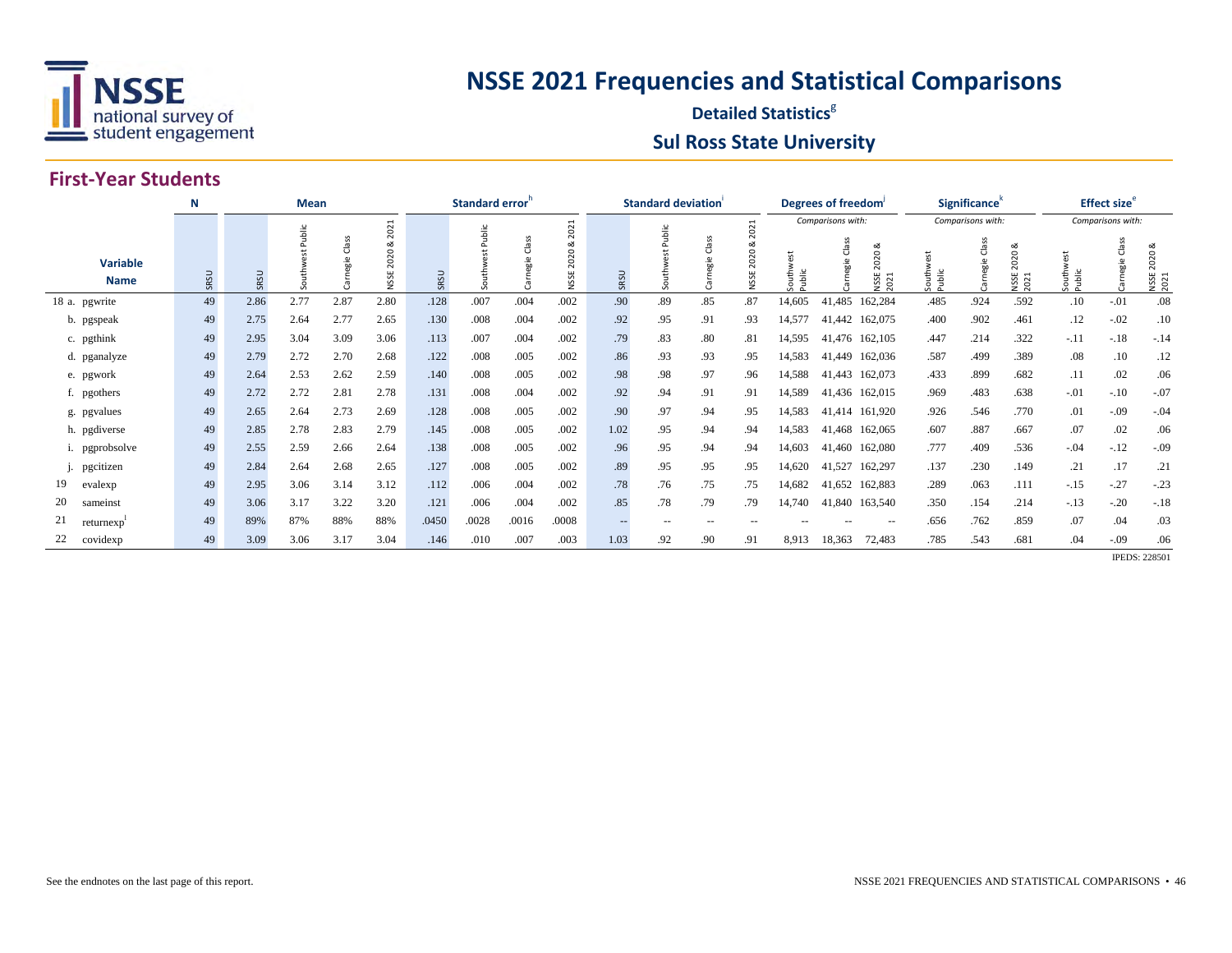

#### **Detailed Statistics**<sup>8</sup> **Sul Ross State University**

#### **Seniors**

|                                | Mean<br>N |      |           |                   |             |      | Standard error |                   |                       |      | <b>Standard deviation</b> |                   |                    |                        | Degrees of freedom                                 |                        | Significance <sup>'</sup> |                                  |                   | <b>Effect size</b> <sup>e</sup> |                          |
|--------------------------------|-----------|------|-----------|-------------------|-------------|------|----------------|-------------------|-----------------------|------|---------------------------|-------------------|--------------------|------------------------|----------------------------------------------------|------------------------|---------------------------|----------------------------------|-------------------|---------------------------------|--------------------------|
|                                |           |      | Public    |                   | 2021        |      | Public         |                   | 2021                  |      | Public                    |                   | 2021               |                        | Comparisons with:                                  |                        | Comparisons with:         |                                  |                   | Comparisons with:               |                          |
| <b>Variable</b><br><b>Name</b> | SRSU      | SRSU | Southwest | Class<br>Carnegie | NSSE 2020 & | SRSU | Southwest      | Class<br>Carnegie | ∝<br><b>NSSE 2020</b> | SRSU | Southwest                 | Class<br>Carnegie | ಂಶ<br>2020<br>NSSE | ă<br>Southwe<br>Public | Class<br>ಷ<br><b>NSSE 2020</b><br>Carnegie<br>2021 | š<br>Southwe<br>Public | Class<br>Carnegie         | ø<br>2020<br><b>NSSE</b><br>2021 | Southwe<br>Public | Class<br>Carnegie               | ಹ<br>NSSE 2020 8<br>2021 |
| 1 a. askquest                  | 125       | 3.08 | 2.93      | 2.99              | 3.01        | .081 | .005           | .003              | .002                  | .90  | .90                       | .90               | .89                | 34,215                 | 76,358 283,600                                     | .071                   | .273                      | .375                             | .16               | .10                             | .08                      |
| b. CLaskhelp                   | 124       | 2.23 | 2.34      | 2.28              | 2.38        | .084 | .005           | .003              | .002                  | .94  | .96                       | .96               | .95                | 33,989                 | 76,036 281,814                                     | .213                   | .530                      | .070                             | $-.11$            | $-0.06$                         | $-.16$                   |
| c. CLexplain                   | 123       | 2.54 | 2.54      | 2.52              | 2.62        | .090 | .005           | .003              | .002                  | .99  | .94                       | .96               | .92                | 33,967                 | 75,901 281,427                                     | .983                   | .793                      | .331                             | .00               | .02                             | $-.09$                   |
| d. CLstudy                     | 125       | 2.28 | 2.28      | 2.27              | 2.36        | .091 | .006           | .004              | .002                  | 1.02 | 1.04                      | 1.04              | 1.03               | 33,750                 | 75,549 279,839                                     | .988                   | .892                      | .364                             | .00               | .01                             | $-.08$                   |
| e. CLproject                   | 125       | 2.36 | 2.65      | 2.63              | 2.75        | .088 | .005           | .004              | .002                  | .99  | .99                       | 1.02              | .96                | 33,588                 | 75,268 278,720                                     | .001                   | .003                      | .000                             | $-.29$            | $-27$                           | $-.41$                   |
| f. present                     | 125       | 2.58 | 2.40      | 2.54              | 2.57        | .082 | .006           | .004              | .002                  | .91  | 1.01                      | 1.01              | .98                | 33,497                 | 124 278,130                                        | .041                   | .632                      | .915                             | .18               | .04                             | .01                      |
| 2 a. RIintegrate               | 125       | 2.84 | 2.82      | 2.87              | 2.88        | .079 | .005           | .003              | .002                  | .89  | .89                       | .87               | .86                | 33,104                 | 74,443 275,227                                     | .787                   | .654                      | .569                             | .02               | $-.04$                          | $-.05$                   |
| b. RIsocietal                  | 121       | 2.78 | 2.70      | 2.80              | 2.77        | .083 | .005           | .003              | .002                  | .92  | .94                       | .91               | .92                | 32,898                 | 273,554<br>73,985                                  | .326                   | .883                      | .853                             | .09               | $-.01$                          | .02                      |
| c. RIdiverse                   | 123       | 2.64 | 2.52      | 2.63              | 2.61        | .084 | .006           | .004              | .002                  | .93  | 1.01                      | .97               | .97                | 123                    | 73,469 271,486                                     | .166                   | .933                      | .759                             | .12               | .01                             | .03                      |
| d. RIownview                   | 122       | 2.98 | 2.82      | 2.85              | 2.84        | .072 | .005           | .003              | .002                  | .80  | .86                       | .84               | .84                | 122                    | 122<br>122                                         | .021                   | .062                      | .045                             | .20               | .16                             | .17                      |
| e. RIperspect                  | 122       | 3.09 | 2.96      | 2.98              | 2.98        | .065 | .005           | .003              | .002                  | .72  | .84                       | .82               | .82                | 31,950                 | 71,983<br>265,451                                  | .073                   | .123                      | .105                             | .16               | .14                             | .15                      |
| f. RInewview                   | 121       | 2.99 | 2.94      | 2.96              | 2.96        | .063 | .005           | .003              | .002                  | .69  | .82                       | .80               | .80                | 121                    | 120<br>120                                         | .433                   | .681                      | .587                             | .06               | .03                             | .04                      |
| g. RIconnect                   | 122       | 3.22 | 3.16      | 3.20              | 3.18        | .065 | .004           | .003              | .001                  | .71  | .76                       | .73               | .74                | 31,210                 | 70,418 259,336                                     | .391                   | .785                      | .594                             | .08               | .02                             | .05                      |
| 3 a. SFcareer                  | 122       | 2.57 | 2.26      | 2.40              | 2.40        | .093 | .006           | .004              | .002                  | 1.02 | 1.00                      | 1.00              | .99                | 31,196                 | 70,380 259,082                                     | .001                   | .059                      | .056                             | .31               | .17                             | .17                      |
| b. SFotherwork                 | 121       | 2.05 | 1.82      | 1.86              | 1.92        | .096 | .006           | .004              | .002                  | 1.05 | .99                       | 1.01              | 1.01               | 31,035                 | 70,096 257,902                                     | .009                   | .034                      | .139                             | .24               | .19                             | .13                      |
| c. SFdiscuss                   | 121       | 2.13 | 1.97      | 2.08              | 2.11        | .095 | .005           | .004              | .002                  | 1.04 | .96                       | .97               | .96                | 120                    | 120<br>120                                         | .092                   | .596                      | .803                             | .17               | .05                             | .02                      |
| d. SFperform                   | 121       | 2.30 | 2.07      | 2.24              | 2.18        | .092 | .005           | .004              | .002                  | 1.01 | .93                       | .94               | .93                | 120                    | 120<br>120                                         | .012                   | .490                      | .178                             | .25               | .07                             | .13                      |
| 4 a. memorize                  | 121       | 2.76 | 2.79      | 2.75              | 2.74        | .079 | .005           | .003              | .002                  | .87  | .89                       | .88               | .89                | 30,547                 | 69,081 254,038                                     | .692                   | .902                      | .871                             | $-.04$            | .01                             | .01                      |
| b. HOapply                     | 121       | 2.99 | 3.02      | 3.06              | 3.05        | .070 | .005           | .003              | .002                  | .77  | .83                       | .80               | .81                | 30,391                 | 68,753 252,848                                     | .615                   | .315                      | .390                             | $-.05$            | $-.09$                          | $-.08$                   |
| c. HOanalyze                   | 120       | 2.94 | 3.01      | 3.04              | 3.02        | .078 | .005           | .003              | .002                  | .85  | .84                       | .82               | .82                | 30,087                 | 68,076 250,395                                     | .396                   | .209                      | .289                             | $-.08$            | -.11                            | $-.10$                   |
| d. HOevaluate                  | 119       | 3.00 | 2.93      | 2.98              | 2.94        | .071 | .005           | .003              | .002                  | .77  | .88                       | .84               | .86                | 120                    | 67,712<br>119                                      | .310                   | .856                      | .421                             | .08               | .02                             | .07                      |
| e. HOform                      | 118       | 3.00 | 2.96      | 2.99              | 2.96        | .075 | .005           | .003              | .002                  | .81  | .84                       | .81               | .83                | 29,691                 | 67,368 247,766                                     | .591                   | .904                      | .658                             | .05               | .01                             | .04                      |
| 5 a. ETgoals                   | 116       | 3.19 | 3.12      | 3.14              | 3.12        | .078 | .005           | .003              | .002                  | .84  | .82                       | .81               | .80                | 29,475                 | 66,926 246,052                                     | .356                   | .557                      | .370                             | .09               | .05                             | .08                      |
| b. ETorganize                  | 117       | 3.04 | 3.01      | 3.04              | 3.03        | .084 | .005           | .003              | .002                  | .91  | .89                       | .86               | .85                | 29,412                 | 66,725 245,389                                     | .734                   | .998                      | .910                             | .03               | .00                             | .01                      |
| c. ETexample                   | 117       | 3.04 | 3.04      | 3.07              | 3.07        | .088 | .005           | .003              | .002                  | .95  | .88                       | .86               | .85                | 29,347                 | 66,632<br>116                                      | .976                   | .669                      | .740                             | .00               | -.04                            | $-.03$                   |
| d. ETdraftfb                   | 117       | 3.05 | 2.74      | 2.82              | 2.79        | .094 | .006           | .004              | .002                  | 1.01 | 1.00                      | .96               | .96                | 29,318                 | 66,503 244,494                                     | .001                   | .010                      | .003                             | .32               | .24                             | .28                      |
| e. ETfeedback                  | 116       | 2.94 | 2.75      | 2.85              | 2.80        | .096 | .006           | .004              | .002                  | 1.03 | .96                       | .92               | .92                | 29,218                 | 115<br>115                                         | .032                   | .325                      | .150                             | .20               | .10                             | .15                      |
| f. etcriteria                  | 115       | 3.20 | 3.02      | 3.09              | 3.03        | .085 | .007           | .005              | .003                  | .91  | .87                       | .87               | .86                | 17,643                 | 29,590 107,347                                     | .028                   | .185                      | .038                             | .21               | .12                             | .19                      |
| g. etreview                    | 111       | 3.17 | 3.00      | 3.03              | 3.01        | .079 | .006           | .005              | .003                  | .84  | .85                       | .86               | .84                | 17,601                 | 29,507<br>107,071                                  | .038                   | .103                      | .053                             | .20               | .15                             | .18                      |
| h. etprefer                    | 114       | 2.96 | 2.65      | 2.76              | 2.68        | .090 | .007           | .005              | .003                  | .96  | .95                       | .94               | .93                | 17,572                 | 29,471<br>106,852                                  | .000                   | .021                      | .001                             | .33               | .22                             | .30                      |
| i. etdemonstrate               | 112       | 3.24 | 3.12      | 3.12              | 3.12        | .079 | .006           | .005              | .003                  | .83  | .84                       | .84               | .83                | 17,545                 | 29,416 106,699                                     | .134                   | .145                      | .121                             | .14               | .14                             | .15                      |

See the endnotes on the last page of this report.

NSSE 2021 FREQUENCIES AND STATISTICAL COMPARISONS • 47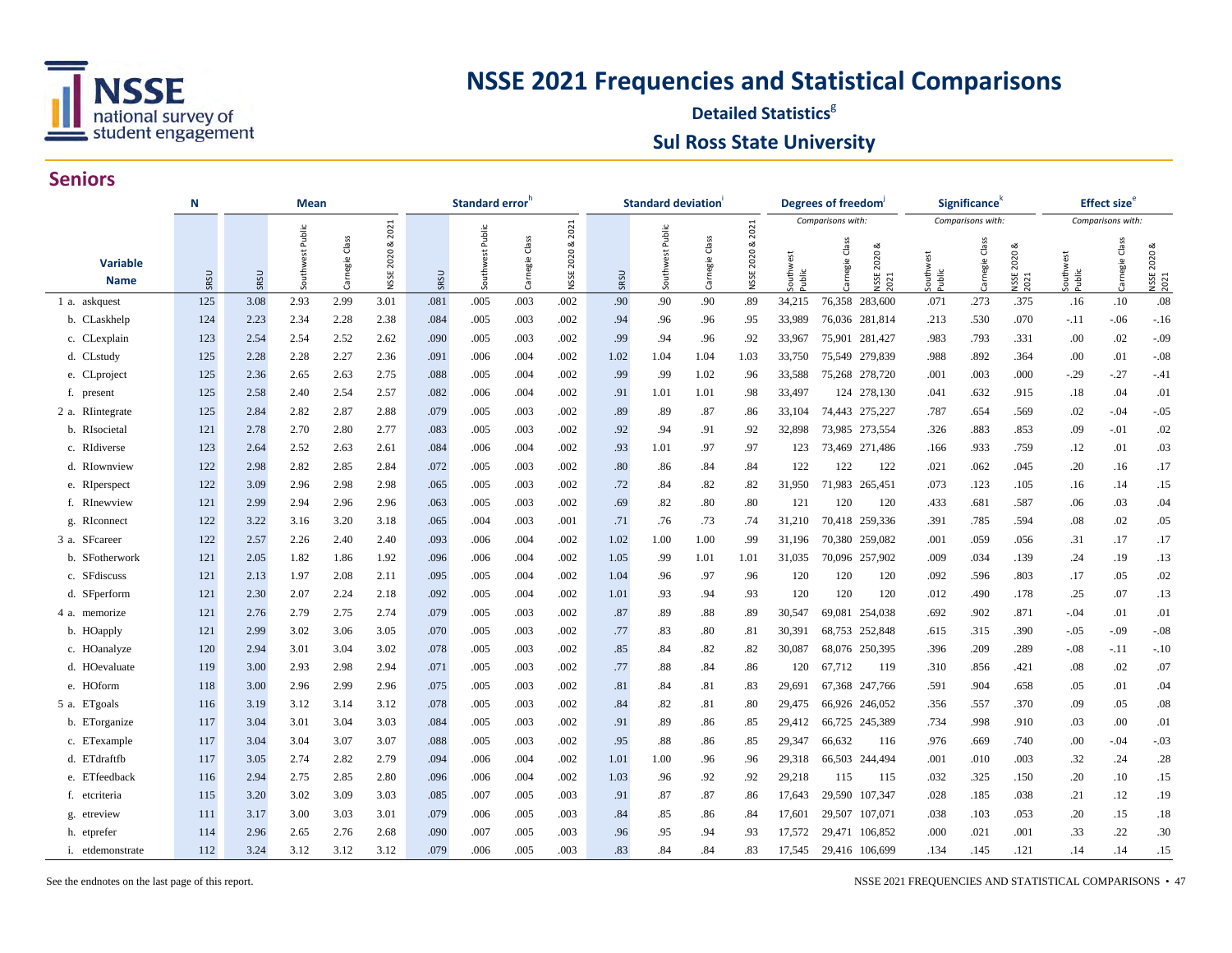

#### **Detailed Statistics**<sup>8</sup> **Sul Ross State University**

|                                | N    |       |           | Standard error <sup>h</sup> |                     |        |           |                                      | <b>Standard deviation</b> |                     |           | Degrees of freedom   |                   |                  | Significance <sup>®</sup> |                           |                        | <b>Effect size</b> <sup>e</sup> |                           |                  |                       |                           |
|--------------------------------|------|-------|-----------|-----------------------------|---------------------|--------|-----------|--------------------------------------|---------------------------|---------------------|-----------|----------------------|-------------------|------------------|---------------------------|---------------------------|------------------------|---------------------------------|---------------------------|------------------|-----------------------|---------------------------|
|                                |      |       | Public    |                             |                     |        | Public    |                                      |                           |                     | Public    |                      | 2021              |                  | Comparisons with:         |                           |                        | Comparisons with:               |                           |                  | Comparisons with:     |                           |
| <b>Variable</b><br><b>Name</b> | SRSU | SRSU  | Southwest | Class<br>megie<br>ී         | 2020 & 2021<br>NSSE | SRSU   | Southwest | Class<br>$\mathbbmss{}$<br>megi<br>ී | 2020 & 2021<br>NSSE       | SRSU                | Southwest | Class<br>megie<br>යි | ಷ<br>2020<br>NSSE | Southw<br>Public | Class<br>Carnegie         | య<br>2020<br>NSSE<br>2021 | ä<br>Southwe<br>Public | Class<br>Carnegie               | ∝<br>2020<br>NSSE<br>2021 | Southw<br>Public | Class<br>rnegie<br>වි | ಂಶ<br>NSSE 2020 8<br>2021 |
| 6 a. QRconclude                | 111  | 2.61  | 2.64      | 2.64                        | 2.65                | .087   | .005      | .004                                 | .002                      | .92                 | .92       | .91                  | .92               | 28,619           |                           | 65,090 239,215            | .736                   | .731                            | .655                      | $-.03$           | $-.03$                | $-.04$                    |
| b. QRproblem                   | 109  | 2.43  | 2.42      | 2.47                        | 2.45                | .099   | .006      | .004                                 | .002                      | 1.03                | .98       | .96                  | .96               | 28,484           |                           | 64,802 238,106            | .922                   | .690                            | .823                      | .01              | $-.04$                | $-.02$                    |
| c. ORevaluate                  | 110  | 2.31  | 2.40      | 2.43                        | 2.45                | .100   | .006      | .004                                 | .002                      | 1.05                | .95       | .93                  | .93               | 28,389           | 109                       | 109                       | .290                   | .229                            | .167                      | $-.10$           | $-.13$                | $-.15$                    |
| 7 a. wrshortnum                | 109  | 7.41  | 6.68      | 7.70                        | 7.61                | .617   | .038      | .026                                 | .014                      | 6.44                | 6.38      | 6.66                 | 6.69              | 28,286           | 64,276                    | 236,342                   | .235                   | .655                            | .759                      | .11              | $-.04$                | $-.03$                    |
| b. wrmednum                    | 110  | 3.72  | 3.11      | 3.91                        | 3.60                | .473   | .027      | .019                                 | .009                      | 4.97                | 4.48      | 4.73                 | 4.59              | 28,114           |                           | 64,011 235,371            | .156                   | .669                            | .789                      | .14              | $-.04$                | .03                       |
| c. wrlongnum                   | 110  | 2.75  | 1.78      | 2.18                        | 2.01                | .526   | .024      | .016                                 | .008                      | 5.53                | 3.94      | 4.07                 | 3.93              | 110              | 110                       | 109                       | .069                   | .288                            | .166                      | .24              | .14                   | .19                       |
| — wrpages                      | 109  | 94.05 | 71.10     | 86.59                       | 81.31               | 12.644 | .596      | .410                                 | .207                      | 132.01              | 99.51     | 103.18               | 99.92             | 108              | 108                       | 108                       | .073                   | .556                            | .316                      | .23              | .07                   | .13                       |
| 8 a. DDrace                    | 108  | 2.83  | 3.04      | 2.99                        | 3.02                | .100   | .006      | .004                                 | .002                      | 1.04                | .96       | .96                  | .94               | 108              | 108                       | 107                       | .035                   | .109                            | .053                      | $-.22$           | $-17$                 | $-.21$                    |
| b. DDeconomic                  | 108  | 2.80  | 2.98      | 2.95                        | 3.00                | .089   | .006      | .004                                 | .002                      | .93                 | .94       | .93                  | .90               | 28,146           | 63,885                    | 235,077                   | .044                   | .099                            | .022                      | $-.19$           | $-.16$                | $-.22$                    |
| c. DDreligion                  | 108  | 2.84  | 2.93      | 2.85                        | 2.92                | .094   | .006      | .004                                 | .002                      | .97                 | .97       | .97                  | .95               | 28,133           | 63,887                    | 235,059                   | .346                   | .894                            | .411                      | $-.09$           | $-.01$                | $-.08$                    |
| d. DDpolitical                 | 110  | 2.80  | 2.87      | 2.80                        | 2.86                | .085   | .006      | .004                                 | .002                      | .89                 | .98       | .97                  | .96               | 28,151           |                           | 63,950 235,221            | .510                   | .996                            | .553                      | $-.06$           | .00.                  | $-06$                     |
| 9 a. LSreading                 | 109  | 3.17  | 3.05      | 3.11                        | 3.08                | .066   | .005      | .003                                 | .002                      | .69                 | .83       | .80                  | .81               | 28,031           | 63,704                    | 234,103                   | .131                   | .391                            | .213                      | .14              | .08                   | .12                       |
| b. LSnotes                     | 110  | 3.06  | 2.93      | 2.90                        | 2.86                | .083   | .006      | .004                                 | .002                      | .87                 | .93       | .92                  | .93               | 27,979           |                           | 63,615 233,867            | .119                   | .063                            | .020                      | .15              | .18                   | .22                       |
| c. LSsummary                   | 110  | 2.99  | 2.89      | 2.89                        | 2.86                | .078   | .005      | .004                                 | .002                      | .82                 | .91       | .89                  | .90               | 110              | 63,617                    | 109                       | .223                   | .234                            | .101                      | .11              | .11                   | .14                       |
| challenge<br>10                | 110  | 5.72  | 5.56      | 5.59                        | 5.51                | .136   | .008      | .005                                 | .003                      | 1.42                | 1.39      | 1.33                 | 1.34              | 27,773           |                           | 63,211 232,362            | .211                   | .298                            | .090                      | .12              | .10                   | .16                       |
| 11 a. intern                   | 110  | 23%   | 33%       | 40%                         | 46%                 | .0405  | .0028     | .0020                                | .0010                     | $-$                 |           |                      |                   |                  |                           | $\overline{\phantom{a}}$  | .028                   | .000                            | .000                      | $-.22$           | $-.36$                | $-.47$                    |
| b. leader                      | 110  | 31%   | 25%       | 25%                         | 33%                 | .0442  | .0026     | .0017                                | .0010                     |                     |           |                      |                   |                  |                           | $\overline{a}$            | .139                   | .168                            | .731                      | .14              | .13                   | $-.03$                    |
| c. learncom                    | 110  | 19%   | 17%       | 19%                         | 22%                 | .0375  | .0023     | .0016                                | .0009                     | $\overline{a}$      |           |                      |                   |                  |                           | $\qquad \qquad -$         | .605                   | .941                            | .476                      | .05              | .01                   | $-.07$                    |
| d. abroad                      | 110  | 2%    | 6%        | 8%                          | 12%                 | .0143  | .0015     | .0011                                | .0007                     | $\qquad \qquad -$   |           |                      |                   |                  |                           | $-$                       | .084                   | .030                            | .001                      | $-.20$           | $-.27$                | $-.41$                    |
| e. research                    | 110  | 17%   | 16%       | 17%                         | 22%                 | .0359  | .0022     | .0015                                | .0009                     |                     |           |                      |                   |                  |                           | $-$                       | .705                   | .919                            | .210                      | .04              | $-.01$                | $-.13$                    |
| f. capstone                    | 110  | 25%   | 29%       | 42%                         | 44%                 | .0413  | .0028     | .0020                                | .0010                     | $\hspace{0.05cm} -$ |           |                      |                   |                  |                           |                           | .287                   | .000                            | .000                      | $-.10$           | $-.37$                | $-.41$                    |
| 12<br>servcourse               | 110  | 1.86  | 1.71      | 1.77                        | 1.74                | .080   | .005      | .003                                 | .002                      | .84                 | .75       | .74                  | .72               | 27,450           | 62,391                    | 229,541                   | .050                   | .250                            | .098                      | .19              | .11                   | .16                       |
| 13 a. QIstudent                | 106  | 5.43  | 5.53      | 5.55                        | 5.56                | .161   | .009      | .006                                 | .003                      | 1.66                | 1.44      | 1.43                 | 1.38              | 105              | 105                       | 105                       | .553                   | .467                            | .428                      | $-.07$           | $-0.08$               | $-.09$                    |
| b. OIadvisor                   | 103  | 5.64  | 5.24      | 5.38                        | 5.29                | .171   | .011      | .007                                 | .004                      | 1.73                | 1.80      | 1.73                 | 1.75              | 26,883           | 61,043                    | 225,544                   | .024                   | .124                            | .041                      | .22              | .15                   | .20                       |
| c. QIfaculty                   | 105  | 5.56  | 5.44      | 5.57                        | 5.50                | .173   | .009      | .006                                 | .003                      | 1.77                | 1.51      | 1.43                 | 1.42              | 105              | 104                       | 104                       | .510                   | .939                            | .744                      | .08              | $-.01$                | .04                       |
| d. QIstaff                     | 94   | 5.23  | 5.03      | 5.10                        | 5.00                | .200   | .012      | .008                                 | .004                      | 1.94                | 1.79      | 1.76                 | 1.74              | 21,098           | 93                        | 93                        | .266                   | .490                            | .245                      | .12              | $.08\,$               | .14                       |
| e. OIadmin                     | 104  | 5.20  | 5.06      | 5.14                        | 4.99                | .187   | .011      | .007                                 | .004                      | 1.91                | 1.75      | 1.72                 | 1.73              | 24,984           | 104                       | 104                       | .411                   | .752                            | .261                      | .08              | .03                   | .12                       |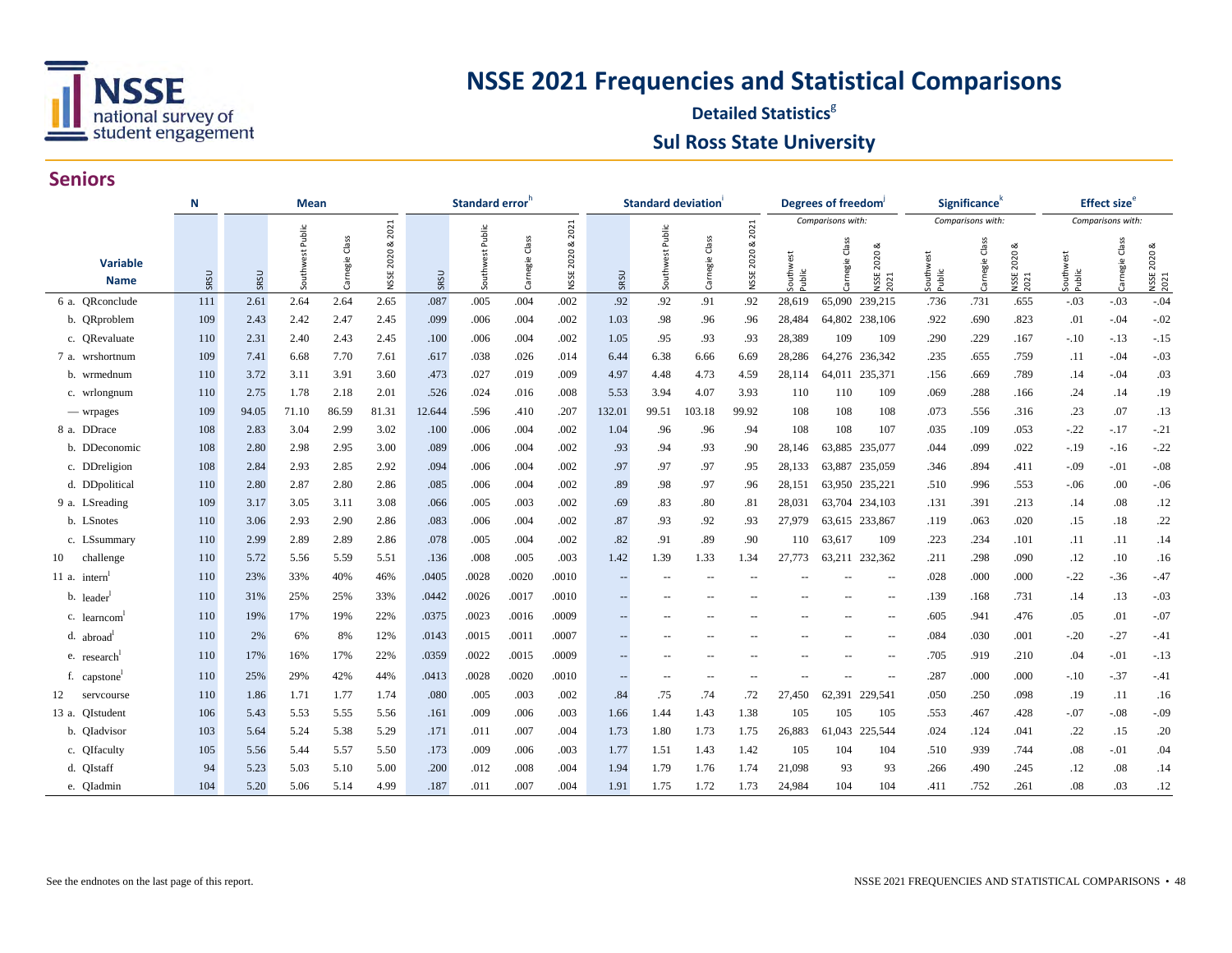

#### **Detailed Statistics**<sup>8</sup> **Sul Ross State University**

|                                | N    |       | <b>Mean</b>         |                |                |       | Standard error <sup>n</sup> |                |                |       | <b>Standard deviation</b> |                |                |                   | Degrees of freedom      |                           |                     | Significance <sup>'</sup> |                                  |                     | Effect size <sup>e</sup> |                            |
|--------------------------------|------|-------|---------------------|----------------|----------------|-------|-----------------------------|----------------|----------------|-------|---------------------------|----------------|----------------|-------------------|-------------------------|---------------------------|---------------------|---------------------------|----------------------------------|---------------------|--------------------------|----------------------------|
|                                |      |       |                     |                | 2021           |       |                             |                | 2021           |       |                           |                | 2021           |                   | Comparisons with:       |                           |                     | Comparisons with:         |                                  |                     | Comparisons with:        |                            |
| <b>Variable</b><br><b>Name</b> | SRSU | SRSU  | Public<br>Southwest | Carnegie Class | 2020 &<br>NSSE | SRSU  | Southwest Public            | Carnegie Class | 2020 &<br>NSSE | SRSU  | Public<br>Southwest       | Carnegie Class | 2020 &<br>NSSE | Southwe<br>Public | Class<br><b>irnegie</b> | య<br>2020<br>NSSE<br>2021 | Southwest<br>Public | Class<br>Carnegie         | య<br>2020<br><b>NSSE</b><br>2021 | Southwest<br>Public | Class<br>Carnegie        | ಹ<br>2020<br>NSSE:<br>2021 |
| 14 a. empstudy                 | 110  | 3.01  | 3.14                | 3.11           | 3.13           | .082  | .005                        | .003           | .002           | .86   | .79                       | .77            | .77            | 27,329            | 62,109 228,524          |                           | .079                | .161                      | .103                             | $-.17$              | $-.13$                   | $-.16$                     |
| b. SEacademic                  | 110  | 2.96  | 2.88                | 2.94           | 2.89           | .092  | .005                        | .004           | .002           | .97   | .90                       | .89            | .88            | 27,269            | 61,981                  | 228,094                   | .351                | .800                      | .446                             | .09                 | .02                      | .07                        |
| c. SElearnsup                  | 110  | 2.85  | 2.81                | 2.87           | 2.83           | .102  | .006                        | .004           | .002           | 1.06  | .98                       | .96            | .95            | 27,229            | 109                     | 109                       | .694                | .866                      | .844                             | .04                 | $-.02$                   | .02                        |
| d. SEdiverse                   | 109  | 2.65  | 2.65                | 2.61           | 2.61           | .103  | .006                        | .004           | .002           | 1.07  | 1.01                      | 1.02           | 1.00           | 27,218            | 61,783                  | 227,489                   | .989                | .688                      | .662                             | .00                 | .04                      | .04                        |
| e. SEsocial                    | 109  | 2.73  | 2.73                | 2.70           | 2.76           | .098  | .006                        | .004           | .002           | 1.02  | .96                       | .97            | .95            | 27,159            | 61,700                  | 227,210                   | .967                | .689                      | .809                             | .00                 | .04                      | $-.02$                     |
| f. SEwellness                  | 110  | 2.64  | 2.71                | 2.70           | 2.69           | .096  | .006                        | .004           | .002           | 1.00  | .98                       | .98            | .97            | 27,164            | 61,630                  | 226,991                   | .446                | .479                      | .534                             | $-.07$              | $-.07$                   | $-.06$                     |
| g. SEnonacad                   | 108  | 2.27  | 2.15                | 2.15           | 2.10           | .104  | .006                        | .004           | .002           | 1.08  | 1.02                      | 1.01           | .99            | 27,101            | 61,548                  | 107                       | .244                | .254                      | .111                             | .11                 | .11                      | .17                        |
| h. SEactivities                | 109  | 2.55  | 2.48                | 2.33           | 2.49           | .101  | .006                        | .004           | .002           | 1.05  | 1.03                      | 1.04           | 1.01           | 27,065            | 61,443 226,317          |                           | .463                | .026                      | .513                             | .07                 | .21                      | .06                        |
| i. SEevents                    | 108  | 2.36  | 2.28                | 2.25           | 2.29           | .099  | .006                        | .004           | .002           | 1.03  | .99                       | .99            | .98            | 27,087            | 61,431                  | 226,385                   | .417                | .245                      | .478                             | .08                 | .11                      | .07                        |
| 15 a. SBmyself                 | 109  | 3.43  | 3.29                | 3.33           | 3.30           | .050  | .004                        | .003           | .002           | .52   | .73                       | .71            | .73            | 109               | 108                     | 108                       | .006                | .036                      | .008                             | .19                 | .15                      | .19                        |
| b. SBvalued                    | 109  | 3.05  | 2.92                | 3.00           | 2.92           | .079  | .005                        | .003           | .002           | .82   | .85                       | .83            | .85            | 27,075            | 61,451                  | 226,301                   | .113                | .515                      | .108                             | .15                 | .06                      | .15                        |
| c. SBcommunity                 | 109  | 3.07  | 2.91                | 2.96           | 2.95           | .073  | .005                        | .003           | .002           | .77   | .84                       | .83            | .84            | 27,082            | 61,456 226,398          |                           | .056                | .195                      | .131                             | .18                 | .12                      | .15                        |
| 16 a. tmprephrs                | 109  | 14.40 | 15.52               | 15.00          | 15.42          | .889  | .055                        | .035           | .019           | 9.26  | 9.06                      | 8.73           | 8.91           | 26,977            | 61,226 225,647          |                           | .198                | .471                      | .231                             | $-.12$              | $-.07$                   | $-.11$                     |
| b. tmcocurrhrs                 | 109  | 4.75  | 3.99                | 4.00           | 4.67           | .740  | .041                        | .028           | .015           | 7.71  | 6.75                      | 6.83           | 7.05           | 108               | 61,154                  | 225,254                   | .308                | .254                      | .913                             | .11                 | .11                      | .01                        |
| c. tmworkonhrs                 | 109  | 3.39  | 2.87                | 2.65           | 3.25           | .682  | .042                        | .026           | .014           | 7.11  | 6.90                      | 6.37           | 6.80           | 26,949            | 61,140 225,258          |                           | .436                | .227                      | .825                             | .07                 | .12                      | .02                        |
| d. tmworkoffhrs                | 109  | 15.38 | 14.81               | 15.26          | 12.90          | 1.403 | .085                        | .056           | .028           | 14.61 | 13.89                     | 13.74          | 13.35          | 26,977            | 108                     | 108                       | .667                | .932                      | .080                             | .04                 | .01                      | .19                        |
| $-$ tmworkhrs                  | 109  | 18.77 | 17.65               | 17.90          | 16.13          | 1.418 | .087                        | .056           | .029           | 14.77 | 14.28                     | 13.86          | 13.60          | 26,861            | 60.941                  | 108                       | .413                | .513                      | .065                             | .08                 | .06                      | .19                        |
| e. tmservicehrs                | 109  | 3.87  | 3.26                | 3.12           | 3.07           | .686  | .037                        | .023           | .012           | 7.17  | 5.99                      | 5.78           | 5.62           | 26,959            | 109                     | 108                       | .288                | .277                      | .242                             | .10                 | .13                      | .14                        |
| f. tmrelaxhrs                  | 109  | 8.61  | 10.50               | 10.54          | 11.07          | .678  | .051                        | .033           | .018           | 7.08  | 8.33                      | 8.27           | 8.32           | 109               | 109                     | 108                       | .006                | .005                      | .000                             | $-.23$              | $-.23$                   | $-.30$                     |
| g. tmcarehrs                   | 109  | 12.05 | 7.88                | 8.10           | 6.18           | 1.405 | .073                        | .050           | .023           | 14.69 | 12.03                     | 12.24          | 11.06          | 109               | 109                     | 108                       | .004                | .006                      | .000                             | .35                 | .32                      | .53                        |
| h. tmcommutehrs                | 109  | 3.25  | 4.76                | 4.60           | 4.45           | .583  | .042                        | .027           | .013           | 6.09  | 6.83                      | 6.64           | 6.30           | 109               | 109                     | 225,429                   | .011                | .023                      | .048                             | $-.22$              | $-.20$                   | $-.19$                     |
| 17<br>reading                  | 110  | 3.10  | 2.87                | 2.94           | 2.83           | .111  | .007                        | .005           | .002           | 1.16  | 1.19                      | 1.16           | 1.18           | 26,905            | 61,047                  | 224,895                   | .050                | .167                      | .017                             | .19                 | .13                      | .23                        |
| — tmreadinghrs                 | 108  | 7.87  | 7.63                | 7.65           | 7.34           | .684  | .042                        | .027           | .014           | 7.10  | 6.79                      | 6.64           | 6.48           | 26,780            | 60,764 224,011          |                           | .710                | .727                      | .399                             | .04                 | .03                      | .08                        |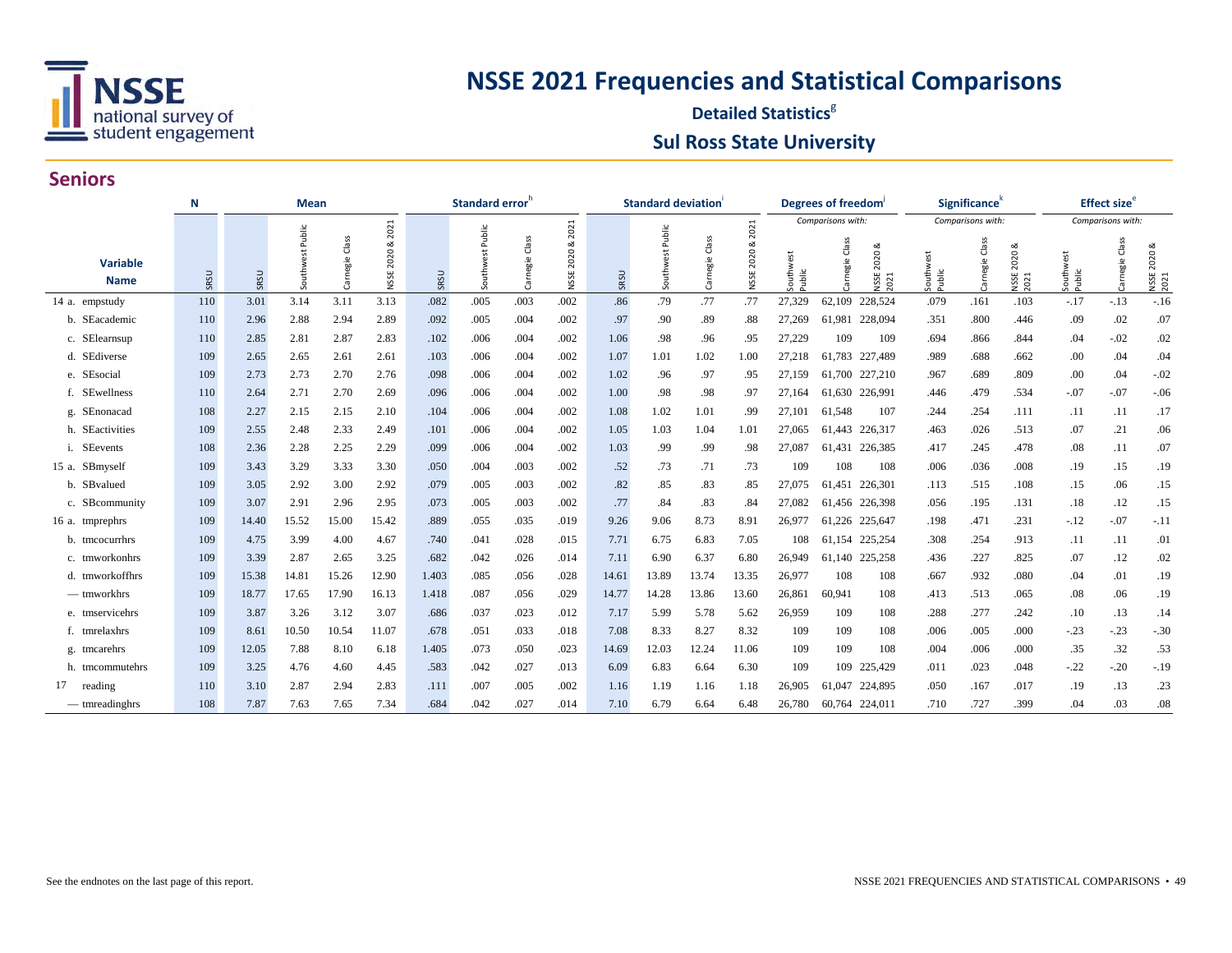

#### **Detailed Statistics**<sup>8</sup> **Sul Ross State University**

#### **Seniors**

|                                | N    | Mean |        |                         |                              |      | Standard error |                          |                              |      | Standard deviation |                |                               |                 | Degrees of freedom <sup>1</sup>                                            |                 | Significance <sup>®</sup> |                                   |                 | Effect size <sup>e</sup> |                           |
|--------------------------------|------|------|--------|-------------------------|------------------------------|------|----------------|--------------------------|------------------------------|------|--------------------|----------------|-------------------------------|-----------------|----------------------------------------------------------------------------|-----------------|---------------------------|-----------------------------------|-----------------|--------------------------|---------------------------|
|                                |      |      |        |                         | 2021                         |      |                |                          | 2021                         |      |                    |                |                               |                 | Comparisons with:                                                          |                 | Comparisons with:         |                                   |                 | Comparisons with:        |                           |
| <b>Variable</b><br><b>Name</b> | SRSU | SRSU | Public | æ<br>$\omega$<br>。<br>亞 | ಂಶ<br>$\circ$<br>202<br>NSSE | SRSU | Public         | æ<br>ರ<br>$\omega$<br>ē. | ಂಶ<br>$\circ$<br>202<br>NSSE | SRSU | ablic              | æ<br>ರ<br>egie | 202<br>$\circ$<br>202<br>NSSE | South<br>Public | ∝<br>ರ<br>020<br>agie<br>$\bar{N}$<br>띥<br>$\mathbf{\ddot{}}$<br>202<br>¥. | South<br>Public | gie<br>B                  | ಂಶ<br>2020<br><b>NSSE</b><br>2021 | South<br>Public | egie                     | 20<br><b>NSSE</b><br>2021 |
| 18 a. pgwrite                  | 109  | 3.28 | 2.97   | 3.04                    | 3.01                         | .074 | .006           | .004                     | .002                         | .77  | .90                | .87            | .89                           | 26,894          | 61,034 224,876                                                             | .000            | .005                      | .001                              | .33             | .27                      | .31                       |
| b. pgspeak                     | 109  | 3.21 | 2.88   | 2.93                    | 2.92                         | .077 | .006           | .004                     | .002                         | .81  | .95                | .93            | .93                           | 109             | 60,940 224,541                                                             | .000            | .002                      | .001                              | .34             | .30                      | .31                       |
| c. pgthink                     | 109  | 3.41 | 3.26   | 3.29                    | 3.29                         | .068 | .005           | .003                     | .002                         | .71  | .80                | .79            | .78                           | 26,880          | 60,965 224,670                                                             | .050            | .111                      | .125                              | .19             | .15                      | .15                       |
| d. pganalyze                   | 108  | 2.80 | 2.93   | 2.90                    | 2.91                         | .091 | .006           | .004                     | .002                         | .95  | .96                | .95            | .96                           | 26,860          | 60,959<br>224,564                                                          | .166            | .300                      | .246                              | $-.13$          | $-.10$                   | $-.11$                    |
| e. pgwork                      | 109  | 3.01 | 2.88   | 2.95                    | 2.93                         | .082 | .006           | .004                     | .002                         | .86  | .99                | .95            | .96                           | 109             | 108<br>109                                                                 | .125            | .500                      | .339                              | .13             | .06                      | .08                       |
| f. pgothers                    | 108  | 3.15 | 3.00   | 3.01                    | 3.04                         | .081 | .006           | .004                     | .002                         | .85  | .92                | .91            | .89                           | 26,866          | 60,933<br>224,481                                                          | .092            | .119                      | .193                              | .16             | .15                      | .12                       |
| g. pgvalues                    | 109  | 3.01 | 2.84   | 2.88                    | 2.85                         | .085 | .006           | .004                     | .002                         | .88  | 1.00               | .97            | .98                           | 109             | 108<br>109                                                                 | .041            | .134                      | .062                              | .18             | .13                      | .16                       |
| h. pgdiverse                   | 109  | 3.03 | 2.90   | 2.90                    | 2.88                         | .081 | .006           | .004                     | .002                         | .85  | .97                | .97            | .97                           | 109             | 109<br>108                                                                 | .112            | .117                      | .062                              | .13             | .13                      | .16                       |
| i. pgprobsolve                 | 109  | 2.92 | 2.83   | 2.86                    | 2.85                         | .095 | .006           | .004                     | .002                         | .99  | .98                | .95            | .95                           | 26,879          | 60,925<br>224,506                                                          | .327            | .464                      | .435                              | .09             | .07                      | .07                       |
| pgcitizen                      | 109  | 2.96 | 2.74   | 2.76                    | 2.73                         | .081 | .006           | .004                     | .002                         | .84  | 1.01               | .99            | .99                           | 109             | 108<br>109                                                                 | .007            | .016                      | .006                              | .22             | .20                      | .23                       |
| 19.<br>evalexp                 | 109  | 3.23 | 3.18   | 3.23                    | 3.20                         | .078 | .005           | .003                     | .002                         | .82  | .79                | .78            | .78                           | 26,985          | 61,187<br>225,466                                                          | .495            | .979                      | .722                              | .07             | .00                      | .03                       |
| 20<br>sameinst                 | 109  | 3.18 | 3.21   | 3.23                    | 3.20                         | .080 | .005           | .003                     | .002                         | .84  | .84                | .85            | .85                           | 27,063          | 61,357<br>226,097                                                          | .666            | .516                      | .827                              | $-.04$          | $-06$                    | $-.02$                    |
| covidexp                       | 109  | 3.23 | 3.07   | 3.13                    | 3.02                         | .087 | .007           | .006                     | .003                         | .91  | .93                | .93            | .94                           | 16,422          | 27,301<br>99,436                                                           | .066            | .253                      | .019                              | .18             | .11                      | .23                       |

**IPEDS: 228501**